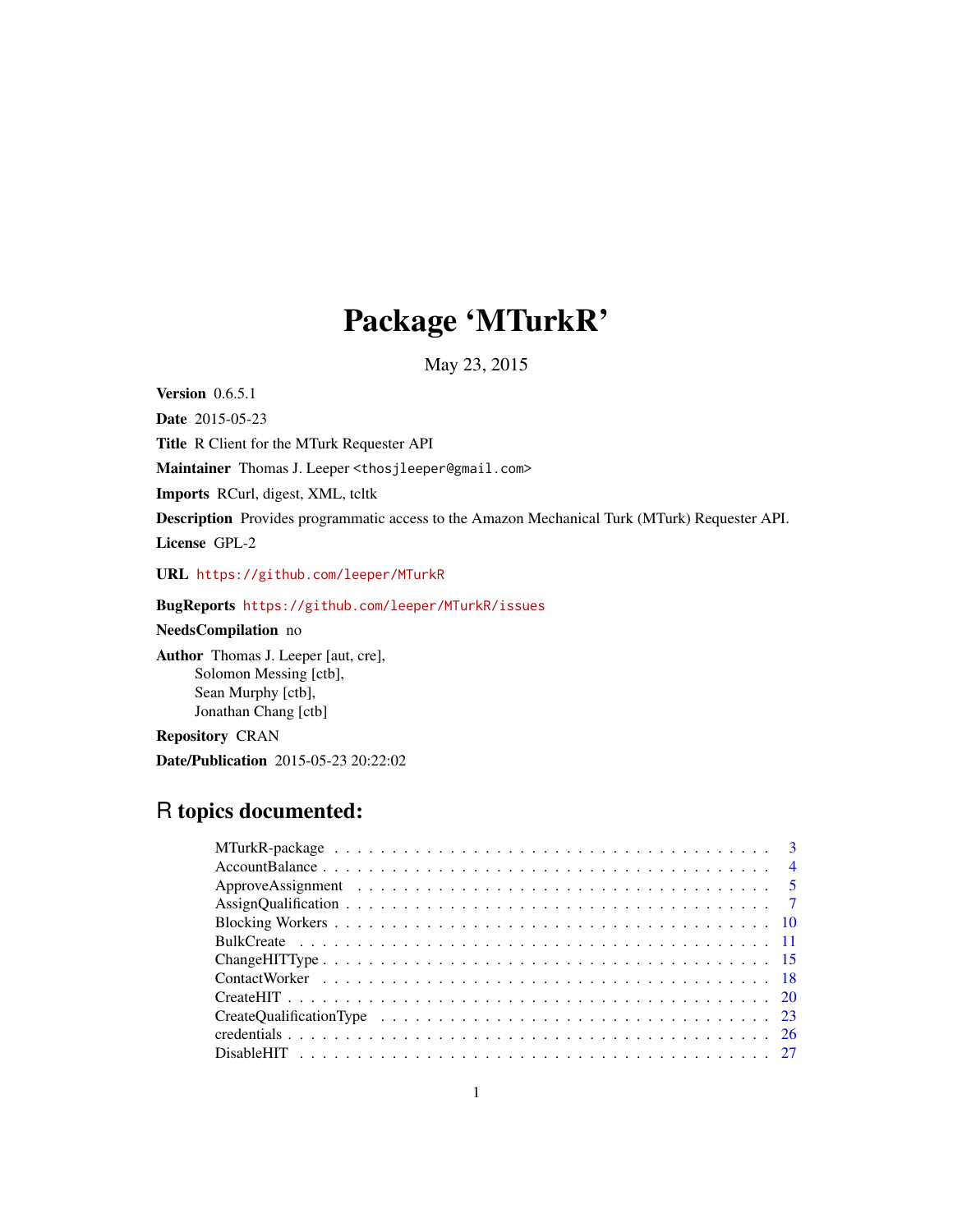| 29                      |
|-------------------------|
| 30                      |
| 32                      |
| 33                      |
| 35                      |
| 37                      |
| 38                      |
| 40                      |
| 42                      |
| 43                      |
| 44                      |
| 46                      |
| 50                      |
| 53                      |
| 54                      |
| 56                      |
| 58                      |
| 59                      |
| 61                      |
| 62                      |
| 64                      |
| 65                      |
| 66                      |
| 68                      |
| 70                      |
| 71                      |
| 73                      |
| 75                      |
| 77                      |
| 78                      |
| 79                      |
| 80                      |
| 82                      |
| 83                      |
| 85                      |
| 86                      |
| 88<br>seconds           |
| 89                      |
| SetHITAsReviewing<br>91 |
| 92                      |
| 94                      |
| 96                      |
| 98<br>XML               |
|                         |

 $\blacksquare$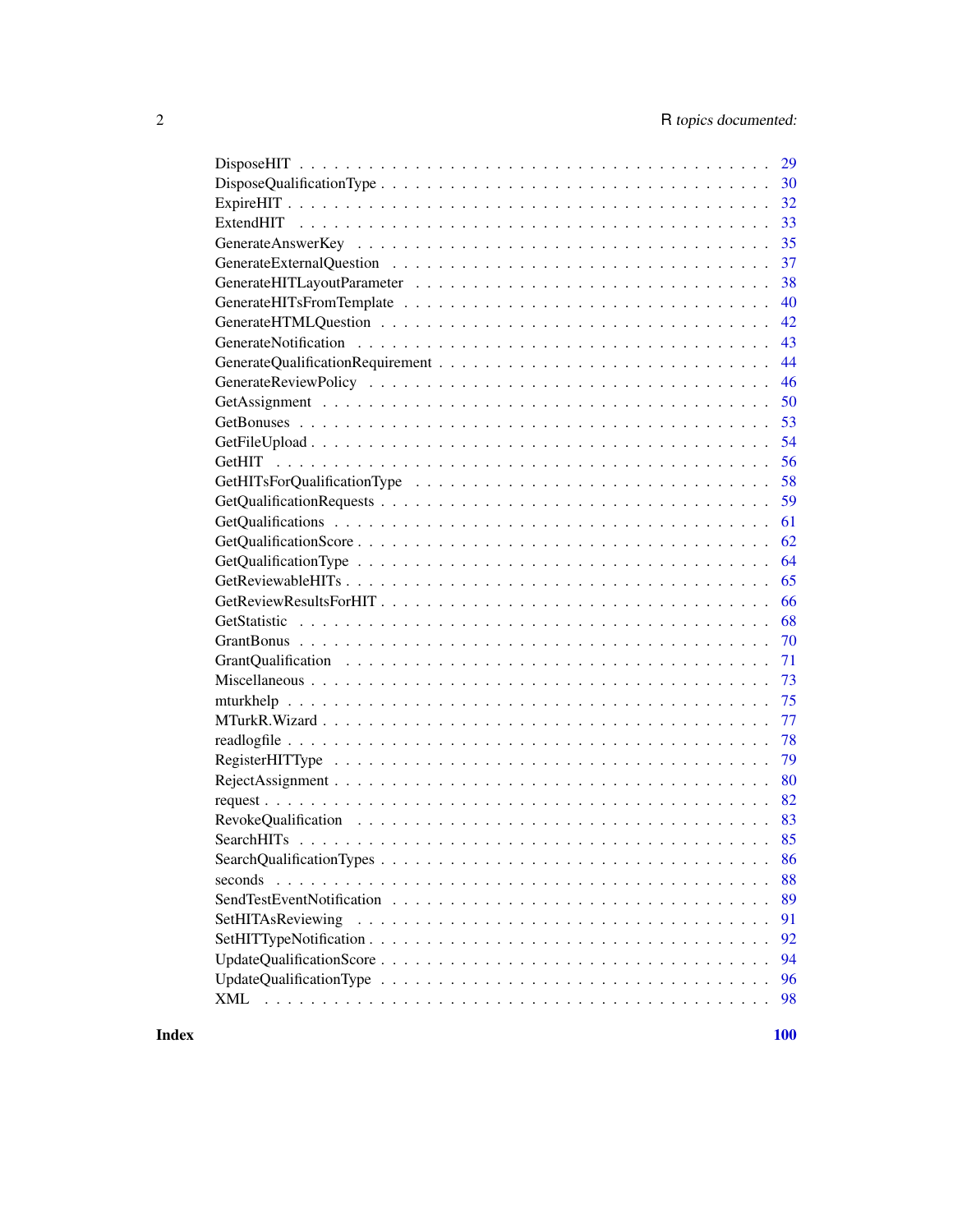# <span id="page-2-0"></span>Description

This package provides access to the Amazon Mechanical Turk (MTurk) API via R, including all the basic API calls, plus additional wrappers to simplify multiple sequential calls and transform the XML returned by the API requests into R data structures (especially, dataframes). The package provides users of the MTurk Requester User Interface (RUI) with access to a variety of functions currently unavailable to them (the creation and maintenance of worker Qualifications, email notifications to workers through [ContactWorker](#page-17-1), and streamlined bonus payments through [GrantBonus](#page-69-1)). It also provides users with all functions available in the RUI directly in R as well as a large number of other functions, with a relatively simple command-line interface.

The core functionality is enacted through [request](#page-81-1), though most users are unlikely to use this function directly. Instead, most users will find themselves using four principal functions: [credentials](#page-25-1), [CreateHIT](#page-19-1), [GetAssignments](#page-49-1), and [ApproveAssignments](#page-4-1), to define one's MTurk (AWS) credentials, to create one or more HITs on the MTurk server, to retrieve completed assignments, and to approve assignments (and thus pay workers), respectively. Critically important, nothing in MTurkR will work during a given session without either first setting AWS credentials with the [credentials](#page-25-1) function or specifying those credentials atomically within each function.

There are five common parameters that can be specified in most MTurkR functions: keypair, verbose, log.requests, and sandbox. The first of these is the AWS credentials parameter just described (whose default can be set globally with [credentials](#page-25-1)), and the latter four are logicals. verbose causes certain information to be displayed on the standard output when functions are executed. log.requests records details of API calls in the working directory (see [readlogfile](#page-77-1)). Setting the parameter sandbox=TRUE executes requests in the developer sandbox rather than the live server. This can be set globally with options('MTurkR.sandbox'), where the default is FALSE.

A lightweight menu-based Wizard (called by [MTurkR.Wizard](#page-76-1)) is also available for beginners to interactively connect with MTurk. The wizard is designed to quickly create HITs, approve and reject work, contact or bonus workers, grant Qualifications, and so forth. While helpful, the wizard is intended only to facilitate beginners and is not intended to mimic anything near the full functionality of individual MTurkR functions.

#### Author(s)

Thomas J. Leeper

Maintainer: Thomas J. Leeper <thosjleeper@gmail.com>

#### References

[MTurkR homepage](http://leeper.github.io/MTurkR/) [Amazon Mechanical Turk](http://www.mturk.com) [Amazon Mechanical Turk API Documentation](http://aws.amazon.com/documentation/mturk/)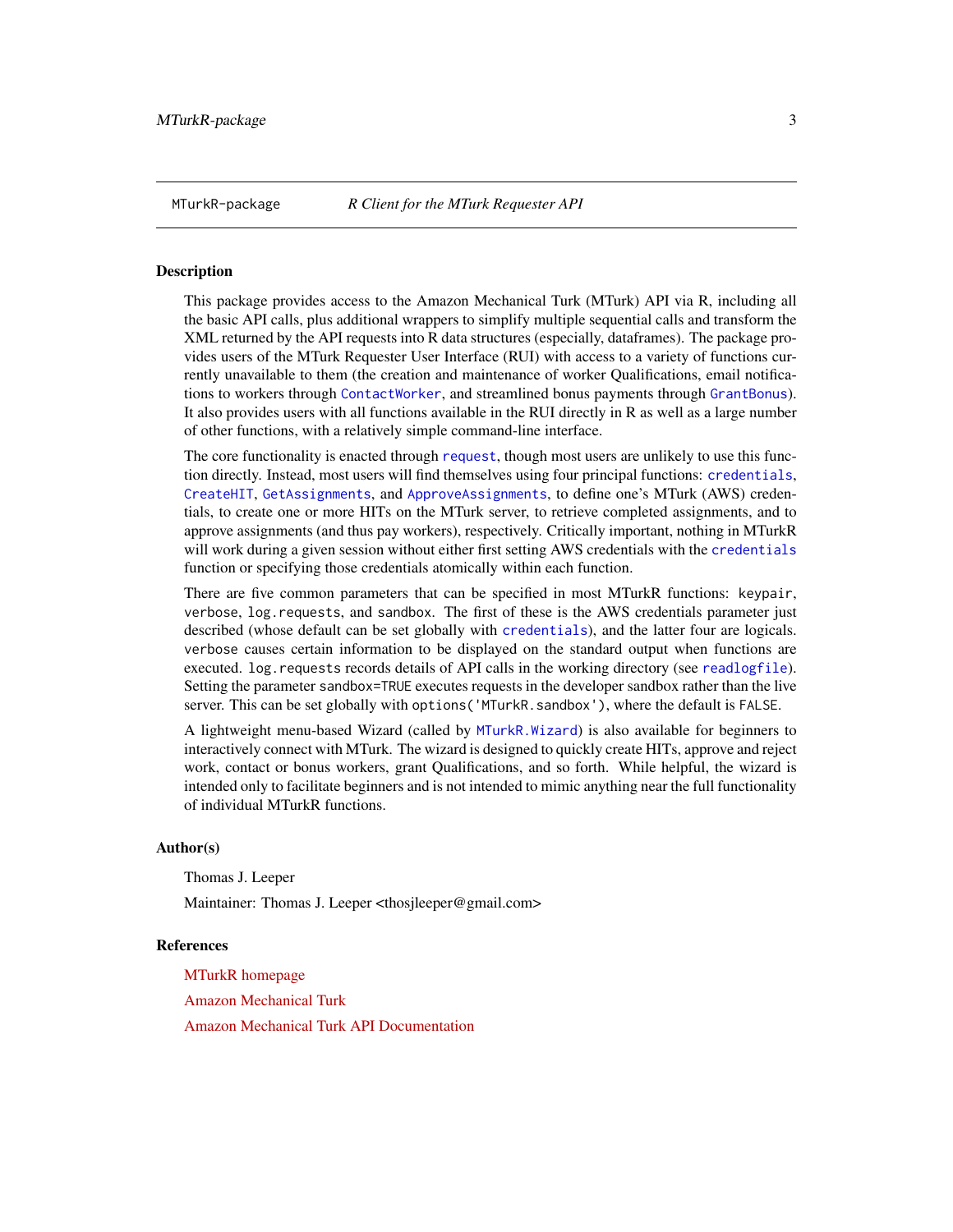# Description

Retrieves the amount of money (in US Dollars) in your MTurk account. SufficientFunds provides a wrapper that checks whether your account has sufficient funds based upon specified characters of your HIT.

#### Usage

```
AccountBalance(verbose = getOption('MTurkR.verbose', TRUE), ...)
```

| SufficientFunds(amount = NULL, assignments = NULL, hits = NULL, |  |
|-----------------------------------------------------------------|--|
| bonus.ct = $NULL$ , bonus.amount = $NULL$ , masters = $FALSE$ , |  |
| turkfee = $0.1$ , turkmin = $0.005$ , mastersfee = $0.2$ , )    |  |

# Arguments

| amount       | Intended per-assignment payment amount.                                                                                             |
|--------------|-------------------------------------------------------------------------------------------------------------------------------------|
| assignments  | Number of intended assignments (per HIT, if multiple HITs).                                                                         |
| hits         | Number of HITs.                                                                                                                     |
| bonus.ct     | Number of intended bonuses.                                                                                                         |
| bonus.amount | Amount of each bonus.                                                                                                               |
| masters      | A logical indicating whether MTurk Masters will be used. Default is FALSE.                                                          |
| turkfee      | Amazon's fee as percentage of payments. Default is 10-percent (as 0.10).                                                            |
| turkmin      | Amazon's minimum per-assignment fee. Default is \$0.005.                                                                            |
| mastersfee   | Amazon's additional charge for use of MTurk Masters. Default is 20-percent (as<br>$(0.20)$ .                                        |
| verbose      | Optionally print the results of the API request to the standard output. Default is<br>taken from getOption('MTurkR.verbose', TRUE). |
|              | Additional arguments passed to request.                                                                                             |

#### Details

AccountBalance takes no substantive arguments. SufficientFunds is a wrapper for AccountBalance that accepts as inputs information about intended payments and bonuses to check whether your account has sufficient funds. If sandbox=TRUE, AccountBalance always returns "\$10,000.00".

accountbalance() and getbalance() are aliases for AccountBalance.

# Value

Return value is an object of class "MTurkResponse", including an additional character string (balance) containing the balance of the account in US Dollars. Note: object is returned invisibly.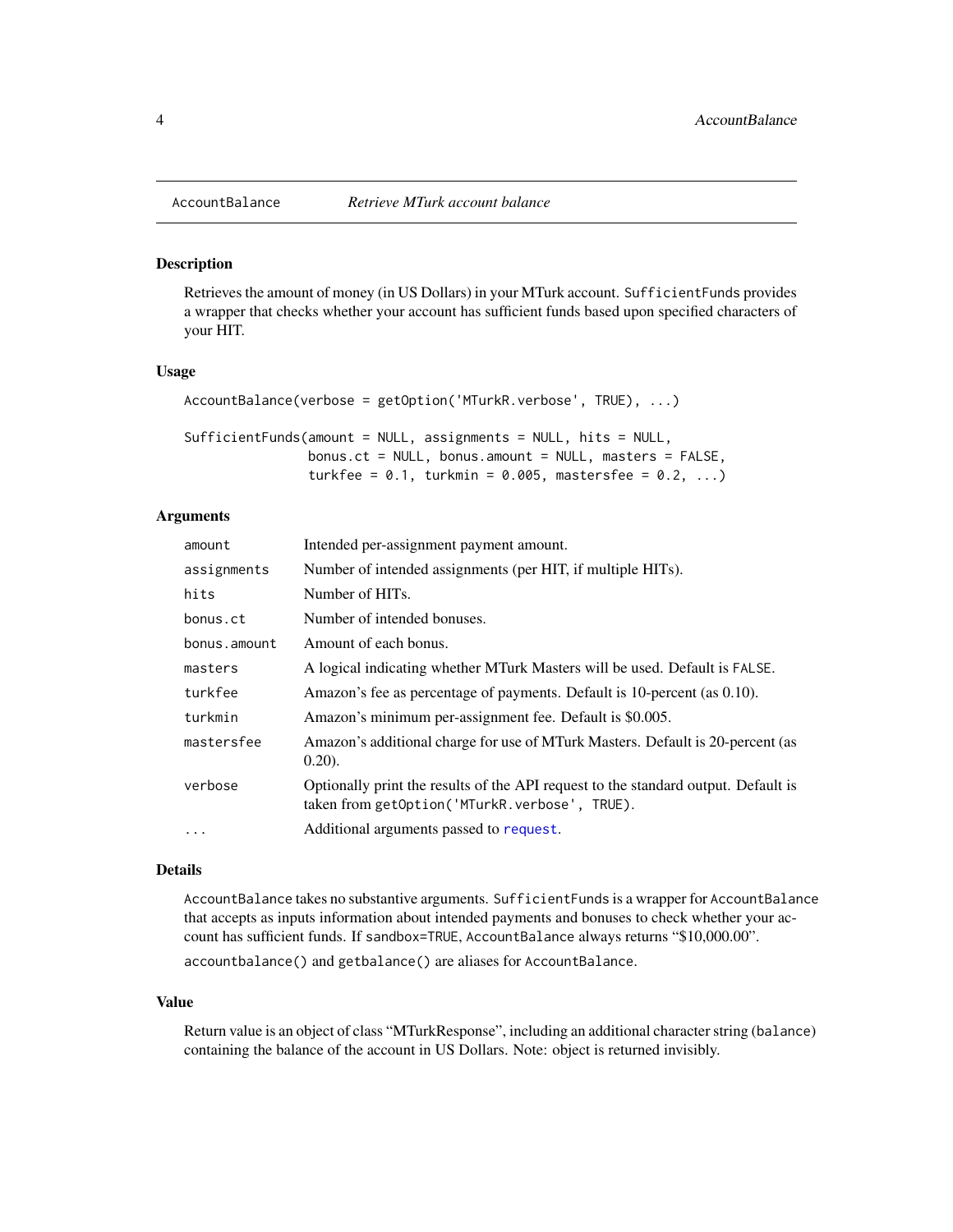<span id="page-4-0"></span>ApproveAssignment 5

#### Author(s)

Thomas J. Leeper

#### References

[API Reference](http://docs.amazonwebservices.com/AWSMechTurk/latest/AWSMturkAPI/ApiReference_GetAccountBalanceOperation.html)

# Examples

```
## Not run:
AccountBalance()
SufficientFunds(amount = ".25", assignments = "50", hits = "5")
SufficientFunds(bonus.ct = "150", bonus.amount = ".75")
## End(Not run)
```
ApproveAssignment *Approve Assignment(s)*

# <span id="page-4-1"></span>Description

Approve one or more submitted assignments, or approve all assignments for a given HIT or HIT-Type. Also allows you to approve a previously rejected assignment. This function spends money from your MTurk account.

#### Usage

```
ApproveAssignment(assignments, feedback = NULL, rejected = FALSE,
                  verbose = getOption('MTurkR.verbose', TRUE), ...)
ApproveAllAssignments(hit = NULL, hit.type = NULL, annotation = NULL,
                      feedback = NULL,
                      verbose = getOption('MTurkR.verbose', TRUE), ...)
```

| assignments | A character string containing an AssignmentId, or a vector of multiple character<br>strings containing multiple AssignmentIds, to approve.                                    |
|-------------|-------------------------------------------------------------------------------------------------------------------------------------------------------------------------------|
| hit         | A character string containing a HITId all of whom's assignments are to be ap-<br>proved. Must specify hit xor hit. type xor annotation.                                       |
| hit.type    | A character string containing a HITTypeId (or a vector of HITTypeIds) all of<br>whose HITs' assignments are to be approved. Must specify hit xor hit. type<br>xor annotation. |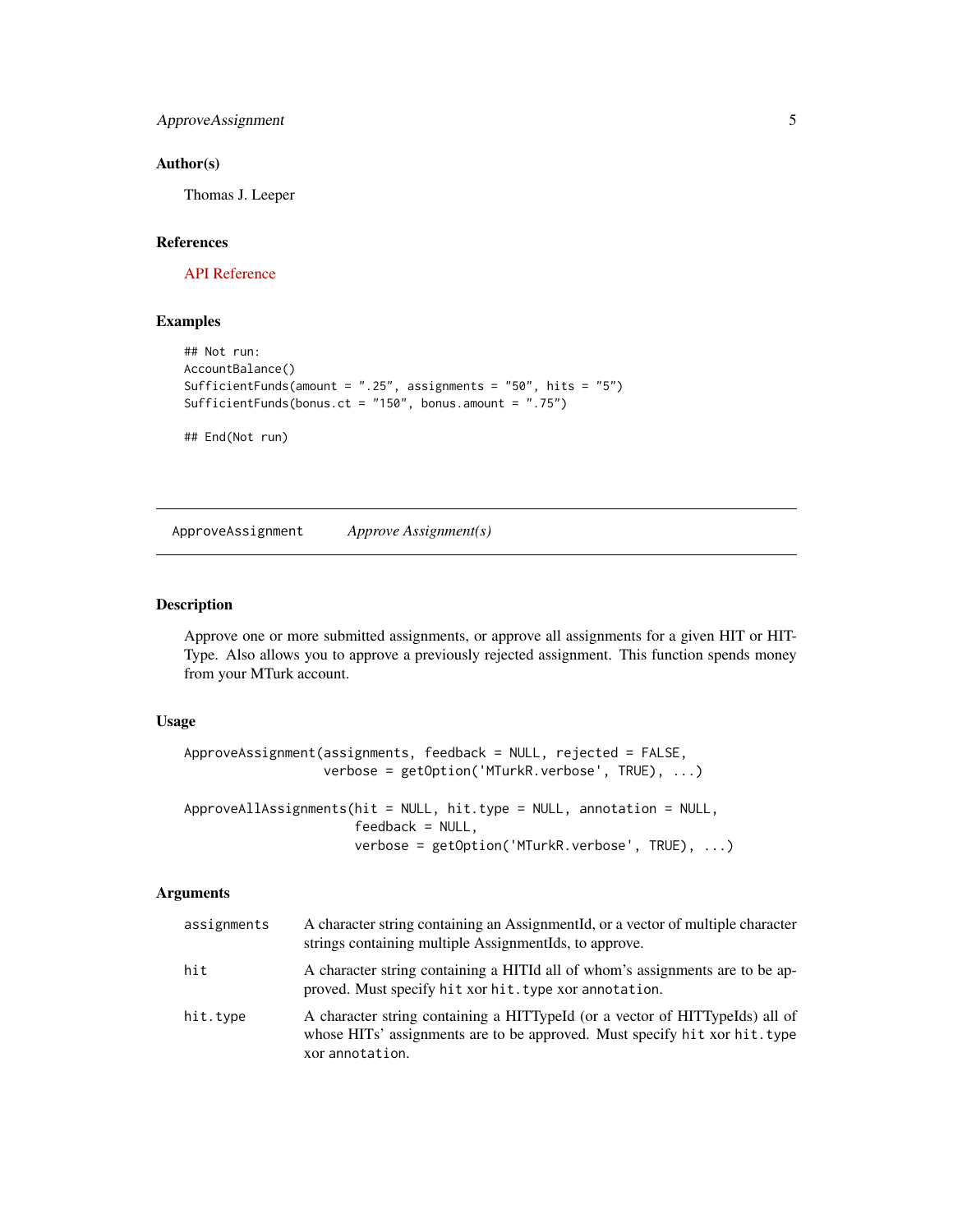| annotation | An optional character string specifying the value of the Requester Annotation<br>field for a batch of HITs. This can be used to approve all assignments for<br>all HITs from a "batch" created in the online Requester User Interface (RUI).<br>To use a batch ID, the batch must be written in a character string of the form<br>"BatchId:78382;", where "73832" is the batch ID shown in the RUI. Must spec-<br>ify hit xor hit. type xor annotation. |
|------------|---------------------------------------------------------------------------------------------------------------------------------------------------------------------------------------------------------------------------------------------------------------------------------------------------------------------------------------------------------------------------------------------------------------------------------------------------------|
| feedback   | An optional character string containing any feedback for a worker. This must<br>have length 1 or length equal to the number of workers. Maximum of 1024<br>characters. For ApproveAllAssignments, must be length 1.                                                                                                                                                                                                                                     |
| rejected   | A logical indicating whether the assignment(s) had previously been rejected (de-<br>fault FALSE). Approval of previously rejected assignments must be conducted<br>separately from other approvals.                                                                                                                                                                                                                                                     |
| verbose    | Optionally print the results of the API request to the standard output. Default is<br>taken from getOption('MTurkR.verbose', TRUE).                                                                                                                                                                                                                                                                                                                     |
|            | Additional arguments passed to request.                                                                                                                                                                                                                                                                                                                                                                                                                 |

# Details

Approve assignments, by AssignmentId (as returned by [GetAssignment](#page-49-2) or by HITId or HITTypeId. Must specify assignments xor hit xor hit.type. ApproveAllAssignments approves all assignments of a given HIT or HITType without first having to perform [GetAssignment](#page-49-2).

ApproveAssignments() and approve() are aliases for ApproveAssignment. approveall() is an alias for ApproveAllAssignments.

#### Value

A dataframe containing the list of AssignmentIds, feedback (if any), and whether or not each approval request was valid.

# Author(s)

Thomas J. Leeper

# References

[API Reference: Approve Assignment](http://docs.amazonwebservices.com/AWSMechTurk/latest/AWSMturkAPI/ApiReference_ApproveAssignmentOperation.html)

[API Reference: Approve Rejected Assignment](http://docs.amazonwebservices.com/AWSMechTurk/latest/AWSMturkAPI/ApiReference_ApproveRejectedAssignmentOperation.html)

# See Also

#### [RejectAssignment](#page-79-1)

# Examples

```
## Not run:
# Approve one assignment
ApproveAssignment(assignments = "26XXH0JPPSI23H54YVG7BKLEXAMPLE")
```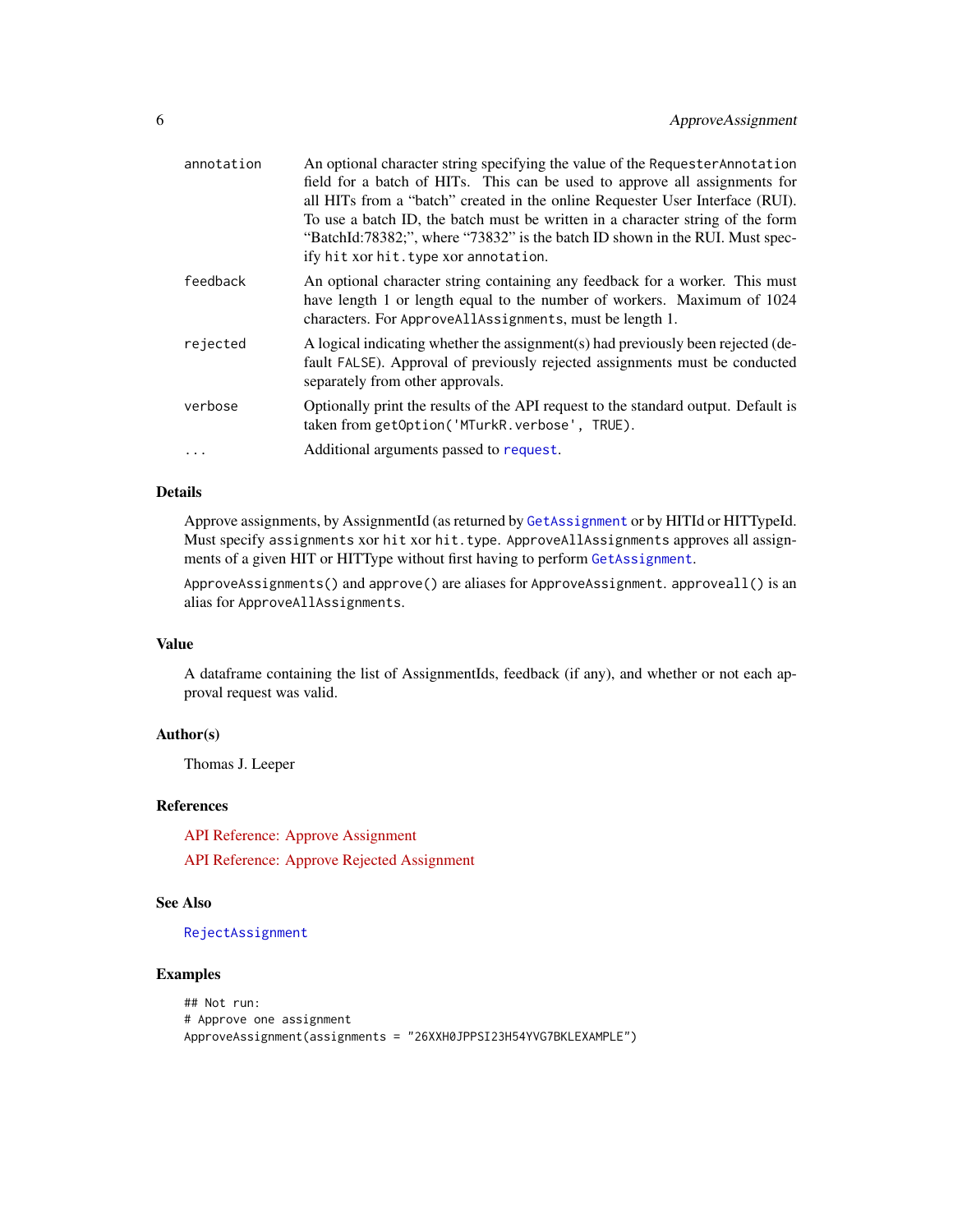```
# Approve multiple assignments with the same feedback
ApproveAssignment(assignments = c("26XXH0JPPSI23H54YVG7BKLEXAMPLE1",
                                  "26XXH0JPPSI23H54YVG7BKLEXAMPLE2"),
                  feedback = "Great work!")
# Approve all assignments for a given HIT
ApproveAllAssignments(hit = "2MQB727M0IGF304GJ16S1F4VE3AYDQ")
# Approve all assignments for a given HITType
ApproveAllAssignments(hit.type = "2FFNCWYB49F9BBJWA4SJUNST5OFSOW")
# Approve all assignments for a given batch from the RUI
ApproveAllAssignments(annotation="BatchId:78382;")
```
## End(Not run)

<span id="page-6-1"></span>AssignQualification *Assign Qualification*

#### Description

Assign a Qualification to one or more workers. The QualificationType should have already been created by [CreateQualificationType](#page-22-1), or the details of a new QualificationType can be specified atomically. This function also provides various options for automatically specifying the value of a worker's QualificationScore based upon a worker's statistics.

# Usage

```
AssignQualification(qual, workers, value = "1", notify = FALSE,
                    name = NULL, description = NULL, keywords = NULL,
                    status = NULL, retry.delay = NULL,
                    test = NULL, answerkey = NULL, test.duration = NULL,
                    auto = NULL, auto.value = NULL,
                   conditional.statistic = NULL, conditional.comparator = NULL,
                    conditional.value = NULL, conditional.period = NULL,
                    set.statistic.as.value = FALSE,
                    verbose = getOption('MTurkR.verbose', TRUE), ...)
```

| qual    | A character string containing a QualificationTypeId.                                                                         |
|---------|------------------------------------------------------------------------------------------------------------------------------|
| workers | A character string containing a WorkerId, or a vector of character strings con-<br>taining multiple WorkerIds.               |
| value   | A character string containing the value to be assigned to the worker(s) for the<br><b>OualificationType.</b>                 |
| notify  | A logical indicating whether workers should be notified that they have been<br>assigned the qualification. Default is FALSE. |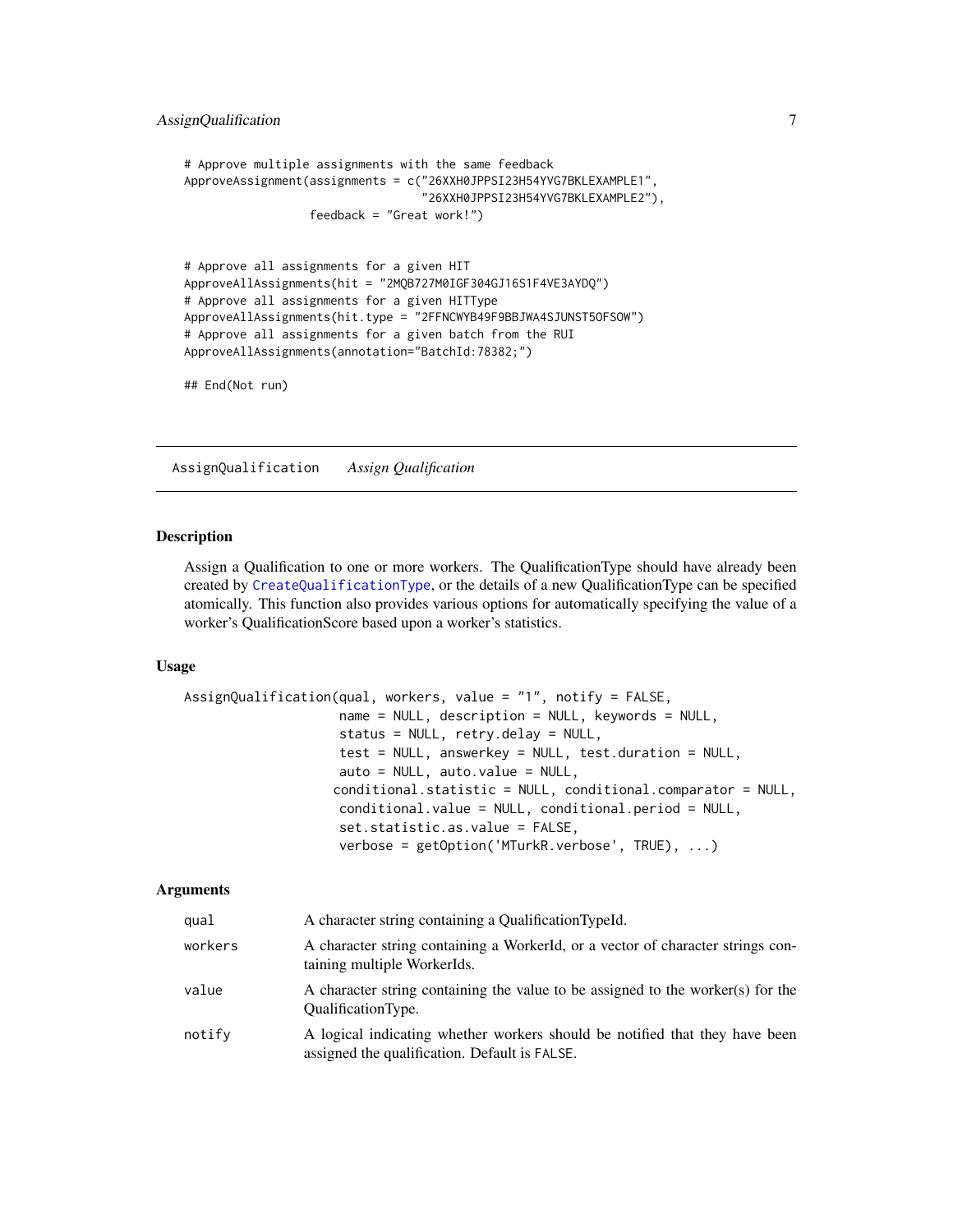| name                   | An optional character string specifying a name for a new QualificationType.<br>This is visible to workers. Cannot be modified by UpdateQualificationType.                                                                            |  |
|------------------------|--------------------------------------------------------------------------------------------------------------------------------------------------------------------------------------------------------------------------------------|--|
| description            | An optional character string specifying a longer description of the Qualification-<br>Type. This is visible to workers. Maximum of 2000 characters.                                                                                  |  |
| keywords               | An optional character string containing a comma-separated set of keywords by<br>which workers can search for the QualificationType. Cannot be modified by<br>UpdateQualificationType. Maximum of 1000 characters.                    |  |
| status                 | A character vector of "Active" or "Inactive", indicating whether the Qualifica-<br>tionType should be active and visible.                                                                                                            |  |
| retry.delay            | An optional time (in seconds) indicating how long workers have to wait before<br>requesting the QualificationType after an initial rejection.                                                                                        |  |
| test                   | An optional character string consisting of a QuestionForm data structure, used<br>as a test a worker must complete before the Qualification Type is granted to them.                                                                 |  |
| answerkey              | An optional character string consisting of an AnswerKey data structure, used to<br>automatically score the test.                                                                                                                     |  |
| test.duration          | An optional time (in seconds) indicating how long workers have to complete the<br>test.                                                                                                                                              |  |
| auto                   | A logical indicating whether the Qualification is automatically granted to work-<br>ers who request it. Default is FALSE.                                                                                                            |  |
| auto.value             | An optional parameter specifying the value that is automatically assigned to<br>workers when they request it (if the Qualification is automatically granted).                                                                        |  |
| conditional.statistic  |                                                                                                                                                                                                                                      |  |
|                        | An optional character string containing the name of a statistic (see ListStatistics<br>that should be used to conditionally assign the QualificationType to workers.                                                                 |  |
| conditional.comparator |                                                                                                                                                                                                                                      |  |
|                        | An optional character string containing a comparator by which a worker's score<br>of a qualification is compared to the specified value. One of " $\lt$ ", " $\lt =$ ", " $\gt$ ",<br>">=", "==", "!=", "Exists", or "DoesNotExist". |  |
| conditional.value      |                                                                                                                                                                                                                                      |  |
|                        | An optional numeric or character string value against which workers scores will<br>be compared. The QualificationType will only be assigned to those whose score<br>on the specified statistic meet the comparison to this value.    |  |
| conditional.period     |                                                                                                                                                                                                                                      |  |
|                        | An optional character string specifying the period for the statistic. Must be one<br>of: "OneDay", "SevenDays", "ThirtyDays", "LifeToDate". Default is "LifeTo-<br>Date".                                                            |  |
| set.statistic.as.value |                                                                                                                                                                                                                                      |  |
|                        | An optional logical specifying whether the worker's value of the statistic should<br>be used as the value they are assigned for the QualificationType. Default is<br>FALSE and value is used instead.                                |  |
| verbose                | Optionally print the results of the API request to the standard output. Default is<br>taken from getOption('MTurkR.verbose', TRUE).                                                                                                  |  |
|                        | Additional arguments passed to request.                                                                                                                                                                                              |  |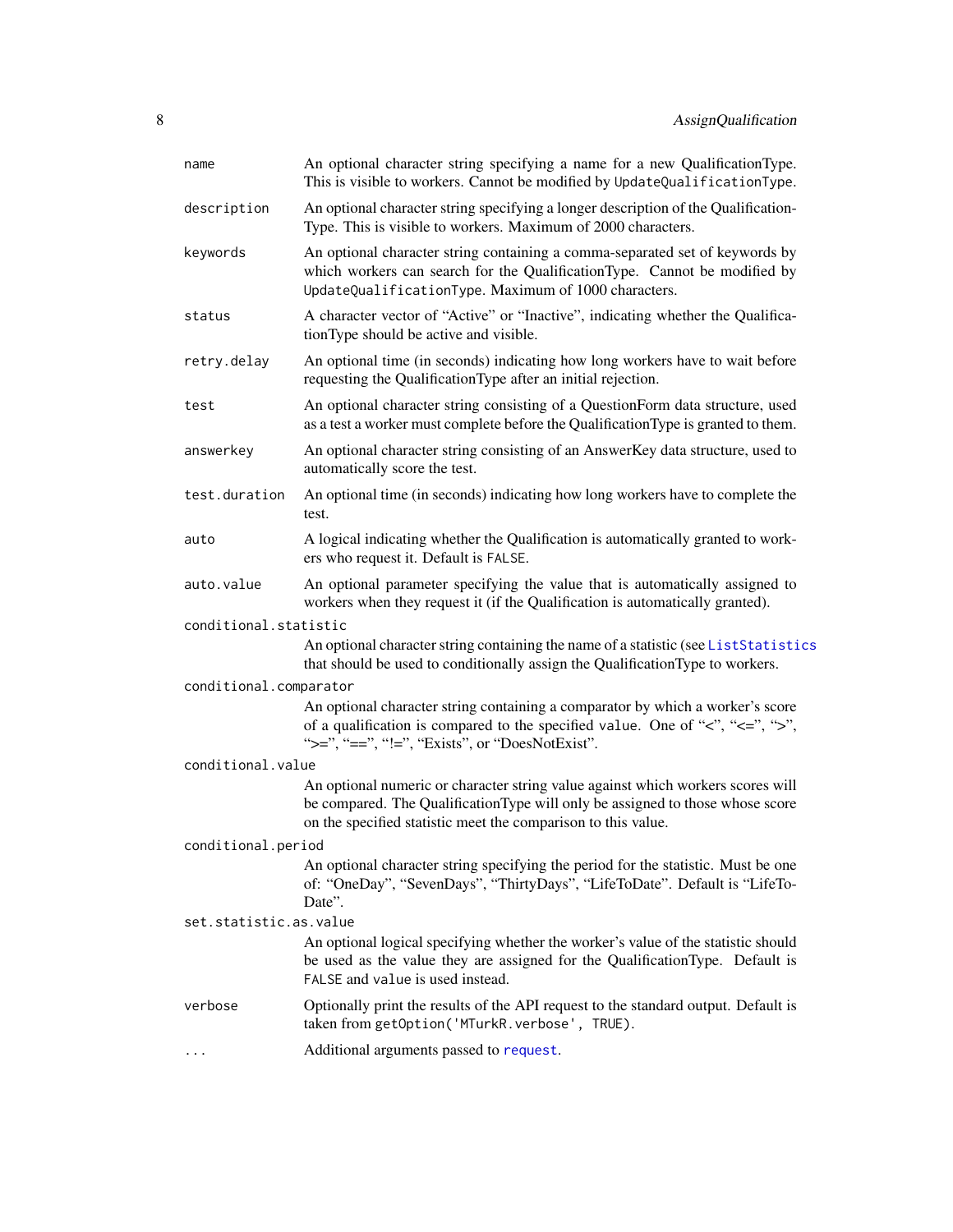#### Details

A very robust function to assign a Qualification to one or more workers. The simplest use of the function is to assign a Qualification of the specified value to one worker, but assignment to multiple workers is possible. Workers can be assigned a Qualification previously created by [CreateQualificationType](#page-22-1) or with the characteristics of a new QualificationType specified atomically. Qualifications can also be assigned conditional on each worker's value of a specified statistic (including assigning the value of the specified statistic as the worker's score for the Qualification).

AssignQualifications() and assignqual() are aliases.

#### Value

A dataframe containing the list of workers, the QualificationTypeId, the value each worker was assigned, whether they were notified of their QualificationType assignment, and whether the request was valid.

# Author(s)

Thomas J. Leeper

#### References

[API Reference](http://docs.amazonwebservices.com/AWSMechTurk/latest/AWSMturkAPI/ApiReference_AssignQualificationOperation.html)

#### See Also

[CreateQualificationType](#page-22-1) [UpdateQualificationScore](#page-93-1)

#### Examples

```
## Not run:
qual1 < -CreateQualificationType(name="Worked for me before",
    description="This qualification is for people who have worked for me before",
    status = "Active",
   keywords="Worked for me before")
# assign qualification to single worker
AssignQualification(qual1$QualificationTypeId, "A1RO9UJNWXMU65", value = "50")
# assign a new qualification (defined atomically)
AssignQualification(workers = "A1RO9UJNWXMU65",
                    name = "Worked for me before",
                description = "This qualification is for people who have worked for me before",
                    status = "Active",
                    keywords = "Worked for me before")
# assign a qualification to a workers based upon their worker statistic
AssignQualification(qual1$QualificationTypeId,
```
workers="A1RO9UJNWXMU65",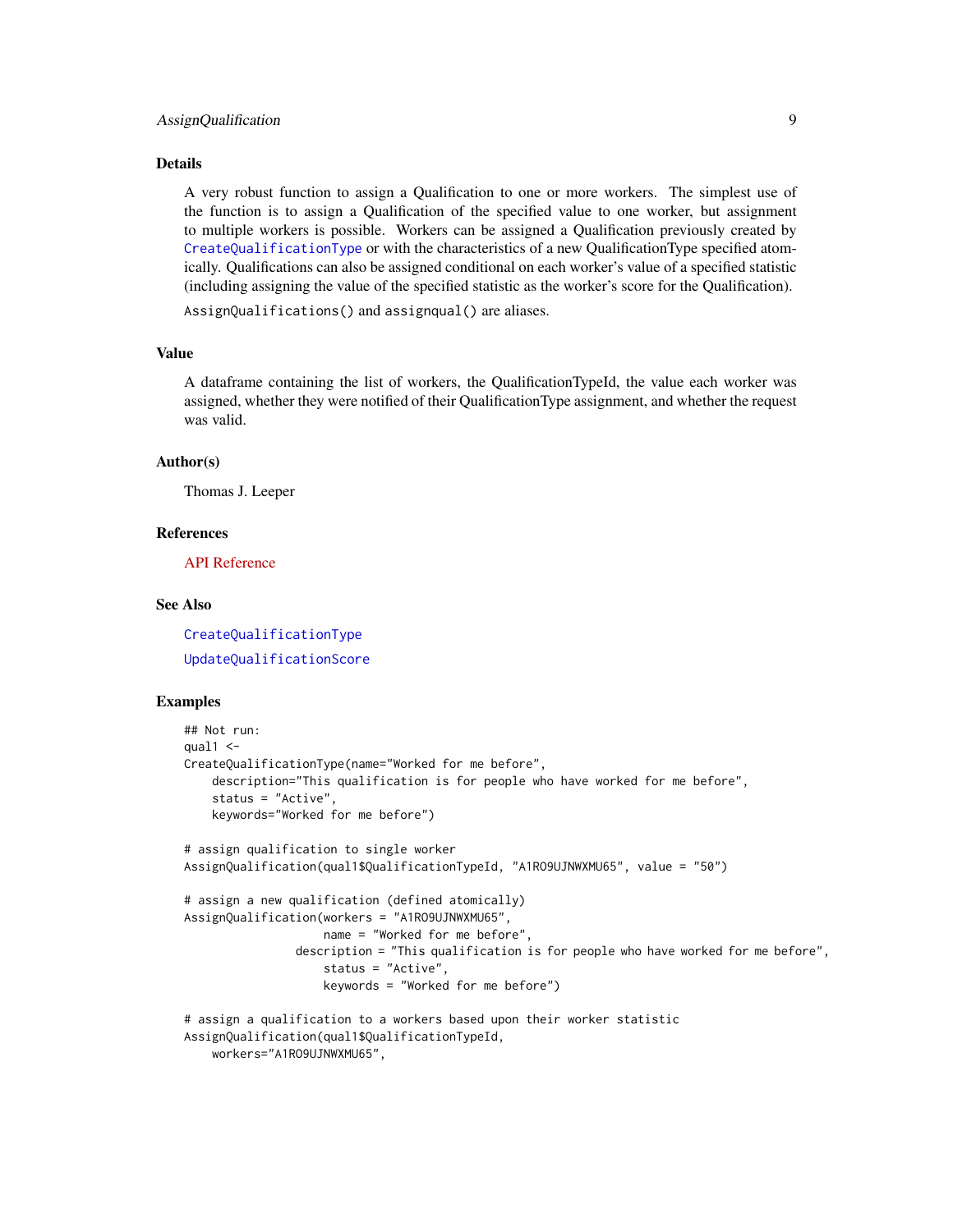```
conditional.statistic="NumberAssignmentsApproved",
conditional.comparator=">",
conditional.value="5",
conditional.period="LifeToDate",
set.statistic.as.value=TRUE)
```
DisposeQualificationType(qual1\$QualificationTypeId)

## End(Not run)

Blocking Workers *Block/Unblock Worker(s)*

#### Description

Block or unblock a worker. This prevents a worker from completing any HITs for you while they are blocked, but does not affect their ability to complete work for other requesters or affect their worker statistics. GetBlockedWorkers retrieves your list of currently blocked workers.

# Usage

```
BlockWorker(workers, reasons, verbose = getOption('MTurkR.verbose', TRUE), ...)
UnblockWorker(workers, reasons = NULL, verbose = getOption('MTurkR.verbose', TRUE), ...)
GetBlockedWorkers(pagenumber = NULL, pagesize = NULL,
                  verbose = getOption('MTurkR.verbose', TRUE), ...)
```

| workers    | A character string containing a WorkerId, or a vector of character strings con-<br>taining multiple WorkerIds.                                                                                                     |
|------------|--------------------------------------------------------------------------------------------------------------------------------------------------------------------------------------------------------------------|
| reasons    | A character string containing a reason for blocking or unblocking a worker. This<br>must have length 1 or length equal to the number of workers. It is required for<br>BlockWorker and optional for UnblockWorker. |
| pagenumber | An optional integer (or character string) indicating which page of Blocked Work-<br>ers search results should be returned. Most users can ignore this.                                                             |
| pagesize   | An optional integer (or character string) indicating how many Blocked Work-<br>ers should be returned per page of results. Most users can ignore this and the<br>function will return the first 65,535 blocks.     |
| verbose    | Optionally print the results of the API request to the standard output. Default is<br>taken from getOption('MTurkR.verbose', TRUE).                                                                                |
| $\cdots$   | Additional arguments passed to request.                                                                                                                                                                            |

<span id="page-9-0"></span>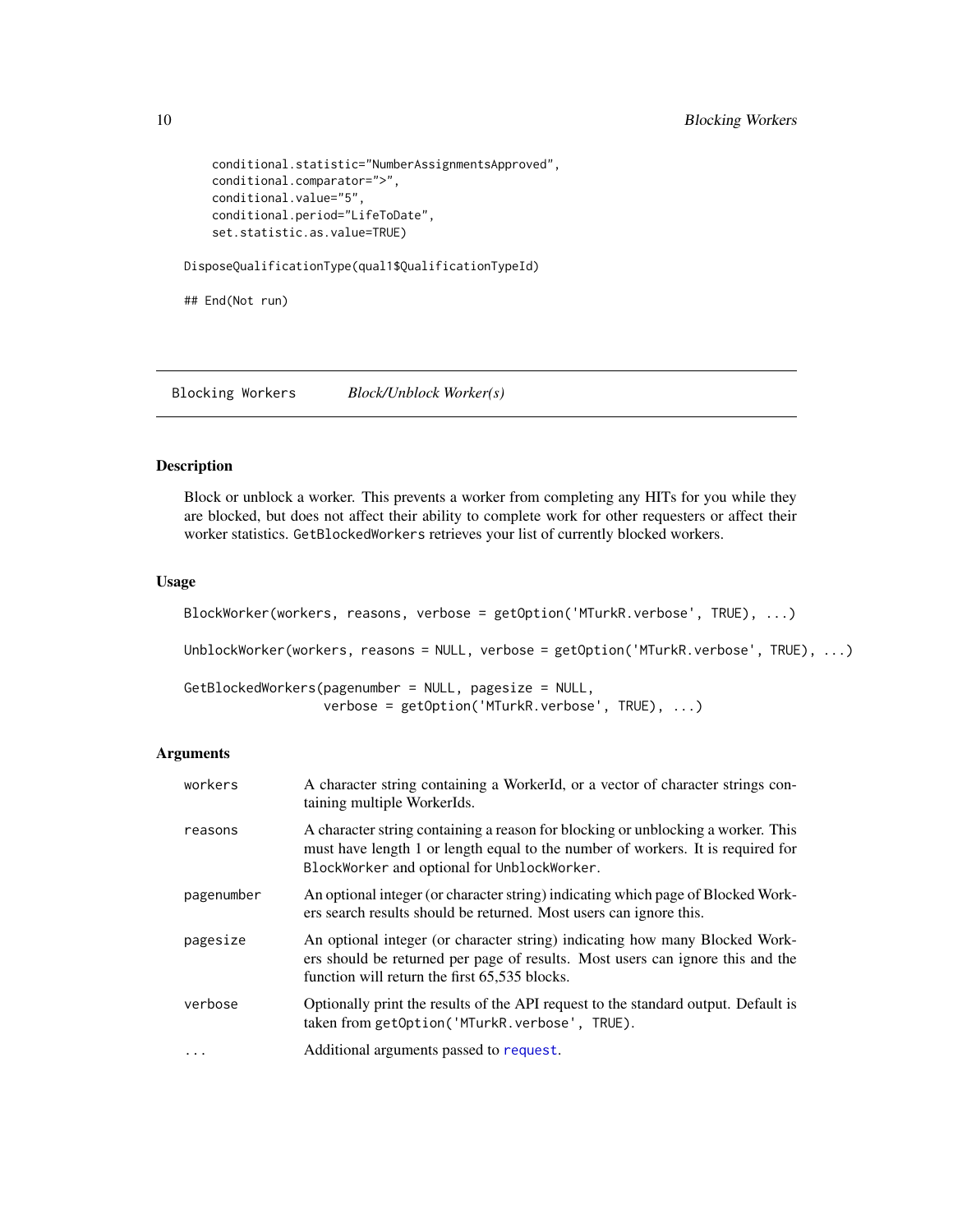#### <span id="page-10-0"></span>BulkCreate 2012 and 2012 and 2012 and 2012 and 2012 and 2012 and 2012 and 2012 and 2012 and 2012 and 2012 and 2013 and 2013 and 2013 and 2013 and 2013 and 2013 and 2013 and 2013 and 2013 and 2013 and 2013 and 2013 and 2013

# Details

BlockWorker prevents the specified worker from completing any of your HITs. UnblockWorker reverses this operation.

GetBlockedWorkers retrieves currently blocked workers and the reason recorded for their block. This operation returns the first 65,535 blocked workers (the default for pagesize; access to additional blocked workers is available by specifying a pagenumber greater than 1.

BlockWorkers() and block() are aliases for BlockWorker. UnblockWorkers() and unblock() are aliases for UnblockWorker. blockedworkers() is an alias for GetBlockedWorkers.

# Value

BlockWorker and UnblockWorker return a dataframe containing the list of workers, reasons (for blocking/unblocking them), and whether the request to block/unblock each of them was valid.

GetBlockedWorkers returns a dataframe containing the list of blocked workers and the recorded reason for the block.

# Author(s)

Thomas J. Leeper

#### References

[API Reference: Block](http://docs.amazonwebservices.com/AWSMechTurk/latest/AWSMturkAPI/ApiReference_BlockWorkerOperation.html)

[API Reference: Unblock](http://docs.amazonwebservices.com/AWSMechTurk/latest/AWSMturkAPI/ApiReference_UnblockWorkerOperation.html)

[API Reference: GetBlockedWorkers](http://docs.amazonwebservices.com/AWSMechTurk/latest/AWSMturkAPI/ApiReference_GetBlockedWorkersOperation.html)

# Examples

## Not run:

BlockWorker(worker, reasons="Did not follow photo categorization HIT instructions.") GetBlockedWorkers() UnblockWorker(worker)

## End(Not run)

<span id="page-10-1"></span>BulkCreate *Generate Multiple HITs*

#### Description

Generate multiple HITs, possibly from an HTML template file, HITLayout parameters, or a vector of External Question URLs.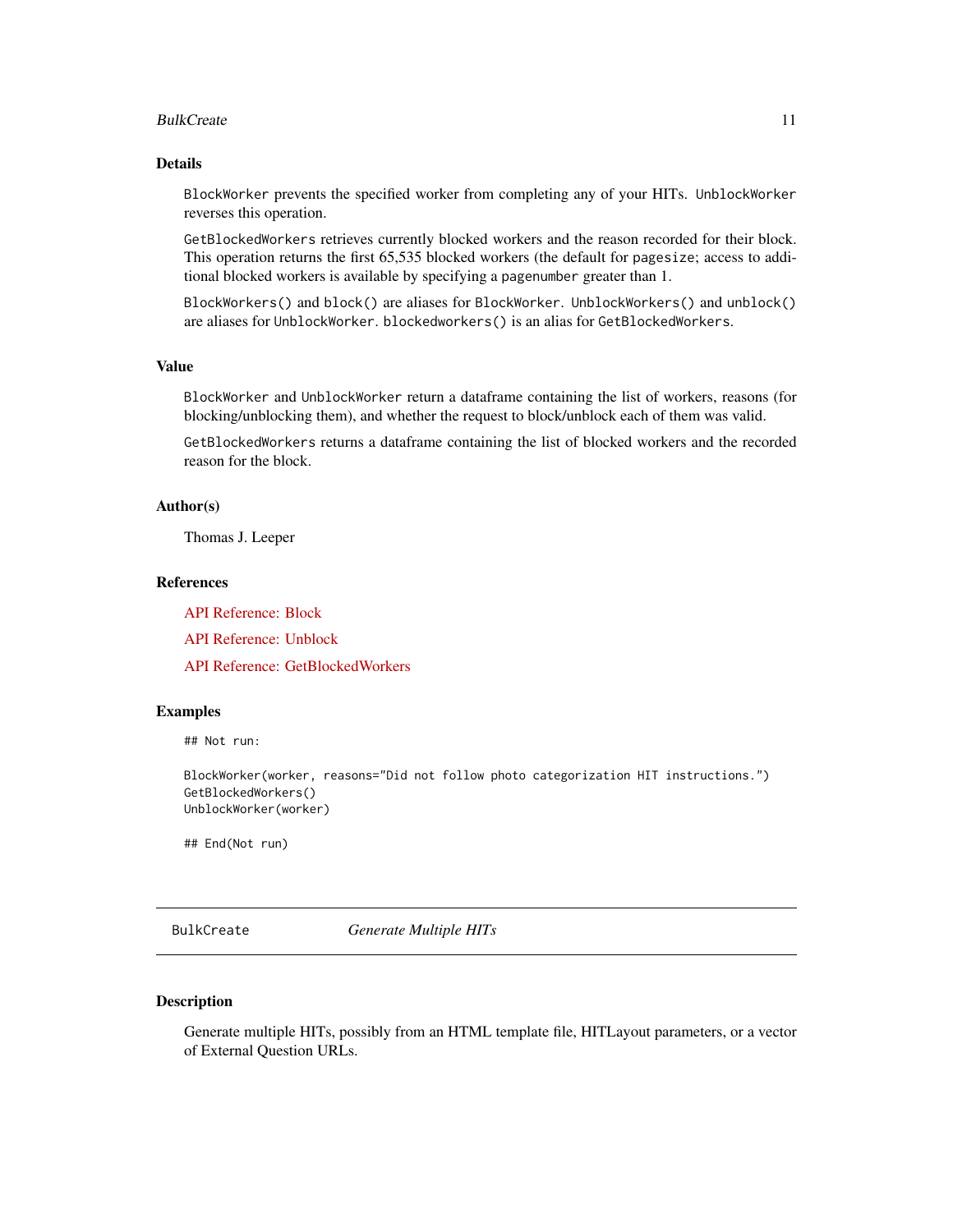# Usage

```
BulkCreate(questions, annotation, verbose = FALSE, ...)
BulkCreateFromTemplate(template, input, annotation,
                       type = "HTMLQuestion", verbose = FALSE, ...)
BulkCreateFromURLs(url, frame.height, annotation, verbose = FALSE, ...)
```
BulkCreateFromHITLayout(hitlayoutid, input, annotation, verbose = FALSE, ...)

# Arguments

| questions    | A character vector where each entry is a valid argument for the question argu-<br>ment to CreateHIT, or a list of objects of class "ExternalQuestion" (created by<br>GenerateExternalQuestion) or HTMLQuestion (created by GenerateHTMLQuestion).<br>Each entry in this vector or list represents one HIT to be created. |
|--------------|--------------------------------------------------------------------------------------------------------------------------------------------------------------------------------------------------------------------------------------------------------------------------------------------------------------------------|
| template     | A character string or filename for a HIT template (probably a character string<br>containing an HTML document or a path to a .html file).                                                                                                                                                                                |
| input        | A data.frame containing one row for each HIT to be created and columns named<br>identically to the placeholders in the HIT template file (for BulkCreateFromTemplate)<br>or the HITLayout parameters (for BulkCreateFromHITLayout). Operation will<br>fail if variable names do not correspond.                          |
| type         | A character string specifying how to wrap the resulting HIT question contents<br>for use in CreateHIT. If set to "HTMLQuestion", template is passed to GenerateHTMLQuestion<br>before use.                                                                                                                               |
| url          | A character vector of URLs (served over HTTPS) of HIT files stored anywhere<br>other than the MTurk server. See GenerateExternalQuestion.                                                                                                                                                                                |
| frame.height | A character string containing the integer value (in pixels) of the frame height for<br>the ExternalQuestion iframe. See GenerateExternalQuestion.                                                                                                                                                                        |
| hitlayoutid  | An optional character string including a HITLayoutId retrieved from a HIT<br>"project" template generated in the Requester User Interface at 'https://requester.mturk.com/create<br>If the HIT template includes variable placeholders, must also specify hitlayoutparameters.                                           |
| annotation   | Either a one-element character vector containing a description for this group of<br>HITs, or a character vector equal to the number of HITs to be created. This<br>value is only visible to the requester. See CreateHIT for details.                                                                                    |
| verbose      | Optionally print the results of the API request (and other details) to the standard<br>output. Default is FALSE. Note that this overrides the default set by getOption ('MTurkR. verbose')<br>because in the case of many HITs, this output could become unwieldy.                                                       |
| $\cdots$     | Additional arguments passed to CreateHIT. See examples.                                                                                                                                                                                                                                                                  |

# Details

These functions provide a wrapper for [CreateHIT](#page-19-1) to be able to produce a group of HITs with identical properties. BulkCreateFromTemplate and BulkCreateFromHITLayout provide further wrappers that make it easy to create a group of HITs in a manner similar to using the Requester User Interface (RUI). BulkCreateFromURLs allows you to create multiple ExternalQuestion HITs.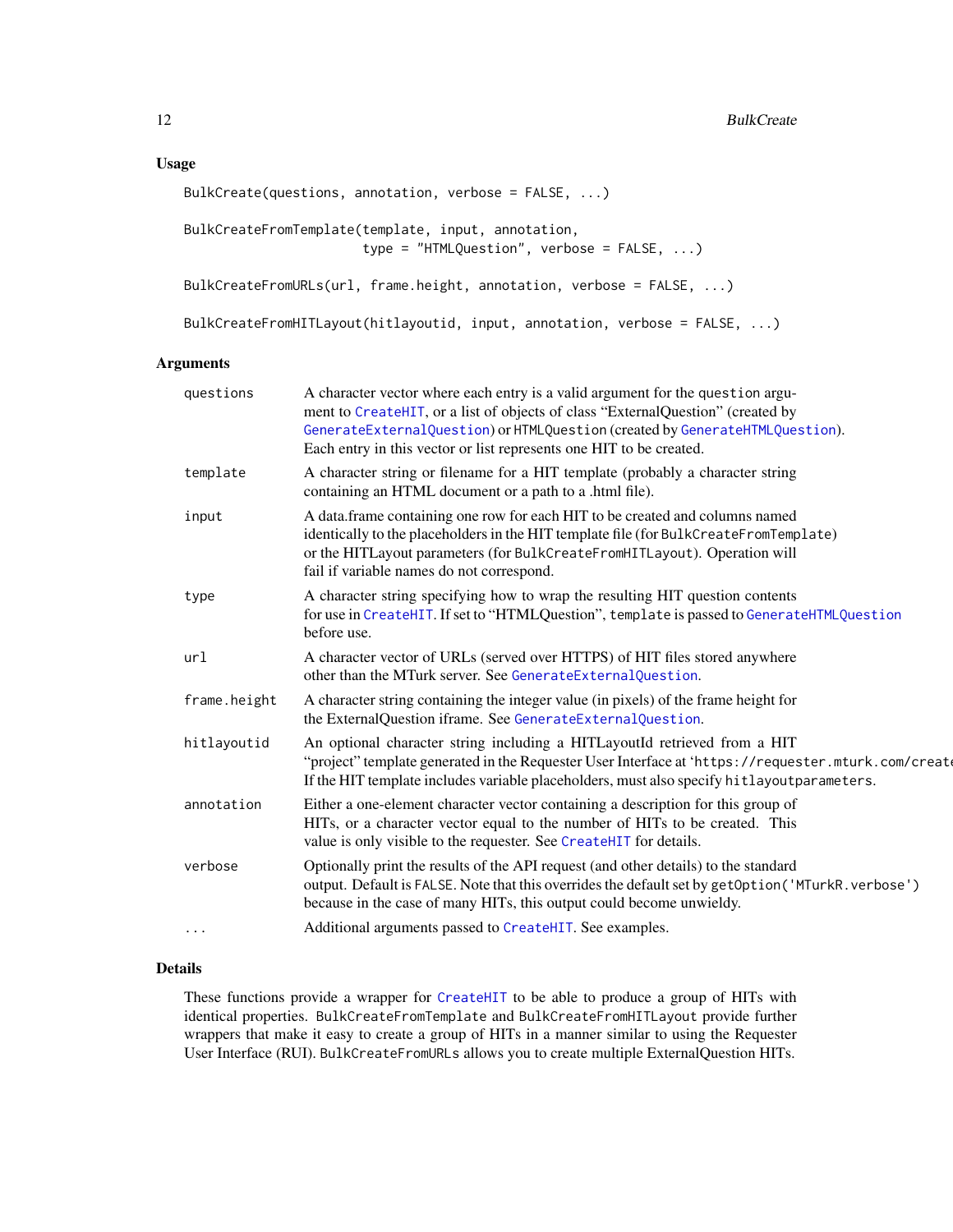#### BulkCreate 23 and 23 and 23 and 23 and 23 and 23 and 23 and 23 and 23 and 23 and 23 and 23 and 23 and 23 and 23 and 23 and 23 and 23 and 23 and 23 and 23 and 23 and 23 and 23 and 23 and 23 and 23 and 23 and 23 and 23 and 2

The annotation field is required in order to group the HITs together and facilitate monitoring the group using other MTurkR functions. Note that these functions do not create a "batch" as used by the RUI; a batch can only be created through that interface.

# Value

A list of data.frames, with each data.frame containing details of the HITs created. If all CreateHIT operations succeed, this response value can easily be collapsed into a single data.frame using do.call("rbind", value).

# Author(s)

Thomas J. Leeper

#### References

[API Reference: CreateHIT](http://docs.amazonwebservices.com/AWSMechTurk/latest/AWSMturkAPI/ApiReference_CreateHITOperation.html) [Requester User Interface: HIT Template](http://docs.amazonwebservices.com/AWSMechTurk/latest/RequesterUI/CreatingaHITTemplate.html) [API Reference: ExternalQuestion](http://docs.amazonwebservices.com/AWSMechTurk/latest/AWSMturkAPI/ApiReference_ExternalQuestionArticle.html)

#### See Also

[CreateHIT](#page-19-1) [GenerateHITsFromTemplate](#page-39-1) [GenerateHITLayoutParameter](#page-37-1)

# Examples

```
## Not run:
## BulkCreate ##
# load a vector of HTML files from the working directory
qvec \leq sapply(list.files(pattern = ".html"), function(x) {
          past@(readLines(x, warn = FALSE), collapse = "\\n")})
# create a HIT from each question file
hits1 <- BulkCreate(questions = qvec,
                    annotation = paste("Bulk Create", Sys.Date()),
                    title = "Categorize an image",
                    description = "Categorize this image",
                    reward = ".05",
                    expiration = seconds(days = 4),
                    duration = seconds(minutes = 5),
                    keywords = "categorization, image, moderation, category")
# cleanup
ExpireHIT(annotation = paste("Bulk Create", Sys.Date()))
DisposeHIT(annotation = paste("Bulk Create", Sys.Date()))
## End(Not run)
```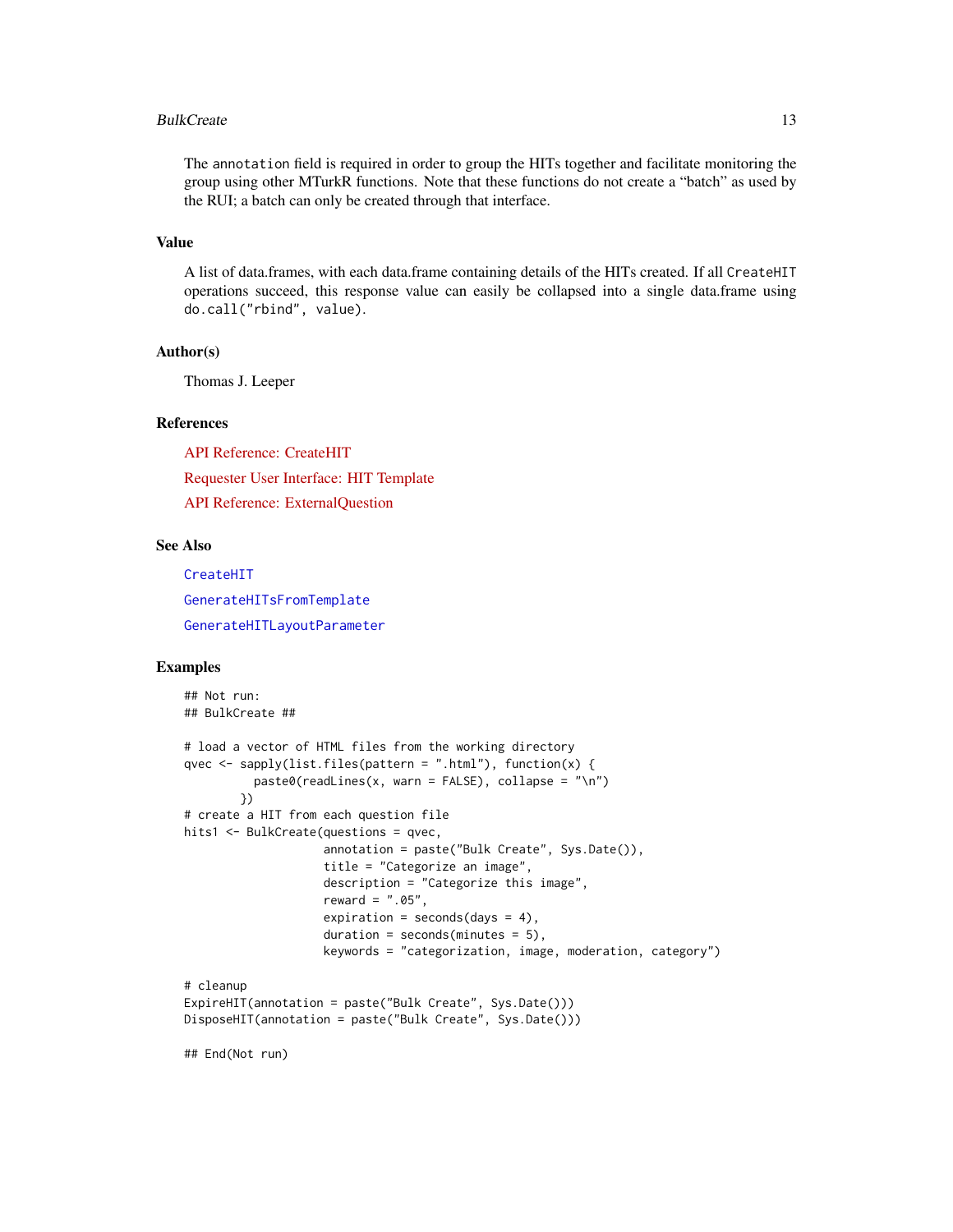```
## Not run:
## BulkCreateFromURLs ##
# create three HITs from the template
hits2 <-
BulkCreateFromURLs(url = paste0("https://www.example.com/",1:3,".html"),
                   frame.height = 400,
                   annotation = paste("Bulk From URLs", Sys.Date()),
                   title = "Categorize an image",
                   description = "Categorize this image",
                   reward = ".05",expiration = seconds(days = 4),
                   duration = seconds(minutes = 5),
                   keywords = "categorization, image, moderation, category")
# cleanup
ExpireHIT(annotation = paste("Bulk From URLs", Sys.Date()))
DisposeHIT(annotation = paste("Bulk From URLs", Sys.Date()))
## End(Not run)
## Not run:
## BulkCreateFromTemplate ##
# load template HTML file
# should have placeholders of the form `${varName}` for variable values
temp <- system.file("templates/htmlquestion2.xml", package = "MTurkR")
# create/load data.frame of template variable values
a \leq data.frame(hittitle = c("HIT title 1", "HIT title 2", "HIT title 3"),
                hitvariable = c("HIT text 1", "HIT text 2", "HIT text 3"),
                stringsAsFactors = FALSE)
# create three HITs from the template
hits3 <-
BulkCreateFromTemplate(template = temp,
                       input = a,
                       annotation = paste("Bulk From Template", Sys.Date()),
                       title = "Categorize an image",
                       description = "Categorize this image",
                       reward = ".05",expiration = seconds(days = 4),
                       duration = seconds(minutes = 5),
                       keywords = "categorization, image, moderation, category")
# cleanup
ExpireHIT(annotation = paste("Bulk From Template", Sys.Date()))
DisposeHIT(annotation = paste("Bulk From Template", Sys.Date()))
## End(Not run)
## Not run:
```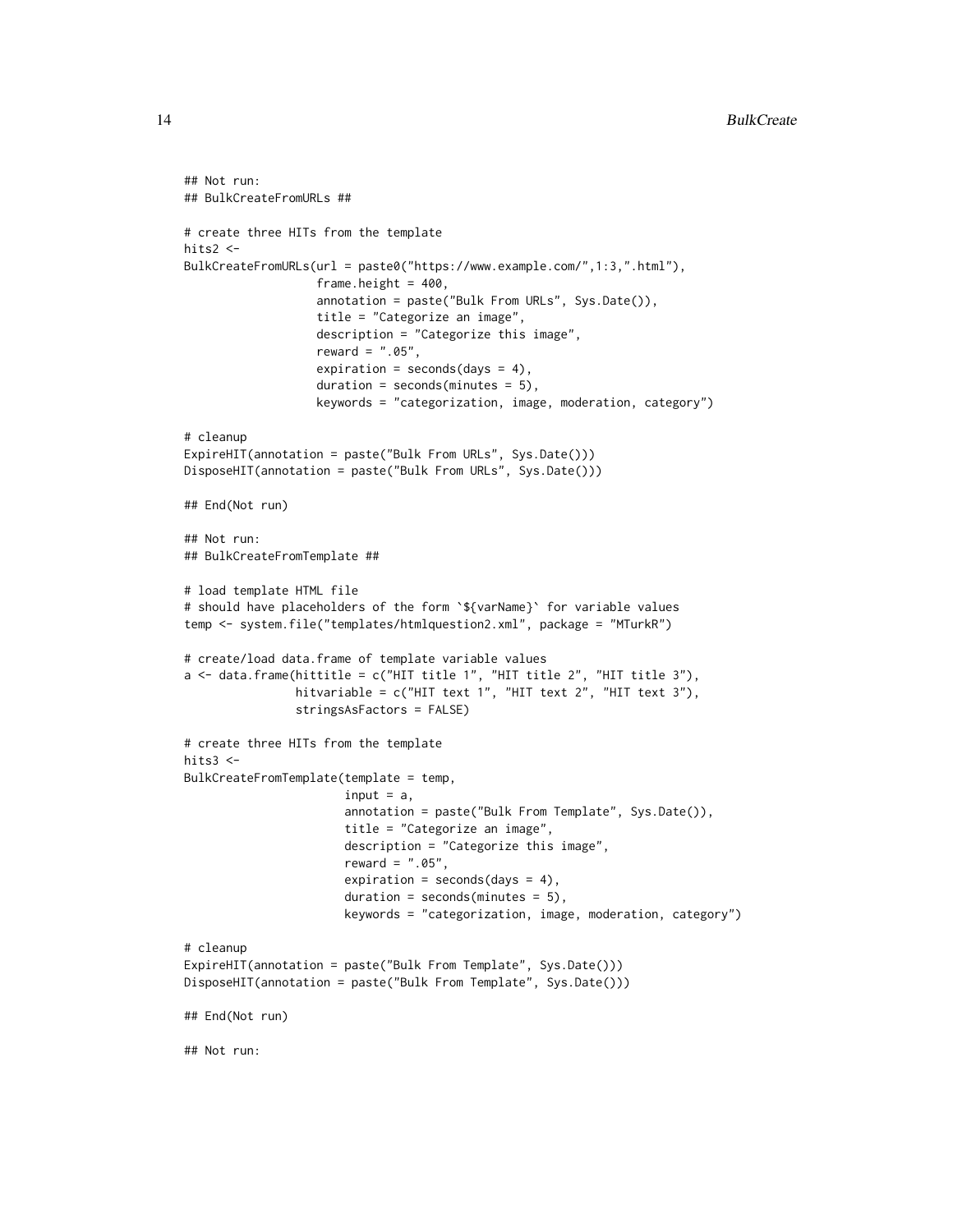#### <span id="page-14-0"></span>ChangeHITType 15

```
## BulkCreateFromHITLayout ##
# retrieve HITLayoutID from Requester User Interface
layoutid <- "23ZGOOGQSCM61T1H5H9U0U00OQWFFU"
# create/load data.frame of HITLayout variable values
b \leq data.frame(hittitle = c("HIT title 1", "HIT title 2", "HIT title 3"),
                hitvariable = c("HIT text 1", "HIT text 2", "HIT text 3"),
                stringsAsFactors = FALSE)
# create three HITs from the template
hits4 <-
BulkCreateFromHITLayout(hitlayoutid = layoutid,
                        input = b,
                        annotation = paste("Bulk From Layout", Sys.Date()),
                        title = "Categorize an image",
                        description = "Categorize this image",
                        reward = ".05",expiration = seconds(days = 4),
                        duration = seconds(minutes = 5),
                        keywords = "categorization, image, moderation, category")
# cleanup
ExpireHIT(annotation = paste("Bulk From Layout", Sys.Date()))
DisposeHIT(annotation = paste("Bulk From Layout", Sys.Date()))
## End(Not run)
```
ChangeHITType *Change HITType Properties of a HIT*

#### **Description**

Change the HITType of a HIT from one HITType to another (e.g., to change the title, description, or qualification requirements associated with a HIT). This will cause a HIT to no longer be grouped with HITs of the previous HITType and instead be grouped with those of the new HITType. You cannot change the payment associated with a HIT without expiring the current HIT and creating a new one.

#### Usage

```
ChangeHITType(hit = NULL, old.hit.type = NULL, new.hit.type = NULL,
              title = NULL, description = NULL, reward = NULL, duration = NULL,
              keywords = NULL,
              auto.approval.delay = NULL, qual.req = NULL,
              old.annotation = NULL,
              verbose = getOption('MTurkR.verbose', TRUE), ...)
```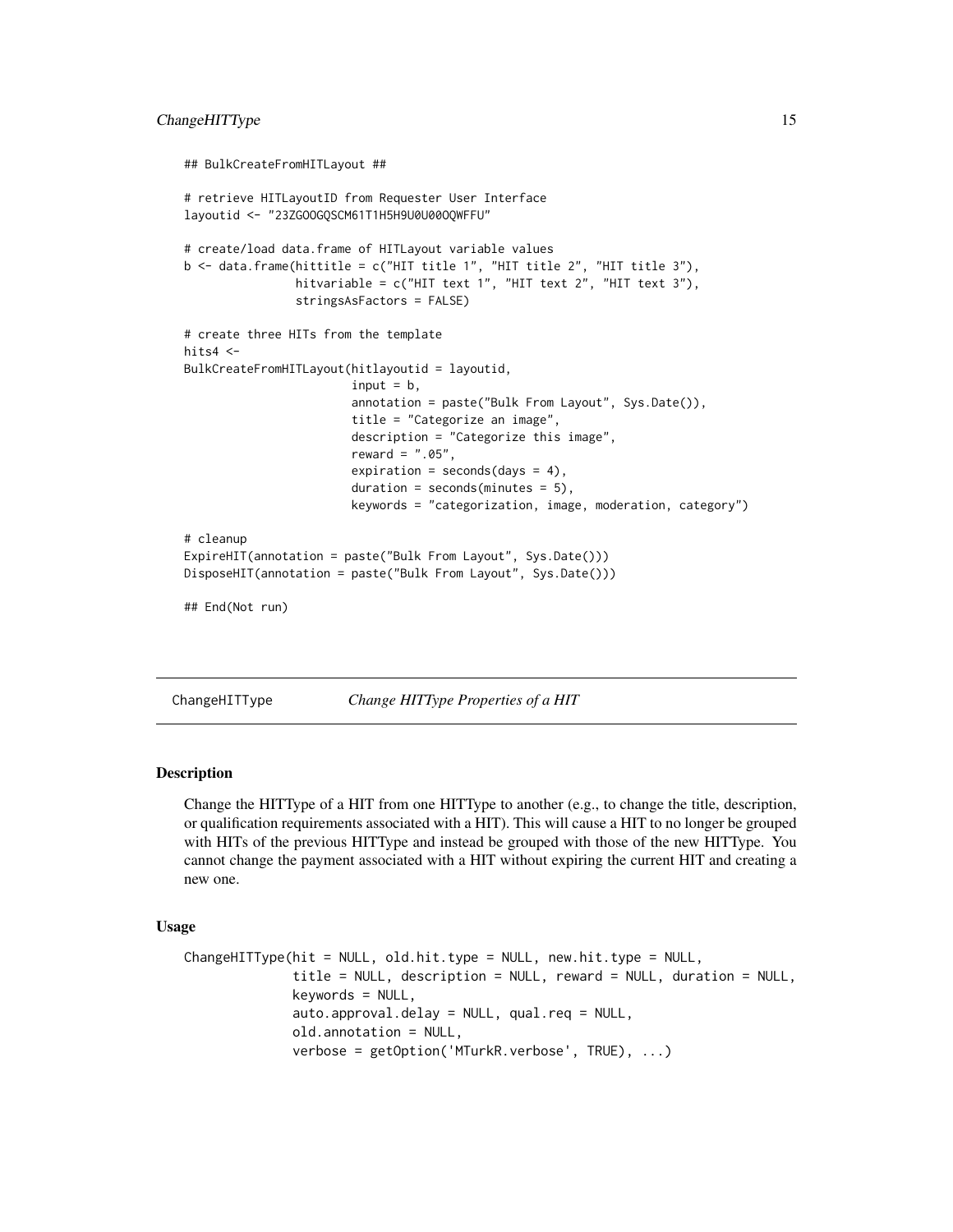# Arguments

| hit                 | An optional character string containing the HITId whose HITTypeId is to be<br>changed, or a vector of character strings containing each of multiple HITIds to<br>be changed. Must specify hit xor old.hit.type xor annotation.                                                                                                                                                                                                                                                                 |  |
|---------------------|------------------------------------------------------------------------------------------------------------------------------------------------------------------------------------------------------------------------------------------------------------------------------------------------------------------------------------------------------------------------------------------------------------------------------------------------------------------------------------------------|--|
| old.hit.type        | An optional character string containing the HITTypeId (or a vector of HITType-<br>Ids) whose HITs are to be changed to the new HITTypeId. Must specify hit xor<br>old.hit.type xor annotation.                                                                                                                                                                                                                                                                                                 |  |
| new.hit.type        | An optional character string specifying the new HITTypeId that this HIT should<br>be visibly grouped with (and whose properties, e.g. reward amount, this HIT<br>should inherit).                                                                                                                                                                                                                                                                                                              |  |
| title               | An optional character string containing the title for the HITType. All HITs of<br>this HITType will be visibly grouped to workers according to this title.                                                                                                                                                                                                                                                                                                                                     |  |
| description         | An optional character string containing a description of the HITType. This is<br>visible to workers.                                                                                                                                                                                                                                                                                                                                                                                           |  |
| reward              | An optional character string containing the per-assignment reward amount, in<br>U.S. Dollars (e.g., "0.15").                                                                                                                                                                                                                                                                                                                                                                                   |  |
| duration            | An optional character string containing the duration of each HIT, in seconds (for<br>example, as returned by seconds).                                                                                                                                                                                                                                                                                                                                                                         |  |
| keywords            | An optional character string containing a comma-separated set of keywords by<br>which workers can search for HITs of this HITType.                                                                                                                                                                                                                                                                                                                                                             |  |
| auto.approval.delay |                                                                                                                                                                                                                                                                                                                                                                                                                                                                                                |  |
|                     | An optional character string specifying the amount of time, in seconds (for ex-<br>ample, as returned by seconds), before a submitted assignment is automatically<br>granted.                                                                                                                                                                                                                                                                                                                  |  |
| qual.reg            | An optional character string containing one a QualificationRequirement data<br>structure, as returned by GenerateQualificationRequirement.                                                                                                                                                                                                                                                                                                                                                     |  |
|                     | old. annotation An optional character string specifying the value of the Requester Annotation<br>field for a batch of HITs to change the HITType of. This can be used to change<br>the HITType for all HITs from a "batch" created in the online Requester User<br>Interface (RUI). To use a batch ID, the batch must be written in a character string<br>of the form "BatchId:78382;", where "73832" is the batch ID shown in the RUI.<br>Must specify hit xor old. hit. type xor annotation. |  |
| verbose             | Optionally print the results of the API request to the standard output. Default is<br>taken from getOption('MTurkR.verbose', TRUE).                                                                                                                                                                                                                                                                                                                                                            |  |
| $\cdots$            | Additional arguments passed to request.                                                                                                                                                                                                                                                                                                                                                                                                                                                        |  |

# Details

This function changes the HITType of a specified HIT (or multiple specific HITs or all HITs of a specified HITType) to a new HITType. hit xor old.hit.type must be specified. Then, either a new HITTypeId can be specified or a new HITType can be created by atomically by specifying the characteristics of the new HITType.

changehittype() is an alias.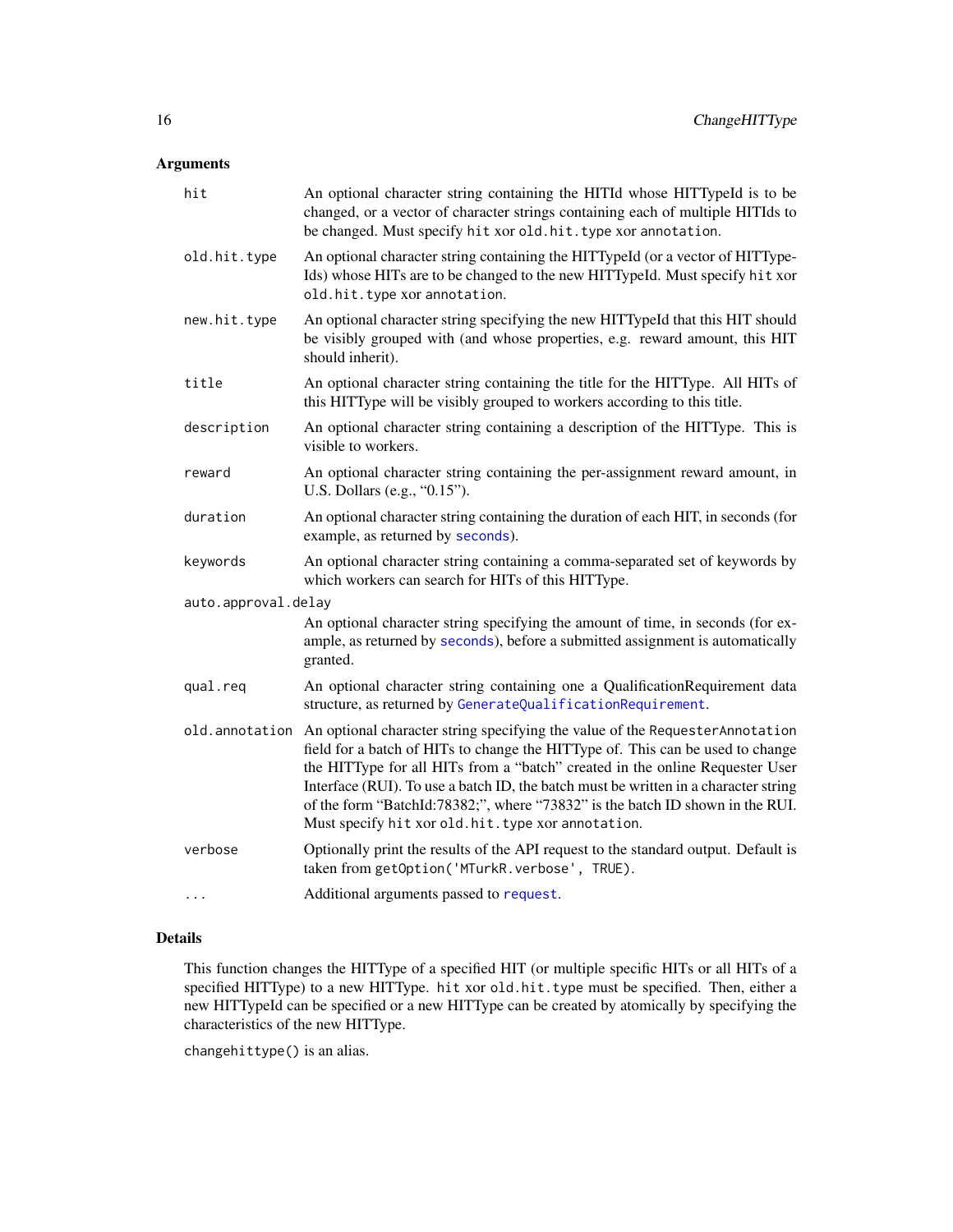# ChangeHITType 17

# Value

A dataframe listing the HITId of each HIT who HITType was changed, its old HITTypeId and new HITTypeId, and whether the request for each HIT was valid.

# Author(s)

Thomas J. Leeper

# References

[API Reference](http://docs.amazonwebservices.com/AWSMechTurk/latest/AWSMturkAPI/ApiReference_ChangeHITTypeOfHITOperation.html)

#### See Also

[CreateHIT](#page-19-1) [RegisterHITType](#page-78-1)

#### Examples

```
## Not run:
hittype1 <-
RegisterHITType(title = "10 Question Survey",
                description =
                  "Complete a 10-question survey about news coverage and your opinions",
                reward = ".20",duration = seconds(hours=1),
                keywords = "survey, questionnaire, politics")
a <- GenerateExternalQuestion("http://www.example.com/", "400")
hit <- CreateHIT(hit.type = hittype1$HITTypeId,
                 assignments = 1,
                 expiration = seconds(days=1),
                 question = a$string)
# change to HITType with new reward amount
hittype2 <-
RegisterHITType(title = "10 Question Survey",
                description =
                  "Complete a 10-question survey about news coverage and your opinions",
                reward = " .45",
                duration = seconds(hours=1),
                keywords = "survey, questionnaire, politics")
ChangeHITType(hit = hit$HITId,
              new.hit.type=hittype2$HITTypeId)
# Change to new HITType, with arguments stated atomically
ChangeHITType(hit = hit$HITId,
              title = "10 Question Survey",
              description =
                "Complete a 10-question survey about news coverage and your opinions",
              reward = ".20",
              duration = seconds(hours=1),
```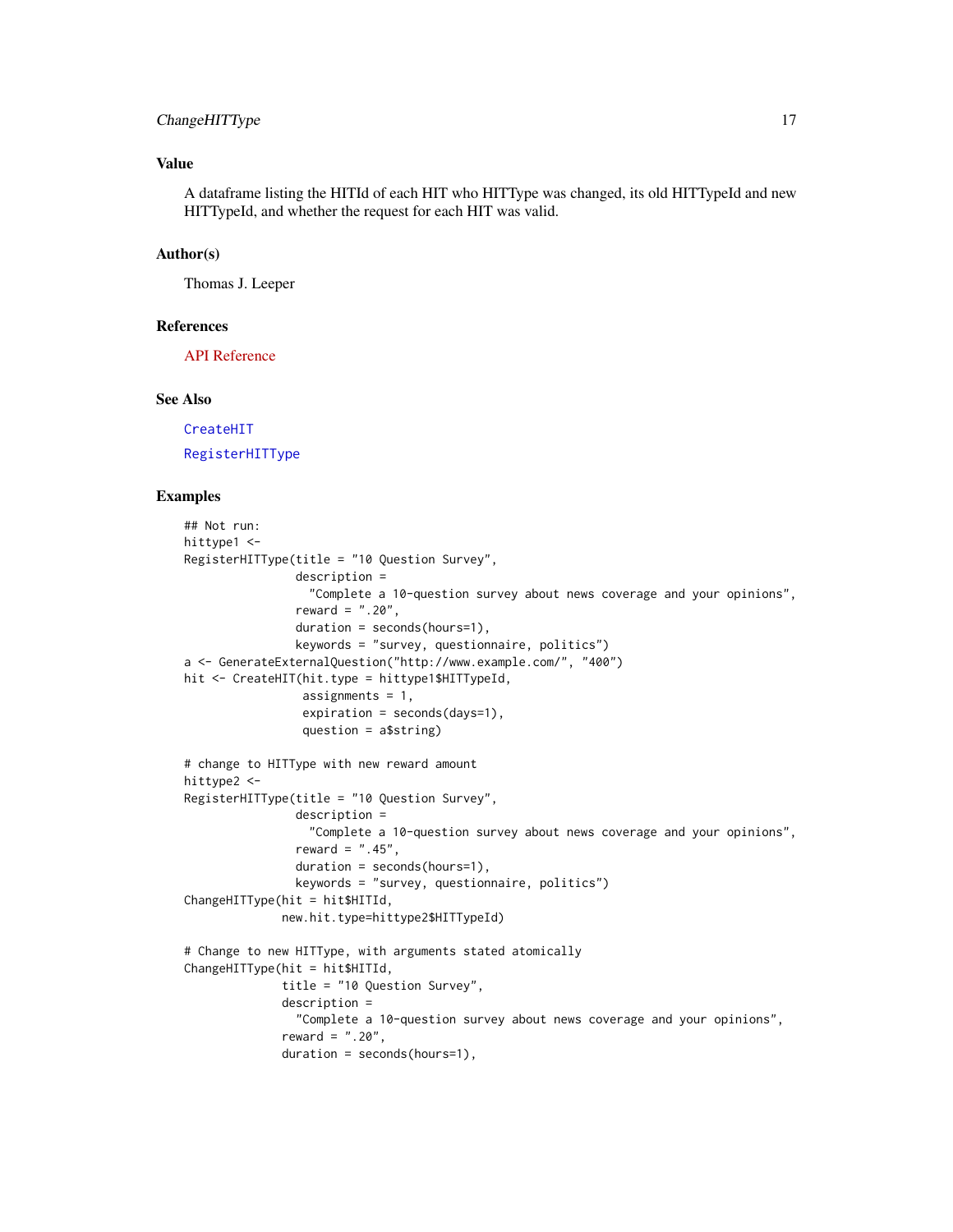```
keywords = "survey, questionnaire, politics")
```
<span id="page-17-0"></span># expire and dispose HIT ExpireHIT(hit = hit\$HITId) DisposeHIT(hit = hit\$HITId)

## End(Not run)

<span id="page-17-1"></span>ContactWorker *Contact Worker(s)*

# Description

Contact one or more workers. This sends an email with specified subject line and body text to one or more workers. This can be used to recontact workers in panel/longitudinal research or to send follow-up work. Most likely will need to be used in tandem with [GrantBonus](#page-69-1) to implement panels.

# Usage

```
ContactWorker(subjects, msgs, workers, batch = FALSE,
              verbose = getOption('MTurkR.verbose', TRUE), ...)
```

| subjects | A character string containing subject line of an email, or a vector of character<br>strings of of length equal to the number of workers to be contacted containing<br>the subject line of the email for each worker. Maximum of 200 characters.                                                                                                     |
|----------|-----------------------------------------------------------------------------------------------------------------------------------------------------------------------------------------------------------------------------------------------------------------------------------------------------------------------------------------------------|
| msgs     | A character string containing body text of an email, or a vector of character<br>strings of of length equal to the number of workers to be contacted containing the<br>body text of the email for each worker. Maximum of 4096 characters. Newlines<br>can be specified with $\n\times$ n and tabs can be specified with $\nt$ in the message body. |
| workers  | A character string containing a WorkerId, or a vector of character strings con-<br>taining multiple WorkerIds.                                                                                                                                                                                                                                      |
| batch    | A logical (default is FALSE), indicating whether workers should be contacted in<br>batches of 100 (the maximum allowed by the API). This significantly reduces the<br>time required to contact workers, but eliminates the ability to send customized<br>messages to each worker.                                                                   |
| verbose  | Optionally print the results of the API request to the standard output. Default is<br>taken from getOption('MTurkR.verbose', TRUE).                                                                                                                                                                                                                 |
|          | Additional arguments passed to request.                                                                                                                                                                                                                                                                                                             |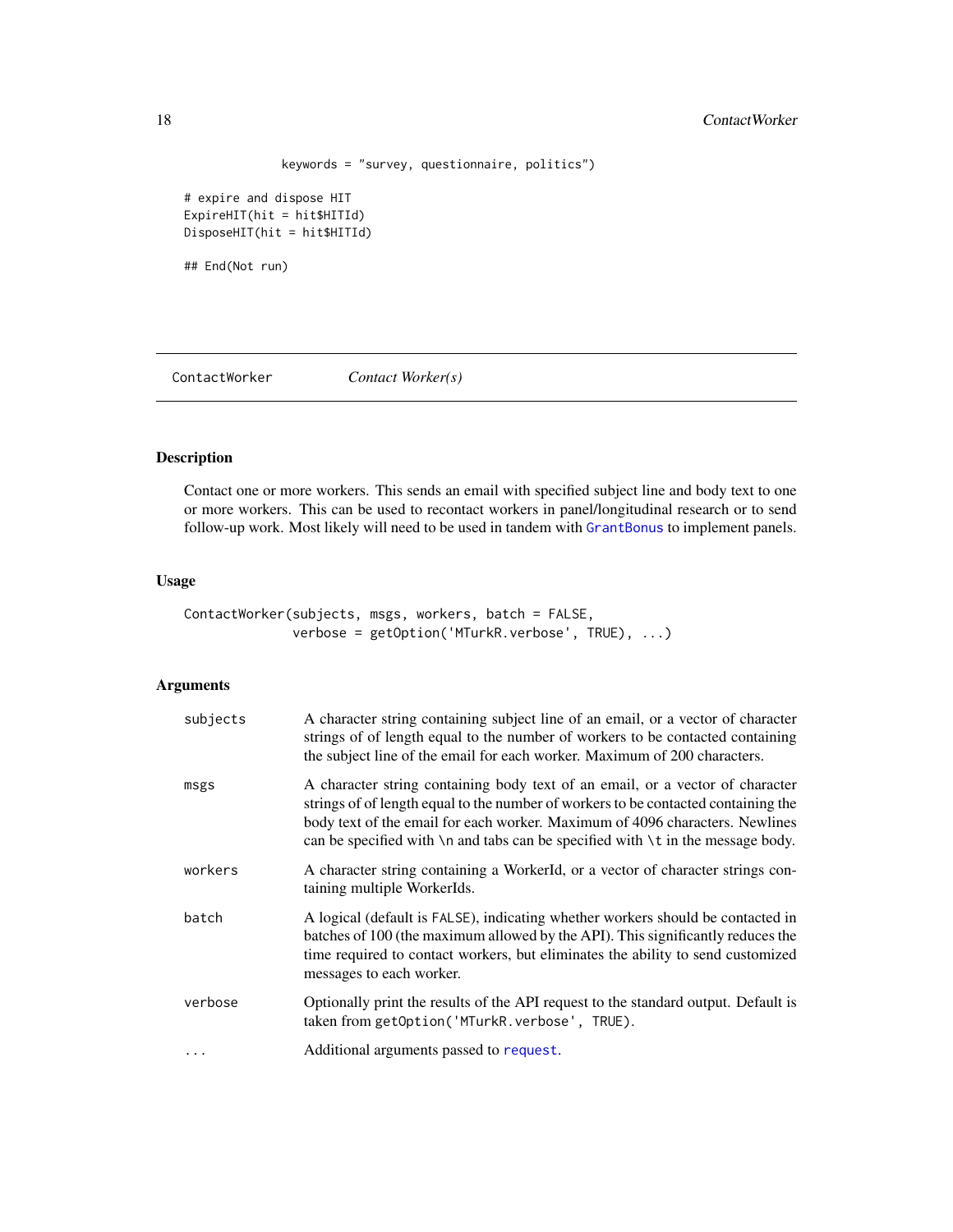# ContactWorker 19

# Details

Send an email to one or more workers, either with a common subject and body text or subject and body customized for each worker.

In batch mode (when batch=TRUE), workers are contacted in batches of 100 with a single identical email. If one email fails (e.g., for one worker) the other emails should be sent successfully. That is to say, the request as a whole will be valid but will return additional information about which workers were not contacted. This information can be found in the MTurkR log file and viewing the XML responses directly.

Note: It is only possible to contact workers who have performed work for you previously. When attempting to contact a worker who has not worked for you before, this function will indicate that the request was successful even though the email is not sent. The function will return a value of "HardFailure" for Valid when this occurs. The printed results may therefore appear contradictory because MTurk reports that requests to contact these workers are Valid, but they are not actually contacted. In batch, this means that a batch will be valid but individual ineligible workers will be reported as not contacted.

ContactWorkers() and contact() are aliases.

#### Value

A dataframe containing the list of workers, subjects, and messages, and whether the request to contact each of them was valid.

#### Author(s)

Thomas J. Leeper

#### References

# [API Reference](http://docs.amazonwebservices.com/AWSMechTurk/latest/AWSMturkAPI/ApiReference_NotifyWorkersOperation.html)

# Examples

```
## Not run:
a <- "Complete a follow-up survey for $.50"
b <- "Thanks for completing my HIT!
I will pay a $.50 bonus if you complete a follow-up survey by Friday at 5:00pm.
The survey can be completed at
http://www.surveymonkey.com/s/pssurvey?c=A1RO9UEXAMPLE."
# contact one worker
c1 <- "A1RO9UEXAMPLE"
d <- ContactWorker(subjects = a,
                   msgs = b,
                   workers = c1)
# contact multiple workers in batch
c2 <- c("A1RO9EXAMPLE1","A1RO9EXAMPLE2","A1RO9EXAMPLE3")
e <- ContactWorker(subjects = a,
                   msgs = b,
```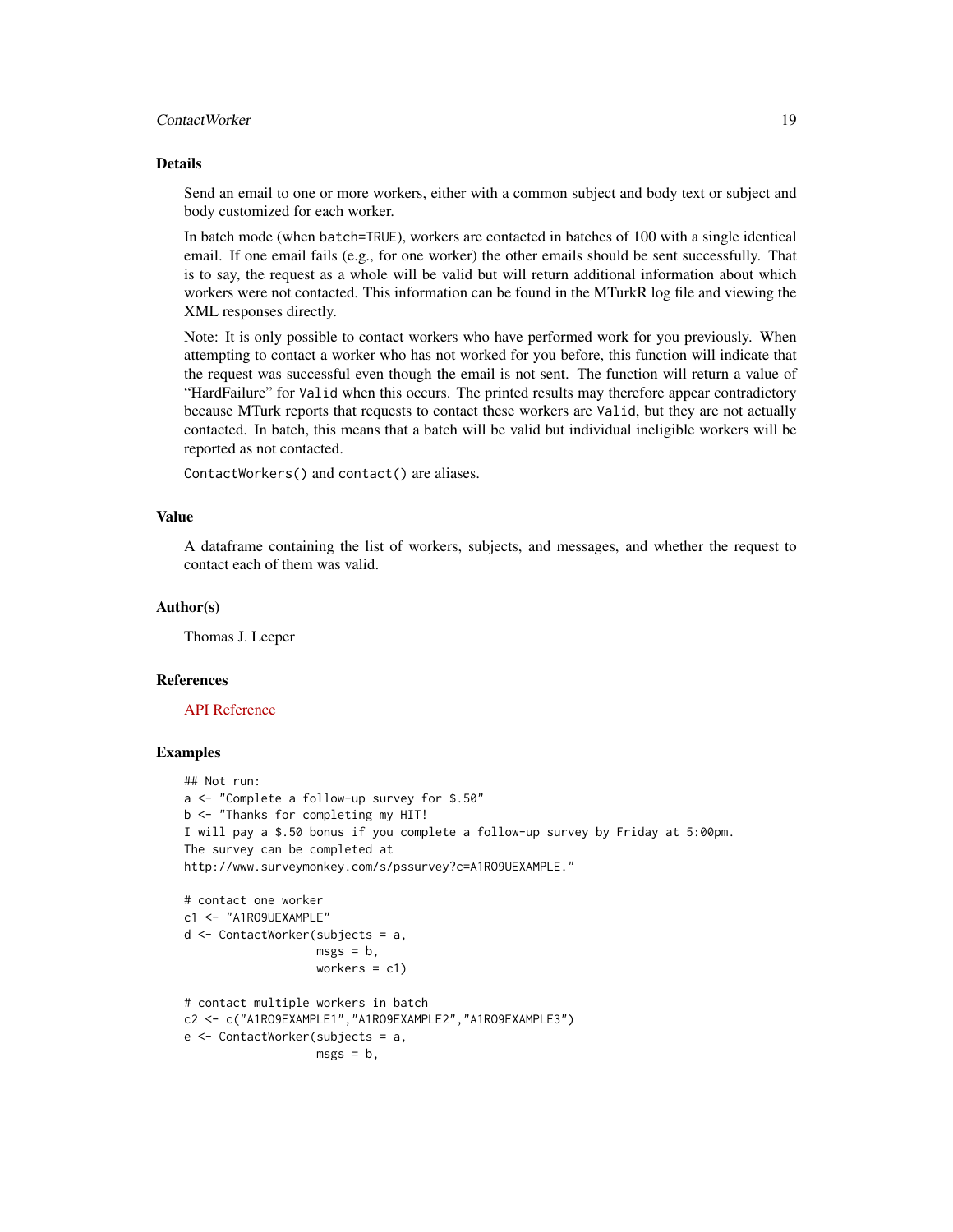<span id="page-19-0"></span>20 CreateHIT

```
workers = c2,
batch = TRUE)
```
## End(Not run)

<span id="page-19-1"></span>CreateHIT *Create HIT*

# Description

Create a single HIT. This is the most important function in the package. It creates a HIT based upon the specified parameters: (1) characteristics inherited from a HITType or specification of those parameters and (2) some kind of Question data structure. Use [BulkCreate](#page-10-1) to create multiple HITs with shared properties.

# Usage

```
CreateHIT(hit.type = NULL, question = NULL, validate.question = FALSE,
         expiration, assignments = "1",
          assignment.review.policy = NULL, hit.review.policy = NULL,
          annotation = NULL, unique.request.token = NULL,
          title = NULL, description = NULL, reward = NULL, duration = NULL,
         keywords = NULL,
          auto.approval.delay = NULL, qual.req = NULL,
         hitlayoutid = NULL, hitlayoutparameters = NULL,
        response.group = NULL, verbose = getOption('MTurkR.verbose', TRUE), ...)
```

| hit.type                 | An optional character string specifying the HITTypeId that this HIT should be<br>visibly grouped with (and whose properties, e.g. reward amount, this HIT should<br>inherit).                                                                               |  |
|--------------------------|-------------------------------------------------------------------------------------------------------------------------------------------------------------------------------------------------------------------------------------------------------------|--|
| question                 | A mandatory (unless layoutid is specified) character string containing a Ques-<br>tionForm, HTMLQuestion, or ExternalQuestion data structure. In lieu of a ques-<br>tion parameter, a hitlayoutid and, optionally, hitlayoutparameters can be<br>specified. |  |
| validate.question        |                                                                                                                                                                                                                                                             |  |
|                          | A logical specifying whether the question parameter should be validated against<br>the relevant MTurk schema prior to creating the HIT (operation will fail if it does<br>not validate, and will return validation information). Default is FALSE.          |  |
| expiration               | The time (in seconds) that the HIT should be available to workers. Must be<br>between 30 and 31536000 seconds.                                                                                                                                              |  |
| assignments              | A character string specifying the number of assignments                                                                                                                                                                                                     |  |
| assignment.review.policy |                                                                                                                                                                                                                                                             |  |
|                          | An optional character string containing an Assignment-level ReviewPolicy data<br>structure as returned by GenerateAssignmentReviewPolicy.                                                                                                                   |  |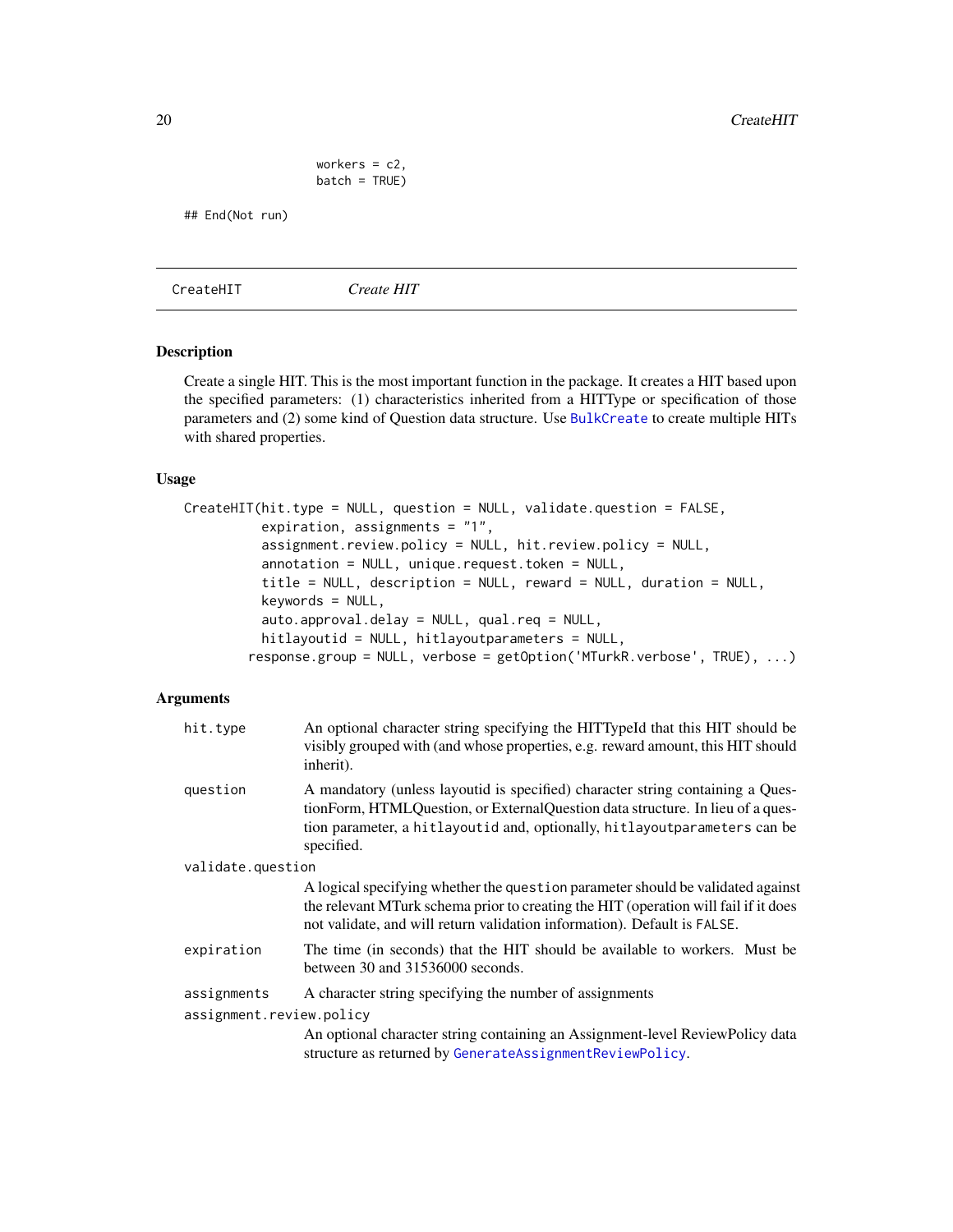# CreateHIT 21

| hit.review.policy    |                                                                                                                                                                                                                                                                                |
|----------------------|--------------------------------------------------------------------------------------------------------------------------------------------------------------------------------------------------------------------------------------------------------------------------------|
|                      | An optional character string containing a HIT-level ReviewPolicy data structure<br>as returned by GenerateHITReviewPolicy.                                                                                                                                                     |
| annotation           | An optional character string annotating the HIT. This is not visible to workers,<br>but can be used as a label by which to identify the HIT from the API.                                                                                                                      |
| unique.request.token | An optional character string, included only for advanced users. It can be used to<br>prevent creating a duplicate HIT. A HIT will not be creatd if a HIT was previ-<br>ously granted (within a short time window) using the same unique. request. token.                       |
| title                | A character string containing the title for the HITType. All HITs of this HITType<br>will be visibly grouped to workers according to this title. Maximum of 128<br>characters.                                                                                                 |
| description          | A character string containing a description of the HITType. This is visible to<br>workers. Maximum of 2000 characters.                                                                                                                                                         |
| reward               | A character string containing the per-assignment reward amount, in U.S. Dollars<br>(e.g., "0.15").                                                                                                                                                                             |
| duration             | A character string containing the amount of time workers have to complete an<br>assignment for HITs of this HITType, in seconds (for example, as returned by<br>seconds). Minimum of 30 seconds and maximum of 365 days.                                                       |
| keywords             | An optional character string containing a comma-separated set of keywords by<br>which workers can search for HITs of this HITType. Maximum of 1000 charac-<br>ters.                                                                                                            |
| auto.approval.delay  | An optional character string specifying the amount of time, in seconds (for ex-<br>ample, as returned by seconds), before a submitted assignment is automatically<br>granted. Maximum of 30 days.                                                                              |
| qual.req             | An optional character string containing one or more QualificationRequirements<br>data structures, for example as returned by GenerateQualificationRequirement.                                                                                                                 |
| hitlayoutid          | An optional character string including a HITLayoutId retrieved from a HIT<br>"project" template generated in the Requester User Interface at 'https://requester.mturk.com/create<br>If the HIT template includes variable placeholders, must also specify hitlayoutparameters. |
| hitlayoutparameters  |                                                                                                                                                                                                                                                                                |
|                      | An optional character string containing URL query parameter-formatted HIT-<br>Layout parameters, for example returned by GenerateHITLayoutParameter.<br>Must be specified along with a hitlayoutid.                                                                            |
| response.group       | An optional character string (or vector of character strings) specifying what de-<br>tails of each HIT to return of: "Request", "Minimal", "HITDetail", "HITQues-<br>tion", "HITAssignmentSummary". For more information, see Common Param-<br>eters and HIT Data Structure.   |
| verbose              | Optionally print the results of the API request to the standard output. Default is<br>taken from getOption('MTurkR.verbose', TRUE).                                                                                                                                            |
|                      | Additional arguments passed to request.                                                                                                                                                                                                                                        |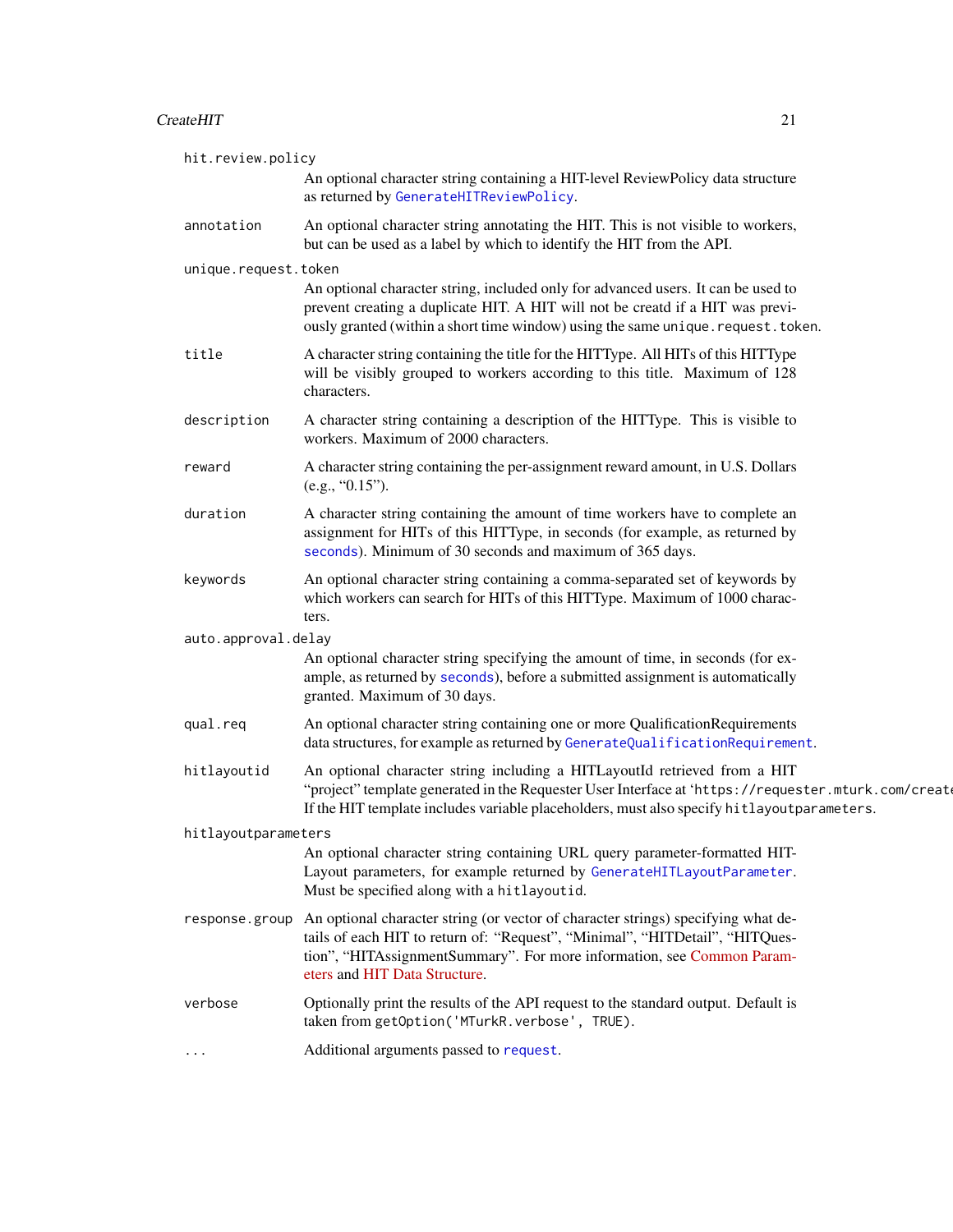# Details

This function creates a new HIT and makes it available to workers. Characteristics of the HIT can either be specified by including a valid HITTypeId for "hit.type" or creating a new HITType by atomically specifying the characteristics of a new HITType.

When creating a HIT, some kind of Question data structure must be specified. Either, a QuestionForm, HTMLQuestion, or ExternalQuestion data structure can be specified for the question parameter or, if a HIT template created in the Requester User Interface (RUI) is being used, the appropriate hitlayoutid can be specified. If the HIT template contains variable placeholders, then the hitlayoutparameters should also be specified.

When creating a ExternalQuestion HITs, the [GenerateHITsFromTemplate](#page-39-1) function can emulate the HIT template functionality by converting a template .html file into a set of individual HIT .html files (that would also have to be uploaded to a web server) and executing CreateHIT for each of these external files with an appropriate ExternalQuestion data structure specified for the question parameter.

createhit() and create() are aliases. [BulkCreate](#page-10-1) can be used to create multiple HITs in a single call.

# Value

A dataframe containing the HITId and other details of the newly created HIT.

#### Author(s)

Thomas J. Leeper

#### References

[API Reference](http://docs.amazonwebservices.com/AWSMechTurk/latest/AWSMturkAPI/ApiReference_CreateHITOperation.html)

# See Also

[BulkCreate](#page-10-1)

[ExtendHIT](#page-32-1)

[ExpireHIT](#page-31-1)

[DisableHIT](#page-26-1)

[DisposeHIT](#page-28-1)

[RegisterHITType](#page-78-1)

[GenerateHITReviewPolicy](#page-45-1)

[GenerateQualificationRequirement](#page-43-1)

# Examples

## Not run:

## CreateHIT using HITLayout from MTurk Requester User Interface ## a <- GenerateLayoutParameter("message","Text to display in HIT") hit1 <- CreateHIT(hit.type = "2FFNCWYB49F9BBJWA4SJUNST5OFSOW",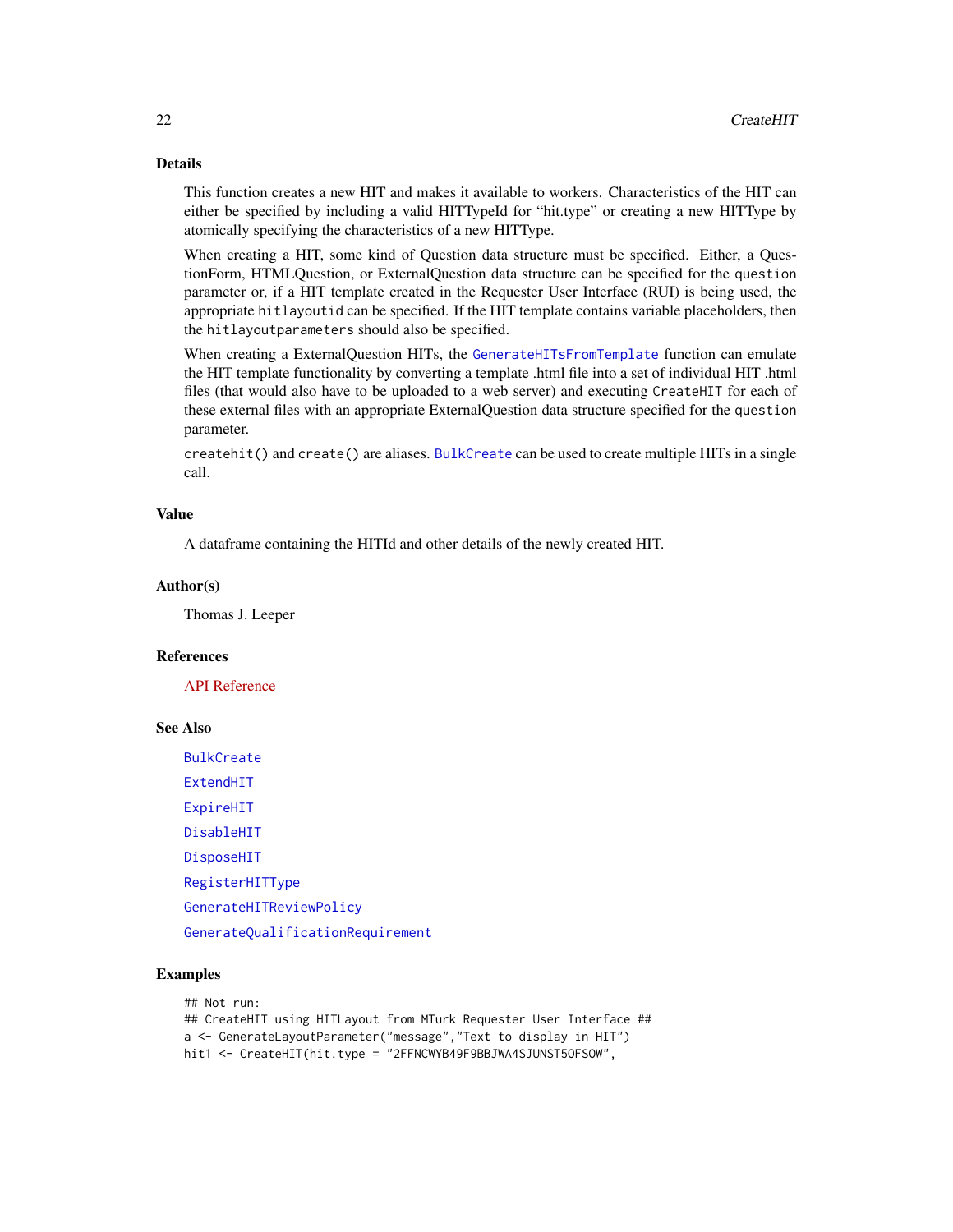```
hitlayoutid = "23ZGOOGQSCM61T1H5H9U0U00OQWFFU",
                  expiration = seconds(days = 4),
                  hitlayoutparameters = a)
## CreateHIT using ExternalQuestion HIT URL ##
eq <- GenerateExternalQuestion("https://www.example.com/","400")
### Specifying a HITTypeId ###
hit2 <- CreateHIT(hit.type = "2FFNCWYB49F9BBJWA4SJUNST50FSOW",
                  expiration = seconds(days = 4),
                  question = eq$string)
### Creating a new HITTypeId atomically ###
hit3 <- CreateHIT(title = "Survey",
                  description = "5 question survey",
                  reward = ".10",
                  expiration = seconds(days = 4),
                  duration = seconds(hours = 1),
                  keywords = "survey, questionnaire",
                  question = eq$string)
## CreateHIT using HTMLQuestion HIT Contents ##
f1 <- system.file("templates/htmlquestion1.xml", package = "MTurkR")
hq <- GenerateHTMLQuestion(file = f1)
hit4 <- CreateHIT(hit.type = "2FFNCWYB49F9BBJWA4SJUNST50FSOW",
                  expiration = seconds(days = 4),
                  question = hq$string)
## CreateHIT using QuestionForm HIT Contents ##
f2 <- system.file("templates/tictactoe.xml", package = "MTurkR")
qf <- GenerateHTMLQuestion(file = f2)
hit5 <- CreateHIT(hit.type = "2FFNCWYB49F9BBJWA4SJUNST50FSOW",
                  expiration = seconds(days = 4),
                  question = qf$string)
## Cleanup examples ##
ExpireHIT(hit1$HITId)
ExpireHIT(hit2$HITId)
ExpireHIT(hit3$HITId)
ExpireHIT(hit4$HITId)
ExpireHIT(hit5$HITId)
DisposeHIT(hit1$HITId)
DisposeHIT(hit2$HITId)
DisposeHIT(hit3$HITId)
```
DisposeHIT(hit4\$HITId) DisposeHIT(hit5\$HITId)

<span id="page-22-1"></span>## End(Not run)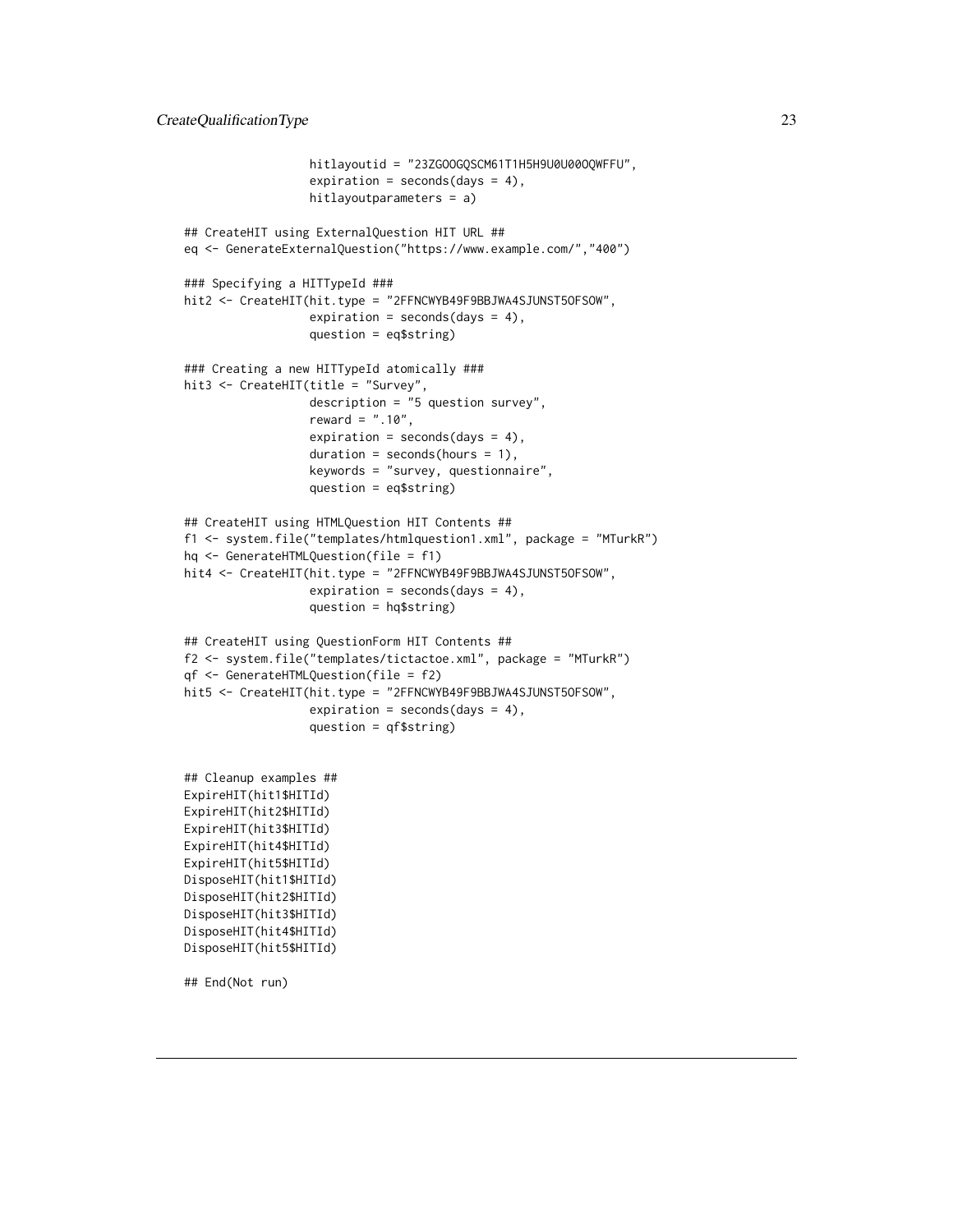CreateQualificationType

*Create QualificationType*

# Description

Create a QualificationType. This creates a QualificationType, but does not assign it to any workers. All characteristics of the QualificationType (except name and keywords) can be changed later with [UpdateQualificationType](#page-95-1).

# Usage

```
CreateQualificationType(name, description, status, keywords = NULL,
                        retry.delay = NULL, test = NULL, answerkey = NULL,
                        test.duration = NULL,
                        validate.test = FALSE, validate.answerkey = FALSE,
                        auto = NULL, auto.value = NULL,
                        verbose = getOption('MTurkR.verbose', TRUE), ...)
```

| name          | A name for the QualificationType. This is visible to workers. It cannot be<br>modified by UpdateQualificationType.                                                                                                                                                                                                    |
|---------------|-----------------------------------------------------------------------------------------------------------------------------------------------------------------------------------------------------------------------------------------------------------------------------------------------------------------------|
| description   | A longer description of the QualificationType. This is visible to workers. Maxi-<br>mum of 2000 characters.                                                                                                                                                                                                           |
| status        | A character vector of "Active" or "Inactive", indicating whether the Qualifica-<br>tionType should be active and visible.                                                                                                                                                                                             |
| keywords      | An optional character string containing a comma-separated set of keywords by<br>which workers can search for the QualificationType. Maximum 1000 characters.<br>These cannot be modified by UpdateQualificationType.                                                                                                  |
| retry.delay   | An optional time (in seconds) indicating how long workers have to wait before<br>requesting the QualificationType after an initial rejection. If not specified, retries<br>are disabled and Workers can request a Qualification of this type only once, even<br>if the Worker has not been granted the Qualification. |
| test          | An optional character string consisting of a QuestionForm data structure, used<br>as a test a worker must complete before the Qualification Type is granted to them.                                                                                                                                                  |
| answerkey     | An optional character string consisting of an AnswerKey data structure, used to<br>automatically score the test, perhaps as returned by GenerateAnswerKey.                                                                                                                                                            |
| test.duration | An optional time (in seconds) indicating how long workers have to complete the<br>test.                                                                                                                                                                                                                               |
| validate.test | A logical specifying whether the test parameter should be validated against the<br>relevant MTurk schema prior to creating the QualificationType (operation will<br>fail if it does not validate, and will return validation information). Default is<br>FALSE.                                                       |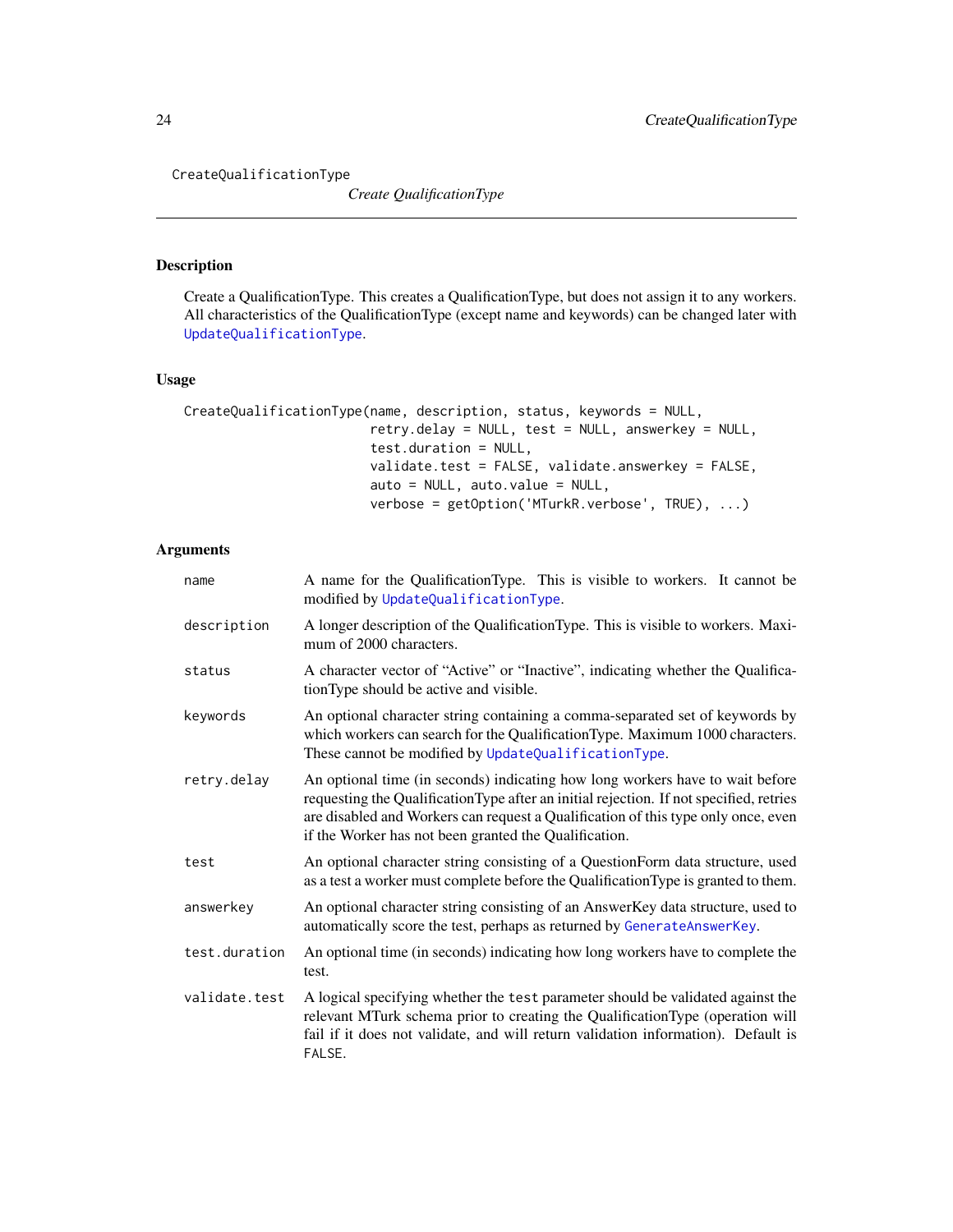| validate.answerkey |            |                                                                                                                                                                                                                                                                      |
|--------------------|------------|----------------------------------------------------------------------------------------------------------------------------------------------------------------------------------------------------------------------------------------------------------------------|
|                    |            | A logical specifying whether the answerkey parameter should be validated against<br>the relevant MTurk schema prior to creating the QualificationType (operation<br>will fail if it does not validate, and will return validation information). Default<br>is FALSE. |
|                    | auto       | A logical indicating whether the Qualification is automatically granted to work-<br>ers who request it. Default is NULL meaning FALSE.                                                                                                                               |
|                    | auto.value | An optional parameter specifying the value that is automatically assigned to<br>workers when they request it (if the Qualification is automatically granted).                                                                                                        |
|                    | verbose    | Optionally print the results of the API request to the standard output. Default is<br>taken from getOption('MTurkR.verbose', TRUE).                                                                                                                                  |
|                    | .          | Additional arguments passed to request.                                                                                                                                                                                                                              |

# Details

A function to create a QualificationType. Active QualificationTypes are visible to workers and to other requesters. All characteristics of the QualificationType, other than the name and keywords, can later be modified by [UpdateQualificationType](#page-95-1). Qualifications can then be used to assign Qualifications to workers with [AssignQualification](#page-6-1) and invoked as QualificationRequirements in [RegisterHITType](#page-78-1) and/or [CreateHIT](#page-19-1) operations.

createqual() is an alias.

# Value

A dataframe containing the QualificationTypeId and other details of the newly created QualificationType.

# Author(s)

Thomas J. Leeper

# References

[API Reference](http://docs.amazonwebservices.com/AWSMechTurk/latest/AWSMturkAPI/ApiReference_CreateQualificationTypeOperation.html)

# See Also

[GetQualificationType](#page-63-1) [DisposeQualificationType](#page-29-1) [UpdateQualificationType](#page-95-1) [SearchQualificationTypes](#page-85-1)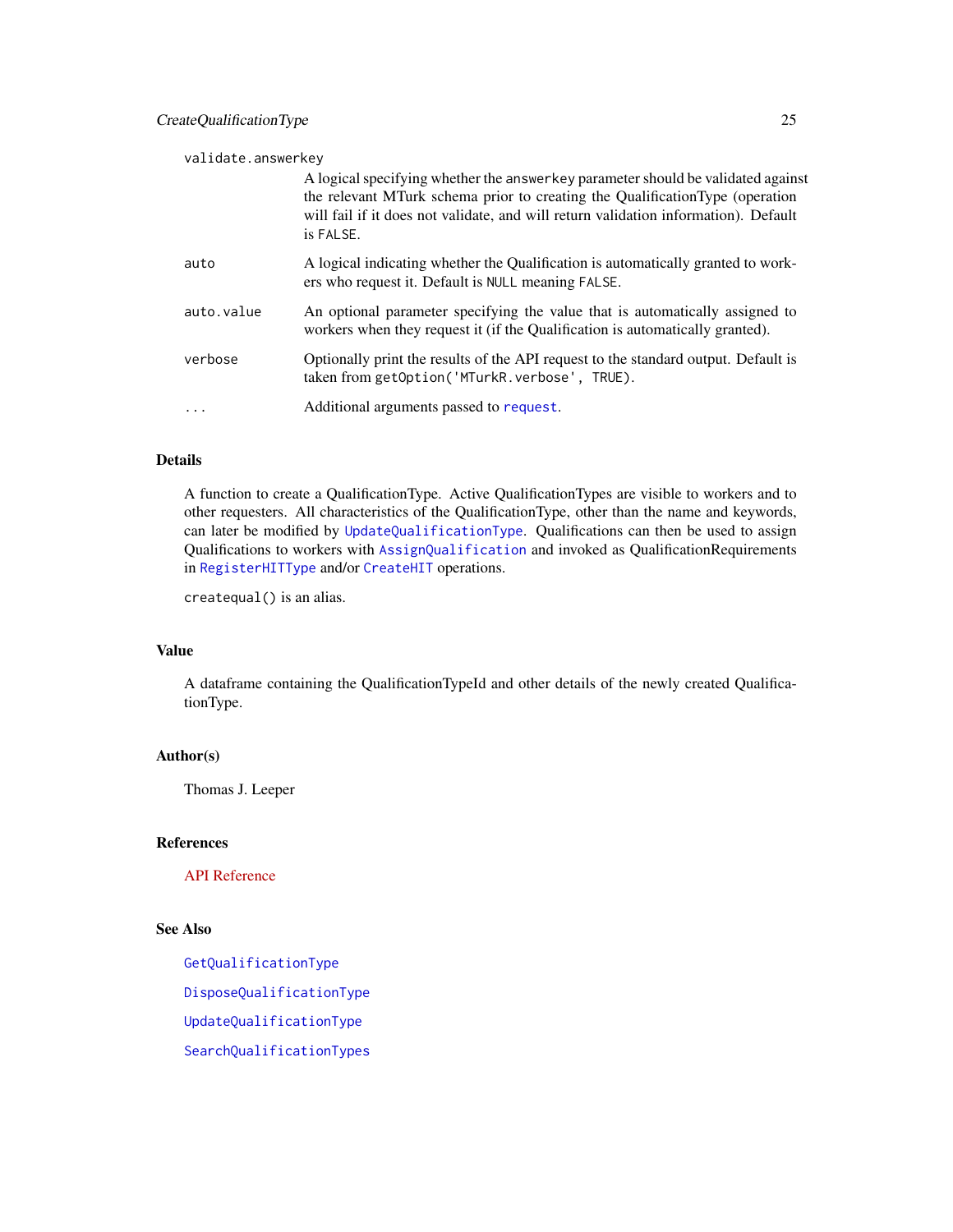# Examples

```
## Not run:
# Create
qual1 <- CreateQualificationType(name="Worked for me before",
           description="This qualification is for people who have worked for me before",
           status = "Active",
           keywords="Worked for me before")
DisposeQualificationType(qual1$QualificationTypeId)
## End(Not run)
## Not run:
# QualificationType with test and answer key
qf <- paste0(readLines(system.file("qualificationtest1.xml", package = "MTurkR")), collapse="")
qa <- paste0(readLines(system.file("answerkey1.xml", package = "MTurkR")), collapse="")
qual1 <- CreateQualificationType(name = "Qualification with Test",
           description = "This qualification is a demo",
           test = qf,
           answerkey = qa, # optionally, use AnswerKey
           status = "Active",
           keywords = "test, autogranted")
DisposeQualificationType(qual1$QualificationTypeId)
## End(Not run)
```
<span id="page-25-1"></span>credentials *Specify MTurk/AWS Credentials*

#### Description

Specify your Amazon Web Services (including MTurk) access credentials: (1) Access Key ID and (2) Secret Access Key. These are used to authenticate requests to the MTurk API and must be specified before any operations can be successfully performed by MTurkR.

#### Usage

```
credentials(keypair = NULL)
```
#### Arguments

| keypair | A two-item character vector containing the AWS Access Key ID and AWS Se- |
|---------|--------------------------------------------------------------------------|
|         | cret Access Key, in that order                                           |

# Details

This is the first operation that needs to be performed before any MTurK API requests can be successfully performed in a given MTurkR session. The function simply stores the Access Key ID and the Secret Access Key as a two-item character vector in getOption('MTurkR.keypair'), which

<span id="page-25-0"></span>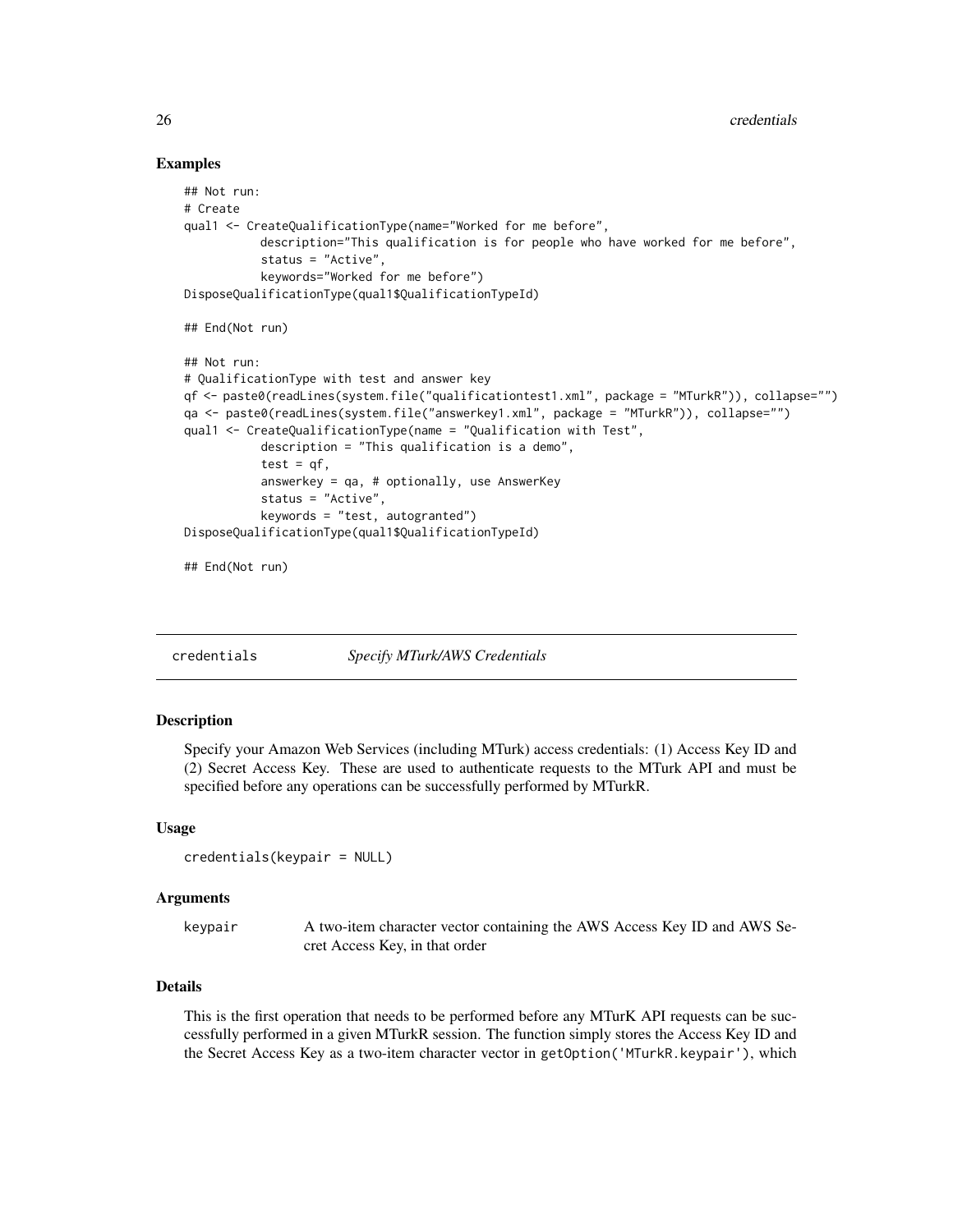#### <span id="page-26-0"></span>DisableHIT 27

is called by default by all MTurkR operations. This operation can also be performed by loading [MTurkR.Wizard](#page-76-1), which prompts for the keypair the first time it loads in a given R session.

A keypair can be generated via the AWS IAM management console ('https://console.aws.amazon.com/iam/home?#securi Note that previously generated secret keys cannot be retrieved.

#### Value

A two-item character vector containing an AWS Access Key ID in the first position and the corresponding Secret Access Key in the second position.

#### Author(s)

Thomas J. Leeper

#### Examples

```
## Not run:
credentials(keypair=c("AKIAJFYYWO3EEXAMPLE","Bpyq5ZqpQGshEKfcfd8CwUXEXAMPLE/tD0oqYGvI"))
```
## End(Not run)

<span id="page-26-1"></span>DisableHIT *Disable HIT*

#### Description

Disabling a HIT is probably not what you want to do. DisableHIT automatically removes the HIT from the MTurk server, approves (and thus pays for) all submitted and pending assignments, and then permanently deletes all assignment data.

# Usage

```
DisableHIT(hit = NULL, hit.type = NULL, annotation = NULL,
           response.group = NULL,
           verbose = getOption('MTurkR.verbose', TRUE), ...)
```

| hit        | A character string containing a HITId or a vector of character strings containing<br>multiple HITIds. Must specify hit xor hit. type xor annotation.                                                                                                                                                                                                                                                                              |
|------------|-----------------------------------------------------------------------------------------------------------------------------------------------------------------------------------------------------------------------------------------------------------------------------------------------------------------------------------------------------------------------------------------------------------------------------------|
| hit.type   | An optional character string containing a HITTypeId (or a vector of HITType-<br>Ids). Must specify hit xor hit. type xor annotation.                                                                                                                                                                                                                                                                                              |
| annotation | An optional character string specifying the value of the Requester Annotation<br>field for a batch of HITs. This can be used to disable all HITs from a "batch"<br>created in the online Requester User Interface (RUI). To use a batch ID, the<br>batch must be written in a character string of the form "BatchId:78382;", where<br>"73832" is the batch ID shown in the RUI. Must specify hit xor hit. type xor<br>annotation. |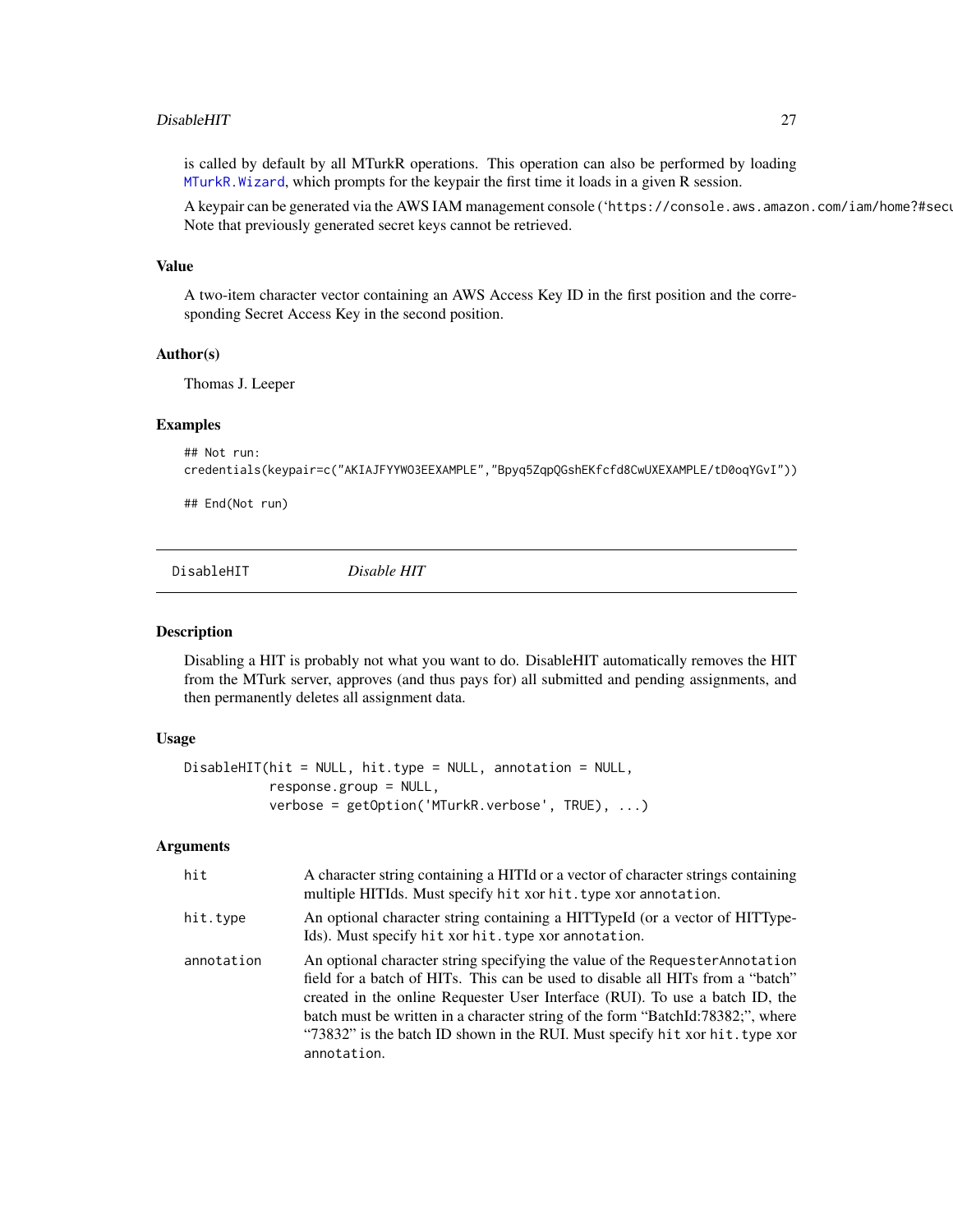|          | response group An optional character string specifying what details of each HIT to return of:                                       |
|----------|-------------------------------------------------------------------------------------------------------------------------------------|
|          | "Minimal", "HITQuestion", "HITDetail", "HITAssignmentSummary". For more                                                             |
|          | information, see Common Parameters and HIT Data Structure.                                                                          |
| verbose  | Optionally print the results of the API request to the standard output. Default is<br>taken from getOption('MTurkR.verbose', TRUE). |
| $\cdots$ | Additional arguments passed to request.                                                                                             |

# Details

Disable a HIT (and its assignment data). This is a somewhat risky function because it automatically approves all pending assignments and then disposes of everything. [DisposeHIT](#page-28-1) is probably what most users will use to delete HIT and assignment data that is no longer needed.

disable() is an alias.

# Value

A dataframe containing a list of HITs and whether the request to disable each of them was valid.

# Author(s)

Thomas J. Leeper

# References

[API Reference](http://docs.amazonwebservices.com/AWSMechTurk/latest/AWSMturkAPI/ApiReference_DisableHITOperation.html)

# See Also

[CreateHIT](#page-19-1) [ExtendHIT](#page-32-1) [ExpireHIT](#page-31-1) [DisposeHIT](#page-28-1)

# Examples

```
## Not run:
# Disable a single HIT
b <- GenerateExternalQuestion("http://www.example.com/","400")
hit1 <- CreateHIT(hit.type="2FFNCWYB49F9BBJWA4SJUNST5OFSOW",
                  expiration = seconds(days = 1),
                  question=b$string)
DisableHIT(hit = hit1$HITId)
# Disable all HITs of a given HITType
DisableHIT(hit.type = hit1$HITTypeId)
# Disable all HITs of a given batch from the RUI
DisableHIT(annotation="BatchId:78382;")
## End(Not run)
```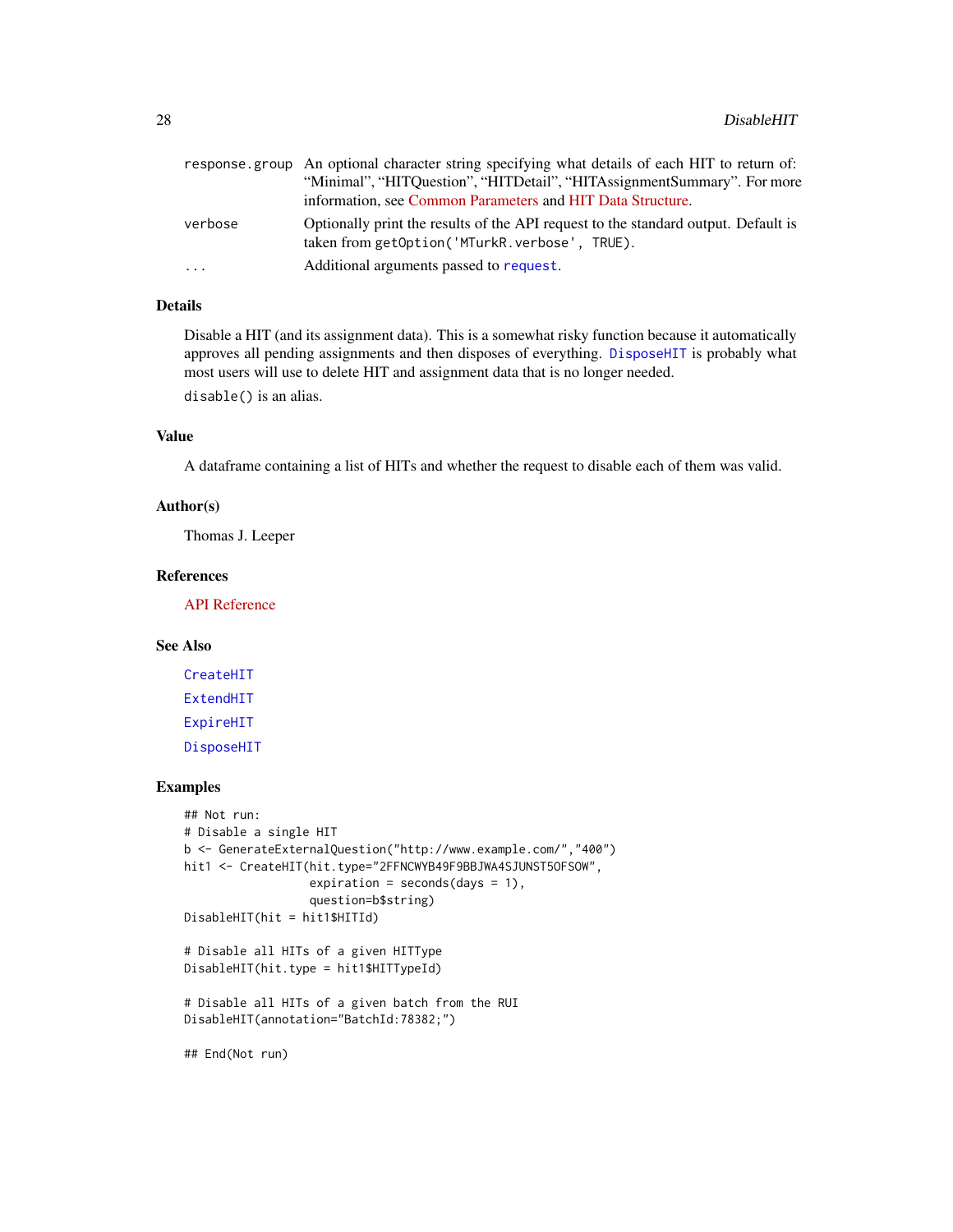<span id="page-28-1"></span><span id="page-28-0"></span>

# Description

Dispose of a HIT that is no longer needed. You can only dispose of HITs that are Reviewable, with all assignments either approved or rejected.

# Usage

```
DisposeHIT(hit = NULL, hit.type = NULL, annotation = NULL,
           response.group = NULL,
           verbose = getOption('MTurkR.verbose', TRUE), ...)
```
### Arguments

| hit            | A character string containing a HITId or a vector of character strings containing<br>multiple HITIds. Must specify hit xor hit. type xor annotation.                                                                                                                                                                                                                                                                                 |
|----------------|--------------------------------------------------------------------------------------------------------------------------------------------------------------------------------------------------------------------------------------------------------------------------------------------------------------------------------------------------------------------------------------------------------------------------------------|
| hit.type       | An optional character string containing a HITTypeId (or a vector of HITType-<br>Ids). Must specify hit xor hit. type xor annotation.                                                                                                                                                                                                                                                                                                 |
| annotation     | An optional character string specifying the value of the Requester Annotation<br>field for a batch of HITs. This can be used to dispose of all HITs from a "batch"<br>created in the online Requester User Interface (RUI). To use a batch ID, the<br>batch must be written in a character string of the form "BatchId:78382;", where<br>"73832" is the batch ID shown in the RUI. Must specify hit xor hit. type xor<br>annotation. |
| response.group | An optional character string specifying what details of each HIT to return of:<br>"Minimal", "HITQuestion", "HITDetail", "HITAssignmentSummary". For more<br>information, see Common Parameters and HIT Data Structure.                                                                                                                                                                                                              |
| verbose        | Optionally print the results of the API request to the standard output. Default is<br>taken from getOption('MTurkR.verbose', TRUE).                                                                                                                                                                                                                                                                                                  |
|                | Additional arguments passed to request.                                                                                                                                                                                                                                                                                                                                                                                              |

#### Details

Dispose of a HIT (and its assignment data) when it is no longer needed. Must specify a HITId or a HITTypeId, but not both. HITTypeId uses the [SearchHITs](#page-84-1) operation to locate HITs of the specified HITType before disposing of them.

disposehit() is an alias.

# Value

A dataframe containing a list of HITs and whether the request to dispose of each of them was valid.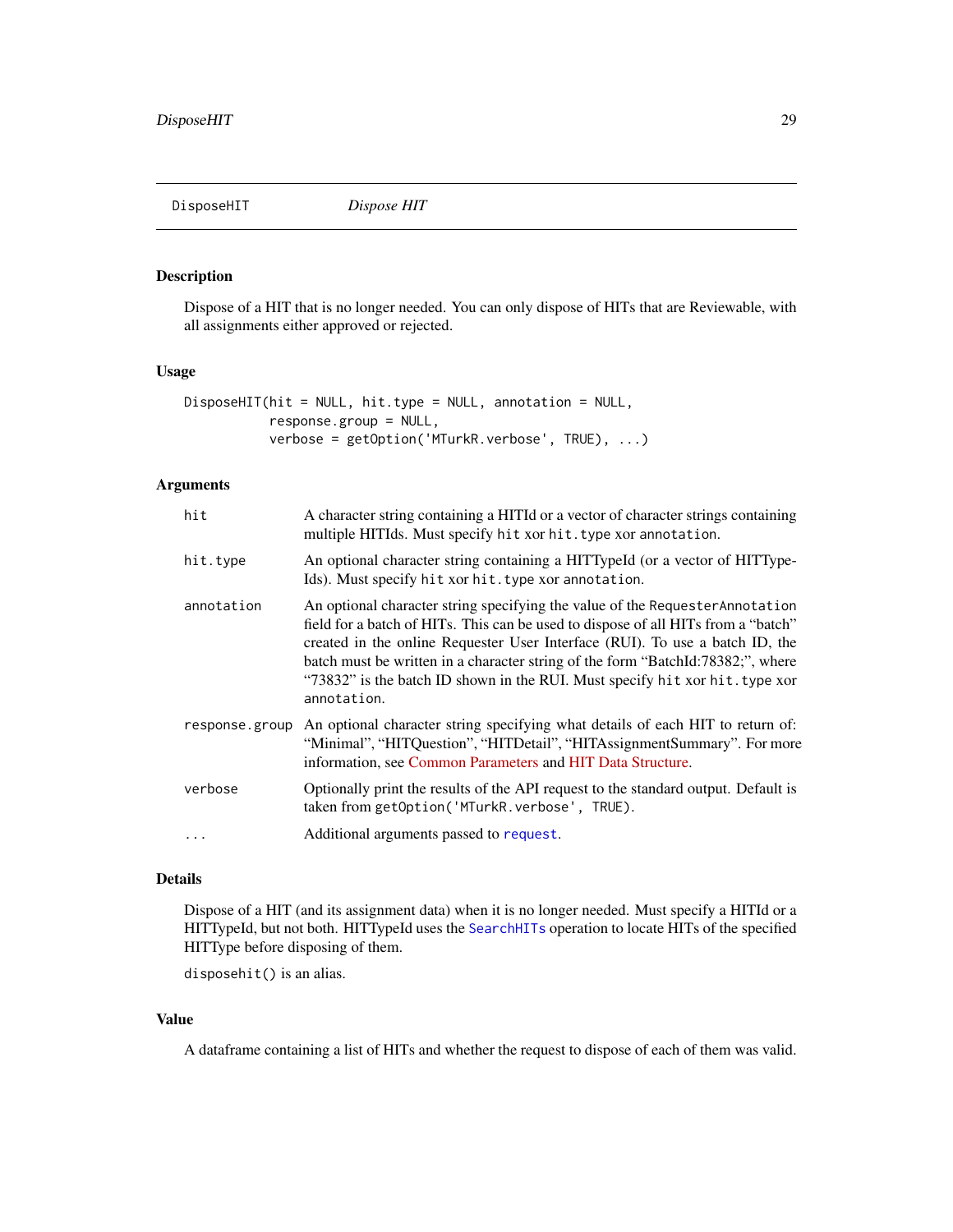#### Author(s)

Thomas J. Leeper

#### References

[API Reference](http://docs.amazonwebservices.com/AWSMechTurk/latest/AWSMturkAPI/ApiReference_DisposeHITOperation.html)

# See Also

[CreateHIT](#page-19-1)

[ExtendHIT](#page-32-1)

[ExpireHIT](#page-31-1)

[DisableHIT](#page-26-1)

# Examples

```
## Not run:
# Dispose a single HIT
b <- GenerateExternalQuestion("http://www.example.com/","400")
hit1 < -CreateHIT(hit.type = "2FFNCWYB49F9BBJWA4SJUNST5OFSOW",
          expiration = seconds(days = 1),
          question=b$string)
ExpireHIT(hit1$HITId) # must be expired before disposing
DiposeHIT(hit1$HITId)
# Dispose all HITs of a given HITType
DisposeHIT(hit.type = hit1$HITTypeId)
# Dispose all HITs of a given batch from the RUI
DisposeHIT(annotation="BatchId:78382;")
## End(Not run)
```
<span id="page-29-1"></span>DisposeQualificationType

*Dispose QualificationType*

# Description

Dispose of a QualificationType. This deletes the QualificationType, Qualification scores for all workers, and all records thereof.

# Usage

DisposeQualificationType(qual, verbose = getOption('MTurkR.verbose', TRUE), ...)

<span id="page-29-0"></span>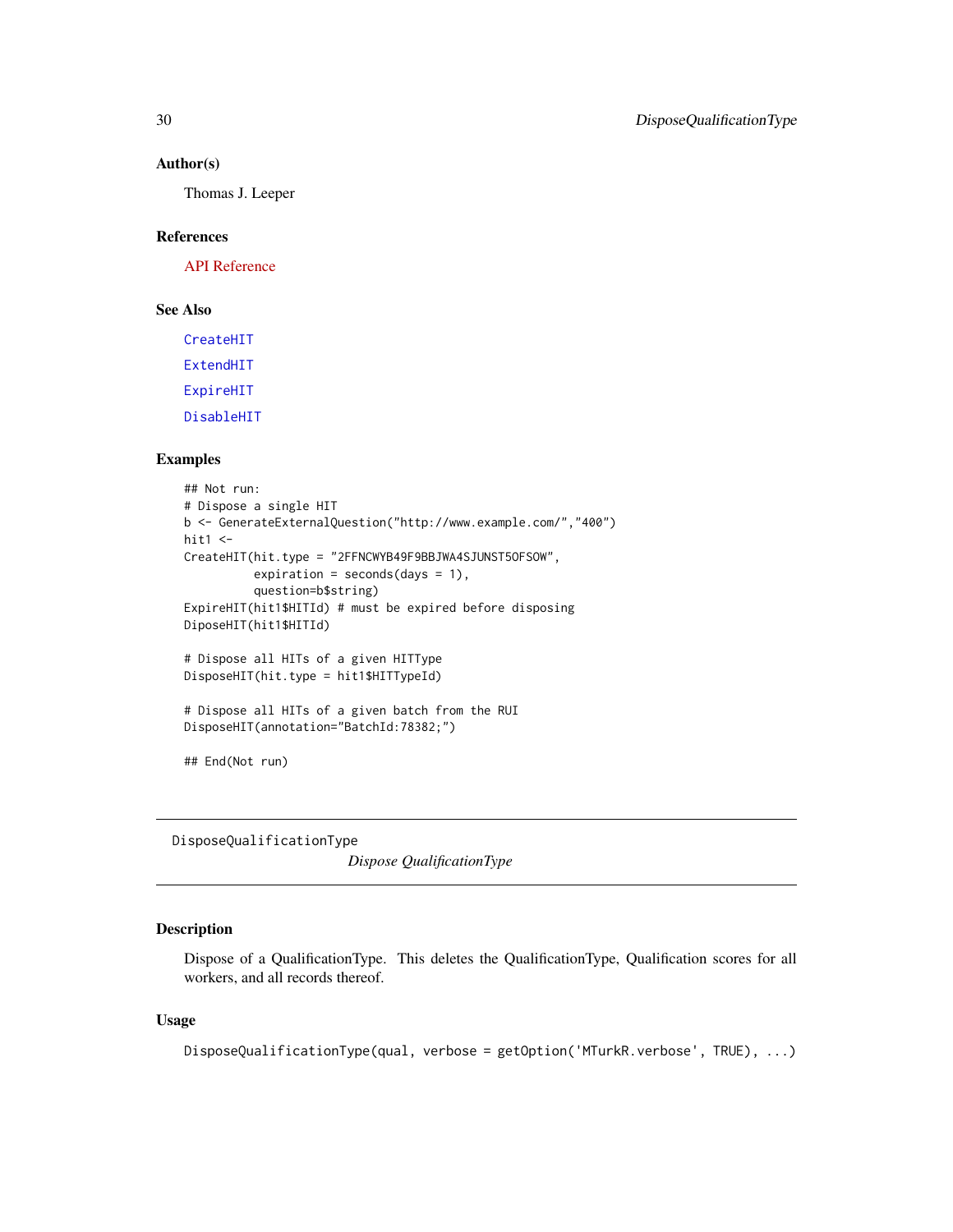# Arguments

| qual     | A character string containing a Qualification TypeId.                                                                               |
|----------|-------------------------------------------------------------------------------------------------------------------------------------|
| verbose  | Optionally print the results of the API request to the standard output. Default is<br>taken from getOption('MTurkR.verbose', TRUE). |
| $\cdots$ | Additional arguments passed to request.                                                                                             |

# Details

A function to dispose of a QualificationType that is no longer needed. All information about the QualificationType and all workers' Qualifications of that type are permanently deleted.

disposequal() is an alias.

# Value

A dataframe containing the QualificationTypeId and whether the request to dispose was valid.

# Author(s)

Thomas J. Leeper

# References

[API Reference](http://docs.amazonwebservices.com/AWSMechTurk/latest/AWSMturkAPI/ApiReference_DisposeQualificationTypeOperation.html)

# See Also

[GetQualificationType](#page-63-1) [CreateQualificationType](#page-22-1) [UpdateQualificationType](#page-95-1) [SearchQualificationTypes](#page-85-1)

# Examples

```
## Not run:
qual1 <-
CreateQualificationType(name="Worked for me before",
    description="This qualification is for people who have worked for me before",
    status = "Active",
    keywords="Worked for me before")
DisposeQualificationType(qual1$QualificationTypeId)
```
## End(Not run)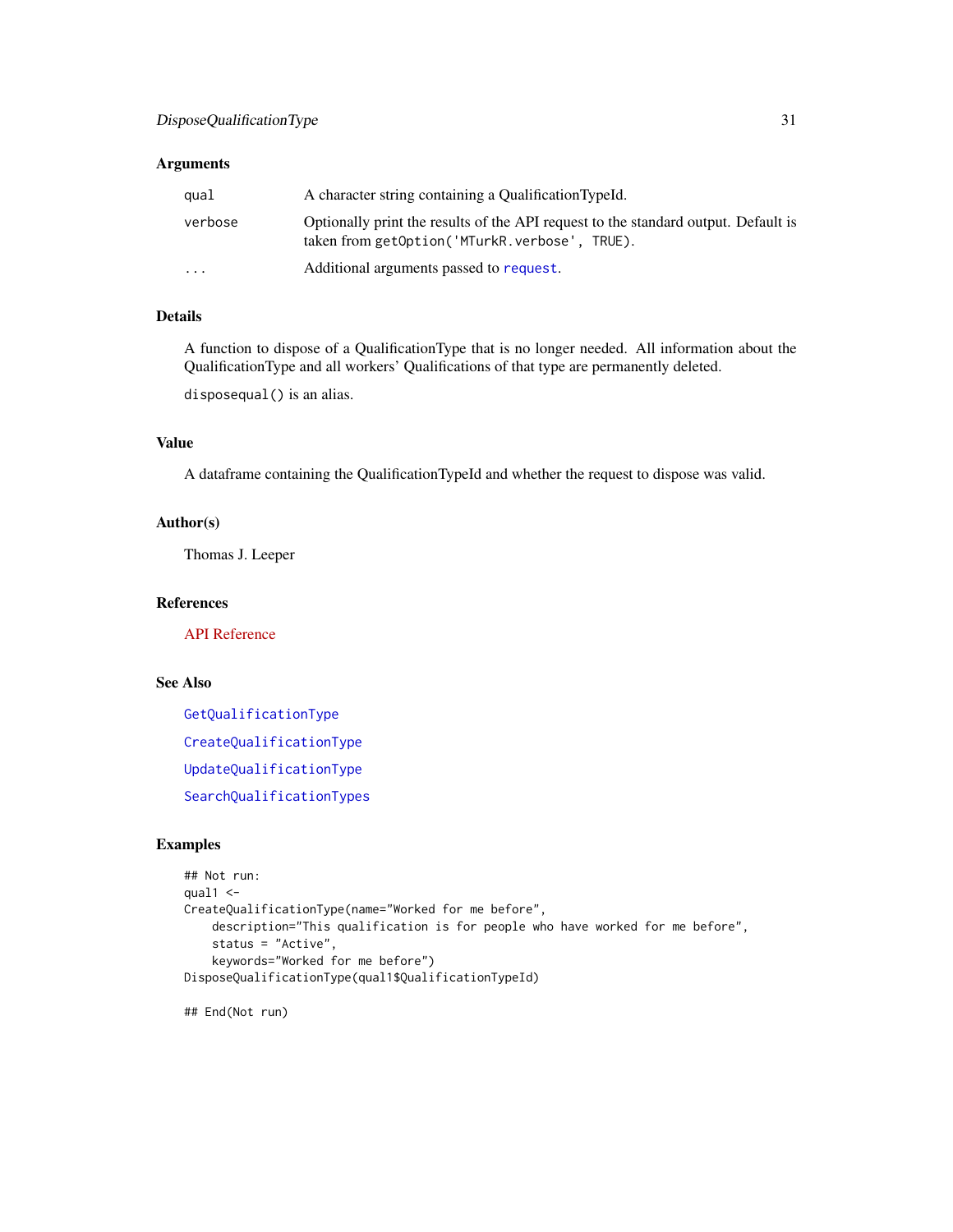<span id="page-31-1"></span><span id="page-31-0"></span>ExpireHIT *Expire HIT*

#### Description

Force a HIT to expire immediately, as opposed to at its prespecified expiration time. Expired HITs can be extended with the [ExtendHIT](#page-32-1) operation.

#### Usage

```
ExpireHIT(hit = NULL, hit.type = NULL, annotation = NULL,
          verbose = getOption('MTurkR.verbose', TRUE), ...)
```
# Arguments

| hit        | A character string containing a HITId or a vector of character strings containing<br>multiple HITIds. Must specify hit xor hit. type xor annotation, otherwise<br>all HITs are returned in HITS tatus.                                                                                                                                                                                                                                                                          |
|------------|---------------------------------------------------------------------------------------------------------------------------------------------------------------------------------------------------------------------------------------------------------------------------------------------------------------------------------------------------------------------------------------------------------------------------------------------------------------------------------|
| hit.type   | An optional character string containing a HITTypeId (or a vector of HITType-<br>Ids). Must specify hit xor hit. type xor annotation, otherwise all HITs are<br>returned in HITStatus.                                                                                                                                                                                                                                                                                           |
| annotation | An optional character string specifying the value of the Requester Annotation<br>field for a batch of HITs. This can be used to expire all HITs from a "batch"<br>created in the online Requester User Interface (RUI). To use a batch ID, the<br>batch must be written in a character string of the form "BatchId:78382;", where<br>"73832" is the batch ID shown in the RUI. Must specify hit xor hit. type xor<br>annotation, otherwise all HITs are returned in HITS tatus. |
| verbose    | Optionally print the results of the API request to the standard output. Default is<br>taken from getOption('MTurkR.verbose', TRUE).                                                                                                                                                                                                                                                                                                                                             |
| .          | Additional arguments passed to request.                                                                                                                                                                                                                                                                                                                                                                                                                                         |

#### Details

A function to (prematurely) expire a HIT (or multiple HITs), thereby preventing any additional assignments from being completed. Pending assignments can still be submitted. An expired HIT can be reactived by adding additional time to its expiration using [ExtendHIT](#page-32-1).

expire() is an alias.

# Value

A dataframe containing the HITId(s) and whether each expiration request was valid.

# Author(s)

Thomas J. Leeper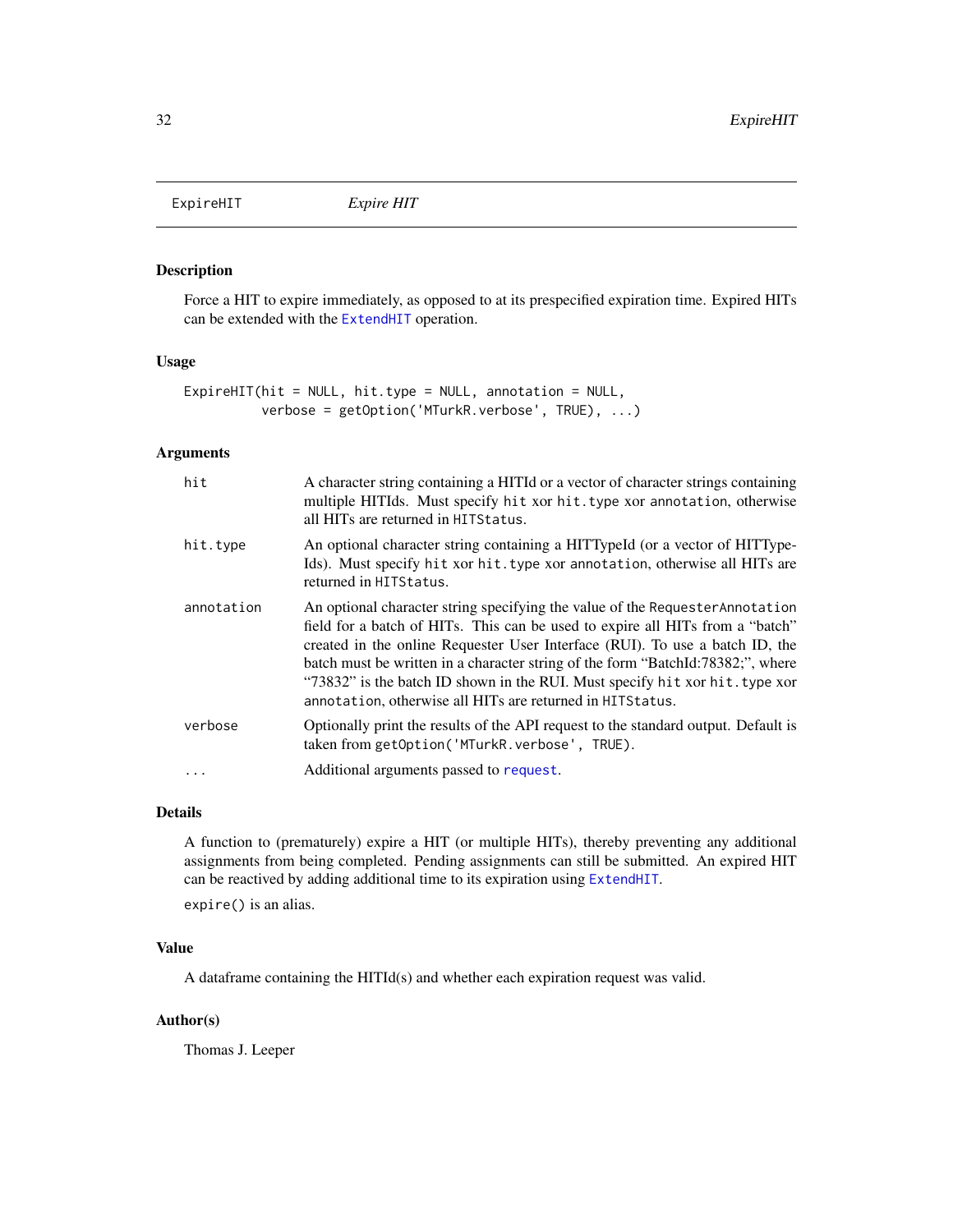#### <span id="page-32-0"></span>ExtendHIT 33

# References

[API Reference](http://docs.amazonwebservices.com/AWSMechTurk/latest/AWSMturkAPI/ApiReference_ForceExpireHITOperation.html)

# See Also

[CreateHIT](#page-19-1) [ExtendHIT](#page-32-1) [DisableHIT](#page-26-1) [DisposeHIT](#page-28-1)

# Examples

```
## Not run:
a <- GenerateExternalQuestion("http://www.example.com/","400")
hit1 <-
CreateHIT(hit.type="2FFNCWYB49F9BBJWA4SJUNST5OFSOW", question = a$string)
# expire HIT
ExpireHIT(hit = hit1$HITId)
# Expire all HITs of a given batch from the RUI
ExpireHIT(annotation="BatchId:78382;")
## End(Not run)
```
<span id="page-32-1"></span>ExtendHIT *Extend HIT*

# Description

Extend the time remaining on a HIT or the number of assignments available for the HIT.

# Usage

```
ExtendHIT(hit = NULL, hit.type = NULL, annotation = NULL,
          add.assignments = NULL, add.seconds = NULL,
        unique.request.token = NULL, verbose = getOption('MTurkR.verbose', TRUE), ...)
```

| hit      | An optional character string containing a HITI or a vector of character strings |
|----------|---------------------------------------------------------------------------------|
|          | containing multiple HITIds. Must specify hit xor hit, type xor annotation.      |
| hit.tvpe | An optional character string containing a HITTypeId (or a vector of HITType-    |
|          | Ids). Must specify hit xor hit. type xor annotation.                            |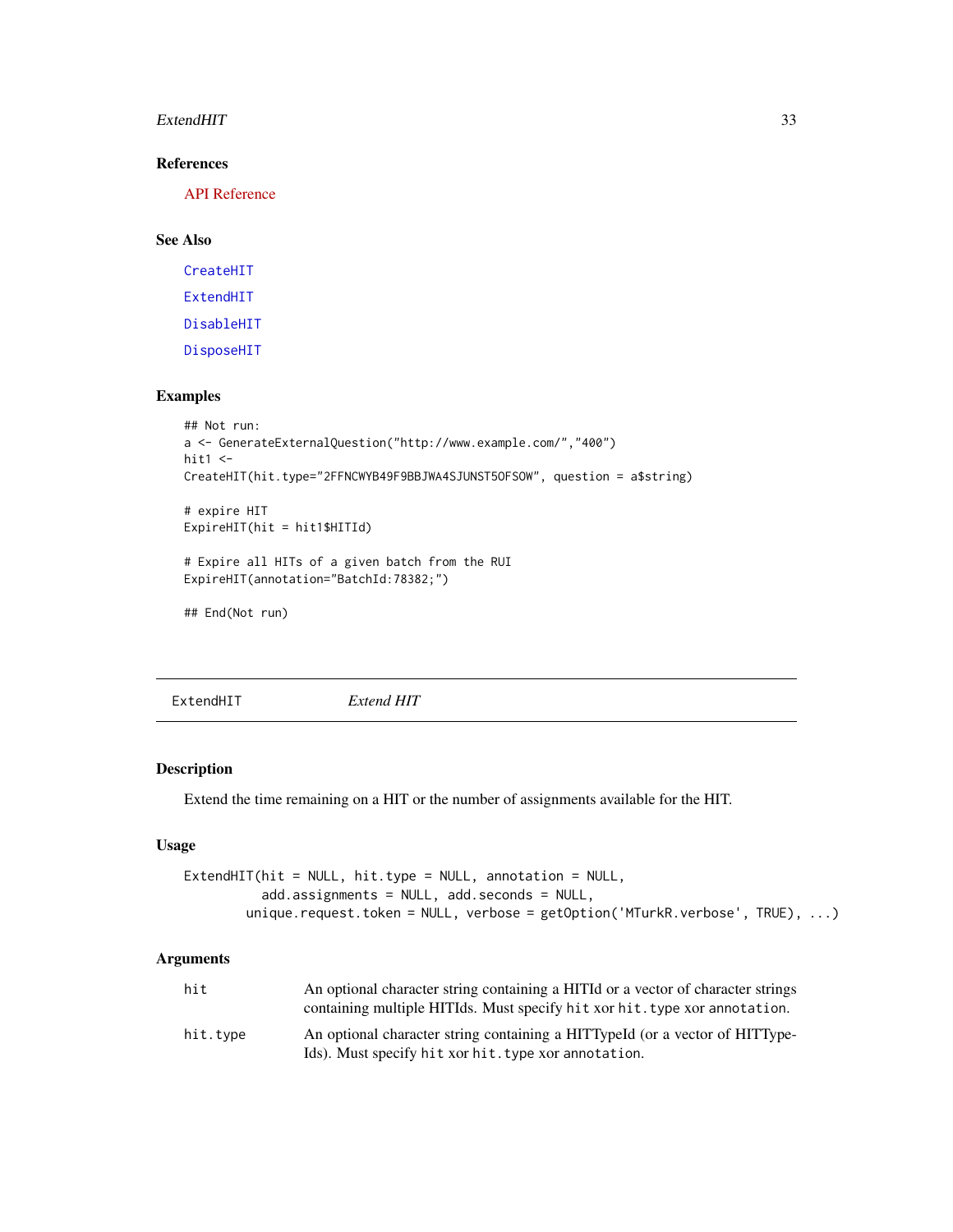| annotation           | An optional character string specifying the value of the Requester Annotation                                                                                                           |
|----------------------|-----------------------------------------------------------------------------------------------------------------------------------------------------------------------------------------|
|                      | field for a batch of HITs. This can be used to extend all HITs from a "batch"                                                                                                           |
|                      | created in the online Requester User Interface (RUI). To use a batch ID, the                                                                                                            |
|                      | batch must be written in a character string of the form "BatchId:78382;", where                                                                                                         |
|                      | "73832" is the batch ID shown in the RUI. Must specify hit xor hit. type xor                                                                                                            |
|                      | annotation.                                                                                                                                                                             |
| add.assignments      |                                                                                                                                                                                         |
|                      | An optional character string containing the number of assignmeths to add to the<br>HIT. Must be between 1 and 1000000000.                                                               |
| add.seconds          | An optional character string containing the amount of time to extend the HIT,<br>in seconds (for example, returned by seconds). Must be between 1 hour (3600)<br>seconds) and 365 days. |
| unique.request.token |                                                                                                                                                                                         |
|                      | An optional character string, included only for advanced users.                                                                                                                         |
| verbose              | Optionally print the results of the API request to the standard output. Default is<br>taken from getOption('MTurkR.verbose', TRUE).                                                     |
|                      | Additional arguments passed to request.                                                                                                                                                 |
|                      |                                                                                                                                                                                         |

# Details

A useful function for adding time and/or additional assignments to a HIT. If the HIT is already expired, this reactivates the HIT for the specified amount of time. If all assignments have already been submitted, this reactivates the HIT with the specified number of assignments and previously specified expiration. Must specify a HITId xor a HITTypeId. If multiple HITs or a HITTypeId are specified, each HIT is extended by the specified amount.

extend() is an alias.

# Value

A dataframe containing the HITId, assignment increment, time increment, and whether each extension request was valid.

# Author(s)

Thomas J. Leeper

# References

[API Reference](http://docs.amazonwebservices.com/AWSMechTurk/latest/AWSMturkAPI/ApiReference_ExtendHITOperation.html)

#### See Also

[CreateHIT](#page-19-1) [ExpireHIT](#page-31-1) [DisableHIT](#page-26-1) [DisposeHIT](#page-28-1)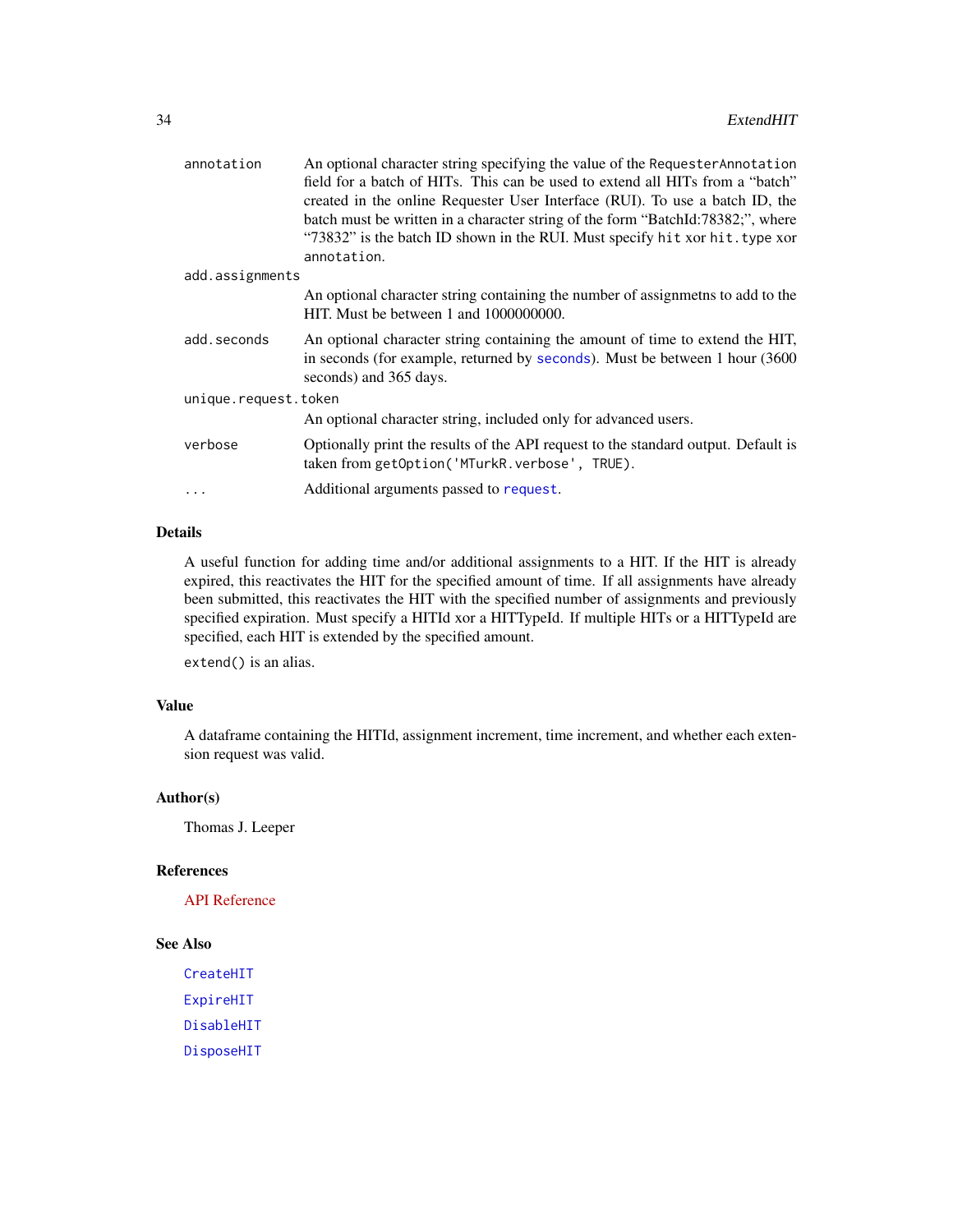# <span id="page-34-0"></span>GenerateAnswerKey 35

#### Examples

```
## Not run:
a <- GenerateExternalQuestion("https://www.example.com/","400")
hit1 <- CreateHIT(title = "Example",
                  description = "Simple Example HIT",
                  reward = ".01".expiration = seconds(days = 4),
                  duration = seconds(hours = 1),
                  keywords = "example",
                  question = a$string)
# add assignments
ExtendHIT(hit = hit1$HITId, add.assignments = "20")
# add time
ExtendHIT(hit = hit1$HITId, add.seconds = seconds(days=1)))
# add assignments and time
ExtendHIT(hit = hit1$HITId, add.assignments = "20", add. seconds = seconds(days=1)))# cleanup
DisableHIT(hit = hit1$HITId)
## End(Not run)
## Not run:
# Extend all HITs of a given batch from the RUI
ExtendHIT(annotation="BatchId:78382;", add.assignments = "20")
```
## End(Not run)

<span id="page-34-1"></span>GenerateAnswerKey *Generate AnswerKey Data Structure*

### Description

Generate an AnswerKey data structure for a Qualification test.

#### Usage

```
GenerateAnswerKey(questions, scoring = NULL)
AnswerKeyTemplate(xml.parsed = NULL)
```

| auestions | A data frame containing Ouestion I dentifiers, Answer Options, Answer Scores, and<br>DefaultScores. See MTurk API Documentation. |
|-----------|----------------------------------------------------------------------------------------------------------------------------------|
| scoring   | An optional list containing Qualification Value Mapping information. See MTurk<br>API Documentation.                             |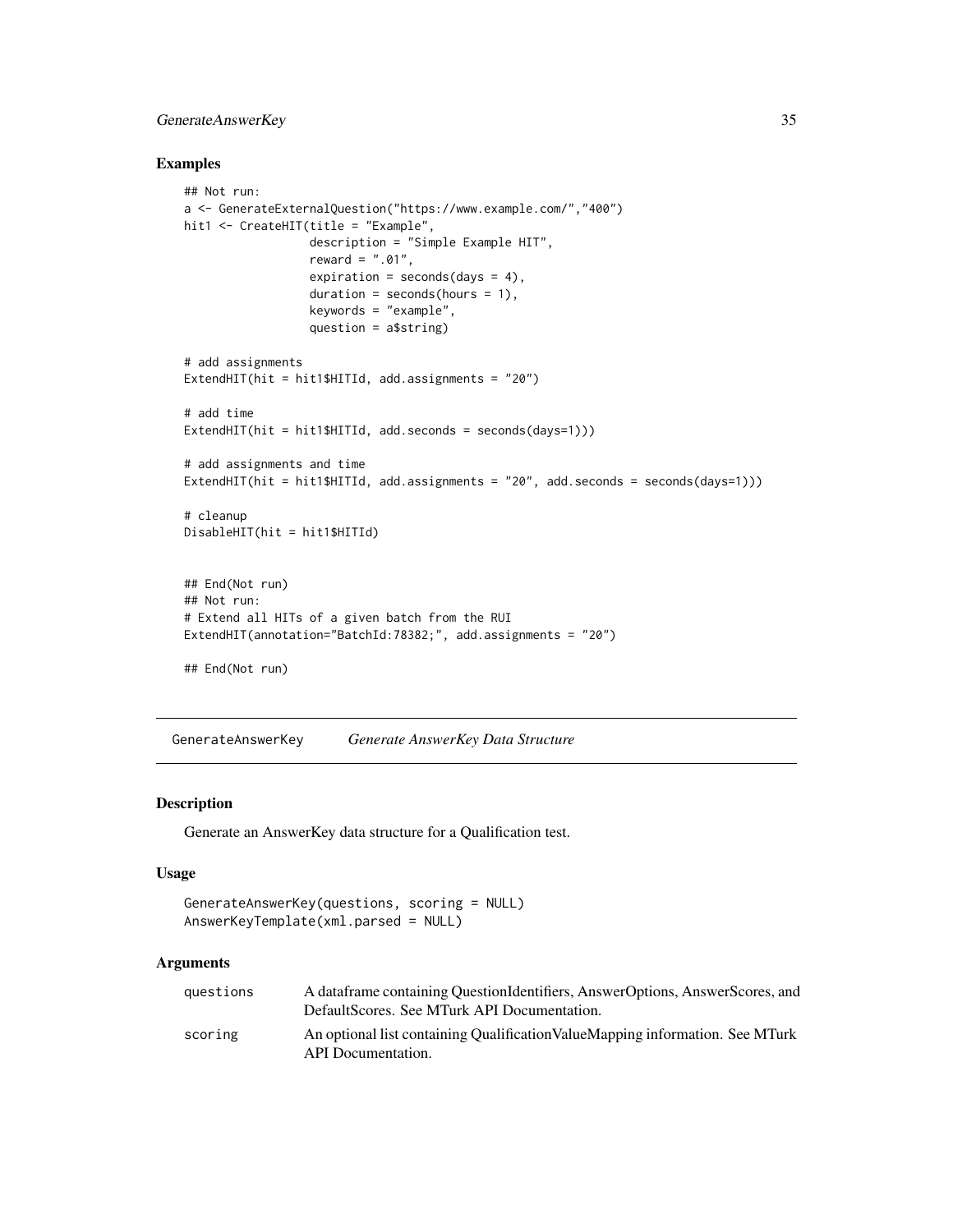xml.parsed A complete QuestionForm data structure parsed by xmlParse. Must specify this or the xml parameter.

#### Details

GenerateAnswerKey creates an AnswerKey data structure (possibly from a template created by AnswerKeyTemplate from a QuestionForm data structure), which serves to automatically score a Qualification test, as specified in the test parameter of [CreateQualificationType](#page-22-1). An AnswerKey data structure is also returned by [GetQualificationType](#page-63-1).

#### Value

GenerateAnswerKey returns a list containing an AnswerKey data structure as a parsed XML tree, character string containing that tree, and a url-encoded character string.

AnswerKeyTemplate returns a list that can be used in the questions parameter of GenerateAnswerKey. Placeholders are left for AnswerScore values to be manually entered prior to using it in GenerateAnswerKey.

#### Author(s)

Thomas J. Leeper

# References

[API Reference](http://docs.amazonwebservices.com/AWSMechTurk/latest/AWSMturkAPI/ApiReference_AnswerKeyDataStructureArticle.html)

#### See Also

[CreateQualificationType](#page-22-1)

#### Examples

```
## Not run:
# generate an AnswerKey from a list of arguments
qs <- list(list(QuestionIdentifier = "Question1",
                AnswerOption = list(SelectionIdentifier="A", AnswerScore=15),
                AnswerOption = list(SelectionIdentifier="B", AnswerScore=10),
                DefaultScore = 5),
           list(QuestionIdentifier = "Question2",
                AnswerOption = list(SelectionIdentifier="D", AnswerScore=10) ) )
scoring1 <- list(PercentageMapping=5)
scoring2 <- list(RangeMapping=list(list(InclusiveLowerBound=0,
                                        InclusiveUpperBound=20,
                                        QualificationValue=5),
                                   list(InclusiveLowerBound=21,
                                        InclusiveUpperBound=100,
                                        QualificationValue=10)),
                 OutOfRangeQualificationValue=0)
```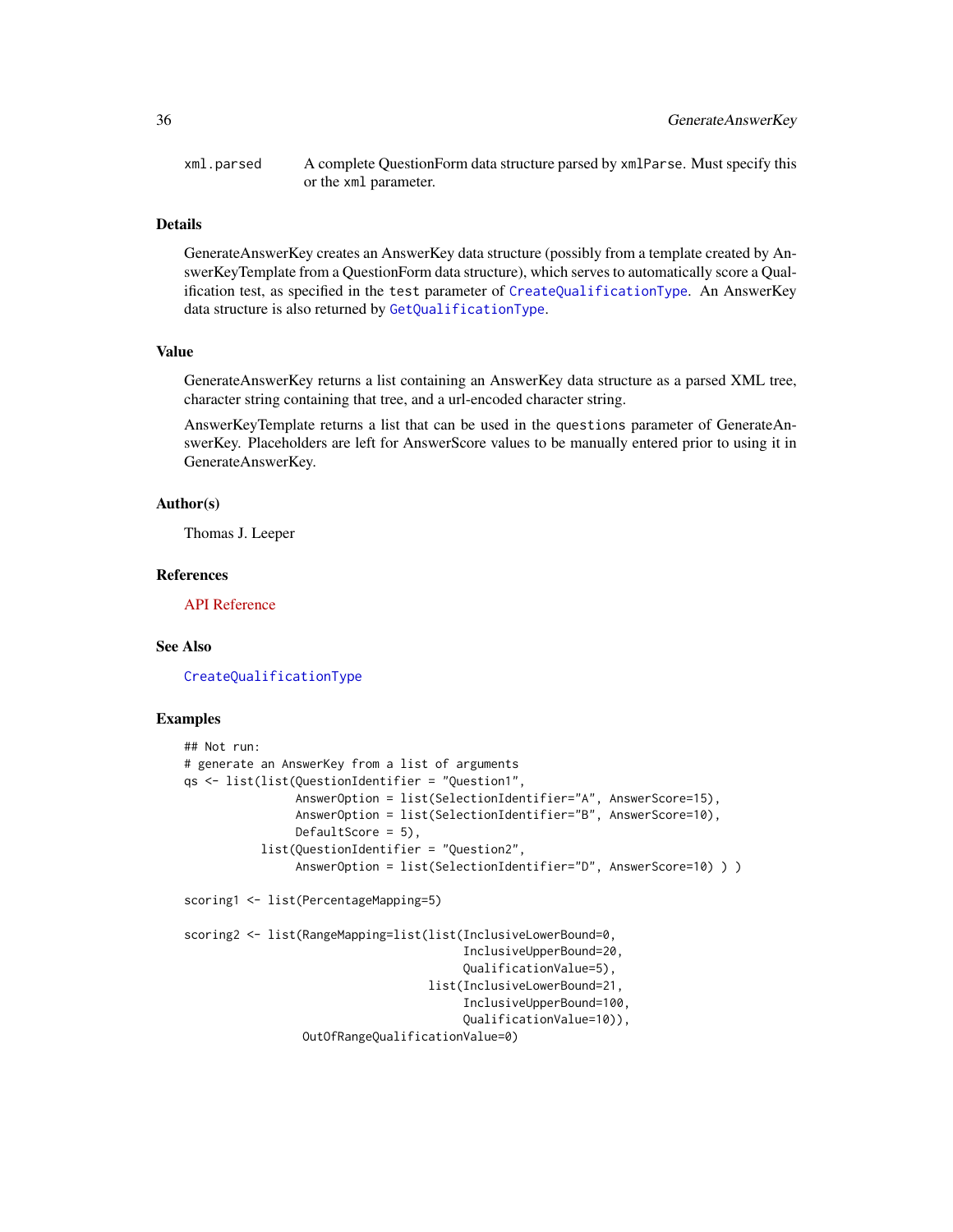### GenerateExternalQuestion 37

```
ak1 <- GenerateAnswerKey(qs, scoring1)
ak2 <- GenerateAnswerKey(qs, scoring2)
# generate an AnswerKey template from a QualificationTest
qt <- system.file("templates", "qualificationtest1.xml", package = "MTurkR")
akt <- AnswerKeyTemplate(xmlParse(qt))
# use the template to generate an AnswerKey
ak <- GenerateAnswerKey(ak)
```
## End(Not run)

<span id="page-36-0"></span>GenerateExternalQuestion

*Generate ExternalQuestion*

### Description

Generate an ExternalQuestion data structure for use in the 'Question' parameter of the [CreateHIT](#page-19-0) operation.

#### Usage

GenerateExternalQuestion(url, frame.height)

# Arguments

| url          | A character string containing the URL (served over HTTPS) of a HIT file stored<br>anywhere other than the MTurk server. |
|--------------|-------------------------------------------------------------------------------------------------------------------------|
| frame.height | A character string containing the integer value (in pixels) of the frame height for<br>the External Question if rame.   |

#### Details

An ExternalQuestion is a HIT stored anywhere other than the MTurk server that is displayed to workers within an HTML iframe of the specified height. The URL should point to a page — likely an HTML form — that can retrieve several URL GET parameters for "AssignmentId" and "WorkerId", which are attached by MTurk when opening the URL. The page should also be able to submit those parameters plus any assignment data to <https://www.mturk.com/mturk/externalSubmit> (for the live MTurk site) or <https://workersandbox.mturk.com/mturk/externalSubmit> (for the sandbox site), using either the HTTP GET or POST methods.

Note: url must be HTTPS. See [Wikipedia:HTTP Secure](http://en.wikipedia.org/wiki/HTTP_Secure) for details.

# Value

A list containing xml.parsed, an XML data structure, string, xml formatted as a character string, and url.encoded, character string containing a URL query parameter-formatted HTMLQuestion data structure for use in the question parameter of [CreateHIT](#page-19-0).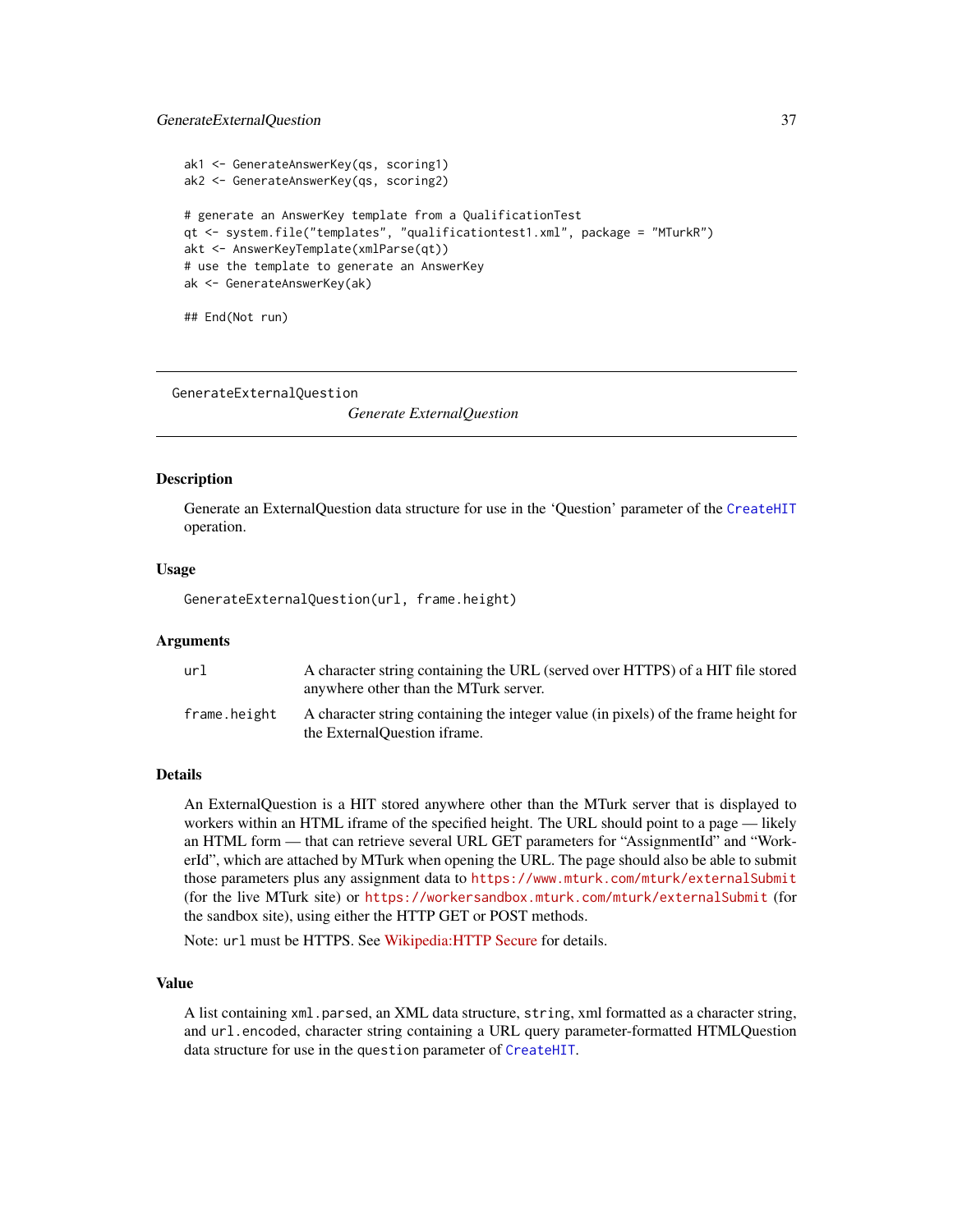### Author(s)

Thomas J. Leeper

### References

[API Reference](http://docs.amazonwebservices.com/AWSMechTurk/latest/AWSMturkAPI/ApiReference_ExternalQuestionArticle.html)

# See Also

[CreateHIT](#page-19-0)

[GenerateHITLayoutParameter](#page-37-0)

# Examples

```
## Not run:
a <- GenerateExternalQuestion(url="http://www.example.com/", frame.height="400")
```

```
hit1 < -CreateHIT(title = "Survey",
          description = "5 question survey",
          reward = " . 10",expiration = seconds(days = 4),
          duration = seconds(hours = 1),
          keywords = "survey, questionnaire",
          question = a$string)
ExpireHIT(hit1$HITId)
DisposeHIT(hit1$HITId)
```

```
## End(Not run)
```
<span id="page-37-0"></span>GenerateHITLayoutParameter

*Generate a HITLayout Parameter*

# Description

Generate a HITLayout parameter based upon the names of HIT template variables and the values to substitute for those variables in a single HIT. Used in collaboration with a HIT Layout ID from 'https://requester.mturk.com/create/projects' in the [CreateHIT](#page-19-0) operation.

# Usage

GenerateHITLayoutParameter(names, values)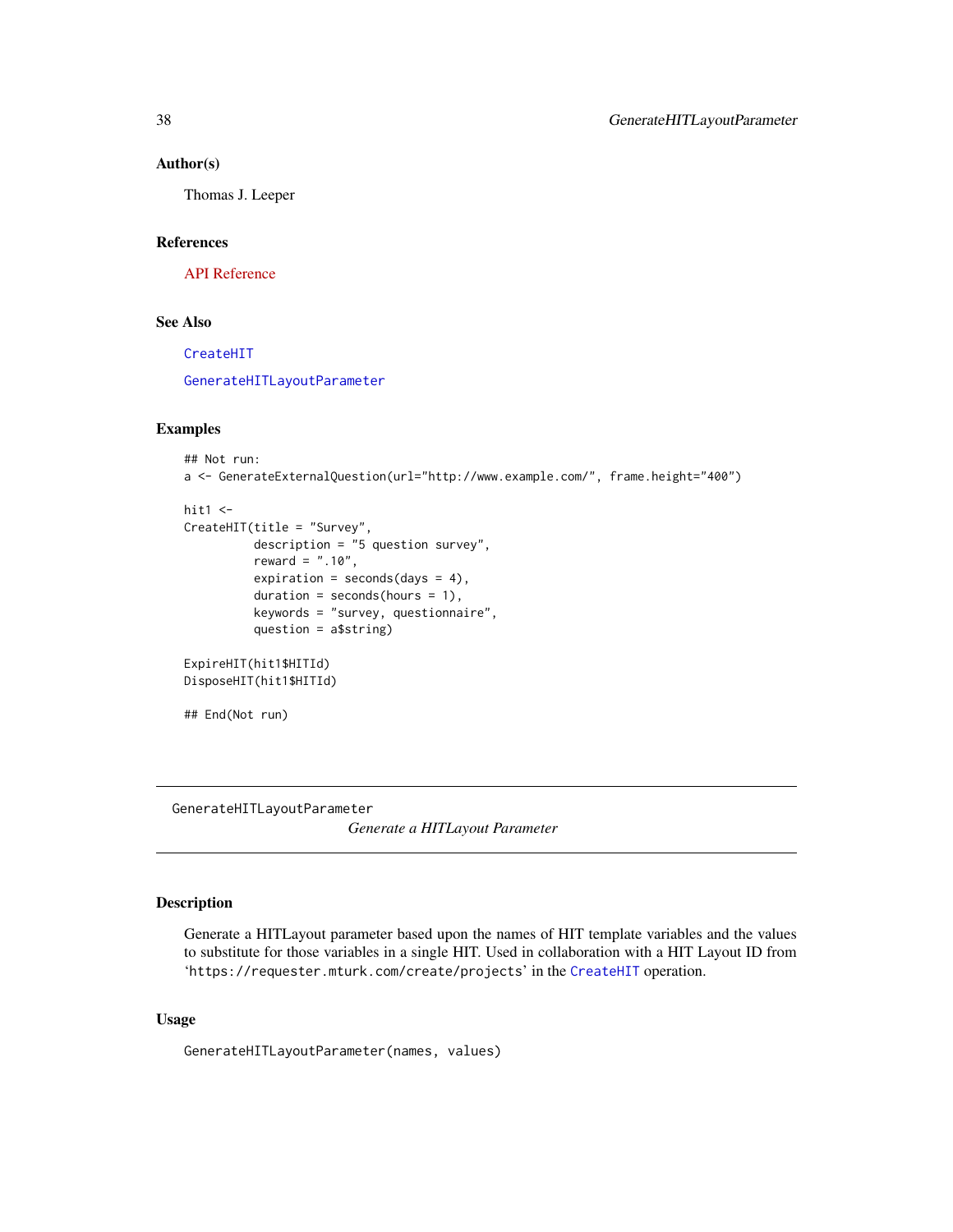### **Arguments**

| names  | A character string containing the name of a HIT template variable or a vector of<br>character strings containing the names of multiple HIT template variables. This<br>is optional if values has a non-empty names attribute.                                                                                                             |
|--------|-------------------------------------------------------------------------------------------------------------------------------------------------------------------------------------------------------------------------------------------------------------------------------------------------------------------------------------------|
| values | A character string containing the value of a HIT template variable to be inserted<br>for a specific HIT or a vector of character strings containing the values of mul-<br>tiple HIT template variables to be inserted for a specific HIT. If values has a<br>non-empty names attribute and names is missing, the names attribute is used. |

# Details

This function provides the content for the hitlayoutparameters option of [CreateHIT](#page-19-0). Specifically, a HIT Template created in the MTurk Requester User Interface (RUI) has a number of placeholder variables for content to be inserted. This fucntion supplies the content to be inserted into the template for one HIT. If multiple HITs are being created from one template, then GenerateHITLayoutParameter should be run once for each HIT.

Analogous functionality for producing .html files on the local workstation (e.g., to create multiple external HITs from the same template) is provided by [GenerateHITsFromTemplate](#page-39-0).

# Value

A character string containing URL query parameter-formatted HITLayout parameters, to be used in the hitlayoutparameters parameter of [CreateHIT](#page-19-0).

### Author(s)

Thomas J. Leeper

### References

[API Reference](http://docs.amazonwebservices.com/AWSMechTurk/latest/AWSMturkAPI/ApiReference_HITLayoutArticle.html)

### See Also

[CreateHIT](#page-19-0) [GenerateExternalQuestion](#page-36-0) [GenerateHITsFromTemplate](#page-39-0)

#### Examples

```
## Not run:
# examples of specifying 'names' and 'values'
a <- GenerateHITLayoutParameter(names = "hitvariable",
                                values = "Text for HIT 1")
b <- GenerateHITLayoutParameter(names = "hitvariable",
                                values = "Text for HIT 2")
c <- GenerateHITLayoutParameter(names = c("hitvariable1","hitvariable2"),
                                values = c("Headline for HIT1","Text for HIT 1"))
```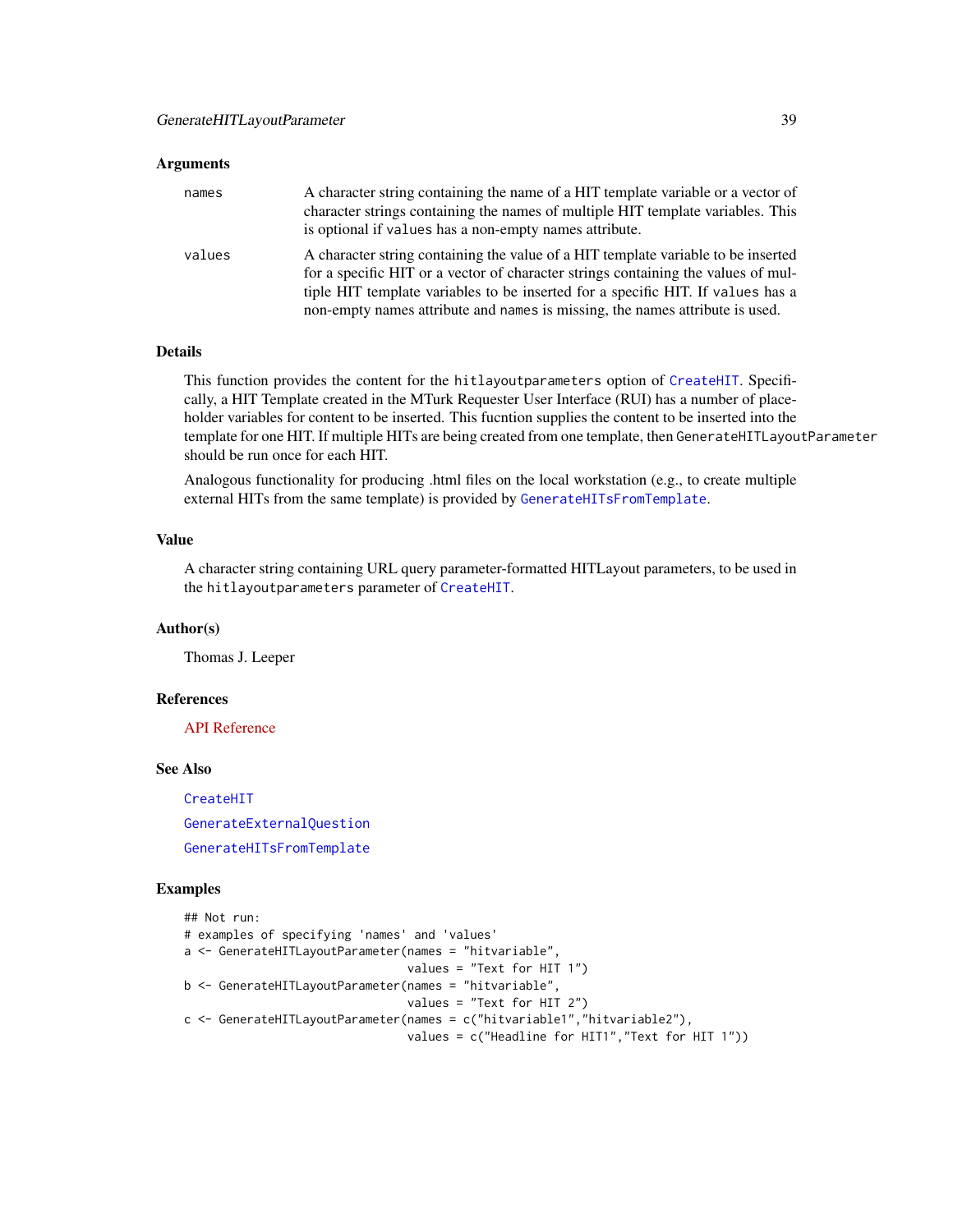```
# example using a named character string in lieu of specifying 'names'
d <- GenerateHITLayoutParameter(values = c(hitvariable1 = "Headline for HIT1",
                                            hitvariable2 = "Text for HIT 1"))
# create HIT using layout parameter
hit1 \leftarrowCreateHIT(title = "Survey",
          description = "5 question survey",
          reward = ".10",
          expiration = seconds(days=4),
          duration = seconds(hours = 1),
          keywords = "survey, questionnaire",
            # retrieved from MTurk web interface:
          hitlayoutid = "23ZGOOGQSCM61T1H5H9U0U00OQWFFU",
          hitlayoutparameters = a)
# cleanup
DisableHIT(hit1$HITId)
## End(Not run)
```
<span id="page-39-0"></span>GenerateHITsFromTemplate

*Generate HITs from a Template*

# Description

Generate individual HIT .html files from a local .html HIT template file, in the same fashion as the MTurk Requester User Interface (RUI).

### Usage

```
GenerateHITsFromTemplate(template, input, filenames = NULL, write.files = FALSE)
```
### Arguments

| template    | A character string or filename for an .html HIT template                                                                                                                                              |
|-------------|-------------------------------------------------------------------------------------------------------------------------------------------------------------------------------------------------------|
| input       | A data frame containing one row for each HIT to be created and columns named<br>identically to the placeholders in the HIT template file. Operation will fail if<br>variable names do not correspond. |
| filenames   | An optional list of filenames for the HITs to be created. Must be equal to the<br>number of rows in input.                                                                                            |
| write.files | A logical specifying whether HIT .html files should be created and stored in<br>the working directory. Or, alternatively, whether HITs should be returned as<br>character vectors in a list.          |
|             | Additional arguments passed to CreateHIT.                                                                                                                                                             |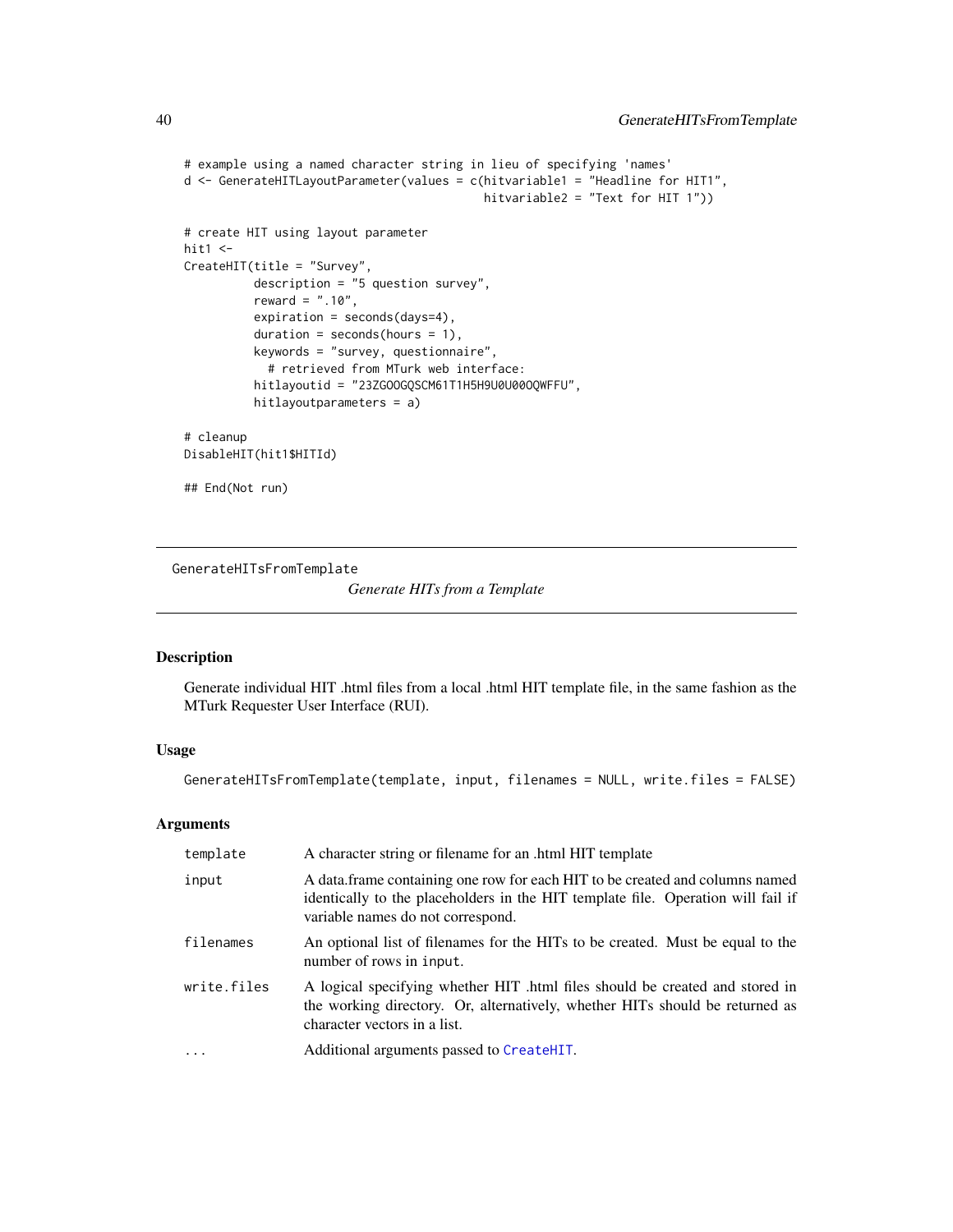### Details

GenerateHITsFromTemplate generates individual HIT question content from a HIT template (containing placeholders for input data of the form \${variablename}). The tool provides functionality analogous to the MTurk RUI HIT template and can be performed on .html files generated therein. The HITs are returned as a list of character strings. If write.files = TRUE, a side effect occurs in the form of one or more .html files being written to the working directory, with filenames specified by the filenames option or, if filenames=NULL of the form "NewHIT1.html", "NewHIT2.html", etc.

### Value

A list containing a character string for each HIT generated from the template.

### Author(s)

Thomas J. Leeper

### References

[API Reference: Operation](http://docs.amazonwebservices.com/AWSMechTurk/latest/RequesterUI/CreatingaHITTemplate.html)

[API Reference: ExternalQuestion Data Strucure](http://docs.amazonwebservices.com/AWSMechTurk/latest/AWSMturkAPI/ApiReference_ExternalQuestionArticle.html)

# See Also

[BulkCreateFromTemplate](#page-10-0)

### Examples

```
## Not run:
# create/edit template HTML file
# should have placeholders of the form `${varName}` for variable values
temp <- system.file("templates/htmlquestion2.xml", package = "MTurkR")
readLines(temp)
# create/load data.frame of template variable values
a \leftarrow data. frame(hittitle = c("HIT title 1", "HIT title 2", "HIT title 3"),
                hitvariable = c("HIT text 1","HIT text 2","HIT text 3"),
                stringsAsFactors=FALSE)
# create HITs from template and data.frame values
temps <- GenerateHITsFromTemplate(template = temp, input = a)
# create HITs from template
hittype1 <- RegisterHITType(title = "2 Question Survey",
              description = "Complete a 2-question survey",
              reward = ".20",duration = seconds(hours=1),
              keywords = "survey, questionnaire, politics")
hits <- lapply(temps, function(x) {
    CreateHIT(hit.type = hittype1$HITTypeId,
              expiration = seconds(days = 1),
```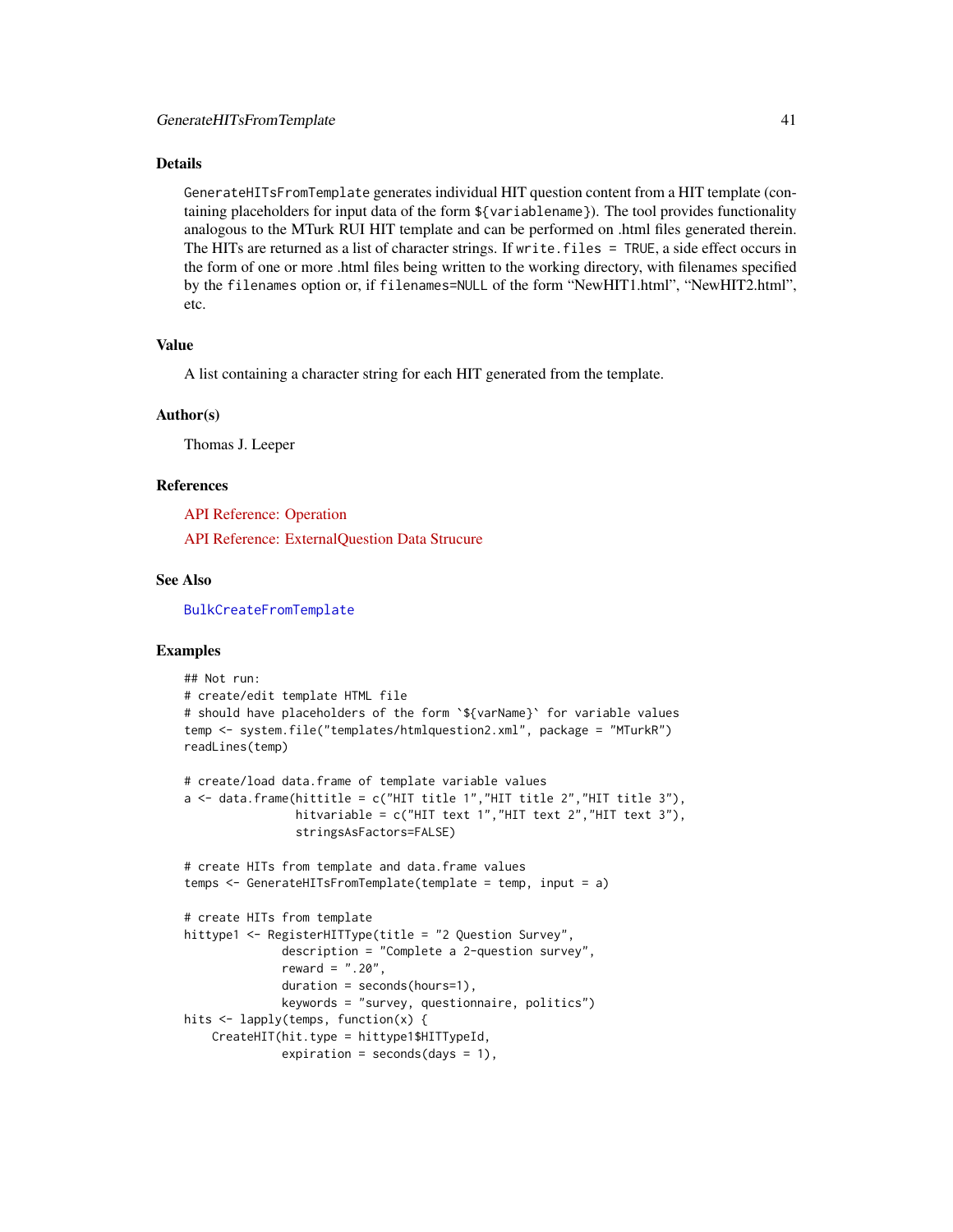```
assignments = 2,
              question = GenerateHTMLQuestion(x)$string)
})
# cleanup
ExpireHIT(hit.type = hittype1$HITTypeId)
DisposeHIT(hit.type = hittype1$HITTypeId)
## End(Not run)
```
GenerateHTMLQuestion *Generate HTMLQuestion*

### Description

Generate an HTMLQuestion data structure for use in the 'Question' parameter of [CreateHIT](#page-19-0).

### Usage

```
GenerateHTMLQuestion(character = NULL, file = NULL, frame.height = 450)
```
### Arguments

| character    | An optional character string from which to construct the HTMLQuestion data<br>structure.                        |
|--------------|-----------------------------------------------------------------------------------------------------------------|
| file         | An optional character string containing a filename from which to construct the<br>HTMLOuestion data structure.  |
| frame.height | A character string containing the integer value (in pixels) of the frame height for<br>the HTMLOuestion iframe. |

### Details

Must specify either character or file.

To be valid, an HTMLQuestion data structure must be a complete XHTML document, including doctype declaration, head and body tags, and a complete HTML form (including the form tag with a submit URL, the assignmentId for the assignment as a form field, at least one substantive form field (can be hidden), and a submit button that posts to the external submit URL; see [GenerateExternalQuestion](#page-36-0).). If you fail to include a complete form, workers will be unable to submit the HIT. See the API Documentation for a complete example.

# Value

A list containing xml.parsed, an XML data structure, string, xml formatted as a character string, and url.encoded, character string containing a URL query parameter-formatted HTMLQuestion data structure for use in the question parameter of [CreateHIT](#page-19-0).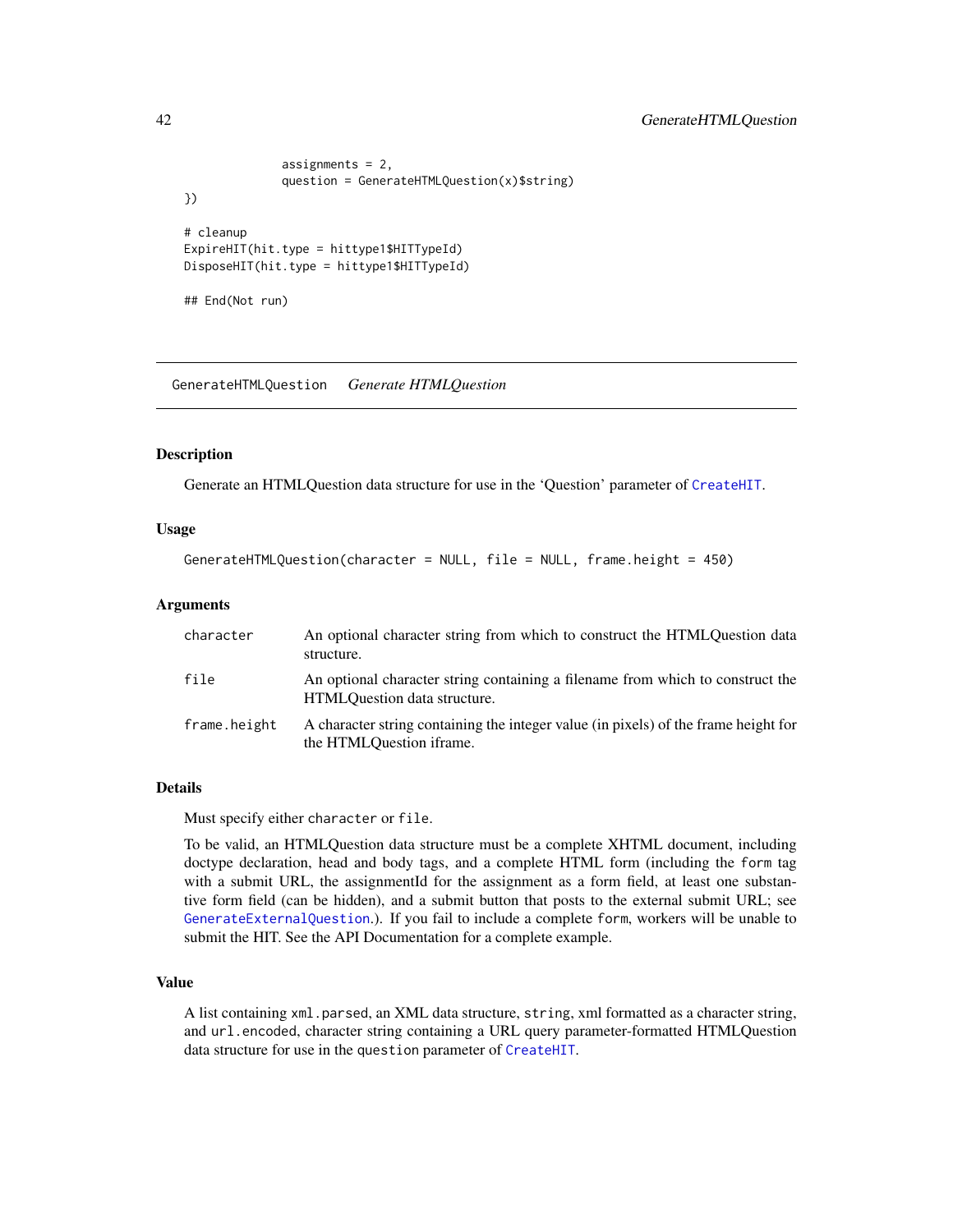# GenerateNotification 43

# Author(s)

Thomas J. Leeper

### References

[API Reference](http://docs.amazonwebservices.com/AWSMechTurk/latest/AWSMturkAPI/ApiReference_HTMLQuestionArticle.html)

# See Also

[CreateHIT](#page-19-0) [GenerateExternalQuestion](#page-36-0) [GenerateHITLayoutParameter](#page-37-0)

# Examples

```
## Not run:
f <- system.file("templates/htmlquestion1.xml", package = "MTurkR")
a <- GenerateHTMLQuestion(file=f)
hit1 < -CreateHIT(title = "Survey",
          description = "5 question survey",
          reward = ".10",expiration = seconds(days = 4),
          duration = seconds(hours = 1),
          keywords = "survey, questionnaire",
          question = a$string)
ExpireHIT(hit1$HITId)
DisposeHIT(hit1$HITId)
## End(Not run)
```
GenerateNotification *Generate Notification*

# Description

Generate a HITType Notification data structure for use in [SetHITTypeNotification](#page-91-0).

# Usage

```
GenerateNotification(destination, transport = "Email", event.type,
                     version = "2006-05-05", event.number = "1")
```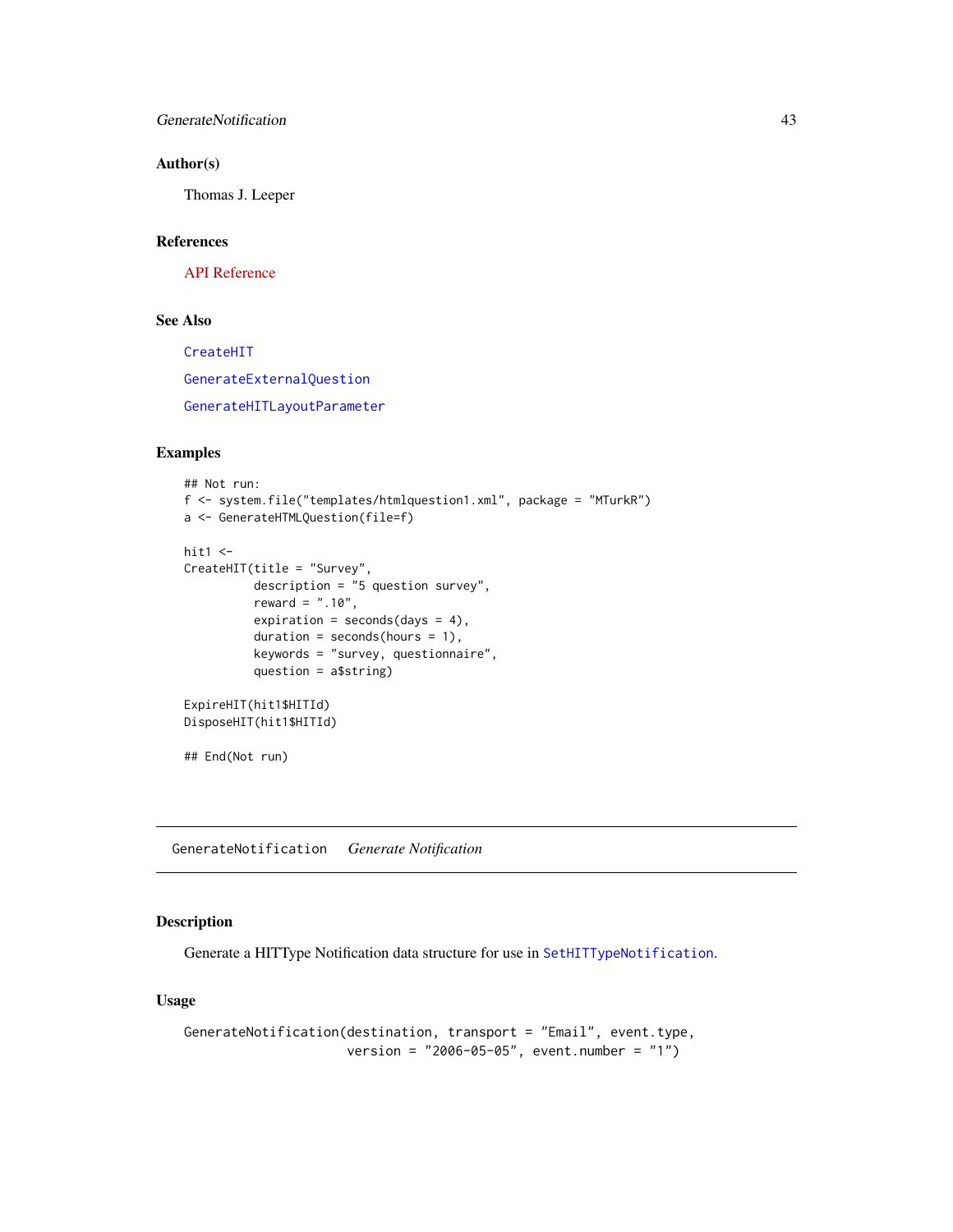# Arguments

| destination  | Currently, a character string containing a complete email address (if transport="Email")<br>or the SQS URL (if transport="SQS").                                    |
|--------------|---------------------------------------------------------------------------------------------------------------------------------------------------------------------|
| transport    | Currently only "Email" and "SQS" are supported. AWS recommends the use of<br>the SOS transport.                                                                     |
| event.type   | A character string containing one of: Assignment Accepted, Assignment Abandoned,<br>AssignmentReturned, AssignmentSubmitted, HITReviewable, HITExpired,<br>or Ping. |
| version      | Version of the HITType Notification API to use. Intended only for advanced<br>users.                                                                                |
| event.number | Intended only for advanced users to construct custom Notifications.                                                                                                 |
|              |                                                                                                                                                                     |

# Details

Generate a Notification data structure for use in the notification option of [SetHITTypeNotification](#page-91-0).

# Value

A character string containing a URL query parameter-formatted Notification data structure.

### Author(s)

Thomas J. Leeper

### References

[API Reference](http://docs.amazonwebservices.com/AWSMechTurk/latest/AWSMturkAPI/ApiReference_NotificationDataStructureArticle.html)

[API Reference: Concept](http://docs.amazonwebservices.com/AWSMechTurk/latest/AWSMechanicalTurkRequester/Concepts_NotificationsArticle.html)

# See Also

[SetHITTypeNotification](#page-91-0) [SendTestEventNotification](#page-88-0)

GenerateQualificationRequirement

*Generate QualificationRequirement*

# Description

Generate a QualificationRequirement data structure for use with [CreateHIT](#page-19-0) or [RegisterHITType](#page-78-0).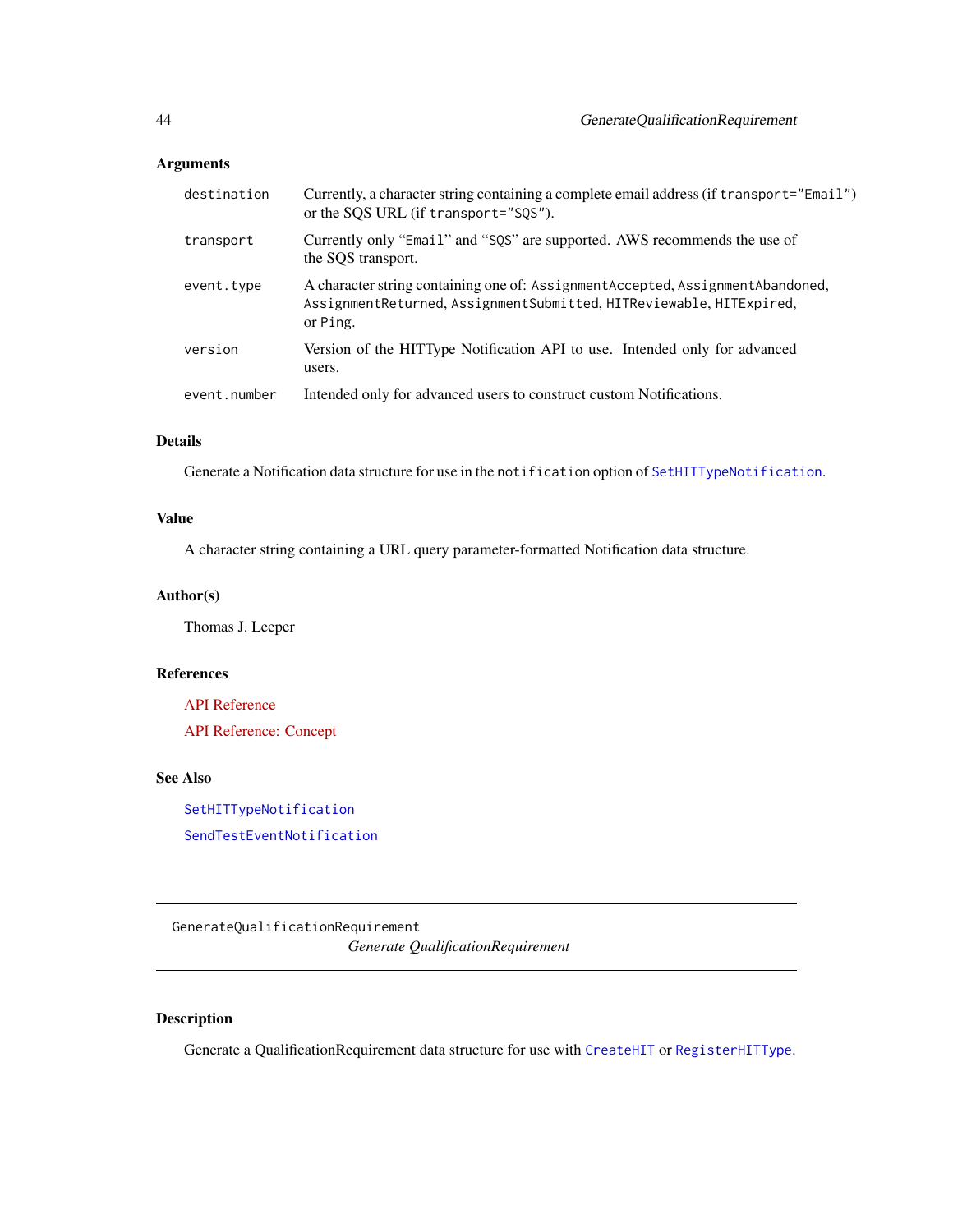### Usage

GenerateQualificationRequirement(qual,

```
comparator,
value,
preview = NULL,
qual.number = NULL)
```
### Arguments

| qual        | A character string containing a QualificationTypeId, or a vector of Qualifica-<br>tionTypeIds. This parameter also accepts shorthand labels for built-in Qualifica-<br>tionTypes: "Approved" (percent of assignments approved), "NumberApproved"<br>(number of assignments approved), "Locale", "Adult", and MTurk "masters"<br>QualificationTypes ("Masters", "Categorization", or "Photo Moderation").                                                                                                                                                                                                                                                                                |
|-------------|-----------------------------------------------------------------------------------------------------------------------------------------------------------------------------------------------------------------------------------------------------------------------------------------------------------------------------------------------------------------------------------------------------------------------------------------------------------------------------------------------------------------------------------------------------------------------------------------------------------------------------------------------------------------------------------------|
| comparator  | A character string containing a comparator, or a vector of comparators, by which<br>a worker's score of a qualification is compared to the specified value. One<br>of $\langle \langle \langle \langle \rangle \rangle \rangle =, \langle \langle \rangle \rangle =, \langle \langle \rangle \rangle =$ "Exists", "DoesNotExist", "In", "NotIn". For "Masters"-type<br>qualifications, only "Exists" and "DoesNotExist" are available.                                                                                                                                                                                                                                                  |
| value       | A numeric or character string value (or vector of such) against which work-<br>ers scores will be compared. Must be a non-negative integer, except when<br>qualification="Locale" (when it must be a two-digit country code, or a five-<br>character ISO 3166-2 identifier for a U.S. state of the form US-MN using the<br>two-letter abbreviation for Minnesota, etc.) or when comparator is "Exists" or<br>"DoesNotExist" (when it must be an empty character string). When using the<br>"In" or "NotIn" comparators, each element in value can be a comma-separated<br>string of up to 15 values (e.g., 15 discrete scores or 15 discrete locales to use for<br>that Qualification). |
| preview     | An optional logical specifying whether a worker must have the Qualification in<br>order to preview the HIT on the MTurk worker site. The default is FALSE.                                                                                                                                                                                                                                                                                                                                                                                                                                                                                                                              |
| qual.number | An argument for primarily internal use.                                                                                                                                                                                                                                                                                                                                                                                                                                                                                                                                                                                                                                                 |

# Details

A convenience function to translate the details of a QualificationRequirement into the necessary structure for use in the qual.req parameter of [CreateHIT](#page-19-0) or [RegisterHITType](#page-78-0). The function accepts three required parameters: qual, comparator, and value. qual must be a valid QualificationTypeId for either a built-in QualificaitonType (see [ListQualificationTypes](#page-72-0)) or a custom QualificationType (e.g., one created with [CreateQualificationType](#page-22-0)). Multiple QualificationRequirements can be generated in one call — that is, if a requester intends to impose multiple QualificationRequirements on a single HITType, those requirements must be specified in a single call to GenerateQualificationRequirements. Once attached to a HITType, only workers who meet all of the specified QualificationRequirements can complete assignments for a HIT of that HITType.

#### Value

Returns a character string (of class "QualificationRequirement") containing URL-encoded QualificationRequirements.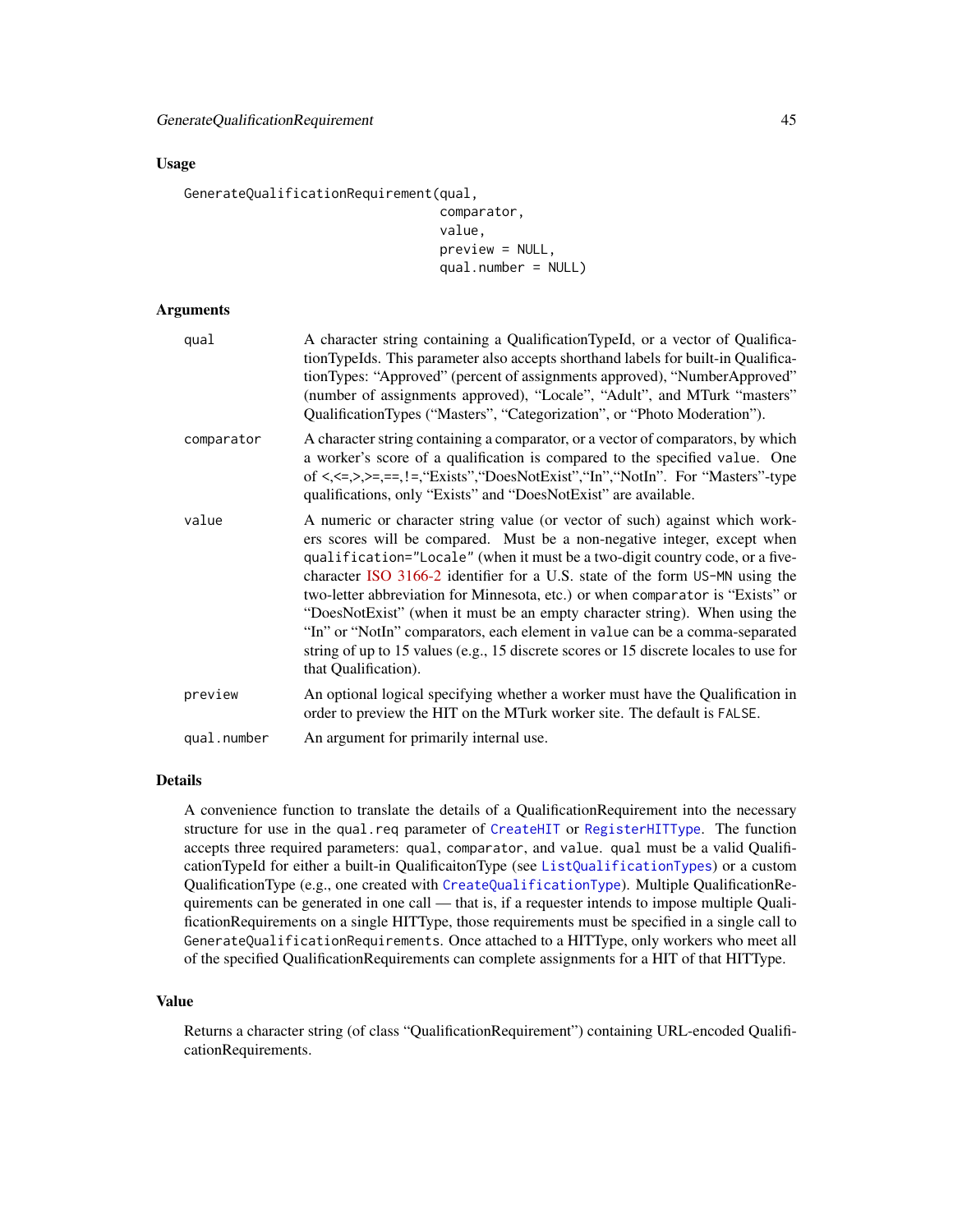### Author(s)

Thomas J. Leeper

### References

[API Reference](http://docs.amazonwebservices.com/AWSMechTurk/latest/AWSMturkAPI/ApiReference_QualificationRequirementDataStructureArticle.html)

# See Also

[CreateHIT](#page-19-0) [RegisterHITType](#page-78-0)

### Examples

```
a <- ListQualificationTypes()[2,2] # Number of HITs Approved
# one QualificationRequirement
q1 <- GenerateQualificationRequirement(a,">","90")
# two QualificationRequirements
q2 <- GenerateQualificationRequirement(c("Locale","Approved"),
                                       c("==", ">"),
                                       c("US",90),
                                       preview = TRUE)
# one QualificationRequirement using the `In` comparator
q3 <- GenerateQualificationRequirement("Locale","In","US,GB")
# two QualificationRequirements using the `In` comparator
q4 <- GenerateQualificationRequirement(c("Locale","Approved"),
                                       c("==", ">"),
                                       c("US,GB,DK",90),
                                       preview = c(TRUE,FALSE))
# `Exists` comparator
q5 <- GenerateQualificationRequirement("Approved", "Exists", "")
# Masters `DoesNotExist` comparator
q6 <- GenerateQualificationRequirement("Masters", "DoesNotExist", "")
# U.S. state locale value
q7 <- GenerateQualificationRequirement("Locale","==","US-MN")
```
GenerateReviewPolicy *Generate HIT and/or Assignment ReviewPolicies*

### <span id="page-45-0"></span>Description

Generate a HIT ReviewPolicy and/or Assignment ReviewPolicy data structure for use in [CreateHIT](#page-19-0).

#### Usage

GenerateHITReviewPolicy(...)

GenerateAssignmentReviewPolicy(...)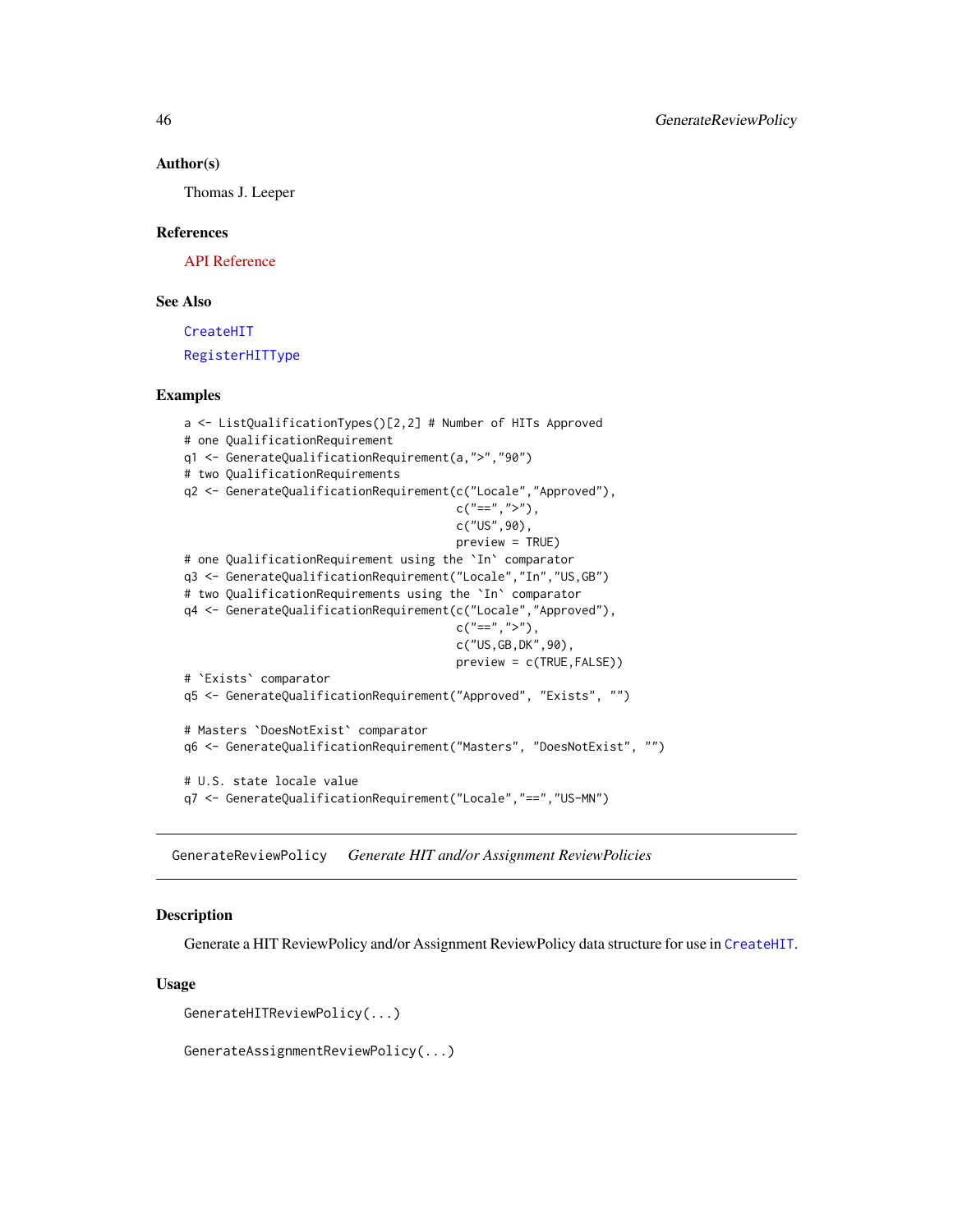#### Arguments

... ReviewPolicy parameters passed as named arguments. See details and examples.

### Details

Converts a list of ReviewPolicy parameters into a ReviewPolicy data structure.

A ReviewPolicy works by testing whether an assignment or a set of assignments satisfies a particular condition. If that condition is satisfied, then specified actions are taken. ReviewPolicies come in two "flavors": Assignment-level ReviewPolicies take actions based on "known" answers to questions in the HIT and HIT-level ReviewPolicies take actions based on agreement among multiple assignments. It is possible to specify both Assignment-level and HIT-level ReviewPolicies for the same HIT.

Assignment-level ReviewPolicies involve checking whether that assignment includes particular ("correct") answers. For example, an assignment might be tested to see whether a correct answer is given to one question by each worker as a quality control measure. The ReviewPolicy works by checking whether a specified percentage of known answers are correct. So, if a ReviewPolicy specifies two known answers for a HIT and the worker gets one of those known answers correct, the ReviewPolicy scores the assignment at 50 (i.e., 50 percent). The ReviewPolicy can then be customized to take three kinds of actions depending on that score: ApproveIfKnownAnswerScoreIsAtLeast (approve the assignment automatically), RejectIfKnownAnswerScoreIsLessThan (reject the assignment automatically), and ExtendIfKnownAnswerScoreIsLessThan (add additional assignments and/or time to the HIT automatically). The various actions can be combined to, e.g., both reject an assignment and add further assignments if a score is below the threshold, or reject below a threshold and approve above, etc.

HIT-level ReviewPolicies involve checking whether multiple assignments submitted for the same HIT "agree" with one another. Agreement here is very strict: answers must be exactly the same across assignments for them to be a matched. As such, it is probably only appropriate to use closedended (e.g., multiple choice) questions for HIT-level ReviewPolicies otherwise ReviewPolicy actions might be taken on irrelevant differences (e.g., word capitalization, spacing, etc.). The Review-Policy works by checking whether answers to multiple assignments are the same (or at least whether a specified percentage of answers to a given question are the same). For example, if the goal is to categorize an image into one of three categories, the ReviewPolicy will check whether two of three workers agree on the categorization (known as the "HIT Agreement Score", which is a percentage of all workers who agree). Depending on the value of the HIT Agreement Score, actions can be taken. As of October 2014, only one action can be taken: ExtendIfHITAgreementScoreIsLessThan (extending the HIT in assignments by the number of assignments specified in ExtendMaximumAssignments or time as specified in ExtendMinimumTimeInSeconds).

Another agreement score (the "Worker Agreement Score"), measured the percentage of a worker's responses that agree with other workers' answers. Depending on the Worker Agreement Score, two actions can be taken: ApproveIfWorkerAgreementScoreIsAtLeast (to approve the assignment automatically) or RejectIfWorkerAgreementScoreIsLessThan (to reject the assignment automatically, with an optional reject reason supplied with RejectReason). A logical value (DisregardAssignmentIfRejected) specifies whether to exclude rejected assignments from the calculation of the HIT Agreement Score.

Note: An optional DisregardAssignmentIfKnownAnswerScoreIsLessThan excludes assignments if those assignments score below a specified "known" answers threshold as determined by a separate Assignment-level ReviewPolicy.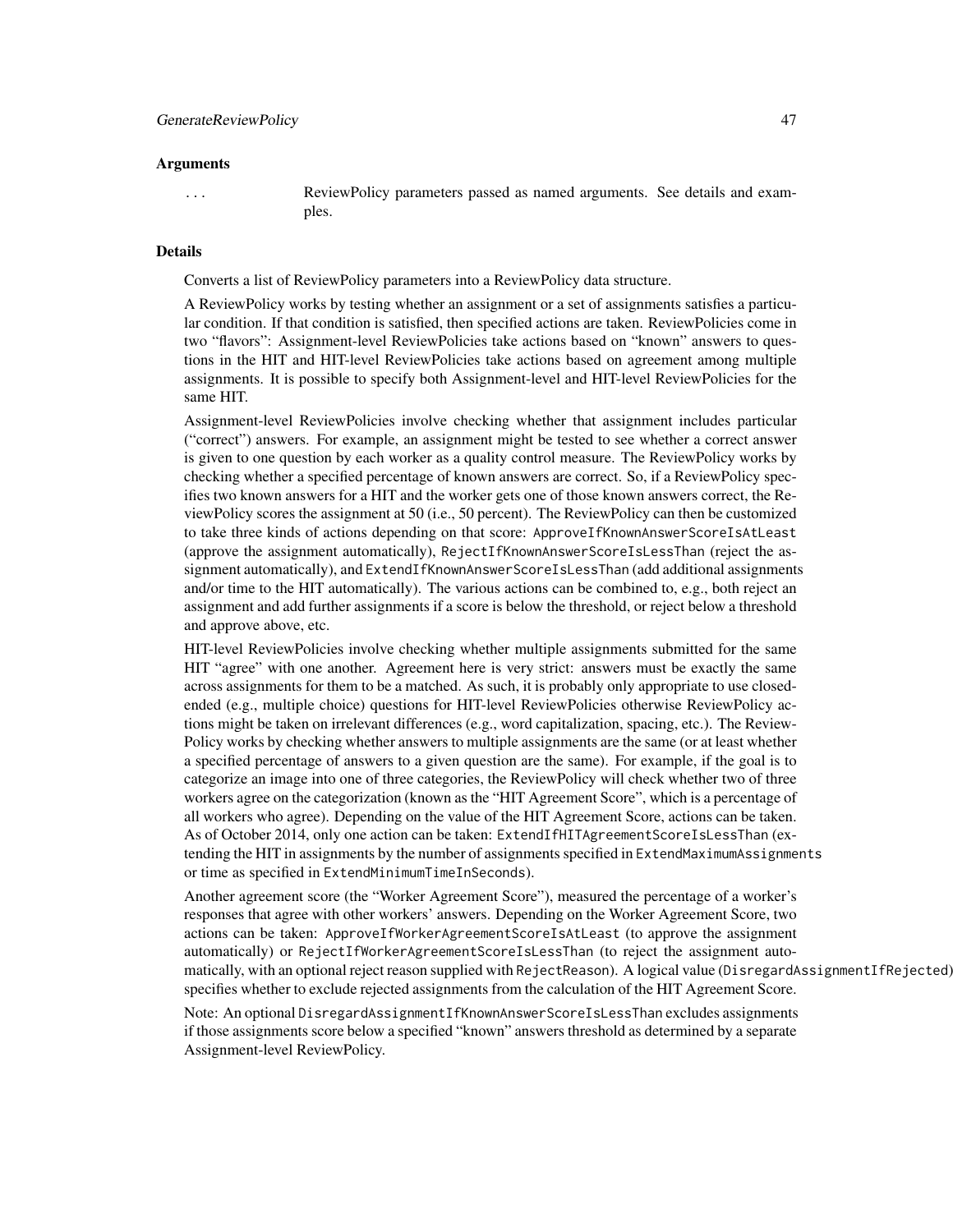A character string that reflects the URL-encoded HITReviewPolicy or AssignmentReviewPolicy.

#### Author(s)

Thomas J. Leeper

# References

[API Reference: QuestionForm](http://docs.amazonwebservices.com/AWSMechTurk/latest/AWSMturkAPI/ApiReference_QuestionFormDataStructureArticle.html) [API Reference \(ReviewPolicies\)](http://docs.amazonwebservices.com/AWSMechTurk/latest/AWSMturkAPI/ApiReference_ReviewPoliciesArticle.html) [API Reference \(Data Structure\)](http://docs.amazonwebservices.com/AWSMechTurk/latest/AWSMturkAPI/ApiReference_HITReviewPolicyDataStructureArticle.html)

## See Also

[CreateHIT](#page-19-0) [GetReviewResultsForHIT](#page-65-0)

# Examples

```
## Not run:
# HIT-level ReviewPolicies #
## Conditionally extend HIT based on HIT Agreement Score
lista <- list(QuestionIds = c("Question1","Question2","Question5"),
              QuestionAgreementThreshold = 49, # at least 50 percent agreement
              ExtendIfHITAgreementScoreIsLessThan = 50,
             ExtendMinimumTimeInSeconds = 3600,
             ExtendMaximumAssignments = 2,
              DisregardAssignmentIfRejected = TRUE)
policya <- do.call(GenerateHITReviewPolicy, lista)
## Conditionally approve and reject based on Worker Agreement Score
listb <- list(QuestionIds = c("Question1","Question2","Question5"),
             QuestionAgreementThreshold = 65, # at least two of three 'correct' answers
              ApproveIfWorkerAgreementScoreIsAtLeast = 65,
              RejectIfWorkerAgreementScoreIsLessThan = 34,
              DisregardAssignmentIfRejected = TRUE)
policyb <- do.call(GenerateHITReviewPolicy, listb)
# Attach an assignment review policy to a HIT
hit1 <-
CreateHIT(title = "Survey",
          description = "5 question survey",
          reward = ".10",expiration = seconds(days = 4),
          duration = seconds(hours = 1),
          keywords = "survey, questionnaire",
          hit.review.policy = policyb,
          question = GenerateExternalQuestion("http://www.example.com/","400"))
```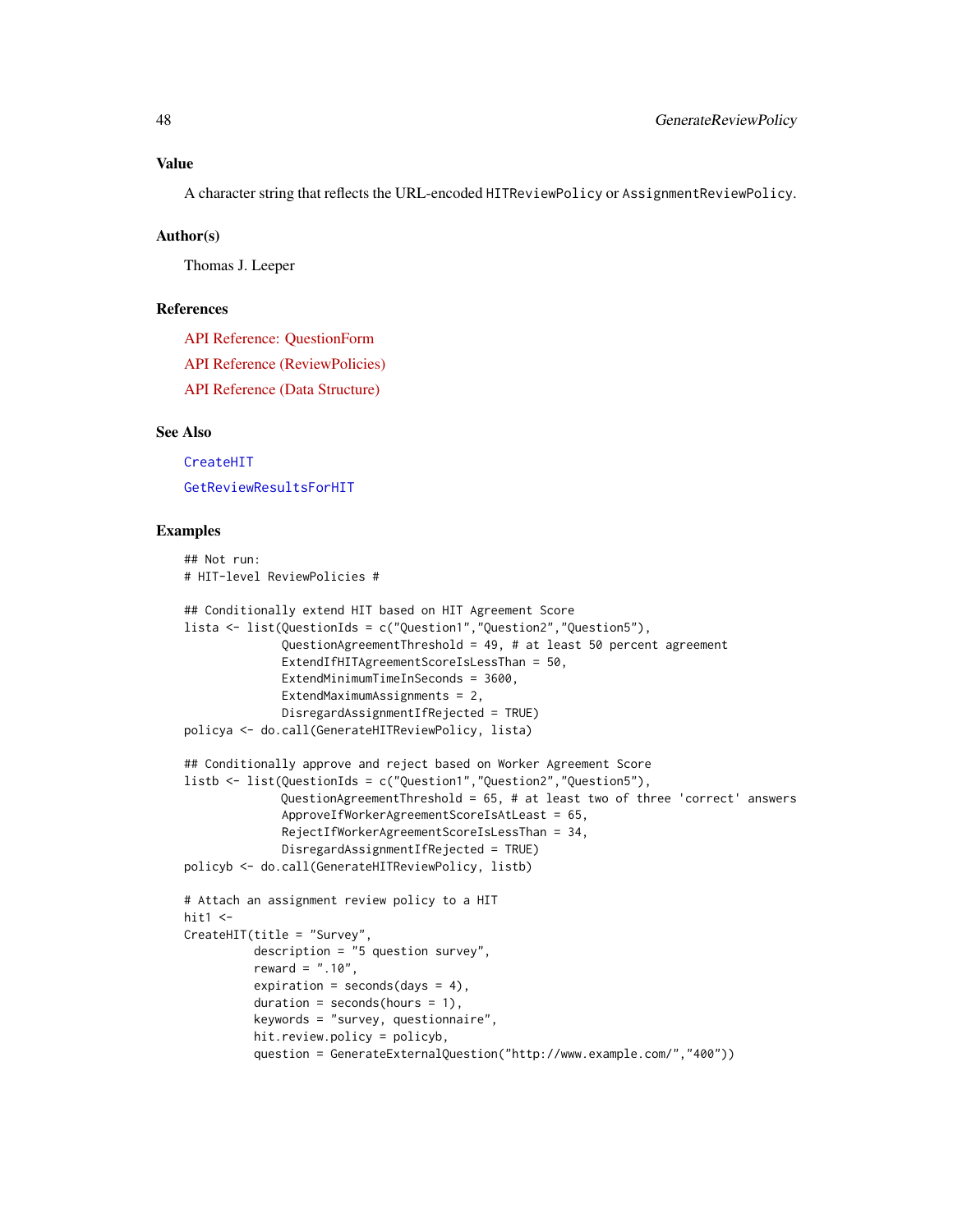```
# GetReviewResults
GetReviewResultsForHIT(hit1$HITId)
# cleanup
ExpireHIT(hit1$HITId)
DisposeHIT(hit1$HITId)
## End(Not run)
## Not run:
# Assignment-level ReviewPolicies #
## Conditional approval of assignments based on percent of correct answers
lista <- list(AnswerKey = list("QuestionId1" = "B",
                               "QuestionId2" = "A"),
              ApproveIfKnownAnswerScoreIsAtLeast = 99)
policya <- do.call(GenerateAssignmentReviewPolicy, lista)
## Conditional rejection of assignments based on percent of correct answers
listb <- list(AnswerKey = list("QuestionId1" = "B",
                               "QuestionId2" = "A"),
              RejectIfKnownAnswerScoreIsLessThan = 1)
policyb <- do.call(GenerateAssignmentReviewPolicy, listb)
## Conditionally extend HIT with more time and assignments based on score
listc <- list(AnswerKey = list("QuestionId1" = "B"),
              ExtendIfKnownAnswerScoreIsLessThan = 100,
              ExtendMaximumAssignments = 2, # maximum value is 25
              ExtendMinimumTimeInSeconds = seconds(hours = 1))
policyc <- do.call(GenerateAssignmentReviewPolicy, listc)
# Attach an assignment review policy to a HIT
hit1 <-CreateHIT(title = "Survey",
          description = "5 question survey",
          reward = ".10",expiration = seconds(days = 4),
          duration = seconds(hours = 1),
          keywords = "survey, questionnaire",
          assignment.review.policy = policya,
          question = GenerateExternalQuestion("http://www.example.com/","400"))
# GetReviewResults
GetReviewResultsForHIT(hit1$HITId)
# cleanup
ExpireHIT(hit1$HITId)
DisposeHIT(hit1$HITId)
## End(Not run)
## Not run:
# HIT- and Assignment-level ReviewPolicies
```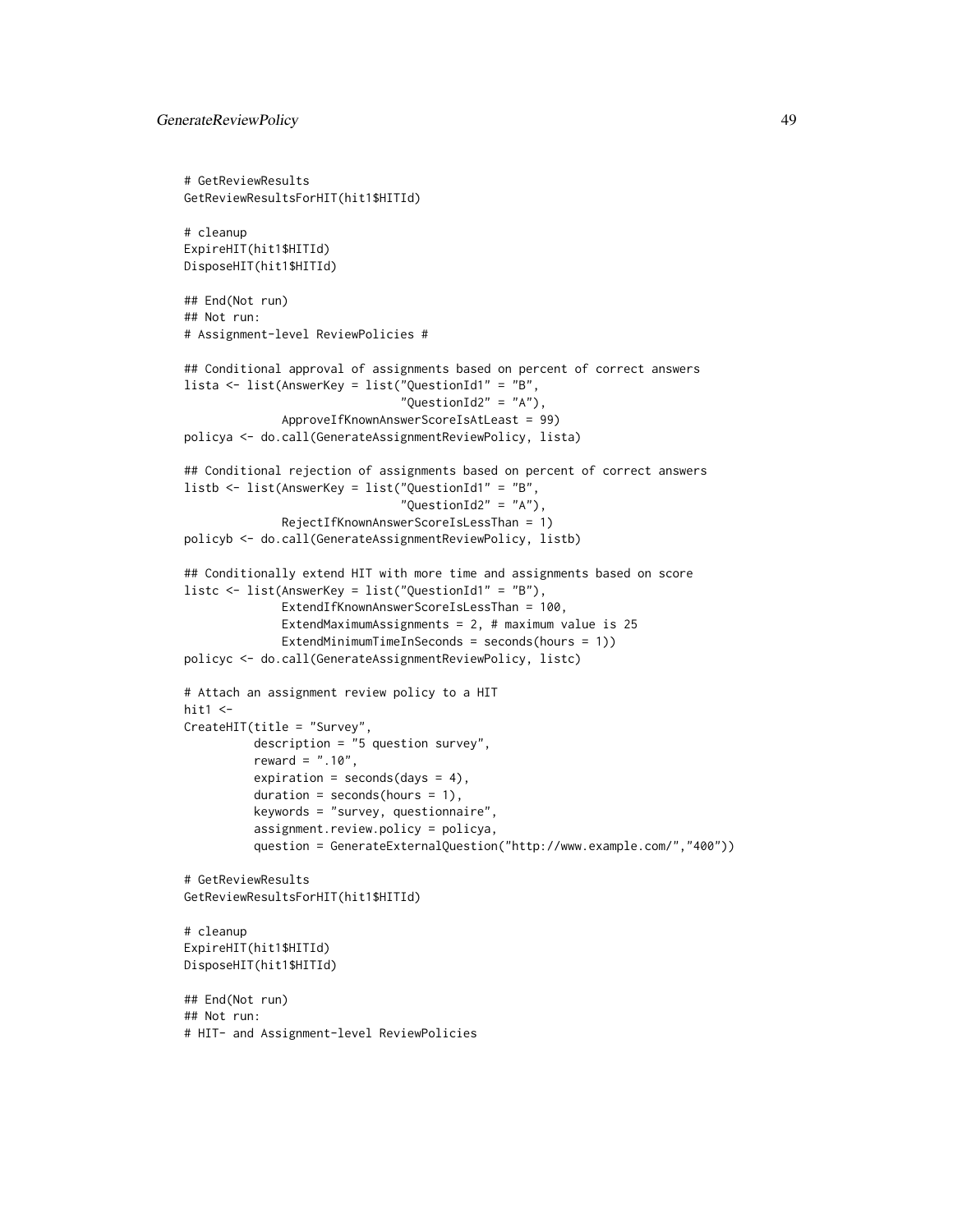```
## Conditional approval of assignments based on percent of correct answers
lista <- list(AnswerKey = list("QuestionId1" = "B",
                               "QuestionId2" = "A"),
              ApproveIfKnownAnswerScoreIsAtLeast = 99)
policya <- do.call(GenerateAssignmentReviewPolicy, lista)
## Conditionally extend HIT based on HIT Agreement Score
listb <- list(QuestionIds = c("Question3","Question4","Question5"),
              QuestionAgreementThreshold = 65, # at least 2/3rd agreement
              ExtendIfHITAgreementScoreIsLessThan = 66,
              ExtendMinimumTimeInSeconds = 3600,
              ExtendMaximumAssignments = 2,
              DisregardAssignmentIfRejected = TRUE)
policyb <- do.call(GenerateHITReviewPolicy, listb)
# Create HIT
hit1 < -CreateHIT(title = "Survey",
          description = "5 question survey",
          reward = " . 10",
          expiration = seconds(days = 4),
          duration = seconds(hours = 1),
          keywords = "survey, questionnaire",
          assignment.review.policy = policya,
          hit.review.policy = policyb,
          question = GenerateExternalQuestion("http://www.example.com/","400"))
# GetReviewResults
GetReviewResultsForHIT(hit1$HITId)
# cleanup
ExpireHIT(hit1$HITId)
DisposeHIT(hit1$HITId)
## End(Not run)
```
GetAssignment *Get Assignment(s)*

### Description

Get an assignment or multiple assignments for one or more HITs (or a HITType) as a dataframe.

### Usage

```
GetAssignment(assignment = NULL, hit = NULL, hit.type = NULL,
              annotation = NULL, status = NULL,
              return.all = FALSE, pagenumber = "1", pagesize = "10",
              sortproperty = "SubmitTime", sortdirection = "Ascending",
              response.group = NULL, return.assignment.dataframe = TRUE,
              verbose = getOption('MTurkR.verbose', TRUE), ...)
```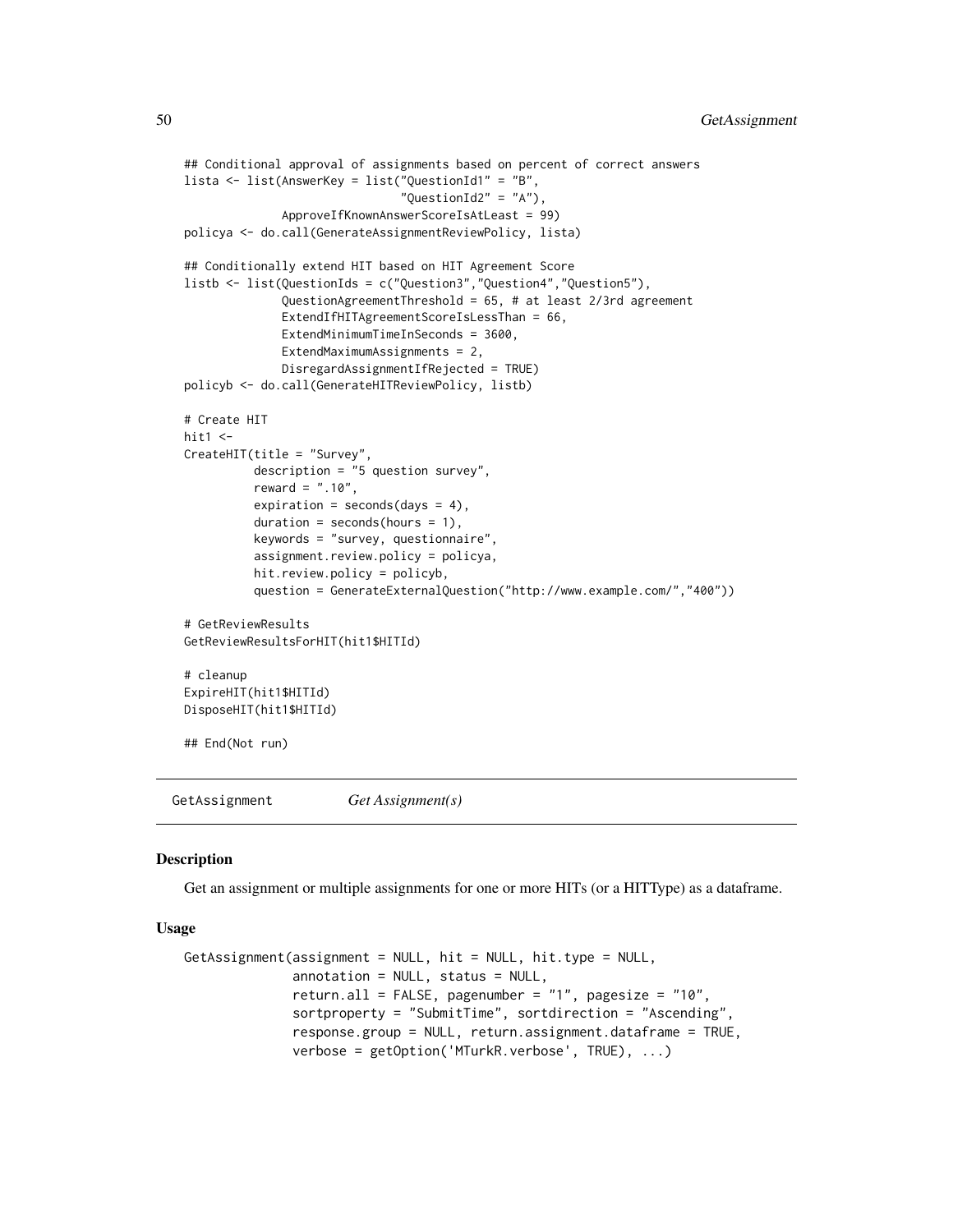# GetAssignment 51

# Arguments

| An optional character string specifying the AssignmentId of an assignment to<br>return. Must specify assignment xor hit xor hit. type xor annotation.                                                                                                                                                                                                                                                                                                                   |
|-------------------------------------------------------------------------------------------------------------------------------------------------------------------------------------------------------------------------------------------------------------------------------------------------------------------------------------------------------------------------------------------------------------------------------------------------------------------------|
| An optional character string specifying the HITId whose assignments are to be<br>returned, or a vector of character strings specifying multiple HITIds all of whose<br>assignments are to be returned. Must specify assignment xor hit xor hit. type<br>xor annotation.                                                                                                                                                                                                 |
| An optional character string specifying the HITTypeId (or a vector of HITType-<br>Ids) of one or more HITs whose assignments are to be returned. Must specify<br>assignment xor hit xor hit. type xor annotation.                                                                                                                                                                                                                                                       |
| An optional character string specifying the value of the Requester Annotation<br>field for a batch of HITs. This can be used to retrieve all assignments for all<br>HITs from a "batch" created in the online Requester User Interface (RUI). To<br>use a batch ID, the batch must be written in a character string of the form<br>"BatchId:78382;", where "73832" is the batch ID shown in the RUI. Must spec-<br>ify assignment xor hit xor hit. type xor annotation. |
| An optional character string (of "Approved", "Rejected", "Submitted"), specify-<br>ing whether only a subset of assignments should be returned. If NULL, all as-<br>signments are returned (the default). Only applies when hit or hit.type are<br>specified; ignored otherwise.                                                                                                                                                                                        |
| If TRUE, all available assignments are returned. Otherwise, only assignments<br>falling within the specified pagenumber and pagesize search results are re-<br>turned.                                                                                                                                                                                                                                                                                                  |
| An optional character string indicating which page of search results should be<br>returned (only appropriate when specifying a single HITId). Most users can<br>ignore this.                                                                                                                                                                                                                                                                                            |
| An optional character string indicating how many search results should be re-<br>turned by each request (only appropriate when specifying a single HITId), be-<br>tween 1 and 100. Most users can ignore this.                                                                                                                                                                                                                                                          |
| One of "AcceptTime", "SubmitTime", "AssignmentStatus". Ignored if return.all=TRUE.<br>Most users can ignore this.                                                                                                                                                                                                                                                                                                                                                       |
| Either "Ascending" or "Descending". Ignored if return.all=TRUE. Most users<br>can ignore this.                                                                                                                                                                                                                                                                                                                                                                          |
| An optional character string (or vector of character strings) specifying what de-<br>tails to return. If assignment is specified, response.group can include any of<br>"Request", "Minimal", "AssignmentFeedback", "HITDetail", and/or "HITQues-<br>tion". If hit or hit. type is specified, response. group can include "Request",<br>"Minimal", and/or "AssignmentFeedback". For more information, see Common<br>Parameters.                                          |
| return.assignment.dataframe                                                                                                                                                                                                                                                                                                                                                                                                                                             |
| A logical specifying whether the Assignment dataframe should be returned. De-<br>fault is TRUE.                                                                                                                                                                                                                                                                                                                                                                         |
| Optionally print the results of the API request to the standard output. Default is<br>taken from getOption('MTurkR.verbose', TRUE).                                                                                                                                                                                                                                                                                                                                     |
| Additional arguments passed to request.                                                                                                                                                                                                                                                                                                                                                                                                                                 |
|                                                                                                                                                                                                                                                                                                                                                                                                                                                                         |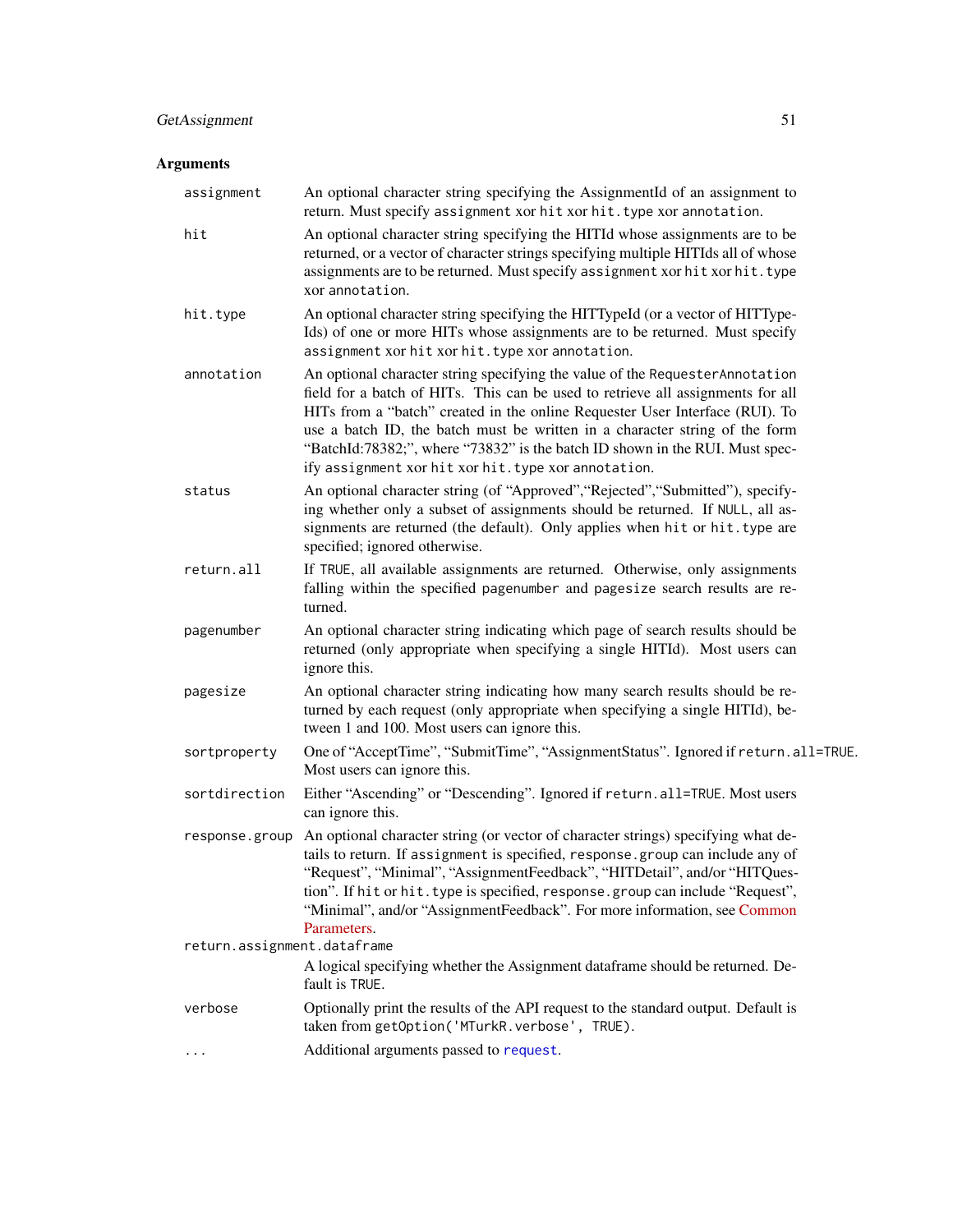# Details

This function returns the requested assignments. The function must specify an AssignmentId xor a HITId xor a HITTypeId. If an AssignmentId is specified, only that assignment is returned. If a HIT or HITType is specified, default behavior is to return all assignments through a series of sequential (but invisible) API calls meaning that returning large numbers of assignments (or assignments for a large number of HITs in a single request) may be time consuming.

GetAssignments(), assignment(), and assignments() are aliases.

### Value

Optionally a dataframe containing Assignment data, including workers responses to any questions specified in the question parameter of the CreateHIT function.

# Author(s)

Thomas J. Leeper

# References

[API Reference: GetAssignment](http://docs.amazonwebservices.com/AWSMechTurk/latest/AWSMturkAPI/ApiReference_GetAssignmentOperation.html)

[API Reference: GetAssignmentsForHIT](http://docs.amazonwebservices.com/AWSMechTurk/latest/AWSMturkAPI/ApiReference_GetAssignmentsForHITOperation.html)

# See Also

[GetHIT](#page-55-0)

[ApproveAssignment](#page-4-0)

[ApproveAllAssignments](#page-4-1)

[RejectAssignment](#page-79-0)

# Examples

```
## Not run:
# get an assignment
GetAssignment(assignments="26XXH0JPPSI23H54YVG7BKLEXAMPLE")
# get all assignments for a HIT
GetAssignment(hit="2MQB727M0IGF304GJ16S1F4VE3AYDQ", return.all=TRUE)
# get all assignments for a HITType
GetAssignment(hit.type="2FFNCWYB49F9BBJWA4SJUNST5OFSOW",
              return.all=FALSE, pagenumber="1", pagesize="50")
# get all assignments for an online batch from the RUI
GetAssignment(annotation="BatchId:78382;")
```
## End(Not run)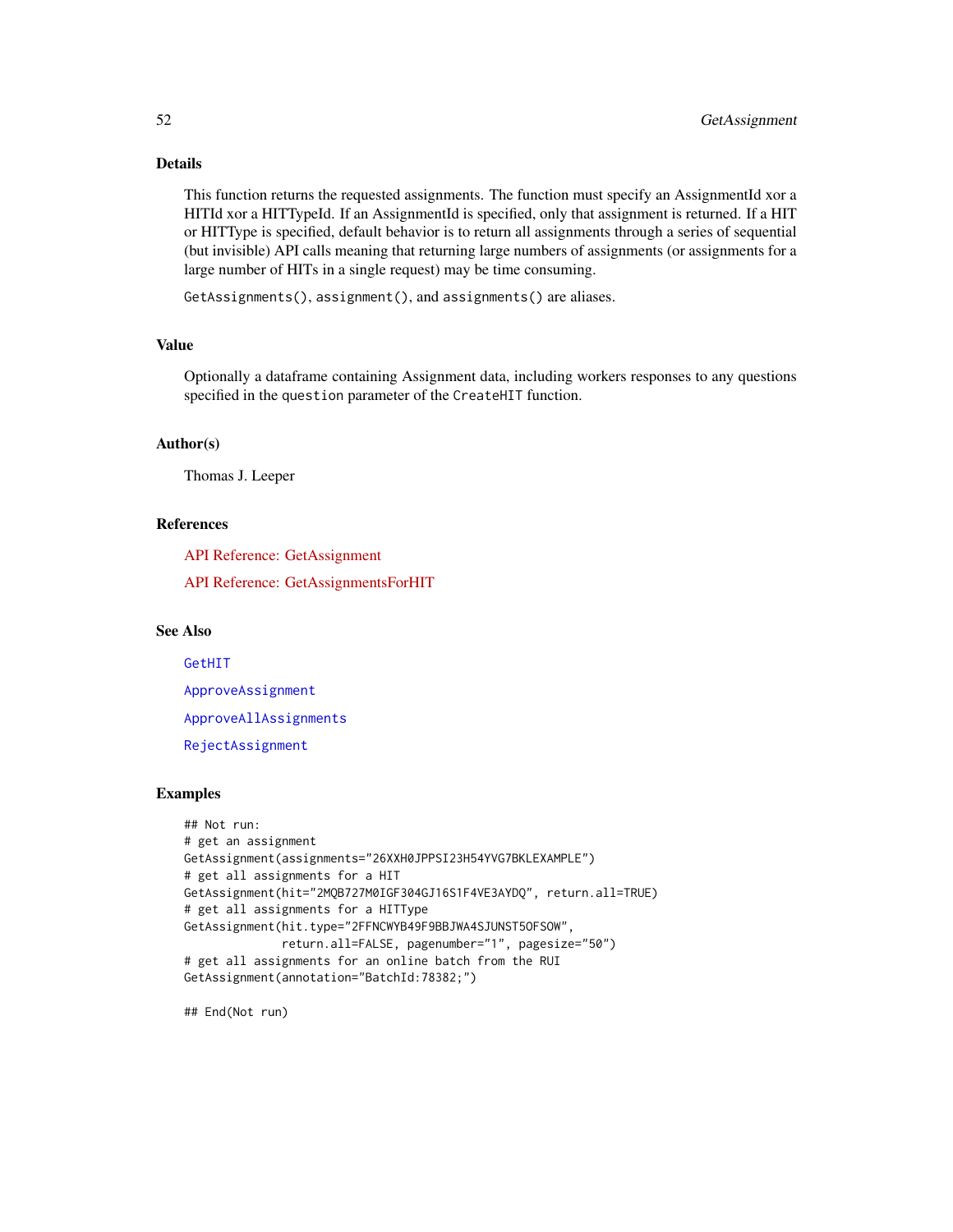<span id="page-52-0"></span>

# Description

Get details of bonuses paid to workers, by HIT, HITType, or Assignment.

# Usage

```
GetBonuses(assignment = NULL, hit = NULL, hit.type = NULL, annotation = NULL,
          return.all = TRUE, pagenumber = "1", pagesize = "100",
          verbose = getOption('MTurkR.verbose', TRUE), ...)
```
# Arguments

| assignment | An optional character string containing an AssignmentId whose bonuses should<br>be returned. Must specify assignment xor hit xor hit. type xor annotation.                                                                                                                                                                                                                                                                                                    |
|------------|---------------------------------------------------------------------------------------------------------------------------------------------------------------------------------------------------------------------------------------------------------------------------------------------------------------------------------------------------------------------------------------------------------------------------------------------------------------|
| hit        | An optional character string containing a HITId whose bonuses should be re-<br>turned. Must specify assignment xor hit xor hit. type xor annotation.                                                                                                                                                                                                                                                                                                          |
| hit.type   | An optional character string containing a HITTypeId (or a vector of HITType-<br>Ids) whose bonuses should be returned. Must specify assignment xor hit xor<br>hit.type xor annotation.                                                                                                                                                                                                                                                                        |
| annotation | An optional character string specifying the value of the Requester Annotation<br>field for a batch of HITs. This can be used to retrieve bonuses for all HITs from<br>a "batch" created in the online Requester User Interface (RUI). To use a batch<br>ID, the batch must be written in a character string of the form "BatchId:78382;",<br>where "73832" is the batch ID shown in the RUI. Must specify assignment xor<br>hit xor hit. type xor annotation. |
| return.all | A logical indicating whether all HITs (as opposed to a specified page of the<br>search results) should be returned. Default is TRUE. Note: This is (temporarily)<br>ignored.                                                                                                                                                                                                                                                                                  |
| pagenumber | An optional character string indicating which page of search results should be<br>returned. Most users can ignore this.                                                                                                                                                                                                                                                                                                                                       |
| pagesize   | An optional character string indicating how many search results should be re-<br>turned by each request, between 1 and 100. Most users can ignore this.                                                                                                                                                                                                                                                                                                       |
| verbose    | Optionally print the results of the API request to the standard output. Default is<br>taken from getOption('MTurkR.verbose', TRUE).                                                                                                                                                                                                                                                                                                                           |
|            | Additional arguments passed to request.                                                                                                                                                                                                                                                                                                                                                                                                                       |

# Details

Retrieve bonuses previously paid to a specified HIT, Assignment, or HITType. bonuses() is an alias.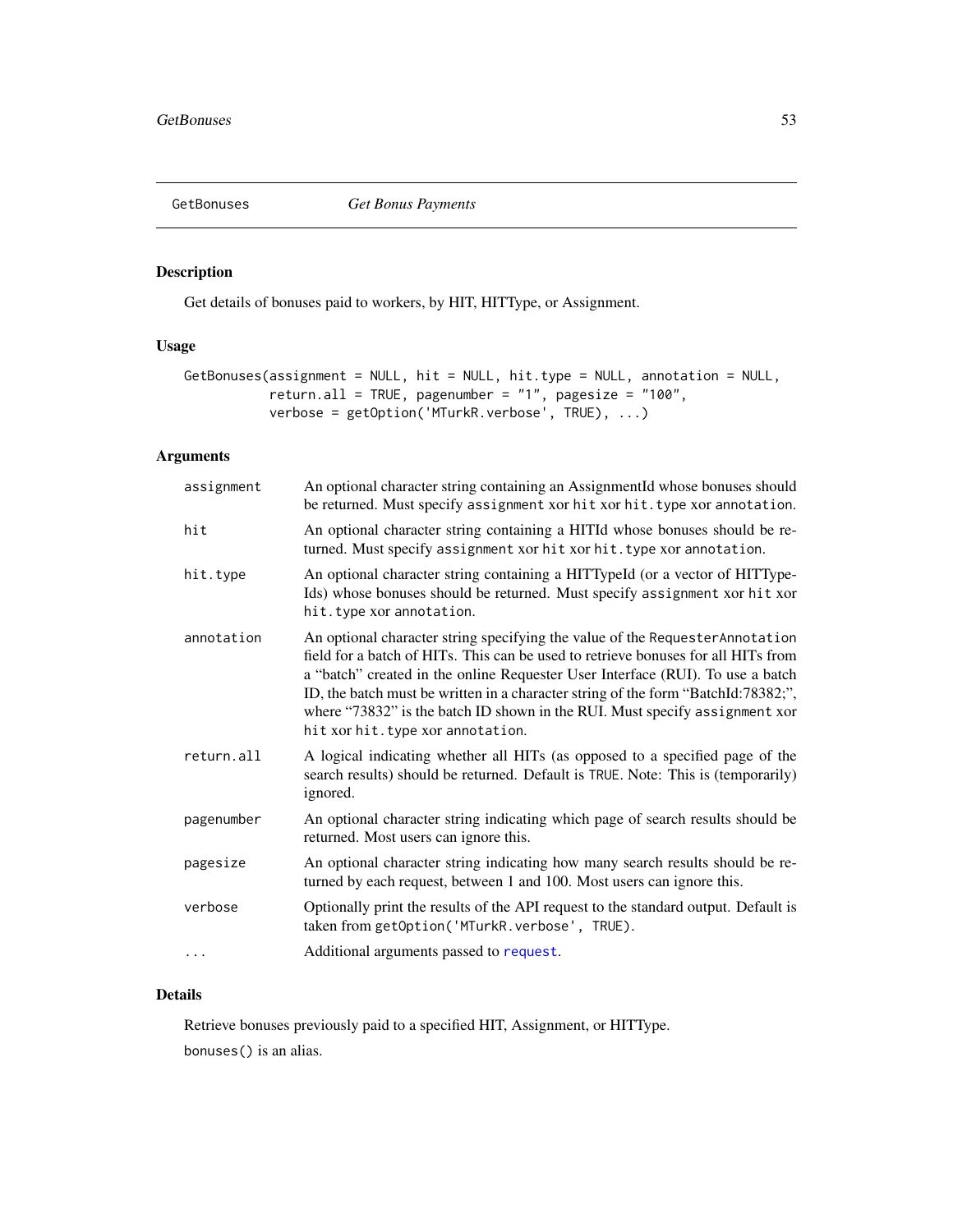# Value

A dataframe containing the details of each bonus, specifically: AssignmentId, WorkerId, Amount, CurrencyCode, FormattedPrice, Reason, and GrantTime.

### Author(s)

Thomas J. Leeper

#### References

[API Reference](http://docs.amazonwebservices.com/AWSMechTurk/latest/AWSMturkAPI/ApiReference_GetBonusPaymentsOperation.html)

### See Also

**[GrantBonus](#page-69-0)** 

# Examples

```
## Not run:
# Get bonuses for a given assignment
GetBonuses(assignment = "26XXH0JPPSI23H54YVG7BKLO82DHNU")
# Get all bonuses for a given HIT
GetBonuses(hit = "2MQB727M0IGF304GJ16S1F4VE3AYDQ")
```

```
# Get bonuses from all HITs of a given batch from the RUI
GetBonuses(annotation="BatchId:78382;")
```
## End(Not run)

GetFileUpload *Get Files Uploaded by Workers*

### Description

Get the URL for a file uploaded by a worker as part of a QuestionForm HIT, or download the file(s) directly to the working directory.

# Usage

```
GetFileUpload(assignment, questionIdentifier, download = FALSE,
              open.file.in.browser = FALSE,
              verbose = getOption('MTurkR.verbose', TRUE),
              ...)
```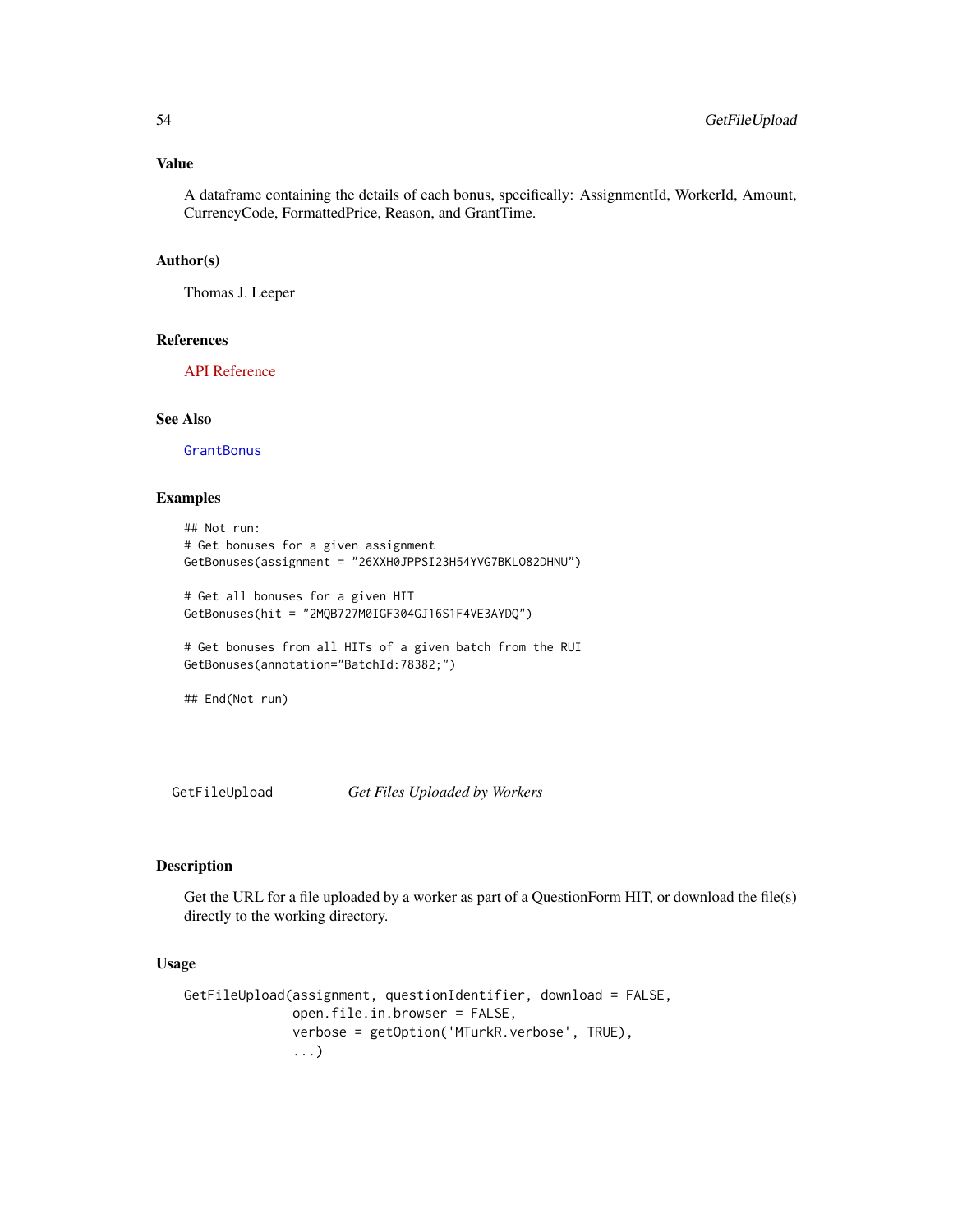# GetFileUpload 55

### **Arguments**

| assignment           | A character string containing an AssignmentId, or a vector of character strings<br>each containing an AssignmentId.                                                    |  |
|----------------------|------------------------------------------------------------------------------------------------------------------------------------------------------------------------|--|
| questionIdentifier   |                                                                                                                                                                        |  |
|                      | A question identifer for a file upload question, as specified in the question<br>parameter of CreateHIT or in the placeholder of a HIT template created in the<br>RUI. |  |
| download             | A logical specifying whether the file(s) should be downloaded and saved in the<br>working directory. Default is FALSE.                                                 |  |
| open.file.in.browser |                                                                                                                                                                        |  |
|                      | A logical specifying whether the file should be opened in the user's default web<br>browser.                                                                           |  |
| verbose              | Optionally print the results of the API request to the standard output. Default is<br>taken from getOption('MTurkR.verbose', TRUE).                                    |  |
| $\ddotsc$            | Additional arguments passed to request.                                                                                                                                |  |

# Details

Note that a FileUploadURL is only valid for 60 seconds (per MTurk documentation), so URLs should either be retrieved one at a time or files should be automatically downloaded to the working directory with the download = TRUE. If browser = TRUE, request is executed in the user's default web browser, whereas if open. file. in. browser = TRUE, the request is executed in R and the file itself is opened in the browser.

If downloaded, files are saved in the local directory with names of the form "QuestionIdentifer\_AssignmentId\_UploadedFileName.UploadedFileExtension". One may want to use setwd to move to an appropriate directory before initiating this operation with download = TRUE.

geturls() is an alias.

# Value

A dataframe containing the AssignmentId, questionIdenifier, temporary file URL, and an indicator of whether each request was valid.

# Author(s)

Thomas J. Leeper

### References

# [API Reference](http://docs.amazonwebservices.com/AWSMechTurk/latest/AWSMturkAPI/ApiReference_GetFileUploadURLOperation.html)

# Examples

```
## Not run:
a <- GenerateExternalQuestion("http://www.example.com/","400")
hit1 < -CreateHIT(title = "Upload a file",
```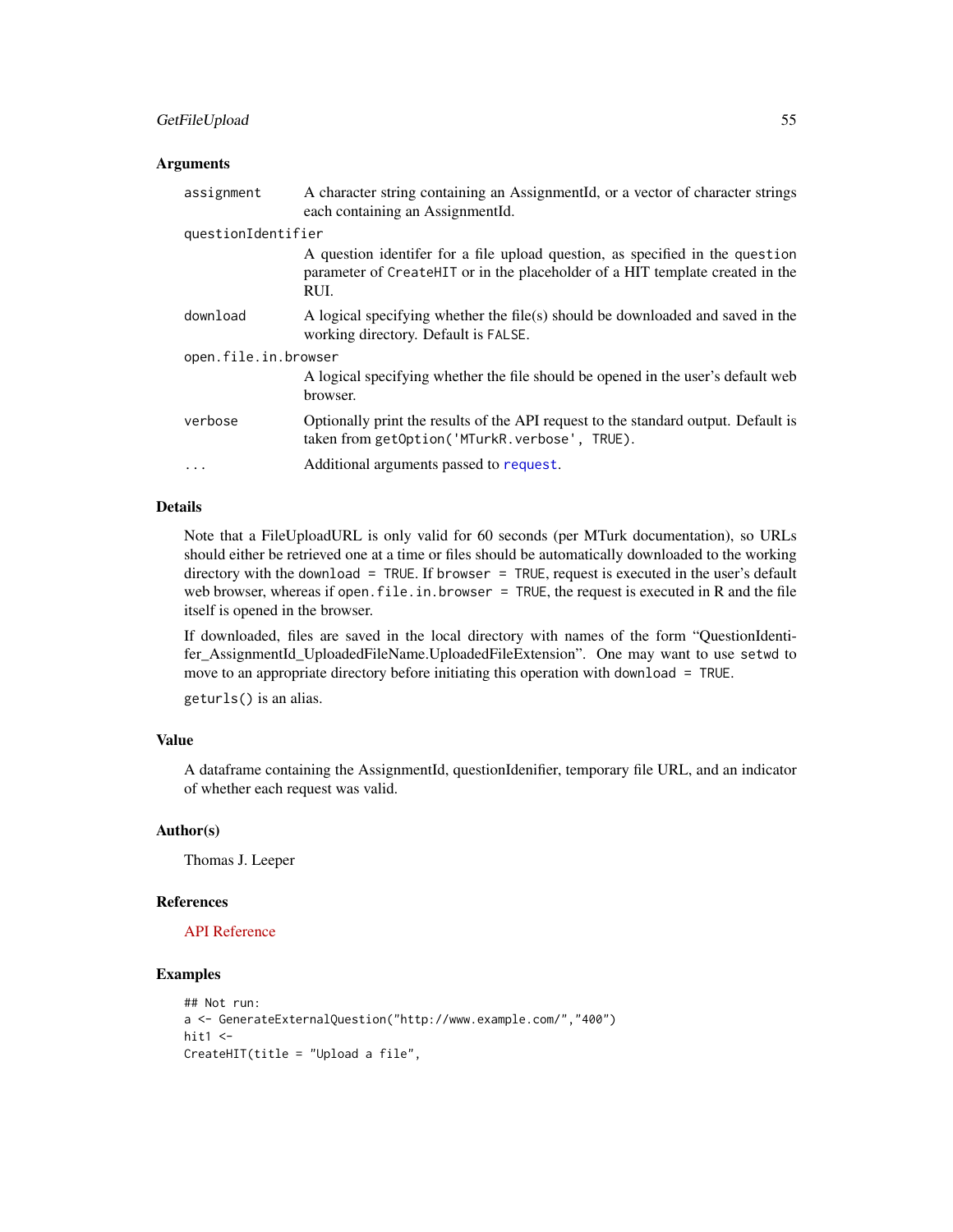```
description = "Upload a file",
          reward = " . 10",duration = seconds(days=1),
          keywords = "file, upload",
          question = a$string)
ExpireHIT(hit1$HITId)
a <- GetAssignments(hit = hit1$HITId)
f <- GetFileUpload(a, "dictation", download = TRUE)
# cleanup
DisposeHIT(hit1$HITId)
## End(Not run)
```
<span id="page-55-0"></span>GetHIT *Get HIT*

# Description

Retrieve various details of a HIT as a dataframe. What details are returned depend upon the requested ResponseGroup.

# Usage

```
GetHIT(hit, response.group = NULL,
       return.hit.dataframe = TRUE, return.qual.dataframe = TRUE,
       verbose = getOption('MTurkR.verbose', TRUE), ...)
```

```
HITStatus(hit = NULL, hit.type = NULL, annotation = NULL,
          verbose = getOption('MTurkR.verbose', TRUE), ...)
```
### Arguments

| hit            | An optional character string specifying the HITId of the HIT to be retrieved.<br>Must specify hit xor hit. type xor annotation.                                                                                                                                                                                                                                                                                                                                                   |
|----------------|-----------------------------------------------------------------------------------------------------------------------------------------------------------------------------------------------------------------------------------------------------------------------------------------------------------------------------------------------------------------------------------------------------------------------------------------------------------------------------------|
| hit.type       | An optional character string specifying the HITTypeId (or a vector of HIT-<br>TypeIds) of the HIT(s) to be retrieved. Must specify hit xor hit.type xor<br>annotation, otherwise all HITs are returned in HITS tatus.                                                                                                                                                                                                                                                             |
| annotation     | An optional character string specifying the value of the Requester Annotation<br>field for a batch of HITs. This can be used to retrieve all HITs from a "batch"<br>created in the online Requester User Interface (RUI). To use a batch ID, the<br>batch must be written in a character string of the form "BatchId:78382;", where<br>"73832" is the batch ID shown in the RUI. Must specify hit xor hit. type xor<br>annotation, otherwise all HITs are returned in HITS tatus. |
| response.group | An optional character string (or vector of character strings) specifying what de-<br>tails of each HIT to return of: "Request", "Minimal", "HITDetail", "HITQues-<br>tion", "HITAssignmentSummary". For more information, see Common Param-<br>eters and HIT Data Structure.                                                                                                                                                                                                      |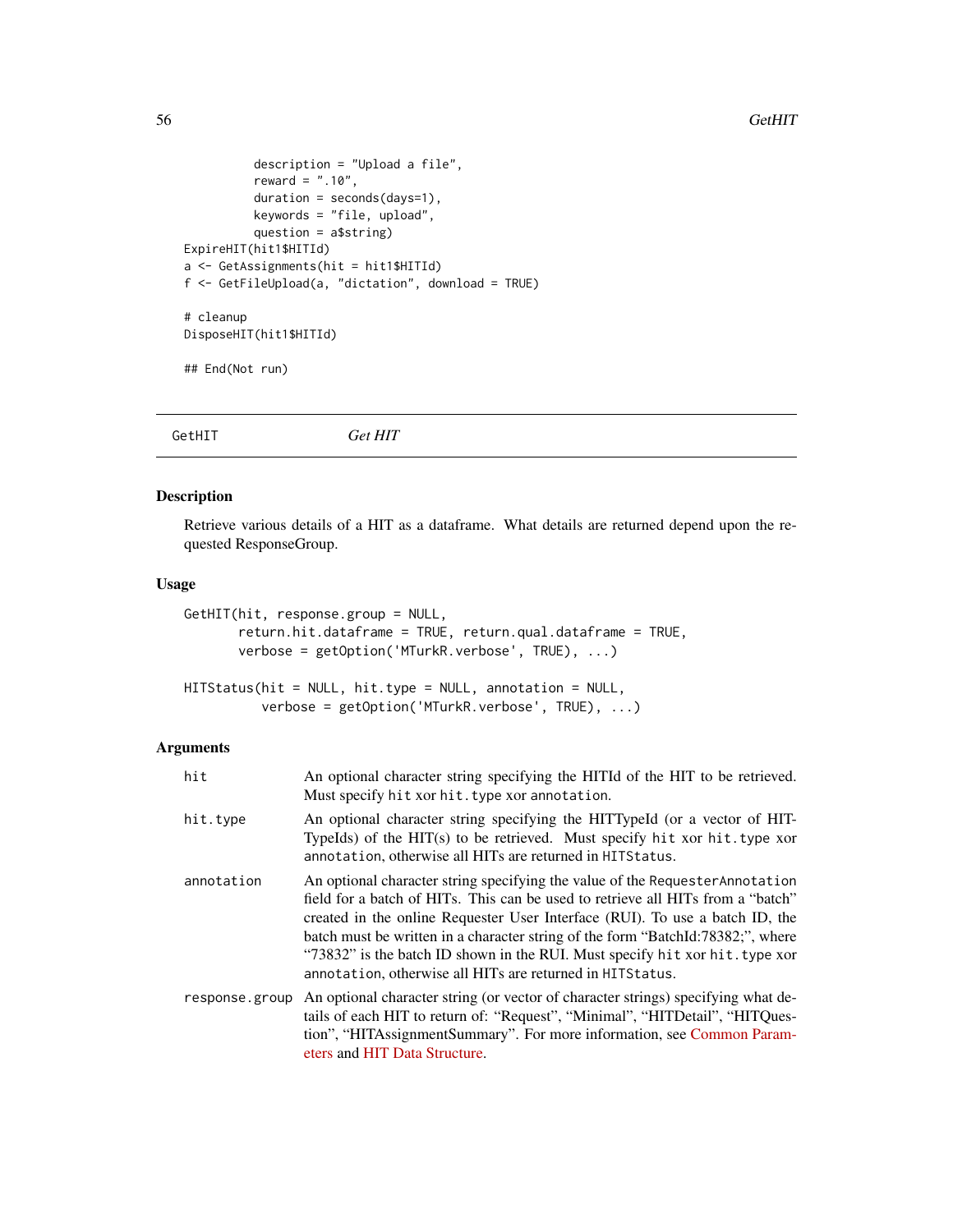### $G$ etHIT  $\sim$  57

| return.hit.dataframe  |                                                                                                                                                            |  |
|-----------------------|------------------------------------------------------------------------------------------------------------------------------------------------------------|--|
|                       | A logical indicating whether the dataframe of HITs should be returned. Default                                                                             |  |
|                       | is TRUE.                                                                                                                                                   |  |
| return.qual.dataframe |                                                                                                                                                            |  |
|                       | A logical indicating whether the list of each HIT's Qualification Requirements<br>(stored as dataframes in that list) should be returned. Default is TRUE. |  |
| verbose               | Optionally print the results of the API request to the standard output. Default is<br>taken from getOption('MTurkR.verbose', TRUE).                        |  |
| $\cdots$              | Additional arguments passed to request.                                                                                                                    |  |

# Details

GetHIT retrieves characteristics of a HIT. HITStatus is a wrapper that retrieves the Number of Assignments Pending, Number of Assignments Available, Number of Assignments Completed for the HIT(s), which is helpful for checking on the progress of currently available HITs. Specifying a hit.type causes the function to first search for avialable HITs of that HITType, then return the requested information for each HIT.

gethit() and hit() are aliases for GetHIT. status() is an alias for HITStatus.

# Value

Optionally a one- or two-element list containing a dataframe of HIT details and, optionally, a list of each HIT's QualificationRequirements (stored as dataframes in that list in the order that HITs were retrieved.).

### Author(s)

Thomas J. Leeper

### References

[API Reference](http://docs.amazonwebservices.com/AWSMechTurk/latest/AWSMturkAPI/ApiReference_GetHITOperation.html)

### See Also

[GetHITsForQualificationType](#page-57-0) [GetReviewableHITs](#page-64-0) [SearchHITs](#page-84-0)

# Examples

```
## Not run:
# register HITType
hittype <-
RegisterHITType(title="10 Question Survey",
                description=
                "Complete a 10-question survey about news coverage and your opinions",
                reward=".20",
                duration=seconds(hours=1),
```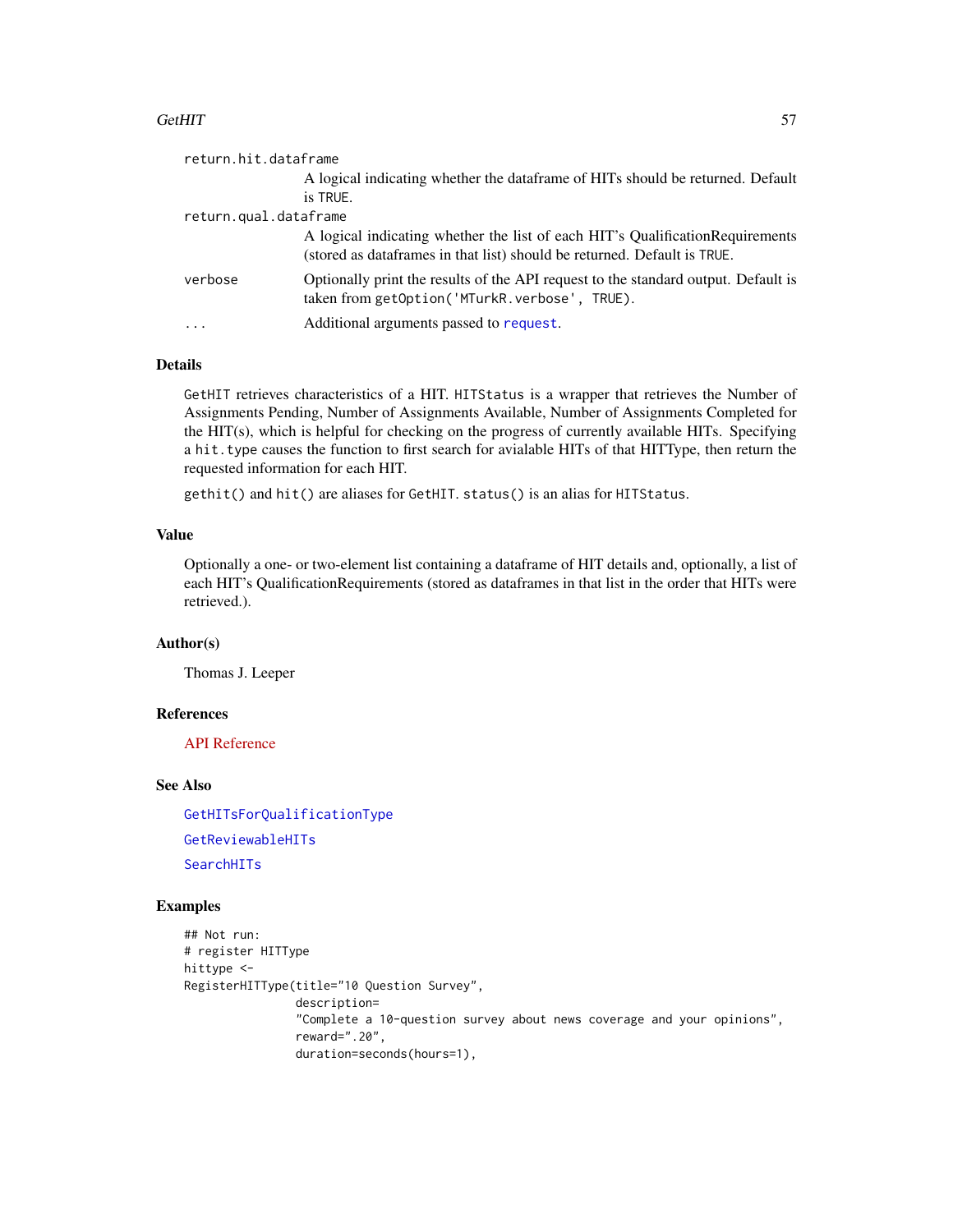```
keywords="survey, questionnaire, politics")
a <- GenerateExternalQuestion("http://www.example.com/","400")
hit1 < -CreateHIT(hit.type = hittype$HITTypeId, question = a$string)
GetHIT(hit1$HITId)
HITStatus(hit1$HITId)
# cleanup
DisableHIT(hit1$HITId)
## End(Not run)
## Not run:
# Get the status of all HITs from a given batch from the RUI
HITStatus(annotation="BatchId:78382;")
## End(Not run)
```
<span id="page-57-0"></span>GetHITsForQualificationType *Get HITs by Qualification*

### Description

Retrieve HITs according to the QualificationTypes that are required to complete those HITs.

#### Usage

```
GetHITsForQualificationType(qual, response.group = NULL, return.all = TRUE,
                            pagenumber = 1, pagesize = 100,
                            verbose = getOption('MTurkR.verbose', TRUE), ...)
```
# **Arguments**

| qual           | A character string containing a QualificationTypeId.                                                                                                                                  |
|----------------|---------------------------------------------------------------------------------------------------------------------------------------------------------------------------------------|
| response.group | An optional character string specifying what details of each HIT to return of:<br>"Minimal", "Request". For more information, see Common Parameters and<br><b>HIT Data Structure.</b> |
| return.all     | A logical indicating whether all QualificationTypes (as opposed to a specified<br>page of the search results) should be returned. Default is TRUE.                                    |
| pagenumber     | An optional character string indicating which page of search results should be<br>returned. Most users can ignore this.                                                               |
| pagesize       | An optional character string indicating how many search results should be re-<br>turned by each request, between 1 and 100. Most users can ignore this.                               |
| verbose        | Optionally print the results of the API request to the standard output. Default is<br>taken from getOption('MTurkR.verbose', TRUE).                                                   |
| $\cdot$        | Additional arguments passed to request.                                                                                                                                               |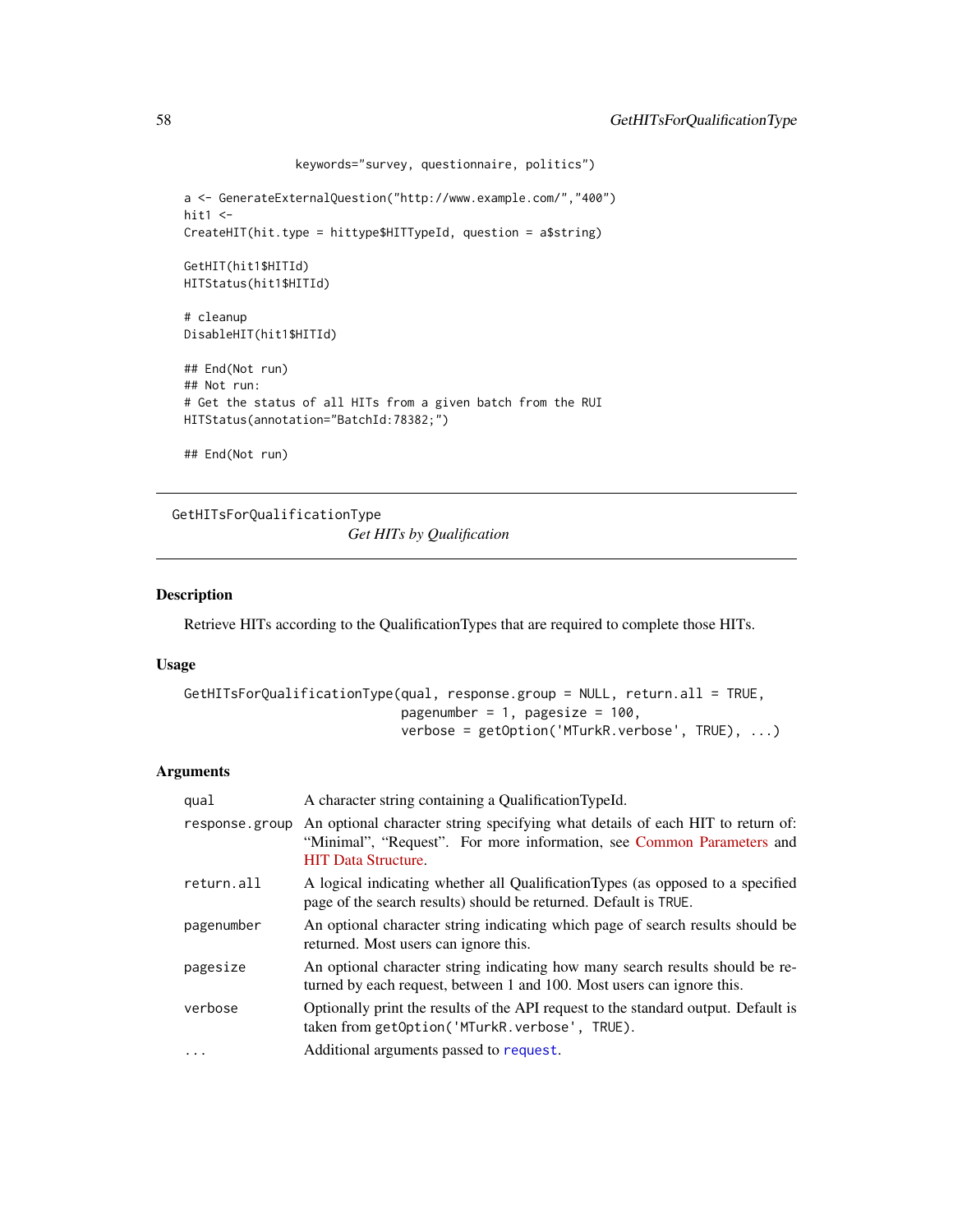# Details

A function to retrieve HITs that require the specified QualificationType. gethitsbyqual() is an alias.

# Value

A data frame containing the HITId and other requested characteristics of the qualifying HITs.

# Author(s)

Thomas J. Leeper

# References

[API Reference](http://docs.amazonwebservices.com/AWSMechTurk/latest/AWSMturkAPI/ApiReference_GetHITsForQualificationTypeOperation.html)

### See Also

[GetHIT](#page-55-0)

**[SearchHITs](#page-84-0)** 

### Examples

```
## Not run:
q <- ListQualificationTypes()[7,2] # Location requirement
GetHITsForQualificationType(q)
```
## End(Not run)

<span id="page-58-0"></span>GetQualificationRequests

*Get Qualification Requests*

### Description

Retrieve workers' requests for a QualificationType.

# Usage

```
GetQualificationRequests(qual = NULL, return.all = TRUE,
                        pagenumber = "1", pagesize = "10",
                      sortproperty = "SubmitTime", sortdirection = "Ascending",
                        return.qual.dataframe = TRUE,
                        verbose = getOption('MTurkR.verbose', TRUE), ...)
```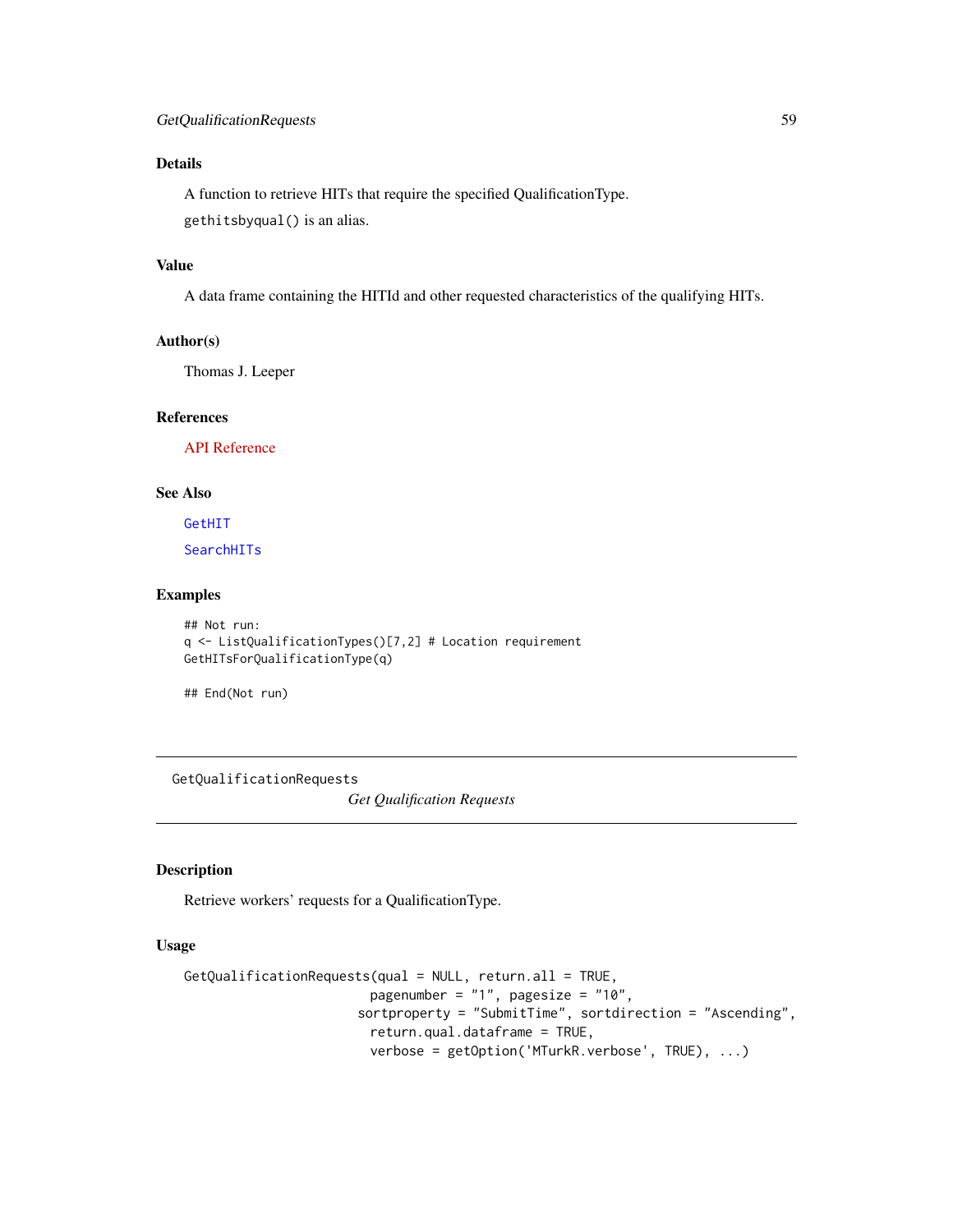# Arguments

| qual                  | An optional character string containing a QualificationTypeId to which the search<br>should be restricted. If none is supplied, requests made for all Qualification-<br>Types are returned. |
|-----------------------|---------------------------------------------------------------------------------------------------------------------------------------------------------------------------------------------|
| return.all            | A logical indicating whether all Qualification Requests (as opposed to a speci--<br>fied page of the search results) should be returned. Default is TRUE.                                   |
| pagenumber            | An optional character string indicating which page of search results should be<br>returned. Most users can ignore this.                                                                     |
| pagesize              | An optional character string indicating how many search results should be re-<br>turned by each request, between 1 and 100. Most users can ignore this.                                     |
| sortproperty          | Either "SubmitTime" or "QualificationTypeId". Ignored if return.all=TRUE.<br>Most users can ignore this.                                                                                    |
| sortdirection         | Either "Ascending" or "Descending". Ignored if return.all=TRUE. Most users<br>can ignore this.                                                                                              |
| return.qual.dataframe |                                                                                                                                                                                             |
|                       | A logical indicating whether the QualificationTypes should be returned as a<br>dataframe. Default is TRUE.                                                                                  |
| verbose               | Optionally print the results of the API request to the standard output. Default is<br>taken from getOption('MTurkR.verbose', TRUE).                                                         |
| .                     | Additional arguments passed to request.                                                                                                                                                     |
|                       |                                                                                                                                                                                             |

# Details

A function to retrieve pending Qualification Requests made by workers, either for a specified QualificationType or all QualificationTypes. Specifically, all active, custom QualificationTypes are visible to workers, and workers can request a QualificationType (e.g., when a HIT requires one they do not have). This function retrieves those requests so that they can be granted (with [GrantQualification](#page-70-0)) or rejected (with [RejectQualification](#page-70-1)).

qualrequests() is an alias.

# Value

A dataframe containing the QualificationRequestId, WorkerId, and other information (e.g., Qualification Test results) for each request.

### Author(s)

Thomas J. Leeper

### References

[API Reference](http://docs.amazonwebservices.com/AWSMechTurk/latest/AWSMturkAPI/ApiReference_GetQualificationRequestsOperation.html)

# See Also

[GrantQualification](#page-70-0) [RejectQualification](#page-70-1)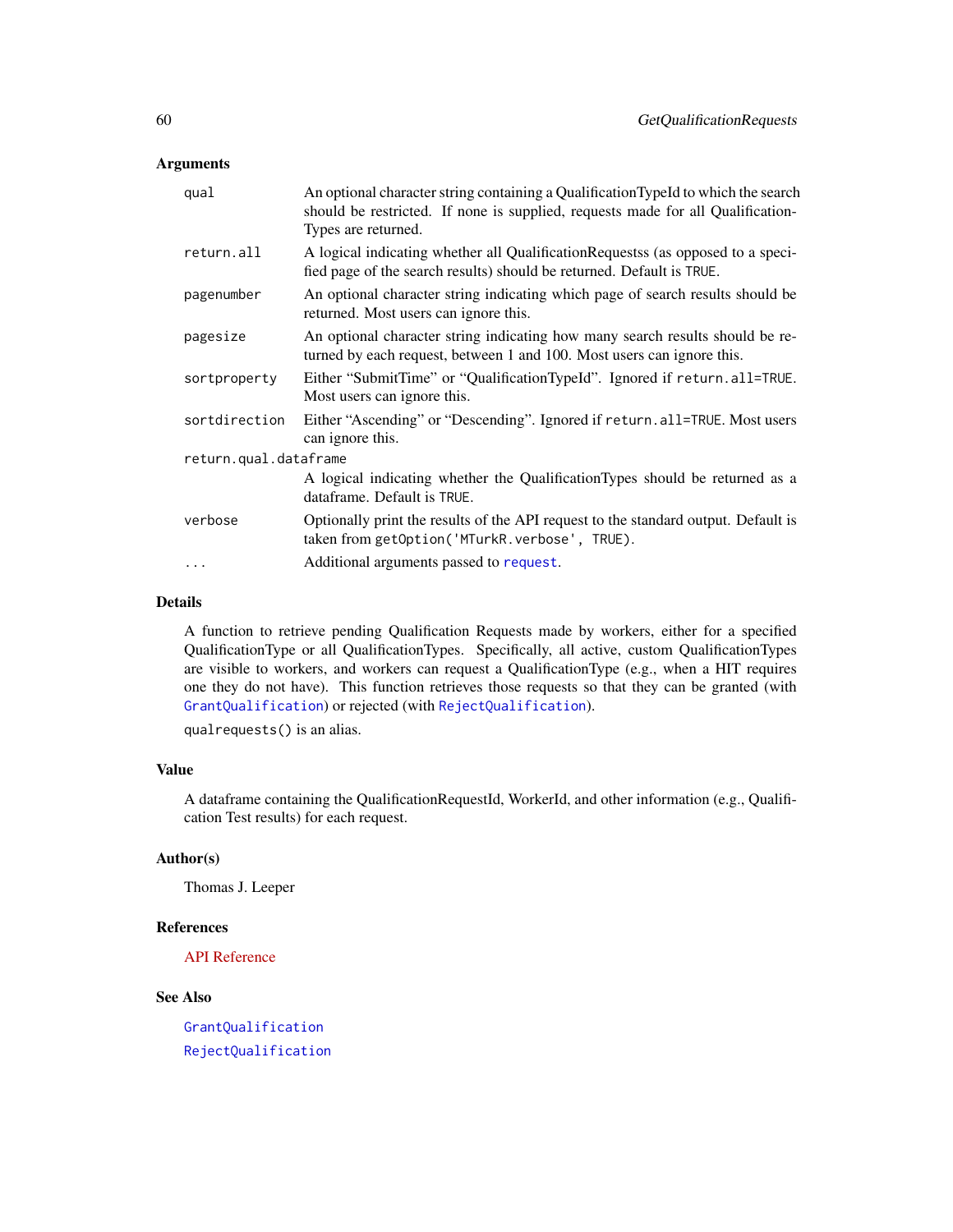# GetQualifications 61

# Examples

```
## Not run:
GetQualificationRequests()
GetQualificationRequests("2YCIA0RYNJ9262B1D82MPTUEXAMPLE")
```
## End(Not run)

<span id="page-60-0"></span>GetQualifications *Get Qualifications*

### Description

Get all Qualifications of a particular QualificationType assigned to Workers.

### Usage

```
GetQualifications(qual, status = NULL, return.all = TRUE,
                 pagenumber = 1, pagesize = 100,
                  verbose = getOption('MTurkR.verbose', TRUE), ...)
```
# Arguments

| qual       | A character string containing a QualificationTypeId for a custom (i.e., not built-<br>in) QualificationType.                                            |
|------------|---------------------------------------------------------------------------------------------------------------------------------------------------------|
| status     | An optional character string specifying whether only "Granted" or "Revoked"<br>Qualifications should be returned.                                       |
| return.all | A logical indicating whether all Qualifications (as opposed to a specified page<br>of the search results) should be returned. Default is TRUE.          |
| pagenumber | An optional character string indicating which page of search results should be<br>returned. Most users can ignore this.                                 |
| pagesize   | An optional character string indicating how many search results should be re-<br>turned by each request, between 1 and 100. Most users can ignore this. |
| verbose    | Optionally print the results of the API request to the standard output. Default is<br>taken from getOption('MTurkR.verbose', TRUE).                     |
| $\ddots$   | Additional arguments passed to request.                                                                                                                 |

# Details

A function to retrieve Qualifications granted for the specified QualificationType. To retrieve a specific Qualification score (e.g., for one worker), use [GetQualificationScore](#page-61-0).

A practical use for this is with automatically granted QualificationTypes. After workers request and recieve an automatically granted Qualification that is tied to one or more HITs, GetQualifications can be used to retrieve the WorkerId's for workers that are actively working on those HITs (even before they have submitted an assignment).

getquals() is an alias.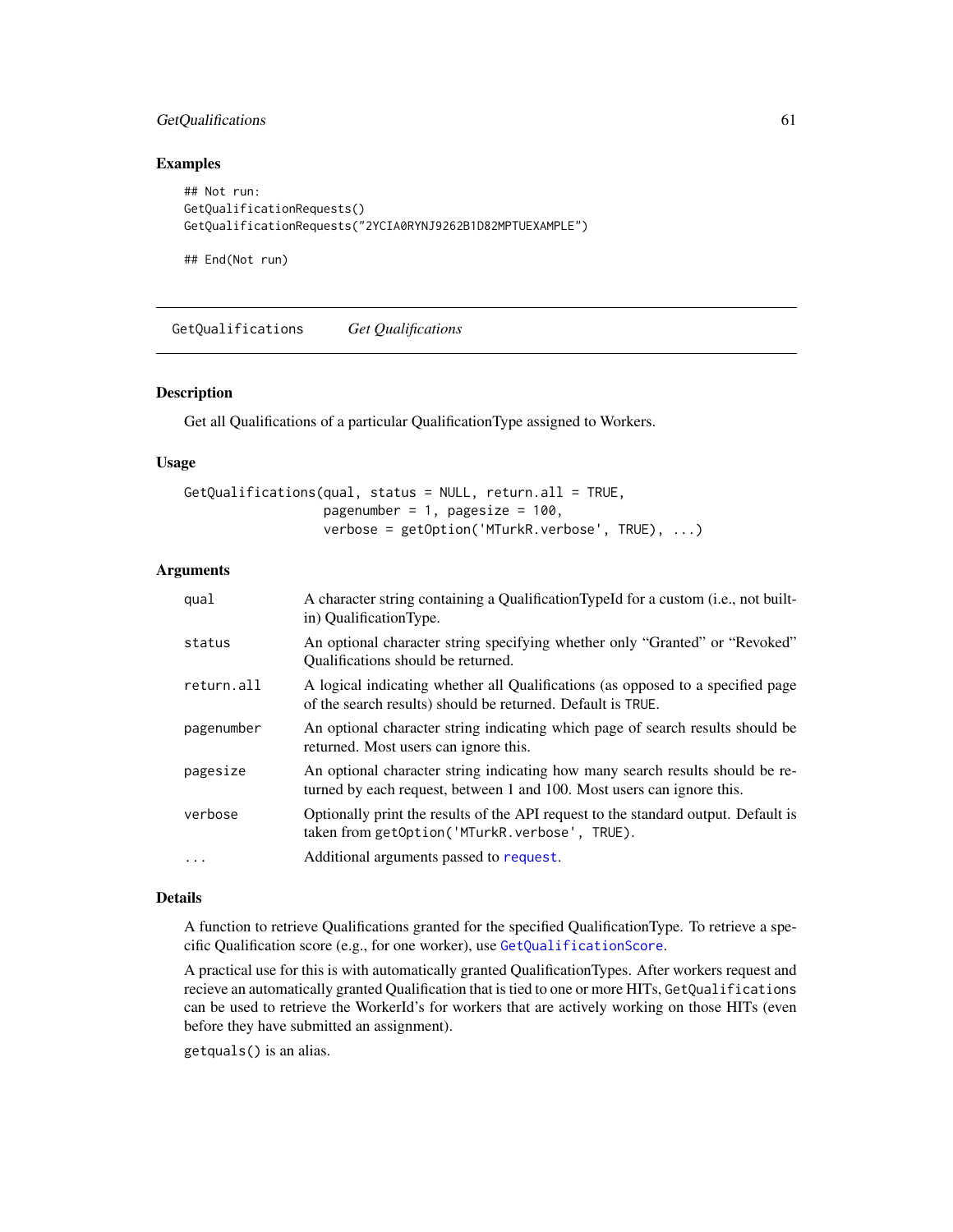### Value

A dataframe containing the QualificationTypeId, WorkerId, and Qualification scores of workers assigned the Qualification.

# Author(s)

Thomas J. Leeper

### References

[API Reference](http://docs.amazonwebservices.com/AWSMechTurk/latest/AWSMturkAPI/ApiReference_GetQualificationsForQualificationTypeOperation.html)

# See Also

[GetQualificationScore](#page-61-0) [UpdateQualificationScore](#page-93-0)

# Examples

```
## Not run:
qual1 < -AssignQualification(workers = "A1RO9UJNWXMU65",
                   name = "Worked for me before",
                description = "This qualification is for people who have worked for me before",
                    status = "Active",
                    keywords = "Worked for me before")
GetQualifications(qual1$QualificationTypeId)
RevokeQualification(qual1$QualificationTypeId, qual1$WorkerId)
GetQualifications(qual1$QualificationTypeId, status="Revoked")
DisposeQualificationType(qual1$QualificationTypeId)
## End(Not run)
```
<span id="page-61-0"></span>GetQualificationScore *Get a Worker's Qualification Score*

#### Description

Get a Worker's score for a specific Qualification. You can only retrieve scores for custom QualificationTypes. Scores for built-in QualificationTypes should be retrieved with [GetWorkerStatistic](#page-67-0).

### Usage

```
GetQualificationScore(qual, workers, verbose = getOption('MTurkR.verbose', TRUE), ...)
```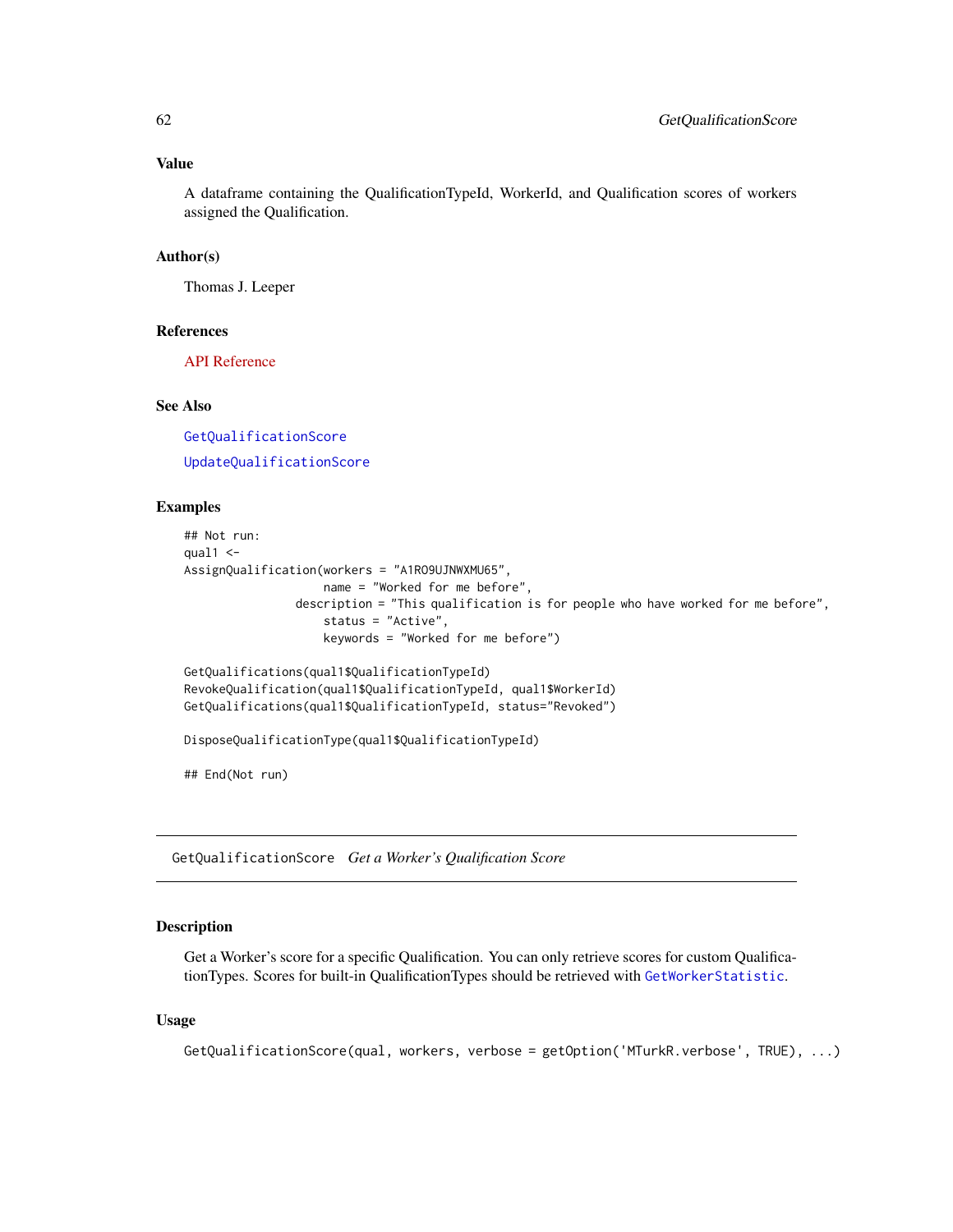### **Arguments**

| qual      | A character string containing a QualificationTypeId for a custom Qualification-<br>Type.                                                                        |
|-----------|-----------------------------------------------------------------------------------------------------------------------------------------------------------------|
| workers   | A character string containing a WorkerId, or a vector of character strings con-<br>taining multiple WorkerIds, whose Qualification Scores you want to retrieve. |
| verbose   | Optionally print the results of the API request to the standard output. Default is<br>taken from getOption('MTurkR.verbose', TRUE).                             |
| $\ddotsc$ | Additional arguments passed to request.                                                                                                                         |

# Details

A function to retrive one or more scores for a specified QualificationType. To retrieve all Qualifications of a given QualificationType, use [GetQualifications](#page-60-0) instead. Both qual and workers can be vectors. If qual is not length 1 or the same length as workers, an error will occur.

qualscore() is an alias.

# Value

A dataframe containing the QualificationTypeId, WorkerId, time the qualification was granted, the Qualification score, a column indicating the status of the qualification, and a column indicating whether the API request was valid.

### Author(s)

Thomas J. Leeper

#### References

[API Reference](http://docs.amazonwebservices.com/AWSMechTurk/latest/AWSMturkAPI/ApiReference_GetQualificationScoreOperation.html)

### See Also

[UpdateQualificationScore](#page-93-0) [GetQualifications](#page-60-0)

# Examples

```
## Not run:
qual1 < -AssignQualification(workers = "A1RO9UJNWXMU65",
                   name = "Worked for me before",
                description = "This qualification is for people who have worked for me before",
                    status = "Active",
                    keywords = "Worked for me before")
```
GetQualificationScore(qual1\$QualificationTypeId, qual1\$WorkerId)

# cleanup DisposeQualificationType(qual1\$QualificationTypeId)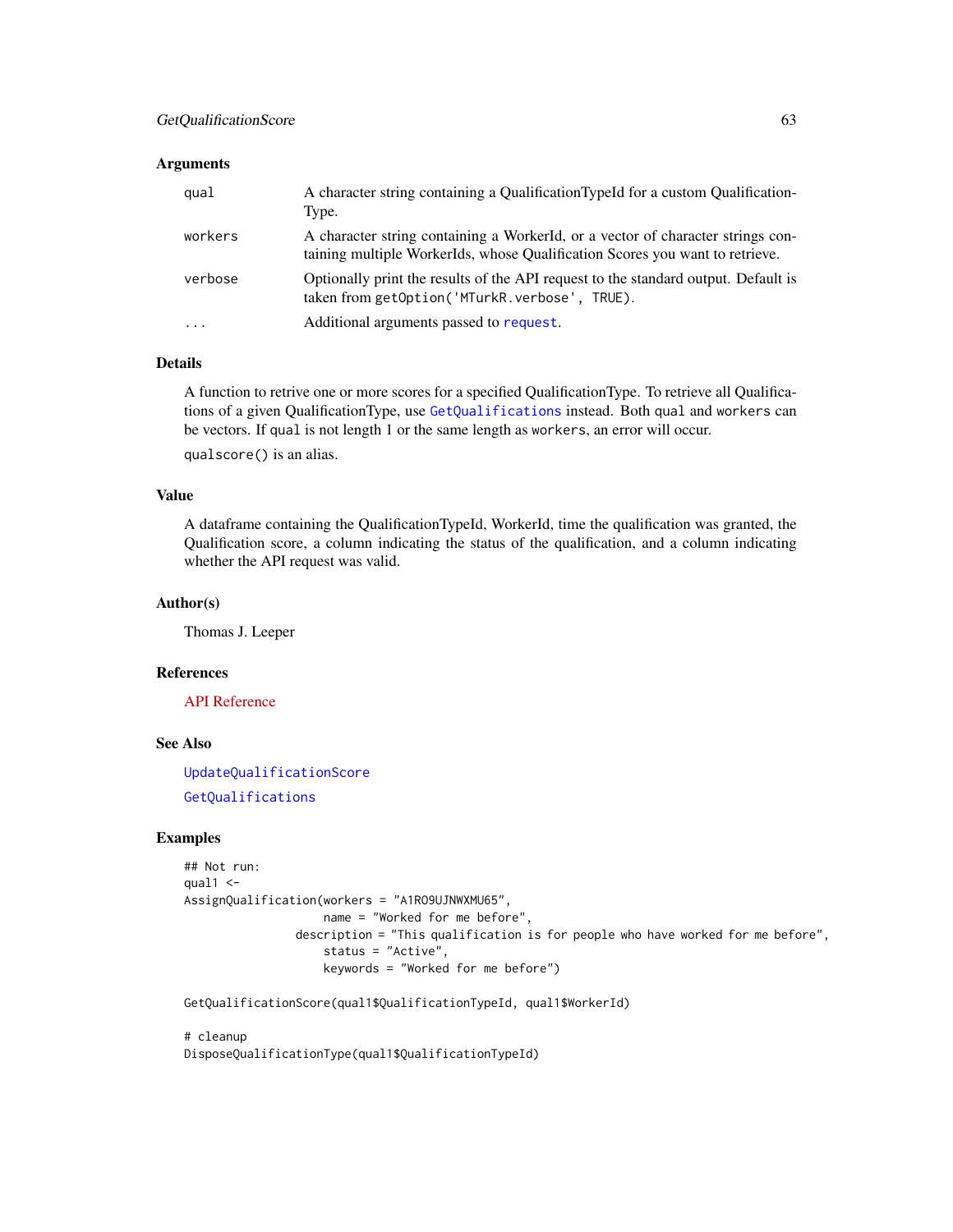## End(Not run)

GetQualificationType *Get QualificationType*

# Description

Get the details of a Qualification Type.

### Usage

```
GetQualificationType(qual, verbose = getOption('MTurkR.verbose', TRUE), ...)
```
# Arguments

| qual                    | A character string containing a QualificationTypeId.                                                                                |
|-------------------------|-------------------------------------------------------------------------------------------------------------------------------------|
| verbose                 | Optionally print the results of the API request to the standard output. Default is<br>taken from getOption('MTurkR.verbose', TRUE). |
| $\cdot$ $\cdot$ $\cdot$ | Additional arguments passed to request.                                                                                             |

### Details

Retrieve characteristics of a specified QualificationType (as originally specified by [CreateQualificationType](#page-22-0)). qualtype() is an alias.

# Value

A dataframe containing the QualificationTypeId of the newly created QualificationType and other details as specified in the request.

### Author(s)

Thomas J. Leeper

# References

[API Reference](http://docs.amazonwebservices.com/AWSMechTurk/latest/AWSMturkAPI/ApiReference_GetQualificationTypeOperation.html)

# See Also

[CreateQualificationType](#page-22-0) [UpdateQualificationType](#page-95-0) [DisposeQualificationType](#page-29-0) [SearchQualificationTypes](#page-85-0)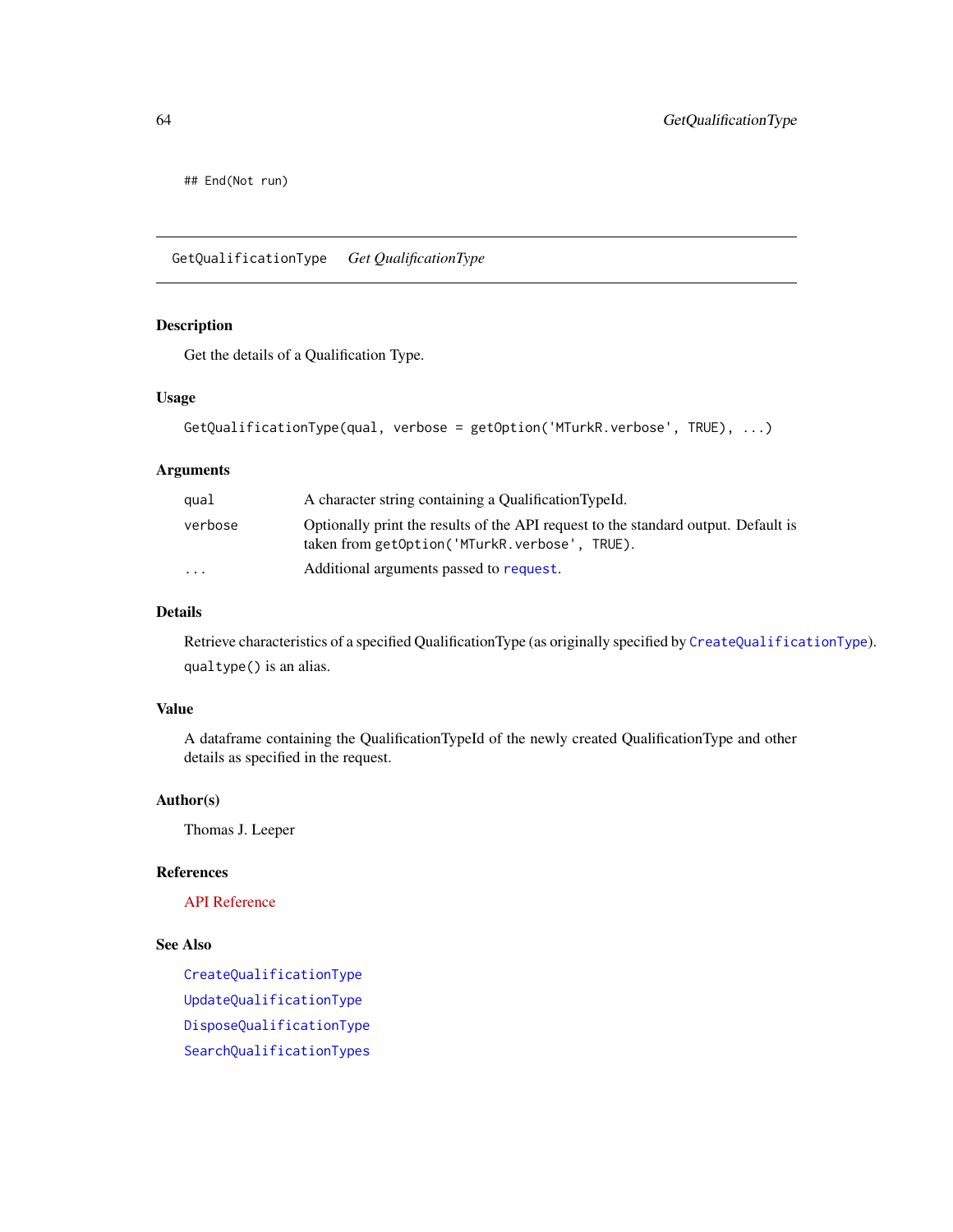# GetReviewableHITs 65

# Examples

```
## Not run:
qual1 < -CreateQualificationType(name="Worked for me before",
   description="This qualification is for people who have worked for me before",
   status = "Active",
   keywords="Worked for me before")
GetQualificationType(qual1$QualificationTypeId)
DisposeQualificationType(qual1$QualificationTypeId)
```

```
## End(Not run)
```
<span id="page-64-0"></span>GetReviewableHITs *Get Reviewable HITs*

# Description

Get HITs that are currently reviewable.

### Usage

```
GetReviewableHITs(hit.type = NULL, status = NULL, response.group = "Minimal",
                  return.all = TRUE, pagenumber = "1", pagesize = "10",
                  sortproperty = "Enumeration", sortdirection = "Ascending",
                  verbose = getOption('MTurkR.verbose', TRUE), ...)
```
### Arguments

| hit.type       | An optional character string containing a HITTypeId to consider when looking<br>for reviewable HITs.                                                                                      |
|----------------|-------------------------------------------------------------------------------------------------------------------------------------------------------------------------------------------|
| status         | An optional character string of either "Reviewable" or "Reviewing" limiting the<br>search to HITs of with either status.                                                                  |
| response.group | A character string specifying what details of each HIT to return. API currently<br>only supports "Minimal". For more information, see Common Parameters and<br><b>HIT</b> Data Structure. |
| return.all     | A logical indicating whether all Qualification Types (as opposed to a specified<br>page of the search results) should be returned. Default is TRUE.                                       |
| pagenumber     | An optional character string indicating which page of search results should be<br>returned. Most users can ignore this.                                                                   |
| pagesize       | An optional character string indicating how many search results should be re-<br>turned by each request, between 1 and 100. Most users can ignore this.                                   |
| sortproperty   | One of "Title", "Reward", "Expiration", "CreationTime", "Enumeration". Ig-<br>nored if return. all=TRUE. Most users can ignore this.                                                      |
| sortdirection  | Either "Ascending" or "Descending". Ignored if return.all=TRUE. Most users<br>can ignore this.                                                                                            |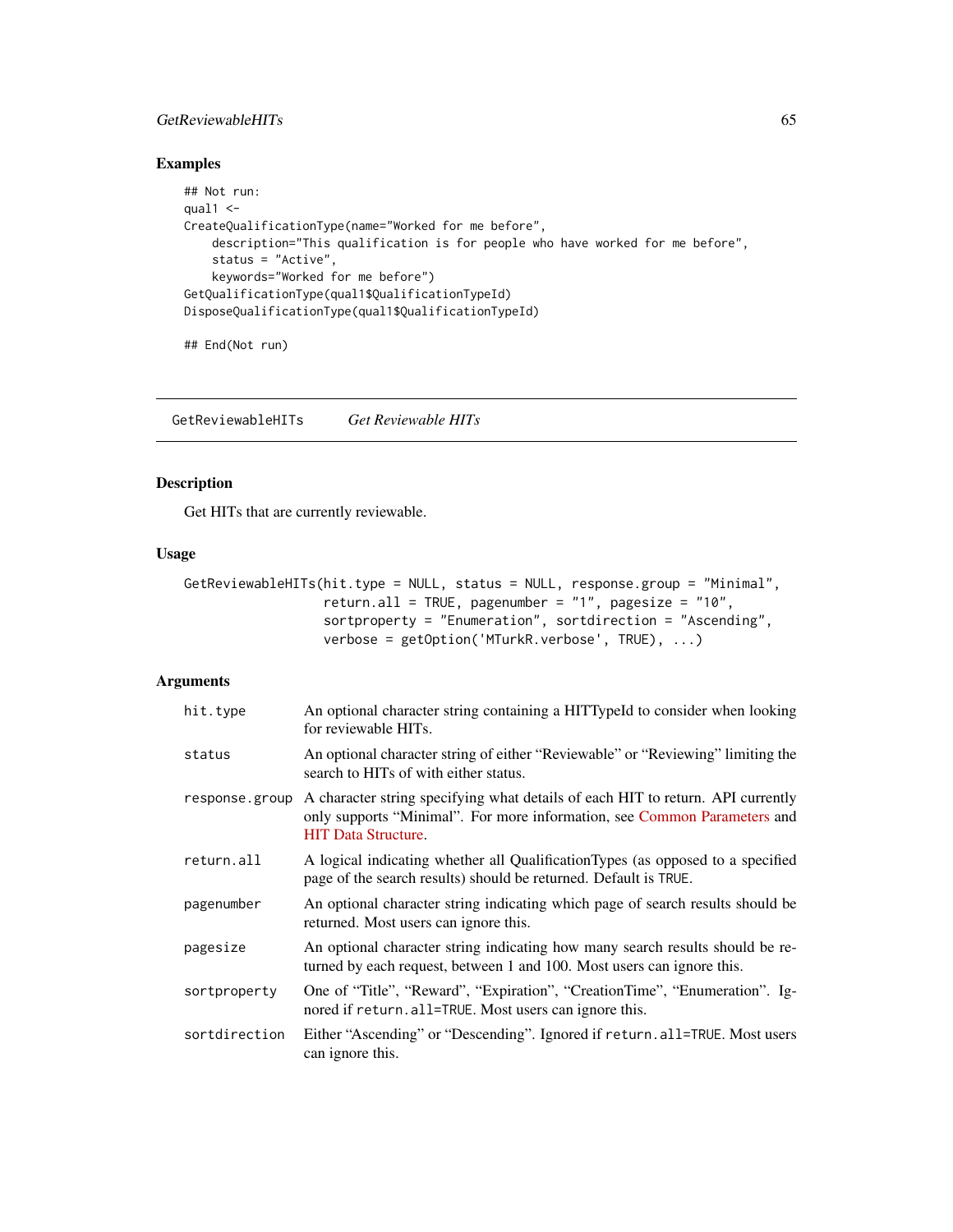| verbose                 | Optionally print the results of the API request to the standard output. Default is |
|-------------------------|------------------------------------------------------------------------------------|
|                         | taken from getOption('MTurkR.verbose', TRUE).                                      |
| $\cdot$ $\cdot$ $\cdot$ | Additional arguments passed to request.                                            |

# Details

A simple function to return the HITIds of HITs currently in "Reviewable" or "Reviewing" status. To retrieve additional details about each of these HITs, see [GetHIT](#page-55-0). This is an alternative to [SearchHITs](#page-84-0).

reviewable() is an alias.

# Value

A dataframe containing only a column of HITIds.

# Author(s)

Thomas J. Leeper

# References

[API Reference](http://docs.amazonwebservices.com/AWSMechTurk/latest/AWSMturkAPI/ApiReference_GetReviewableHITsOperation.html)

### See Also

[GetHIT](#page-55-0) [GetHITsForQualificationType](#page-57-0)

[SearchHITs](#page-84-0)

# Examples

## Not run: GetReviewableHITs()

## End(Not run)

<span id="page-65-0"></span>GetReviewResultsForHIT

*Get ReviewPolicy Results for a HIT*

# Description

Get HIT- and/or Assignment-level ReviewPolicy Results for a HIT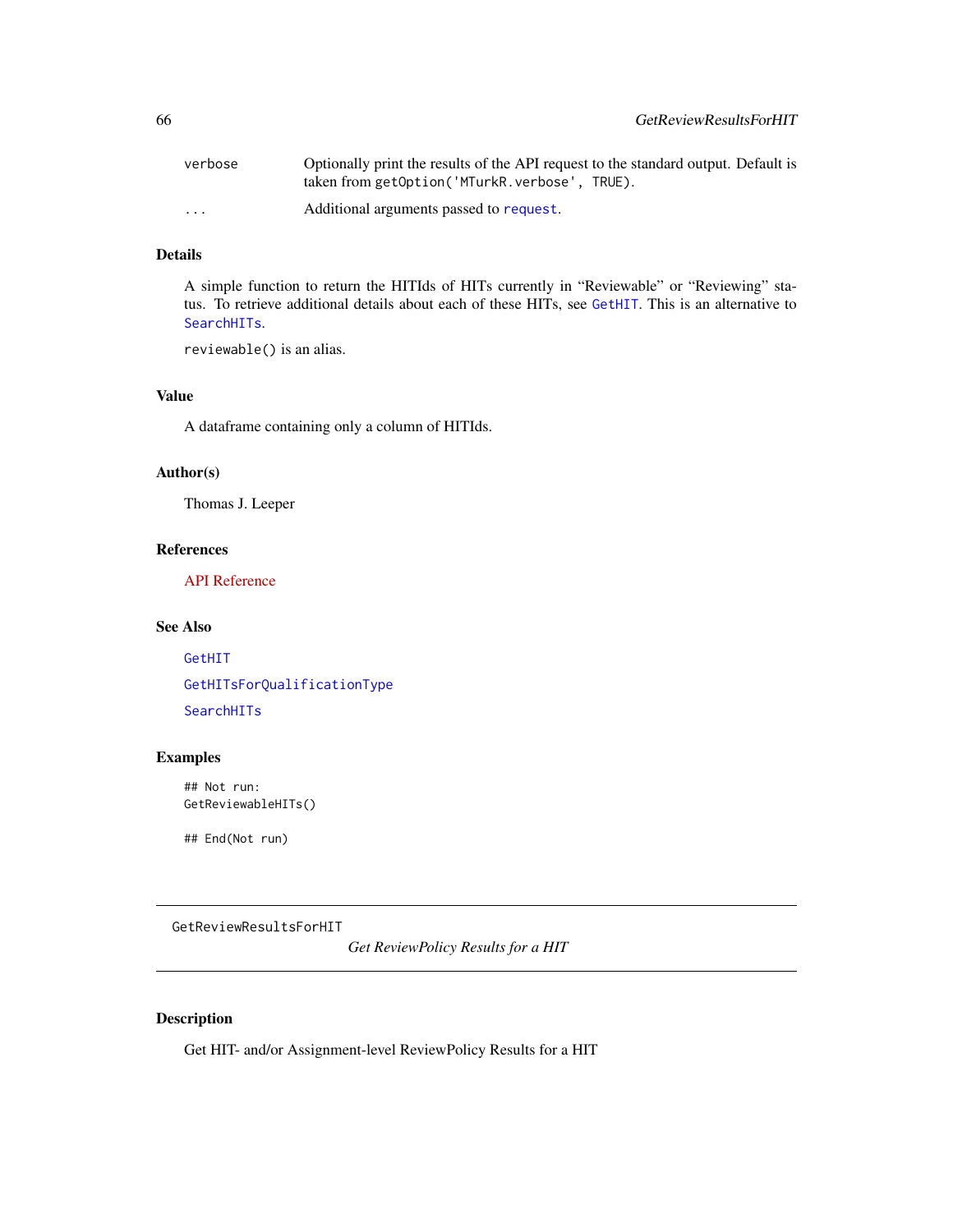# Usage

```
GetReviewResultsForHIT(hit, assignment = NULL, policy.level = NULL,
                       retrieve.results = TRUE, retrieve.actions = TRUE,
                       return.all = FALSE, pagenumber = 1, pagesize = 400,
                       verbose = getOption('MTurkR.verbose', TRUE), ...)
```
### Arguments

| hit              | A character string containing a HITId.                                                                                                                  |
|------------------|---------------------------------------------------------------------------------------------------------------------------------------------------------|
| assignment       | An optional character string containing an AssignmentId. If specified, only re-<br>sults pertaining to that assignment will be returned.                |
| policy.level     | Either HIT or Assignment. If NULL (the default), all data for both policy levels<br>is retrieved.                                                       |
| retrieve.results |                                                                                                                                                         |
|                  | Optionally retrieve ReviewResults. Default is TRUE.                                                                                                     |
| retrieve.actions |                                                                                                                                                         |
|                  | Optionally retrieve ReviewActions. Default is TRUE.                                                                                                     |
| return.all       | A logical indicating whether all Qualifications (as opposed to a specified page<br>of the search results) should be returned. Default is FALSE.         |
| pagenumber       | An optional character string indicating which page of search results should be<br>returned. Most users can ignore this.                                 |
| pagesize         | An optional character string indicating how many search results should be re-<br>turned by each request, between 1 and 400. Most users can ignore this. |
| verbose          | Optionally print the results of the API request to the standard output. Default is<br>taken from getOption('MTurkR.verbose', TRUE).                     |
| $\cdots$         | Additional arguments passed to request.                                                                                                                 |
|                  |                                                                                                                                                         |

# Details

A simple function to return the results of a ReviewPolicy. This is intended only for advanced users, who should reference MTurk documentation for further information or see the notes in [GenerateHITReviewPolicy](#page-45-0).

reviewresults is an alias.

### Value

A four-element list containing up to four named dataframes, depending on what ReviewPolicy (or ReviewPolicies) were attached to the HIT and whether results or actions are requested: AssignmentReviewResult, AssignmentReviewAction, HITReviewResult, and/or HITReviewAction.

# Author(s)

Thomas J. Leeper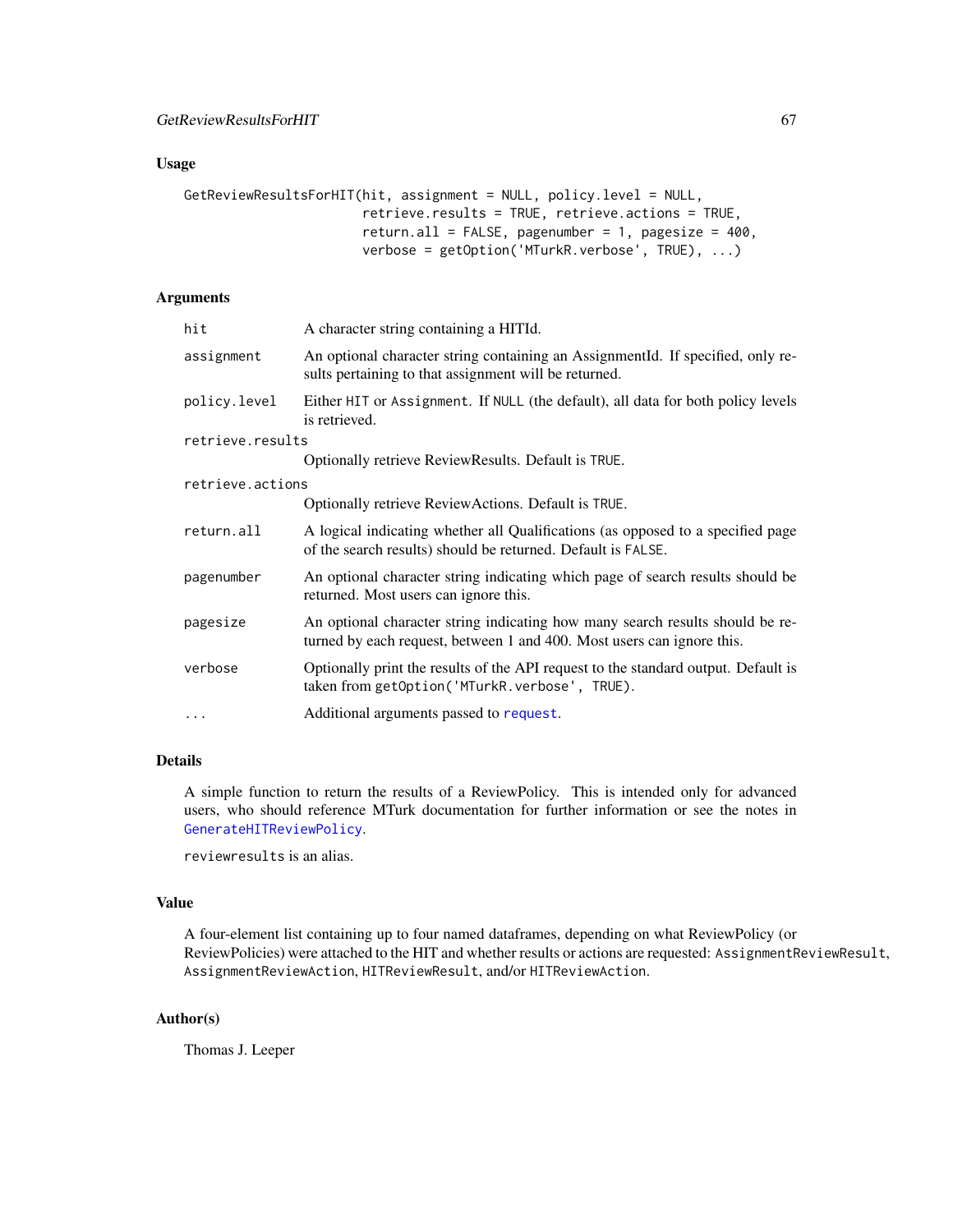# References

[API Reference](http://docs.amazonwebservices.com/AWSMechTurk/latest/AWSMturkAPI/ApiReference_GetReviewResultsForHitOperation.html) [API Reference \(ReviewPolicies\)](http://docs.amazonwebservices.com/AWSMechTurk/latest/AWSMturkAPI/ApiReference_ReviewPoliciesArticle.html) [API Reference \(Data Structure\)](http://docs.amazonwebservices.com/AWSMechTurk/latest/AWSMturkAPI/ApiReference_HITReviewPolicyDataStructureArticle.html)

# See Also

[CreateHIT](#page-19-0) [GenerateHITReviewPolicy](#page-45-0)

GetStatistic *MTurk Worker and Requester Statistics*

# <span id="page-67-0"></span>Description

Get a requester statistic or a statistic for a particular worker. RequesterReport and WorkerReport provide wrappers that return all available statistics.

# Usage

```
GetStatistic(statistic, period = "LifeToDate", count = NULL,
             response.group = NULL,
             verbose = getOption('MTurkR.verbose', TRUE), ...)
RequesterReport(period = "LifeToDate",
                verbose = getOption('MTurkR.verbose', TRUE), ...)
GetWorkerStatistic(worker, statistic, period = "LifeToDate", count = NULL,
                   response.group = NULL,
                   verbose = getOption('MTurkR.verbose', TRUE), ...)
WorkerReport(worker, period = "LifeToDate",
             verbose = getOption('MTurkR.verbose', TRUE), ...)
```
# Arguments

| worker         | A character string containing a WorkerId.                                                                                                                                                      |
|----------------|------------------------------------------------------------------------------------------------------------------------------------------------------------------------------------------------|
| statistic      | A character string containing the name of a statistic. Statistics can be retrieved<br>from ListStatistics.                                                                                     |
| period         | One of: "OneDay", "SevenDays", "ThirtyDays", "LifeToDate". Default is<br>"LifeToDate".                                                                                                         |
| count          | If period="OneDay", the number of days to return. Default is 1 (the most recent<br>day).                                                                                                       |
| response.group | An optional character string (or vector of character strings) specifying what de-<br>tails to return of "Request", "Minimal", or "Parameters". For more information,<br>see Common Parameters. |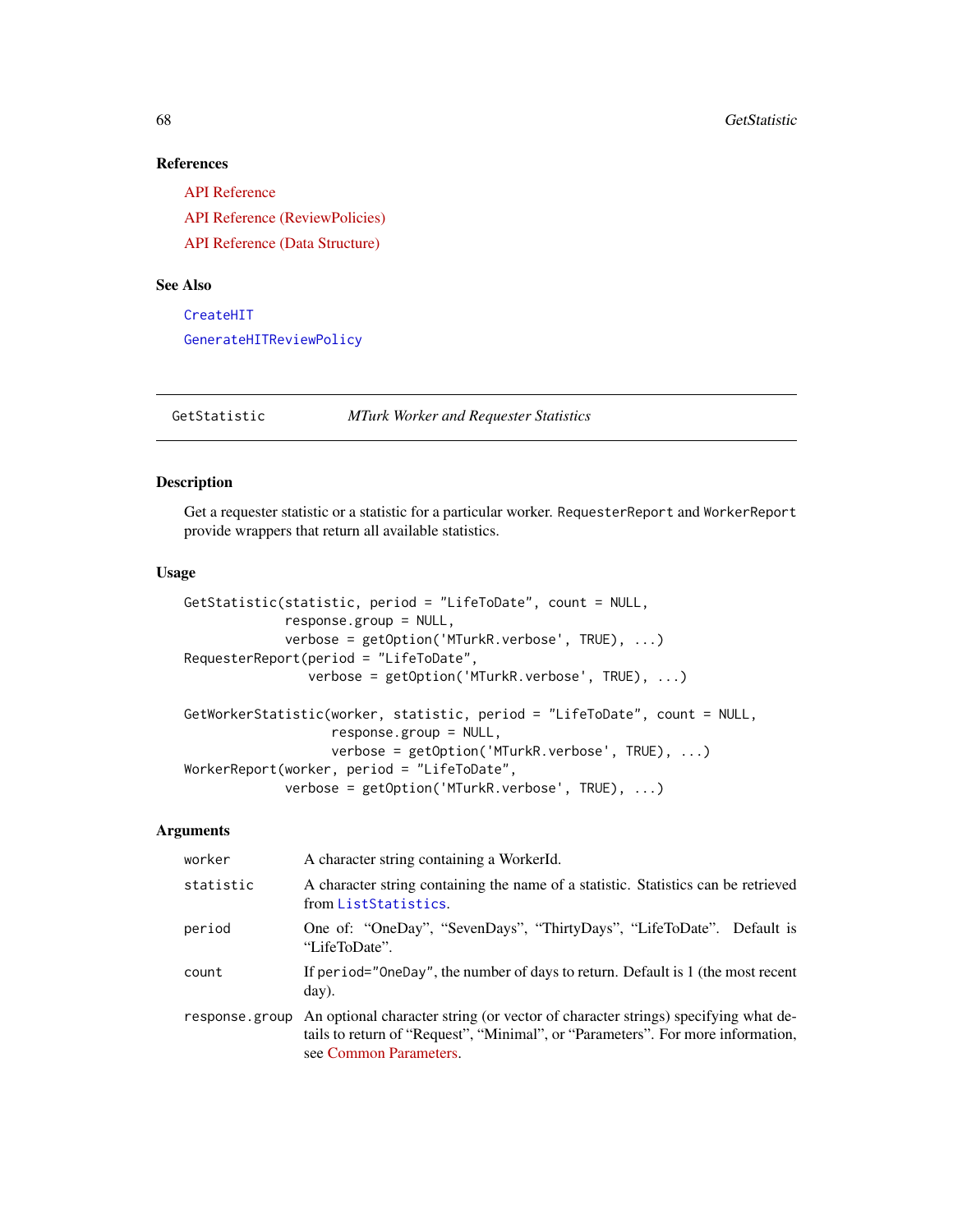### GetStatistic 69

| verbose                 | Optionally print the results of the API request to the standard output. Default is |
|-------------------------|------------------------------------------------------------------------------------|
|                         | taken from getOption('MTurkR.verbose', TRUE).                                      |
| $\cdot$ $\cdot$ $\cdot$ | Additional arguments passed to request.                                            |

# Details

Retrieve a specific requester or worker statistic. The list of available statistics can be retrieved by calling [ListStatistics](#page-72-0). Useful for monitoring workers or one's own use of the requester system.

statistic() is an alias for GetStatistic. workerstatistic() is an alias for GetWorkerStatistic.

# Value

A dataframe containing the Date, Value, and Statistic (and WorkerId, if GetWorkerStatistic or WorkerReport are called), and the value thereof. GetStatistic and GetWorkerStatistic return only information about the requested statistic as a data.frame. RequesterReport and WorkerReport return all of the requester and worker statistics, respectively, that are available in [ListStatistics](#page-72-0).

# Author(s)

Thomas J. Leeper

# References

[API Reference: Requester Statistics](http://docs.amazonwebservices.com/AWSMechTurk/latest/AWSMturkAPI/ApiReference_GetRequesterStatisticOperation.html)

[API Reference: Worker Statistics](http://docs.amazonwebservices.com/AWSMechTurk/latest/AWSMturkAPI/ApiReference_GetRequesterWorkerStatisticOperation.html)

# See Also

# [ListStatistics](#page-72-0)

# Examples

```
## Not run:
GetStatistic("NumberHITsSubmitted","OneDay")
RequesterReport("ThirtyDays")
GetWorkerStatistic("A1RO9UJNWXMU65","PercentHITsApproved","LifeToDate")
WorkerReport("A1RO9UJNWXMU65","SevenDays")
```
## End(Not run)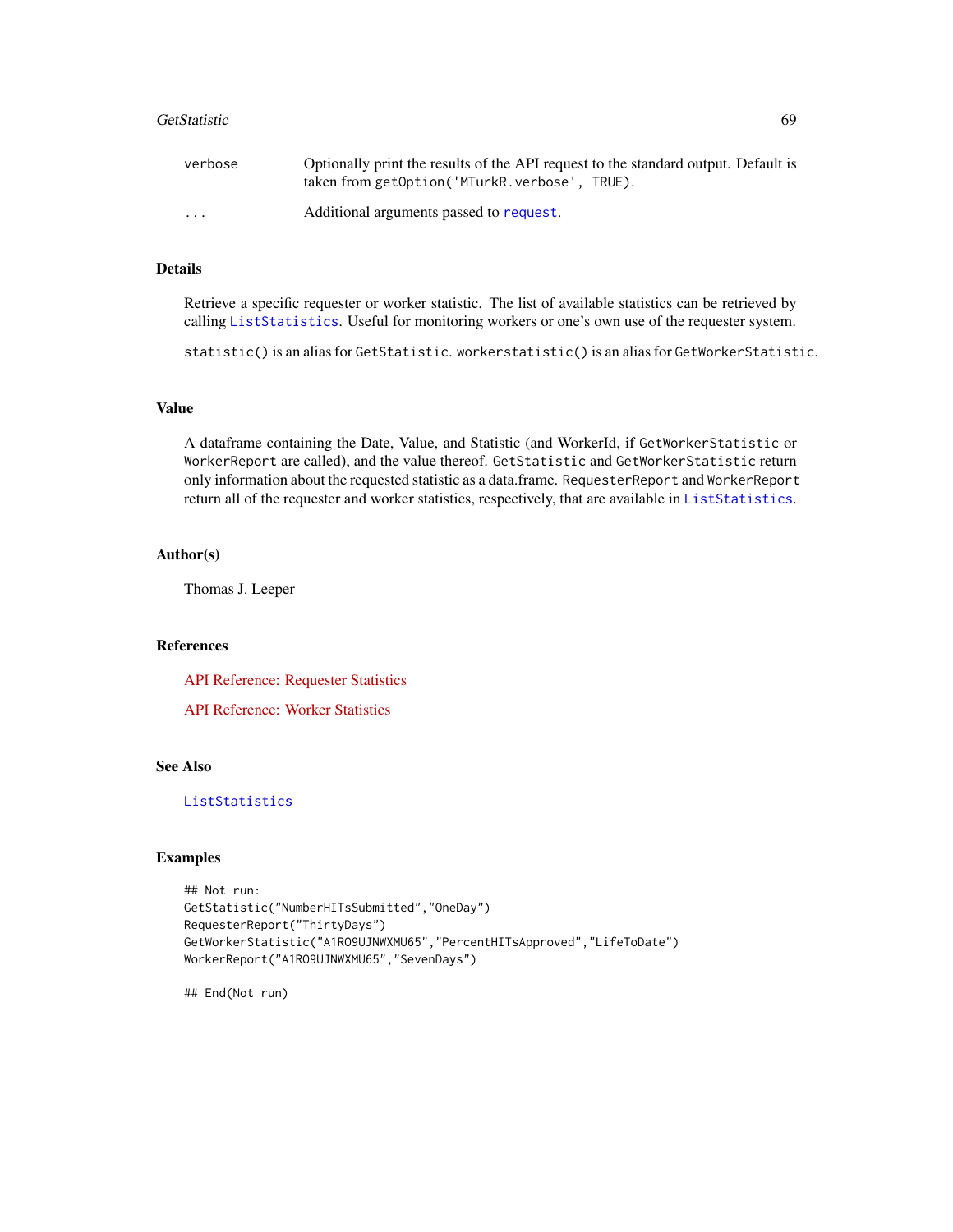<span id="page-69-0"></span>

# Description

Pay a bonus to one or more workers. This function spends money from your MTurk account and will fail if insufficient funds are available.

# Usage

```
GrantBonus(workers, assignments, amounts, reasons,
           unique.request.token = NULL,
           verbose = getOption('MTurkR.verbose', TRUE), ...)
```
# Arguments

| workers              | A character string containing a WorkerId, or a vector of character strings con-<br>taining multiple WorkerIds.                                                                                                                                     |
|----------------------|----------------------------------------------------------------------------------------------------------------------------------------------------------------------------------------------------------------------------------------------------|
| assignments          | A character string containing an AssignmentId for an assignment performed by<br>that worker, or a vector of character strings containing the AssignmentId for an<br>assignment performed by each of the workers specified in workers.              |
| amounts              | A character string containing an amount (in U.S. Dollars) to bonus the worker(s),<br>or a vector (of length equal to the number of workers) of character strings con-<br>taining the amount to be paid to each worker.                             |
| reasons              | A character string containing a reason for bonusing the worker $(s)$ , or a vector<br>(of length equal to the number of workers) of character strings containing the<br>reason to bonus each worker. The reason is visible to each worker.         |
| unique.request.token |                                                                                                                                                                                                                                                    |
|                      | An optional character string, included only for advanced users. It can be used to<br>prevent resending a bonus. A bonus will not be granted if a bonus was previously<br>granted (within a short time window) using the same unique.request.token. |
| verbose              | Optionally print the results of the API request to the standard output. Default is<br>taken from getOption('MTurkR.verbose', TRUE).                                                                                                                |
|                      | Additional arguments passed to request.                                                                                                                                                                                                            |

### Details

A simple function to grant a bonus to one or more workers. The function is somewhat picky in that it requires a WorkerId, the AssignmentId for an assignment that worker has completed, an amount, and a reason for the bonus, for each bonus to be paid. Optionally, the amount and reason can be specified as single (character string) values, which will be used for each bonus.

bonus() and paybonus() are aliases.

#### Value

A dataframe containing the WorkerId, AssignmentId, amount, reason, and whether each request to bonus was valid.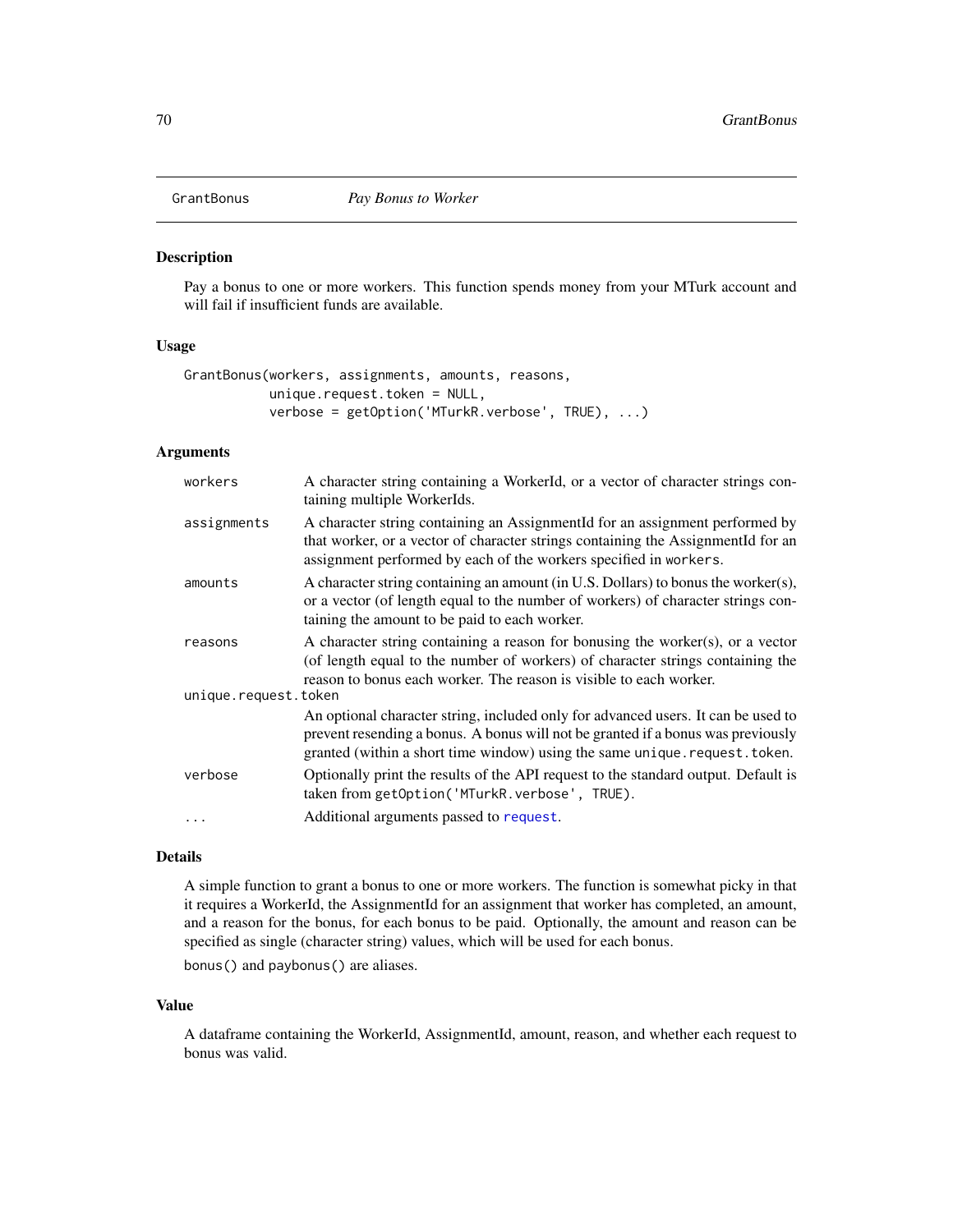### Author(s)

Thomas J. Leeper

### References

[API Reference](http://docs.amazonwebservices.com/AWSMechTurk/latest/AWSMturkAPI/ApiReference_GrantBonusOperation.html)

# See Also

**[GetBonuses](#page-52-0)** 

### Examples

```
## Not run:
# Grant a single bonus
a <- "A1RO9UEXAMPLE"
b <- "26XXH0JPPSI23H54YVG7BKLEXAMPLE"
c <- ".50"d <- "Thanks for your great work on my HITs!"
GrantBonus(workers=a, assignments=b, amounts=c, reasons=d)
## End(Not run)
## Not run:
# Grant bonuses to multiple workers
a <- c("A1RO9EXAMPLE1","A1RO9EXAMPLE2","A1RO9EXAMPLE3")
b \leqc("26XXH0JPPSI23H54YVG7BKLEXAMPLE1",
"26XXH0JPPSI23H54YVG7BKLEXAMPLE2",
"26XXH0JPPSI23H54YVG7BKLEXAMPLE3")
c \leq -c(".50",".10", ".25")d <- "Thanks for your great work on my HITs!"
GrantBonus(workers=a, assignments=b, amounts=c, reasons=d)
```
## End(Not run)

<span id="page-70-0"></span>GrantQualification *Grant/Reject Qualification Request*

### <span id="page-70-1"></span>Description

Grant or reject a worker's request for a Qualification.

# Usage

```
GrantQualification(qual.requests, values,
                   verbose = getOption('MTurkR.verbose', TRUE), ...)
RejectQualification(qual.requests, reason = NULL,
```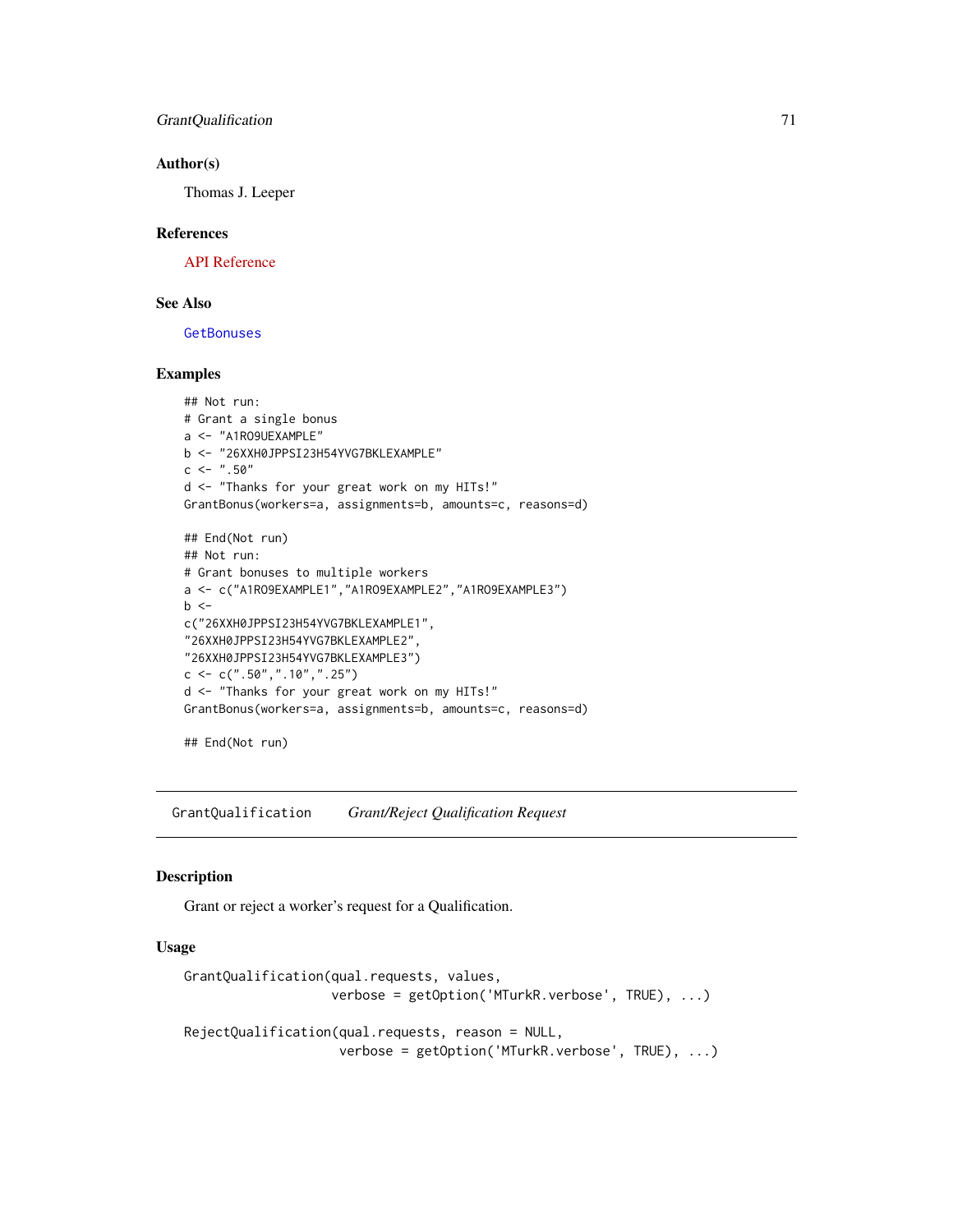### **Arguments**

| A character string containing the value of the Qualification to be assigned to the<br>worker, or a vector of values of length equal to the number of Qualification Re-                                                                                                            |
|-----------------------------------------------------------------------------------------------------------------------------------------------------------------------------------------------------------------------------------------------------------------------------------|
| An optional character string, or vector of character strings of length equal to<br>length of the qual requests parameter, supplying each worker with a reason<br>for rejecting their request for the Qualification. Workers will see this message.<br>Maximum of 1024 characters. |
| Optionally print the results of the API request to the standard output. Default is<br>taken from getOption('MTurkR.verbose', TRUE).                                                                                                                                               |
| Additional arguments passed to request.                                                                                                                                                                                                                                           |
|                                                                                                                                                                                                                                                                                   |

# Details

Qualifications are publicly visible to workers on the MTurk website and workers can request Qualifications (e.g., when a HIT requires a QualificationType that they have not been assigned). QualificationRequests can be retrieved via [GetQualificationRequests](#page-58-0). GrantQualification grants the specified qualification requests. Requests can be rejected with [RejectQualifications](#page-70-1).

Note that granting a qualification may have the consequence of modifying a worker's existing qualification score. For example, if a worker already has a score of 100 on a given QualificationType and then requests the same QualificationType, a GrantQualification action might increase or decrease that worker's qualification score.

Similarly, rejecting a qualification is not the same as revoking a worker's Qualification. For example, if a worker already has a score of 100 on a given QualificationType and then requests the same QualificationType, a RejectQualification leaves the worker's existing Qualification in place. Use [RevokeQualification](#page-82-0) to entirely remove a worker's Qualification.

GrantQualifications() and grantqual() are aliases; RejectQualifications() and rejectrequest() are aliases.

# Value

A dataframe containing the QualificationRequestId, reason for rejection (if applicable; only for RejectQualification), and whether each request was valid.

### Author(s)

Thomas J. Leeper

# References

[API Reference: GrantQualification](http://docs.amazonwebservices.com/AWSMechTurk/latest/AWSMturkAPI/ApiReference_GrantQualificationOperation.html)

[API Reference: RejectQualification](http://docs.amazonwebservices.com/AWSMechTurk/latest/AWSMturkAPI/ApiReference_RejectQualificationRequestOperation.html)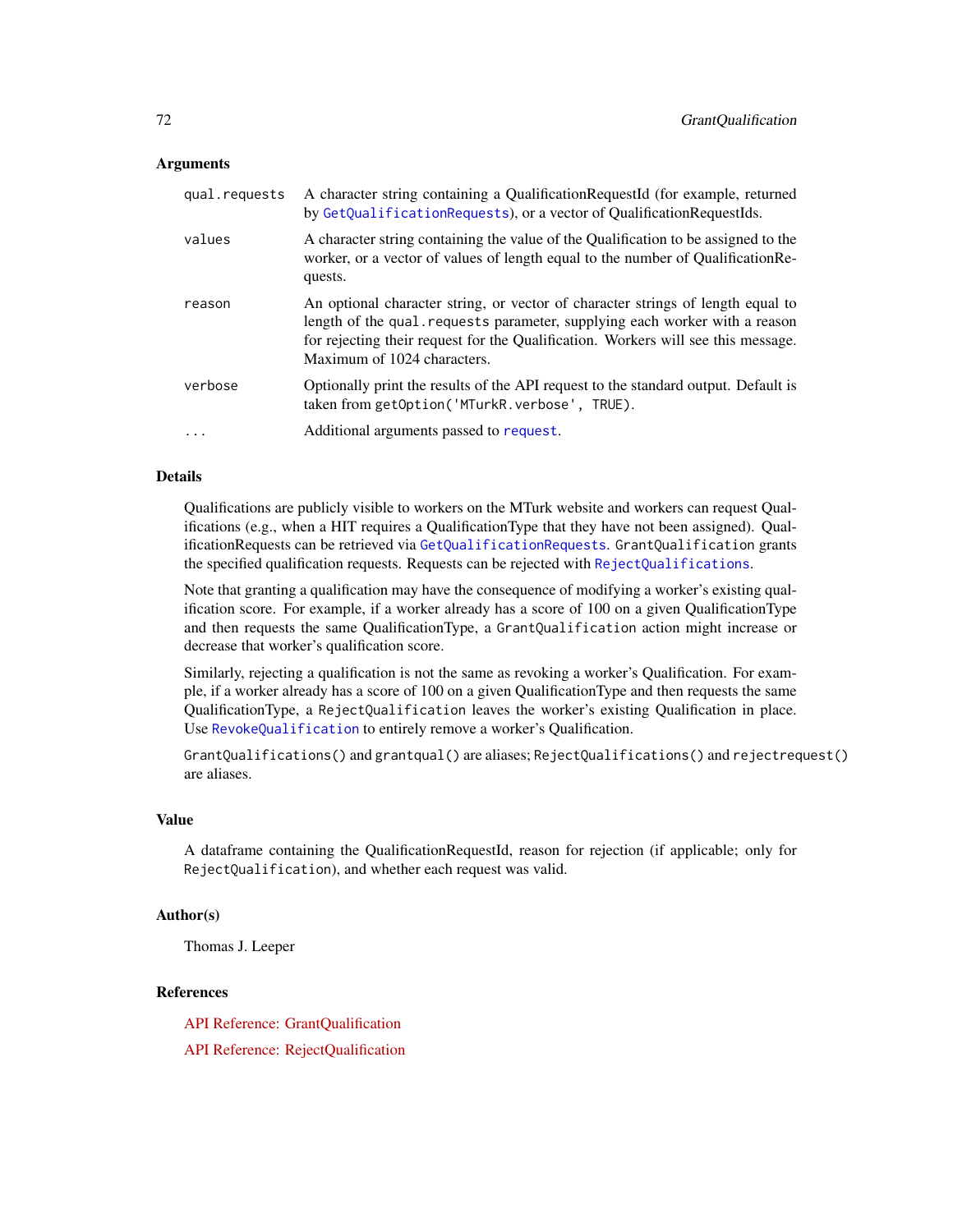# <span id="page-72-1"></span>Miscellaneous 73

# See Also

[GetQualificationRequests](#page-58-0)

#### Examples

```
## Not run:
# create QualificationType
qual1 <- CreateQualificationType(name="Requestable Qualification",
           description="This is a test qualification that can be requested.",
           status = "Active")
# poll for qualification requests
qrs <- GetQualificationRequests(qual1$QualificationTypeId)
# grant a qualification request
GrantQualification(qrs$QualificationRequestId[1], values = "100")
# correct a worker's score (note use of `SubjectId`, not `WorkerId`)
UpdateQualificationScore(qrs$QualificationTypeId[1], qrs$SubjectId[1], value = "95")
# reject a qualification request
RejectQualification(qrs$QualificationTypeId[2], reason = "Sorry!")
# cleanup
DisposeQualificationType(qual1$QualificationTypeId)
## End(Not run)
```
Miscellaneous *Convenience Functions and RUI Interaction*

#### <span id="page-72-0"></span>Description

These functions provide lists (of QualificationTypes, Requester and Worker Statistics) useful when creating HITs and QualificationTypes, and other functions to open specific pages of the MTurk Requester User Interface (RUI), or in the case of ViewAvailableHITs, the MTurk worker site.

#### Usage

```
ListOperations(op = NULL)
ListQualificationTypes(qual = NULL)
ListStatistics(stat = NULL, value.type = NULL, type = NULL)
ViewAvailableHITs(query = NULL, requester = NULL, min.reward = NULL, qualified = NULL)
OpenWorkerPage(workerid = NULL)
OpenManageHITPage(hit = NULL)
```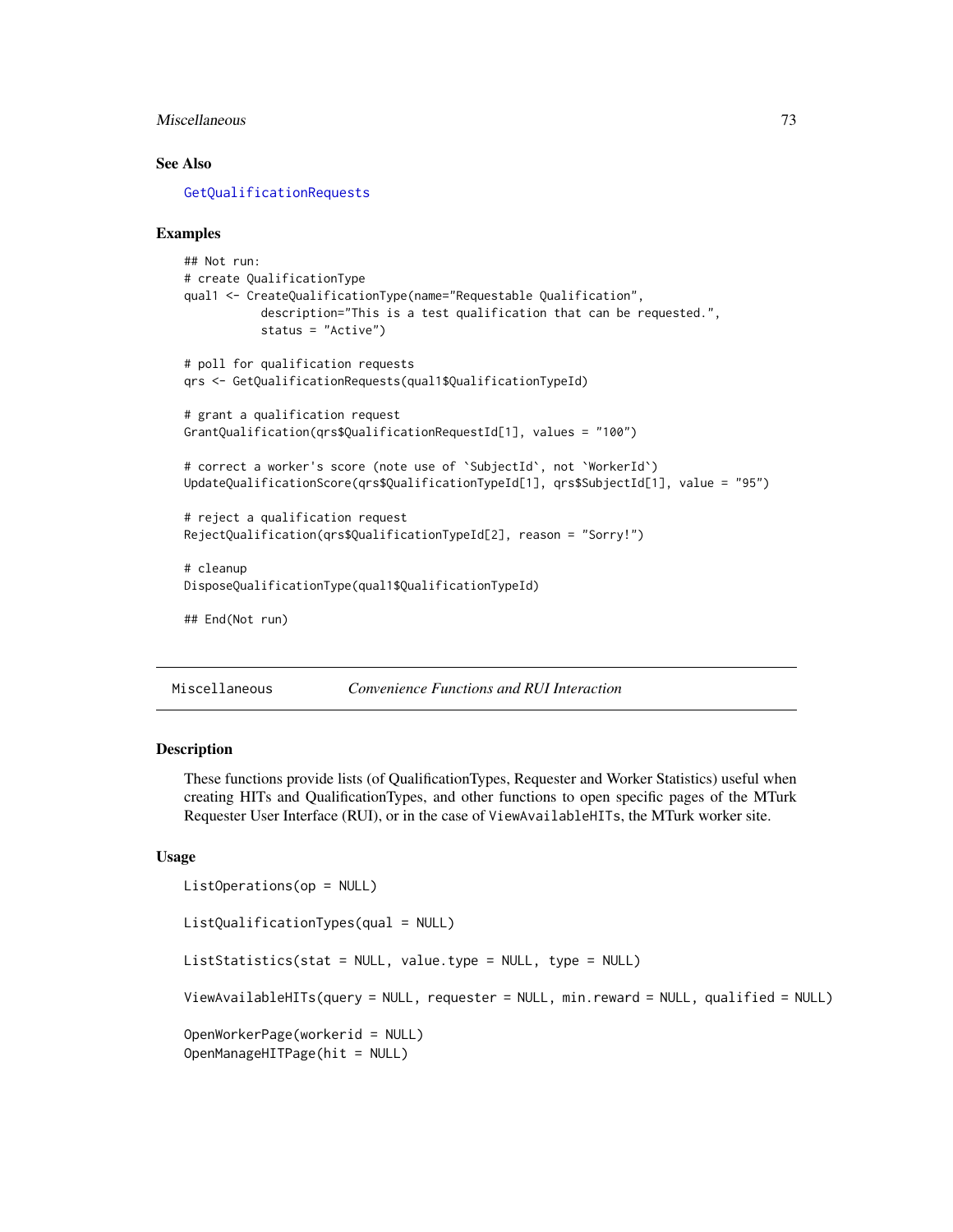# 74 Miscellaneous

OpenDownloadPage(hit, download = FALSE) OpenQualificationPage()

# Arguments

| op         | For ListOperations: a number indicating which of the operations to return.<br>Probably not useful.                                                                                                                                                                                                                                                     |
|------------|--------------------------------------------------------------------------------------------------------------------------------------------------------------------------------------------------------------------------------------------------------------------------------------------------------------------------------------------------------|
| qual       | For ListQualificationTypes: a character string containing the name of a<br>built-in QualificationType. If specified, ListQualificationTypes returns only<br>the QualificationTypeId of that QualificationType.                                                                                                                                         |
| stat       | For ListStatistics: an optional character string specifying the name of an<br>MTurk statistic. If specified, only details of that statistic are returned.                                                                                                                                                                                              |
| value.type | For ListStatistics: an optional character string specifying whether "Double"-<br>type or "Long"-type statistics should be returned. If NULL, both types are re-<br>turned. Probably not useful.                                                                                                                                                        |
| type       | For ListStatistics: an optional character string specifying whether "GetRequesterStatistic"-<br>type or "GetRequesterWorkerStatistic"-type statistics should be returned. If<br>NULL, both types are returned.                                                                                                                                         |
| query      | For ViewAvailableHITs: an optional character string containing a search query<br>used to search through HITs available on the MTurk worker site.                                                                                                                                                                                                       |
| requester  | For ViewAvailableHITs: an optional character string containing a RequesterId<br>whose HITs are to be searched, for example to see how one's own HITs appear<br>to workers on the MTurk worker site.                                                                                                                                                    |
| min.reward | For ViewAvailableHITs: an optional character string containing a minimum<br>reward (in U.S. Dollars) criterion to be used when searching available HITs on<br>the worker site.                                                                                                                                                                         |
| qualified  | For ViewAvailableHITs: an optional logical specifying whether only HITs for<br>which you are qualified should be searched.                                                                                                                                                                                                                             |
| workerid   | For OpenWorkerPage: an optional character string containing the WorkerId of a<br>worker whose Requester User Interface (RUI) management page is to be opened.<br>If NULL, function opens the list of workers.                                                                                                                                          |
| hit        | For OpenManageHITPage: an optional character string containing the HITId of a<br>HIT whose Requester User Interface (RUI) management page is to be opened. If<br>NULL, function opens the list of all HITs. For OpenDownloadPage: a mandatory<br>character string containing a HITID of a HIT whose assignment data download<br>page should be opened. |
| download   | For OpenDownloadPage: a logical indicating whether the HIT results should be<br>downloaded directly or whether the Requester User Interface (RUI) ManageHIT<br>page should be opened (the default).                                                                                                                                                    |
|            |                                                                                                                                                                                                                                                                                                                                                        |

# Details

A set of convenience functions to either display various information about MTurk semantics or open specified parts of the Requester User Interface (RUI).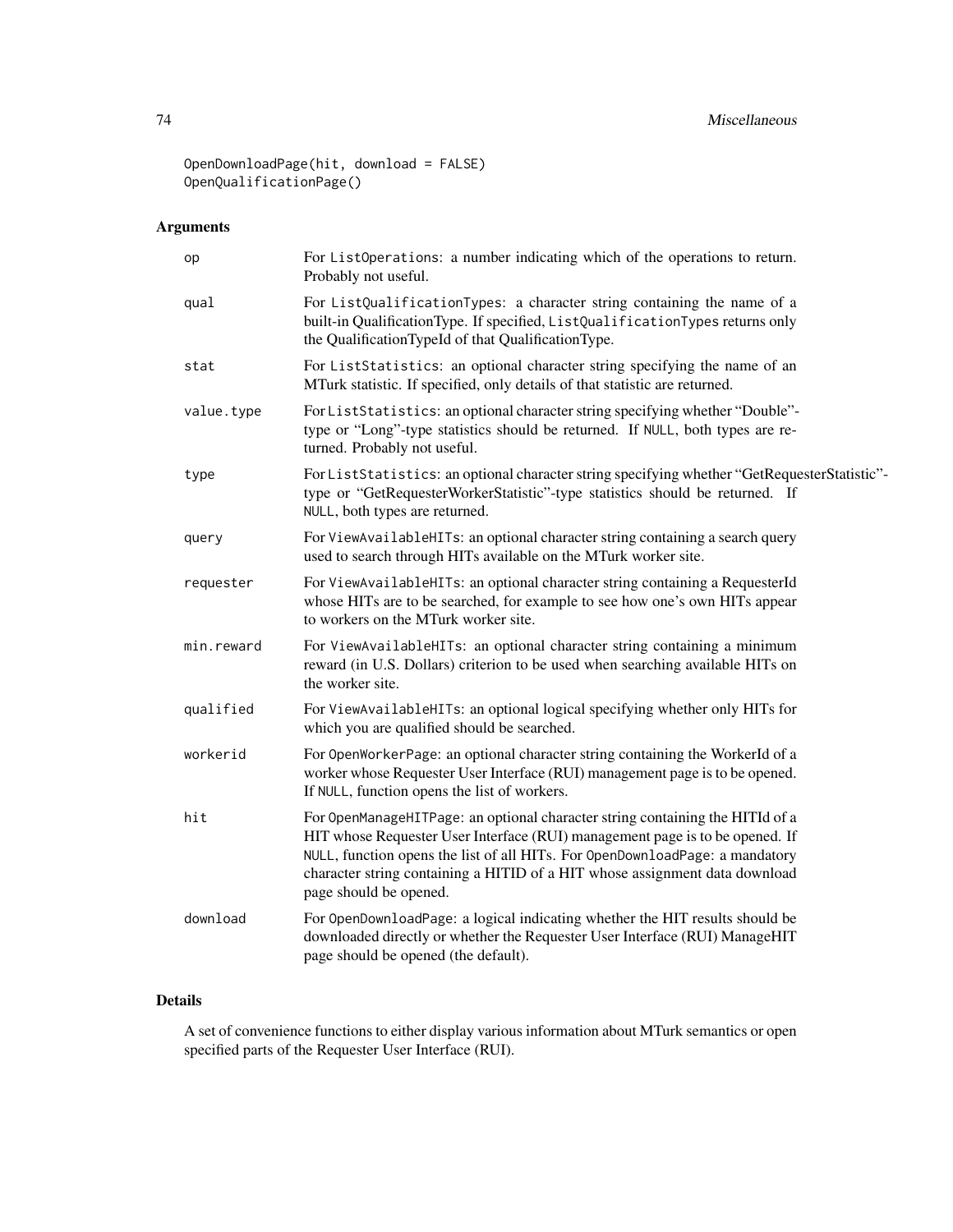#### <span id="page-74-0"></span>mturkhelp 75

# Value

Either a dataframe containing the requested information (in the case of ListOperations, ListQualificationTypes, ListStatistics) or nothing internal to R, but the specified webpage is opened in the user's default web browser (in the case of OpenWorkerPage, OpenManageHITPage, OpenDownloadPage, or OpenQualificationPage).

# Author(s)

Thomas J. Leeper

#### Examples

```
## Not run:
ListOperations()
ListQualificationTypes()
ListStatistics()
ViewAvailableHITs(min.reward=".50")
OpenWorkerPage()
OpenWorkerPage("A1RO9UEXAMPLE")
OpenManageHITPage()
OpenDownloadPage("267SI2KYEPLS8QWZYPXWP3EXAMPLE",download=TRUE)
OpenQualificationPage()
```
## End(Not run)

mturkhelp *Get some help*

#### Description

Functions to obtain help with the MTurk API (as opposed to the MTurkR package itself). mturkrhelp makes help requests directly to the API, while APIReference simply loads the API documentation.

#### Usage

```
mturkhelp(about, helptype = NULL, keypair = getOption('MTurkR.keypair'),
          print = getOption('MTurkR.print'),
          log.requests = getOption('MTurkR.log'),
          validation.test = getOption('MTurkR.test'))
```

```
APIReference()
```

| about    | A character string containing a help query.       |
|----------|---------------------------------------------------|
| helptype | Optionally either "Operation" or "ResponseGroup". |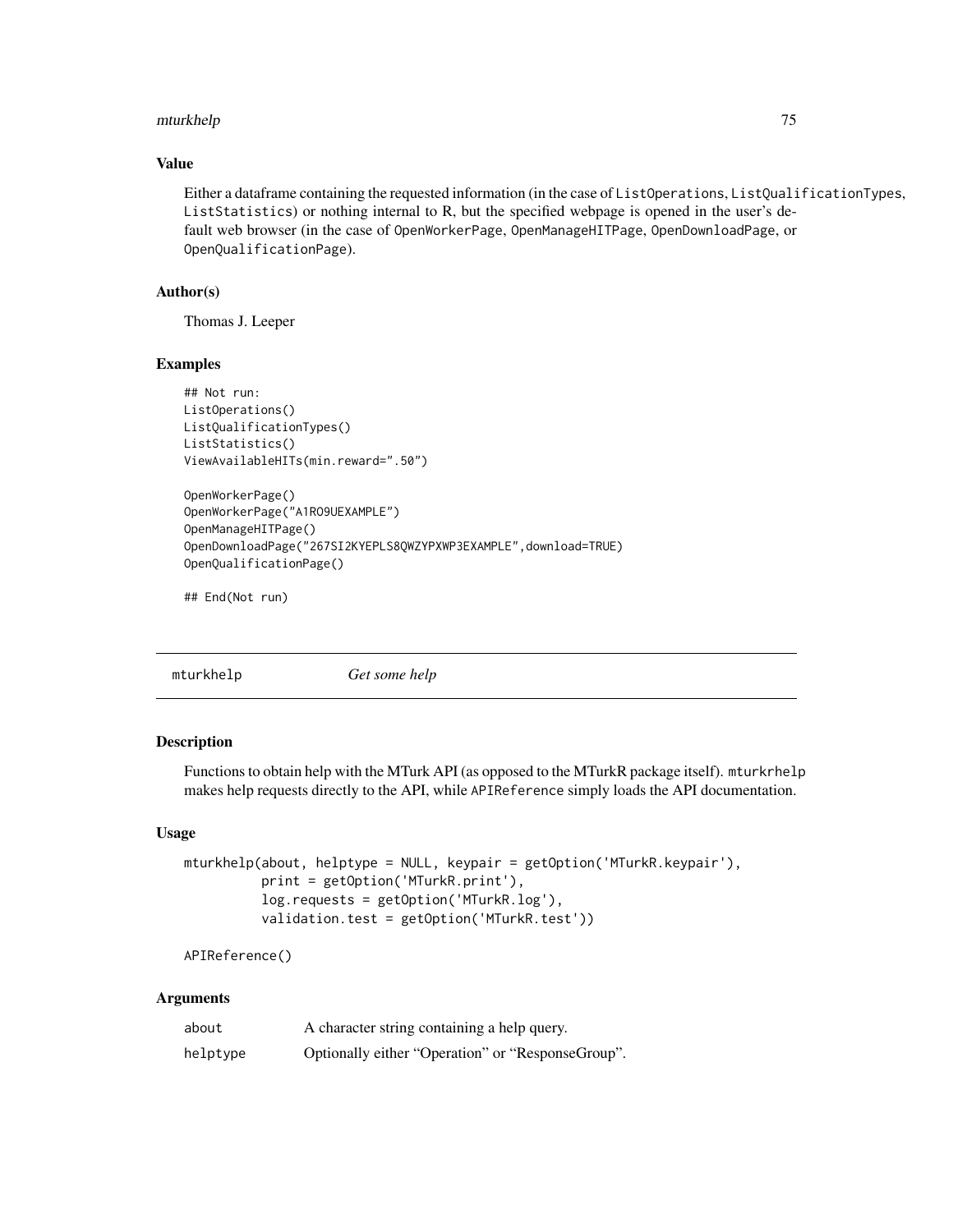<span id="page-75-0"></span>

| keypair         | A two-item character vector containing an AWS Access Key ID in the first posi-<br>tion and the corresponding Secret Access Key in the second position. Set default<br>with credentials. |
|-----------------|-----------------------------------------------------------------------------------------------------------------------------------------------------------------------------------------|
| print           | Optionally print the results of the API request to the standard output. Default is<br>TRUE.                                                                                             |
| log.requests    | A logical specifying whether API requests should be logged. Default is TRUE.<br>See readlogfile for details.                                                                            |
| validation.test |                                                                                                                                                                                         |
|                 | A logical specifying whether only the pre-request checks should be conducted<br>and the request URL returned (without executing the request). Default is FALSE.                         |

Some basic functions to get help with the MTurk API (as opposed to the MTurkR package). Whiel intended to be user-friendly, sophisticated use of MTurkR may require some understanding of hte MTurk API, which is easily accessed here.

# Value

Nothing. For mturkhelp: help information is printed to the standard output. For APIReference: the MTurk API documentation is opened in the user's default browser.

# Author(s)

Thomas J. Leeper

# References

[Getting Started Guide](http://docs.amazonwebservices.com/AWSMechTurk/latest/AWSMechanicalTurkGettingStartedGuide/Welcome.html?r=9808)

[Developer Guide](http://docs.amazonwebservices.com/AWSMechTurk/latest/AWSMechanicalTurkRequester/Welcome.html?r=349)

[API Reference](http://docs.amazonwebservices.com/AWSMechTurk/latest/AWSMturkAPI/Welcome.html?r=3235)

[Quick Reference](http://awsdocs.s3.amazonaws.com/MechTurk/latest/QRC-MTurk.pdf)

#### Examples

```
## Not run:
mturkhelp(about="GrantBonus",helptype="Operation")
APIReference()
```
## End(Not run)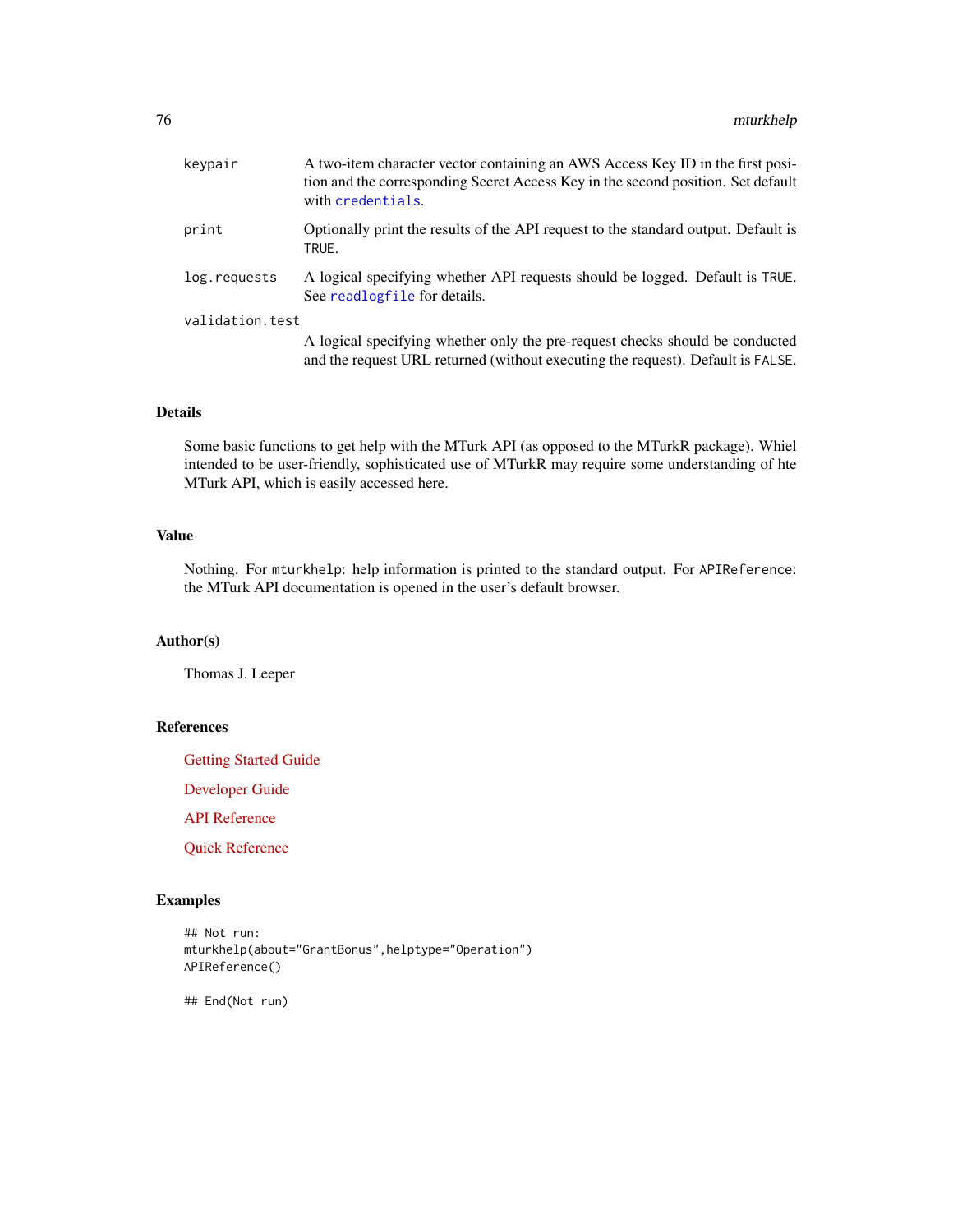<span id="page-76-1"></span><span id="page-76-0"></span>

#### **Description**

An interactive, menu-based wizard to perform MTurkR functions. Designed for beginners and those with aversion to the programming required elsewhere in the package.

#### Usage

```
MTurkR.Wizard(style="tcltk", sandbox = getOption('MTurkR.sandbox'))
wizard.simple(graphics = FALSE, sandbox = NULL, ...)
```
#### Arguments

| style    | The default tcltk, opens a full-featured GUI for MTurkR. simple opens a<br>simpler, text-based wizard (provided by wizard. simple) for performing some<br>functions; simple GUI opens the same simpler wizard, with graphical rather than<br>text-based menus. |
|----------|----------------------------------------------------------------------------------------------------------------------------------------------------------------------------------------------------------------------------------------------------------------|
| graphics | Optionally use graphical menus, if available, for the simple wizard. See menu.<br>Default is FALSE.                                                                                                                                                            |
| sandbox  | Optionally execute all requests in the MTurk sandbox rather than the live server.<br>Default (in MTurkR. Wizard) is FALSE; the default in wizard. simple is NULL<br>(with the wizard prompting for a value on load.)                                           |
| .        | Additional arguments passed to request.                                                                                                                                                                                                                        |

# Details

An interactive, menu-based wizard (with optionally graphical menus) to perform most MTurkR operations. It is intended as a way for MTurk (and MTurkR) beginners to quickly create and monitor HITs; approve and reject assignments; notify, bonus, and block/unblock workers; manage Qualifications; monitor MTurk statistics; and interact with the MTurk Requester User Interface (RUI). All functionality accepts basic inputs interactively and executes requests without programming individual commands.

Two particularly helpful features are worth highlighting. The wizard provides a point-and-click interface for approving and rejecting individual assignments, that interactively displays assignment content and executes approval/rejection decisions with ease. The wizard also provides analogous functionality for granting and rejecting qualification requests.

The wizard remains under active development and detailed documentation will hopefully be available under a subsequent release.

mturkr.wizard() is an alias for MTurkR.Wizard.

# Value

Currently returns nothing.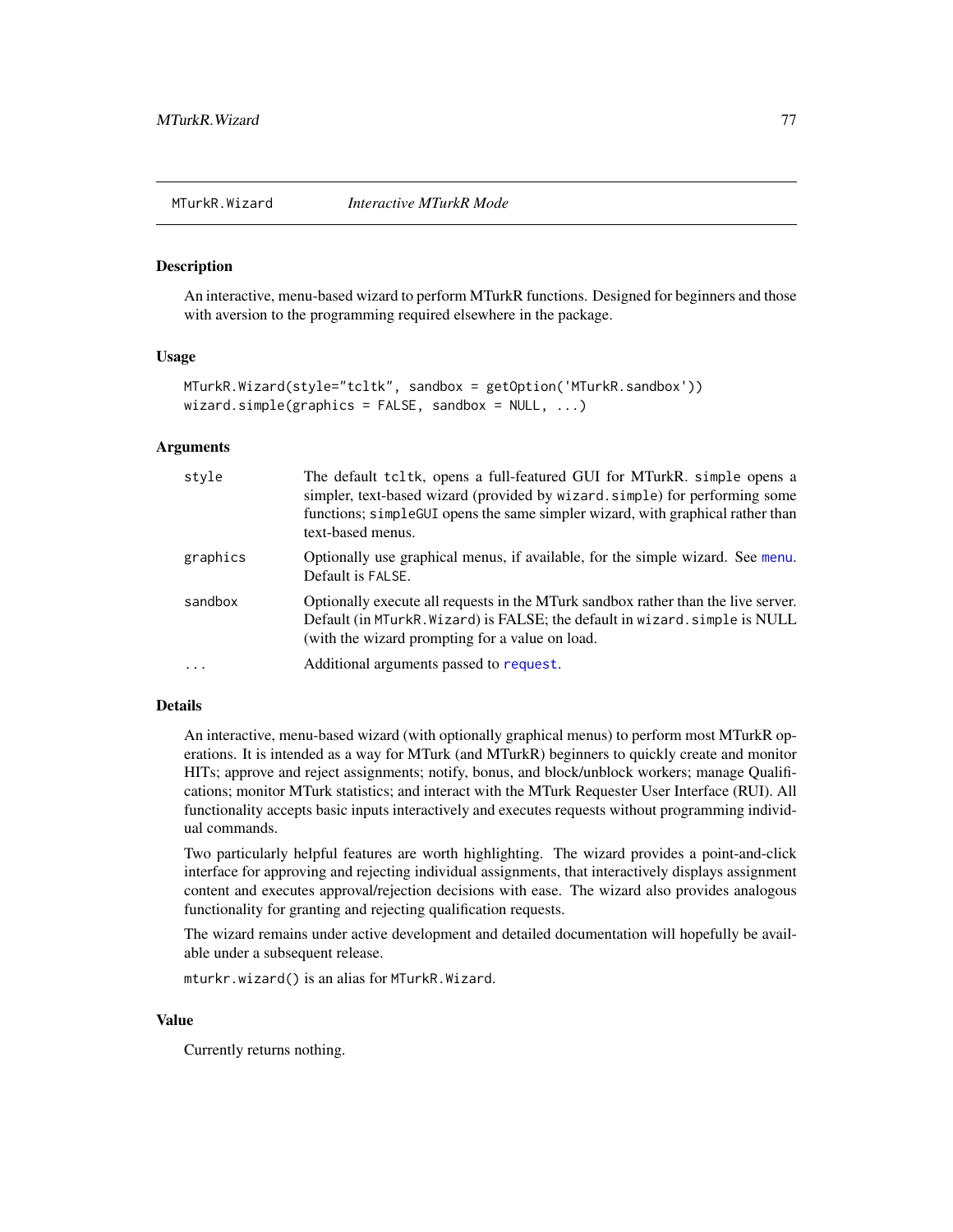#### Author(s)

Thomas J. Leeper

#### Examples

## Not run: MTurkR.Wizard()

## End(Not run)

<span id="page-77-0"></span>readlogfile *Read the MTurkR Logfile*

### Description

A log of all MTurk API requests are stored in a tab-separated value file called 'MTurkRLog.tsv' in, by default, the current working directory. This function reads this MTurkR logfile into R as a dataframe, using read.delim.

### Usage

```
readlogfile(path = getOption('MTurkR.logdir'), filename="MTurkRlog.tsv")
```
#### Arguments

| path     | An optional character string specifying the path of a directory containing an<br>MTurkR log file. |
|----------|---------------------------------------------------------------------------------------------------|
| filename | The name of the MTurkR log file. The default is 'MTurkRlog.tsv'.                                  |

# Details

By default, MTurkR stores a record of all MTurk API requests in a local file in the working directory (though this can be reset with options('MTurkR.logdir'). This function reads the locally stored MTurkR log file ('MTurkRlog.tsv') into R as a dataframe. This is useful for error checking and reviewing prior requests. A convenient, visual interface for the logfile is provided by [MTurkR.Wizard](#page-76-0).

# Value

A dataframe containing details of previous (logged) MTurk API requests (including RequestId, Operation performed, REST query parameters, and MTurk response XML as a character string).

#### Author(s)

Thomas J. Leeper

#### See Also

[request](#page-81-0)

<span id="page-77-1"></span>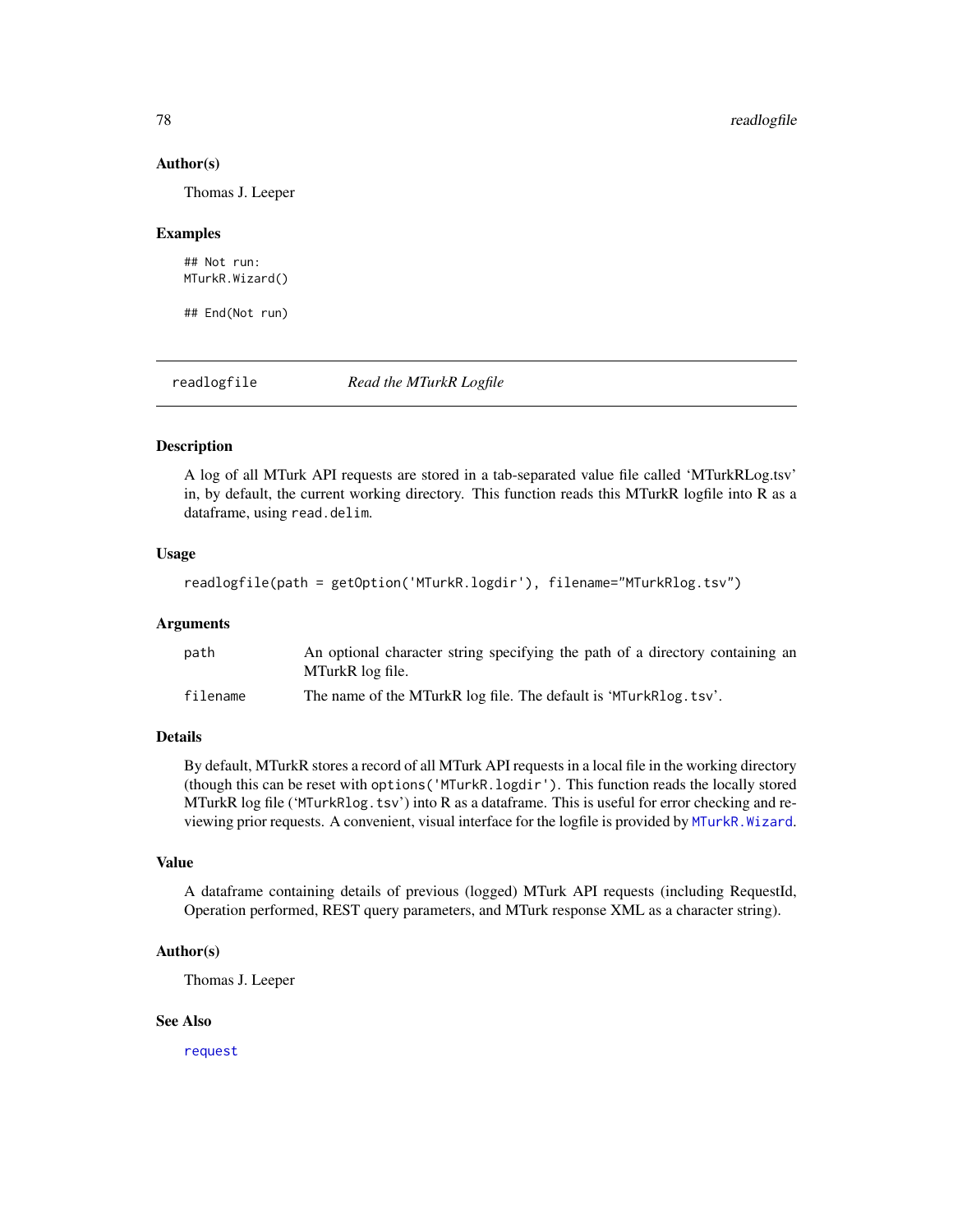# <span id="page-78-0"></span>RegisterHITType 79

# Examples

```
## Not run:
log <- readlogfile()
```
## End(Not run)

RegisterHITType *Register a HITType*

# Description

Register a HITType on MTurk, in order to create one or more HITs to show up as a group to workers.

# Usage

```
RegisterHITType(title, description, reward, duration, keywords = NULL,
                auto.approval.delay = NULL, qual.req = NULL,
                verbose = getOption('MTurkR.verbose', TRUE), ...)
```

| title               | A character string containing the title for the HITType. All HITs of this HITType<br>will be visibly grouped to workers according to this title. Maximum of 128<br>characters.                                           |
|---------------------|--------------------------------------------------------------------------------------------------------------------------------------------------------------------------------------------------------------------------|
| description         | A character string containing a description of the HITType. This is visible to<br>workers. Maximum of 2000 characters.                                                                                                   |
| reward              | A character string containing the per-assignment reward amount, in U.S. Dollars<br>(e.g., "0.15").                                                                                                                       |
| duration            | A character string containing the amount of time workers have to complete an<br>assignment for HITs of this HITType, in seconds (for example, as returned by<br>seconds). Minimum of 30 seconds and maximum of 365 days. |
| keywords            | An optional character string containing a comma-separated set of keywords by<br>which workers can search for HITs of this HITType. Maximum of 1000 charac-<br>ters.                                                      |
| auto.approval.delay |                                                                                                                                                                                                                          |
|                     | An optional character string specifying the amount of time, in seconds (for ex-<br>ample, as returned by seconds), before a submitted assignment is automatically<br>granted. Maximum of 30 days.                        |
| qual.req            | An optional character string containing one or more Qualification Requirements<br>data structures, for example as returned by GenerateQualificationRequirement.                                                          |
| verbose             | Optionally print the results of the API request to the standard output. Default is<br>taken from getOption('MTurkR.verbose', TRUE).                                                                                      |
| $\cdots$            | Additional arguments passed to request.                                                                                                                                                                                  |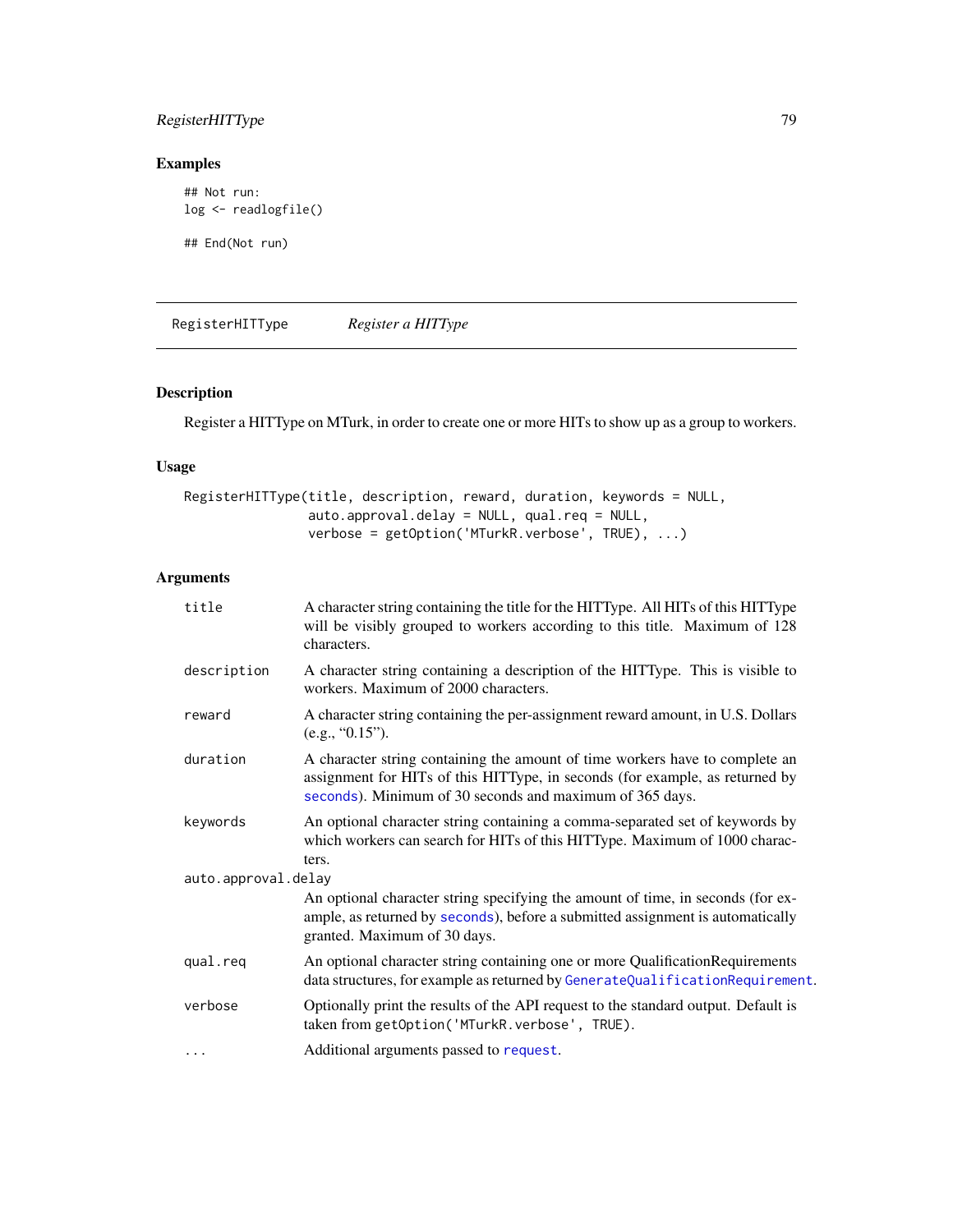<span id="page-79-0"></span>All HITs of a given HITType are visibly grouped together for workers and share common properties (e.g., reward amount, QualificationRequirements). This function registers a HITType in the MTurk system, which can then be used when creating individual HITs. If a requester wants to change these properties for a specific HIT, the HIT should be changed to a new HITType (see [ChangeHITType](#page-14-0)).

hittype() is an alias.

#### Value

A two-column dataframe containing the HITTypeId of the newly registered HITType and an indicator for whether the registration request was valid.

### Author(s)

Thomas J. Leeper

# References

[API Reference: Operation](http://docs.amazonwebservices.com/AWSMechTurk/latest/AWSMturkAPI/ApiReference_RegisterHITTypeOperation.html)

[API Reference: Concept](http://docs.amazonwebservices.com/AWSMechTurk/latest/AWSMechanicalTurkRequester/Concepts_HITTypesArticle.html)

### See Also

[CreateHIT](#page-19-0)

[ChangeHITType](#page-14-0)

#### Examples

```
## Not run:
RegisterHITType(title="10 Question Survey",
                description=
                "Complete a 10-question survey about news coverage and your opinions",
                reward=".20",
                duration=seconds(hours=1),
                keywords="survey, questionnaire, politics")
```
## End(Not run)

RejectAssignment *Reject Assignment*

#### Description

Reject a Worker's assignment (or multiple assignments) submitted for a HIT. Feedback should be provided for why an assignment was rejected.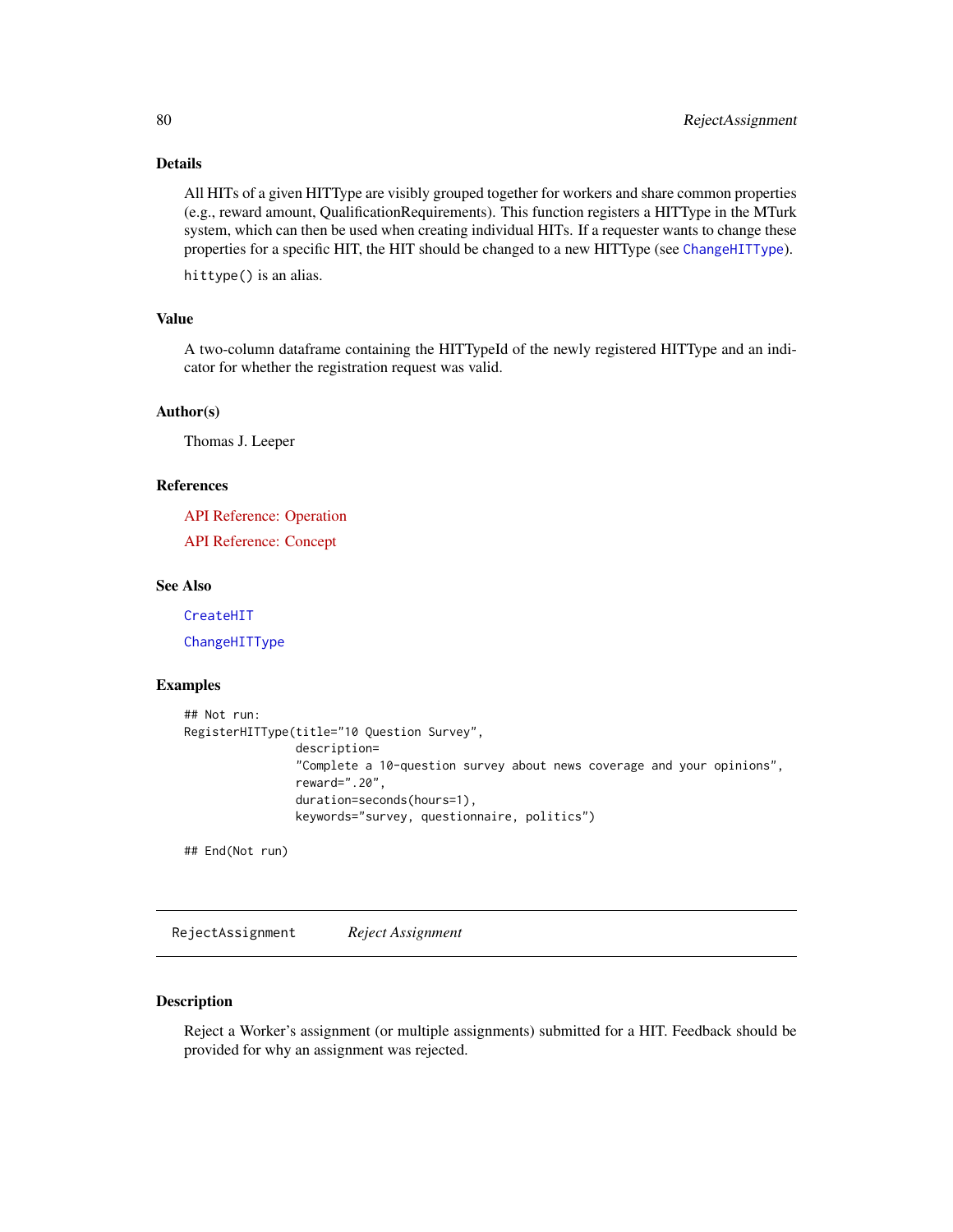# <span id="page-80-0"></span>RejectAssignment 81

### Usage

```
RejectAssignment(assignments, feedback = NULL,
                 verbose = getOption('MTurkR.verbose', TRUE), ...)
```
# Arguments

| assignments | A character string containing an AssignmentId, or a vector of multiple character<br>strings containing multiple AssignmentIds, to reject. |
|-------------|-------------------------------------------------------------------------------------------------------------------------------------------|
| feedback    | An optional character string containing any feedback for a worker. This must<br>have length 1 or length equal to the number of workers.   |
| verbose     | Optionally print the results of the API request to the standard output. Default is<br>taken from getOption('MTurkR.verbose', TRUE).       |
| $\ddotsc$   | Additional arguments passed to request.                                                                                                   |

# Details

Reject assignments, by AssignmentId (as returned by [GetAssignment](#page-49-0)). More advanced functionality to quickly reject many or all assignments (ala [ApproveAllAssignments](#page-4-0)) is intentionally not provided.

RejectAssignments() and reject() are aliases.

#### Value

A dataframe containing the list of AssignmentIds, feedback (if any), and whether or not each rejection request was valid.

#### Author(s)

Thomas J. Leeper

#### References

[API Reference](http://docs.amazonwebservices.com/AWSMechTurk/latest/AWSMturkAPI/ApiReference_RejectAssignmentOperation.html)

# See Also

#### [ApproveAssignment](#page-4-1)

# Examples

```
## Not run:
RejectAssignment(assignments="26XXH0JPPSI23H54YVG7BKLEXAMPLE")
```
## End(Not run)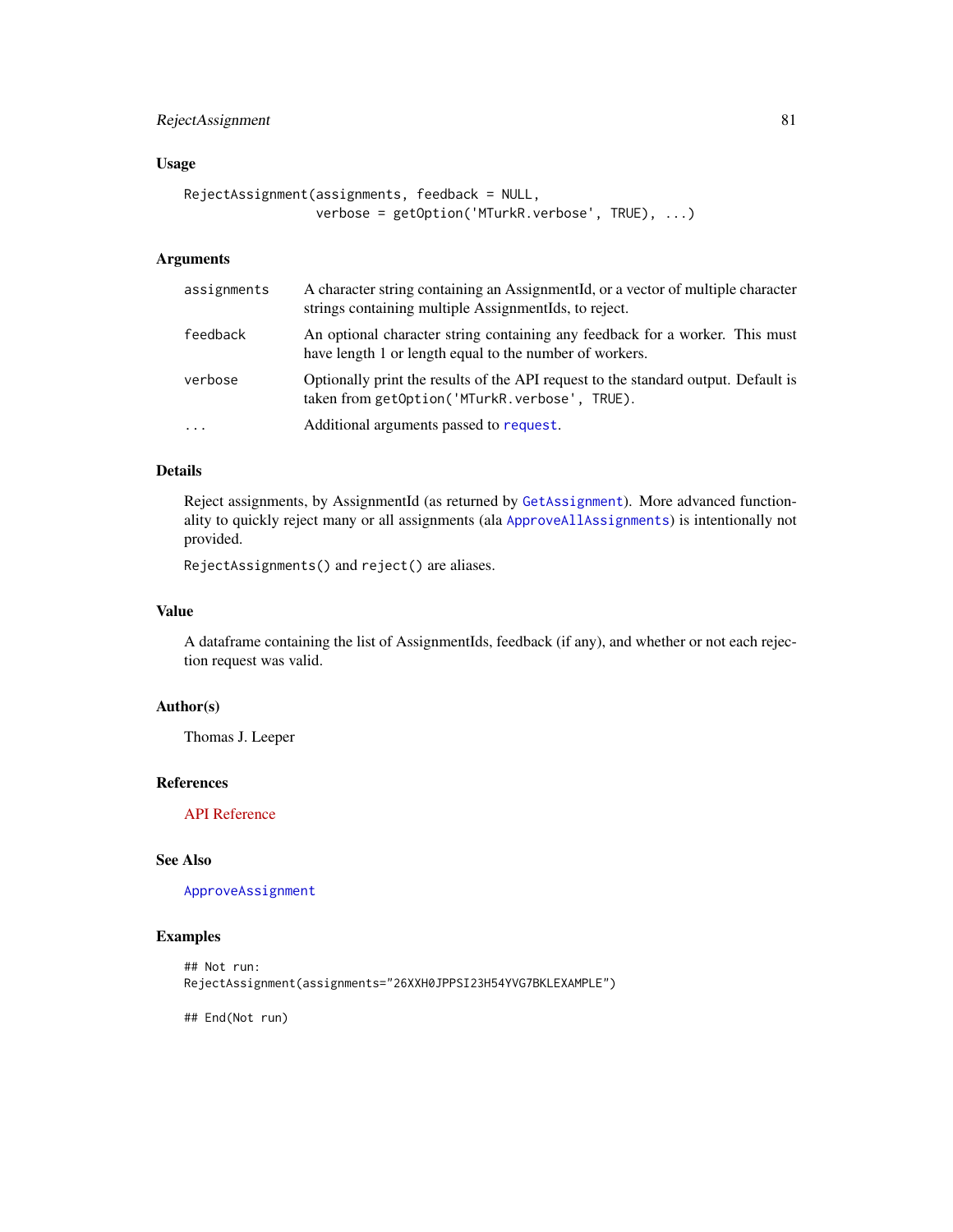# <span id="page-81-1"></span><span id="page-81-0"></span>Description

This is the workhorse function that makes authenticated HTTP requests to the MTurk API. It is not exported as of v0.5.

#### Usage

```
request(operation, GETparameters = NULL,
       keypair = getOption('MTurkR.keypair'),
       browser = getOption('MTurkR.browser', FALSE),
       log.requests = getOption('MTurkR.log', TRUE),
       sandbox = getOption('MTurkR.sandbox', FALSE),
       verbose = getOption('MTurkR.verbose', TRUE),
       validation.test = getOption('MTurkR.test', FALSE),
       service = "AWSMechanicalTurkRequester",
       version = NULL)
```
# Arguments

| operation                  | The MTurk API operation to be performed.                                                                                                                                                                             |
|----------------------------|----------------------------------------------------------------------------------------------------------------------------------------------------------------------------------------------------------------------|
| GETparameters              | An optional character string containing URL query parameters that specify op-<br>tions for the request.                                                                                                              |
| keypair                    | A two-element character vector containing an AWS Access Key ID and an AWS<br>Secret Access Key. Default is from options ('MTurkR. keypair').                                                                         |
| browser                    | Optionally open the request in the default web browser, rather than opening in<br>R. Default is FALSE.                                                                                                               |
| log.requests               | A logical specifying whether API requests should be logged. Default is TRUE.<br>See readlogfile for details.                                                                                                         |
| sandbox                    | Optionally execute the request in the MTurk sandbox rather than the live server.<br>Default is FALSE.                                                                                                                |
| verbose<br>validation.test | Whether errors produced by the MTurk API request should be printed.                                                                                                                                                  |
|                            | Currently a logical that causes request to return the URL of the specified REST<br>request. Default is FALSE. May additionally validate the request (and supply<br>information about that validation) in the future. |
| service                    | The MTurk service to which the authenticated request will be sent. Supplied<br>only for advanced users.                                                                                                              |
| version                    | The version of the MTurk API to use.                                                                                                                                                                                 |

# Details

This is an internal function that executes MTurk API requests. It is made available for use by advanced users to execute custom API requests.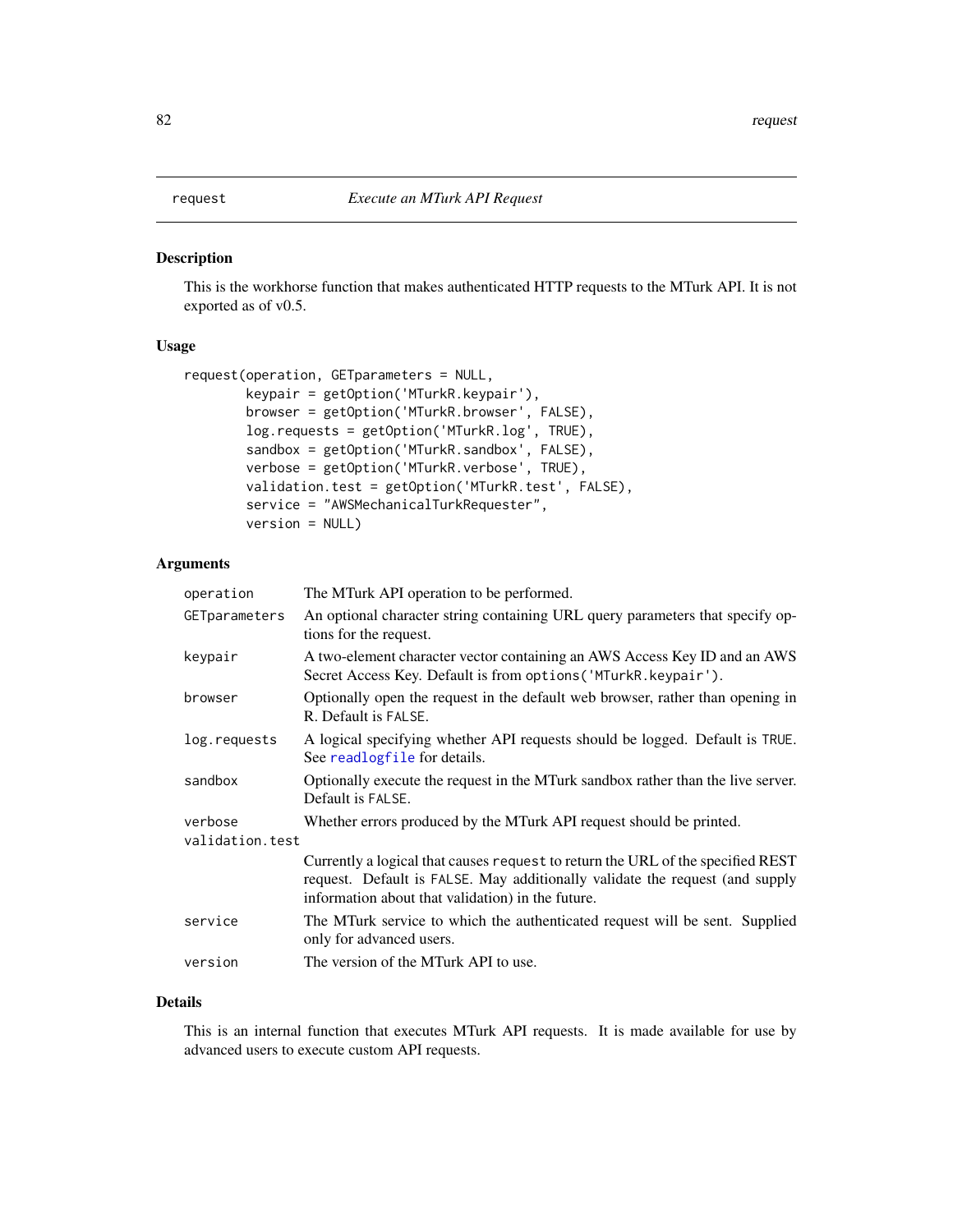# <span id="page-82-0"></span>Value

A list of class "MTurkResponse" containing:

| operation   | A character string identifying the MTurk API operation performed.                           |
|-------------|---------------------------------------------------------------------------------------------|
| request.id  | The Request ID created by the API request.                                                  |
| request.url | The URL of the MTurk API REST request.                                                      |
| valid       | A logical indicating whether or not the request was valid and thus executed as<br>intended. |
| xml         | A character string containing the XML API response.                                         |

# Author(s)

Thomas J. Leeper

### References

[API Reference](http://docs.amazonwebservices.com/AWSMechTurk/latest/AWSMechanicalTurkRequester/MakingRequestsArticle.html)

RevokeQualification *Revoke a Qualification from a Worker*

# Description

Revoke a Qualification from a worker or multiple workers. This deletes their qualification score and any record thereof.

# Usage

```
RevokeQualification(qual, worker, reason = NULL,
                    verbose = getOption('MTurkR.verbose', TRUE), ...)
```

| qual                    | A character string containing a QualificationTypeId.                                                                                                                                                                          |
|-------------------------|-------------------------------------------------------------------------------------------------------------------------------------------------------------------------------------------------------------------------------|
| worker                  | A character string containing a WorkerId, or a vector of character strings con-<br>taining multiple WorkerIds.                                                                                                                |
| reason                  | An optional character string, or vector of character strings of length equal to<br>length of the workers parameter, supplying each worker with a reason for re-<br>voking their Qualification. Workers will see this message. |
| verbose                 | Optionally print the results of the API request to the standard output. Default is<br>taken from getOption('MTurkR.verbose', TRUE).                                                                                           |
| $\cdot$ $\cdot$ $\cdot$ | Additional arguments passed to request.                                                                                                                                                                                       |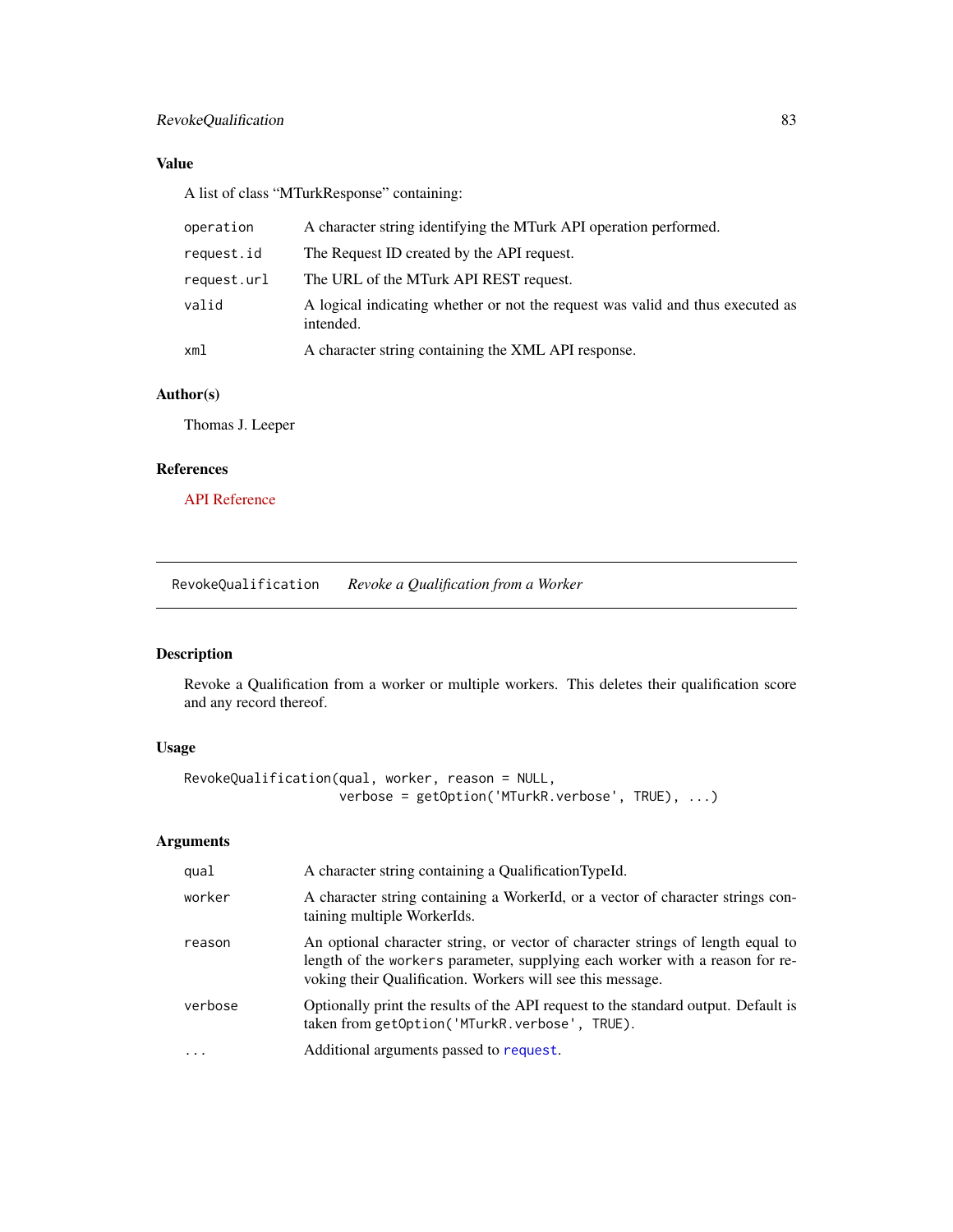<span id="page-83-0"></span>A simple function to revoke a Qualification assigned to one or more workers.

RevokeQualifications() and revokequal() are aliases.

### Value

A dataframe containing the QualificationTypeId, WorkerId, reason (if applicable), and whether each request was valid.

#### Author(s)

Thomas J. Leeper

### References

[API Reference](http://docs.amazonwebservices.com/AWSMechTurk/latest/AWSMturkAPI/ApiReference_RevokeQualificationOperation.html)

#### See Also

[GrantQualification](#page-70-0)

[RejectQualification](#page-70-1)

# Examples

```
## Not run:
qual1 < -AssignQualification(workers = "A1RO9UJNWXMU65",
                   name = "Worked for me before",
                description = "This qualification is for people who have worked for me before",
                    status = "Active",
                    keywords = "Worked for me before")
RevokeQualification(qual = qual1$QualificationTypeId,
                    worker = qual1$WorkerId,
                    reason = "No longer needed")
```
DisposeQualificationType(qual1\$QualificationTypeId)

## End(Not run)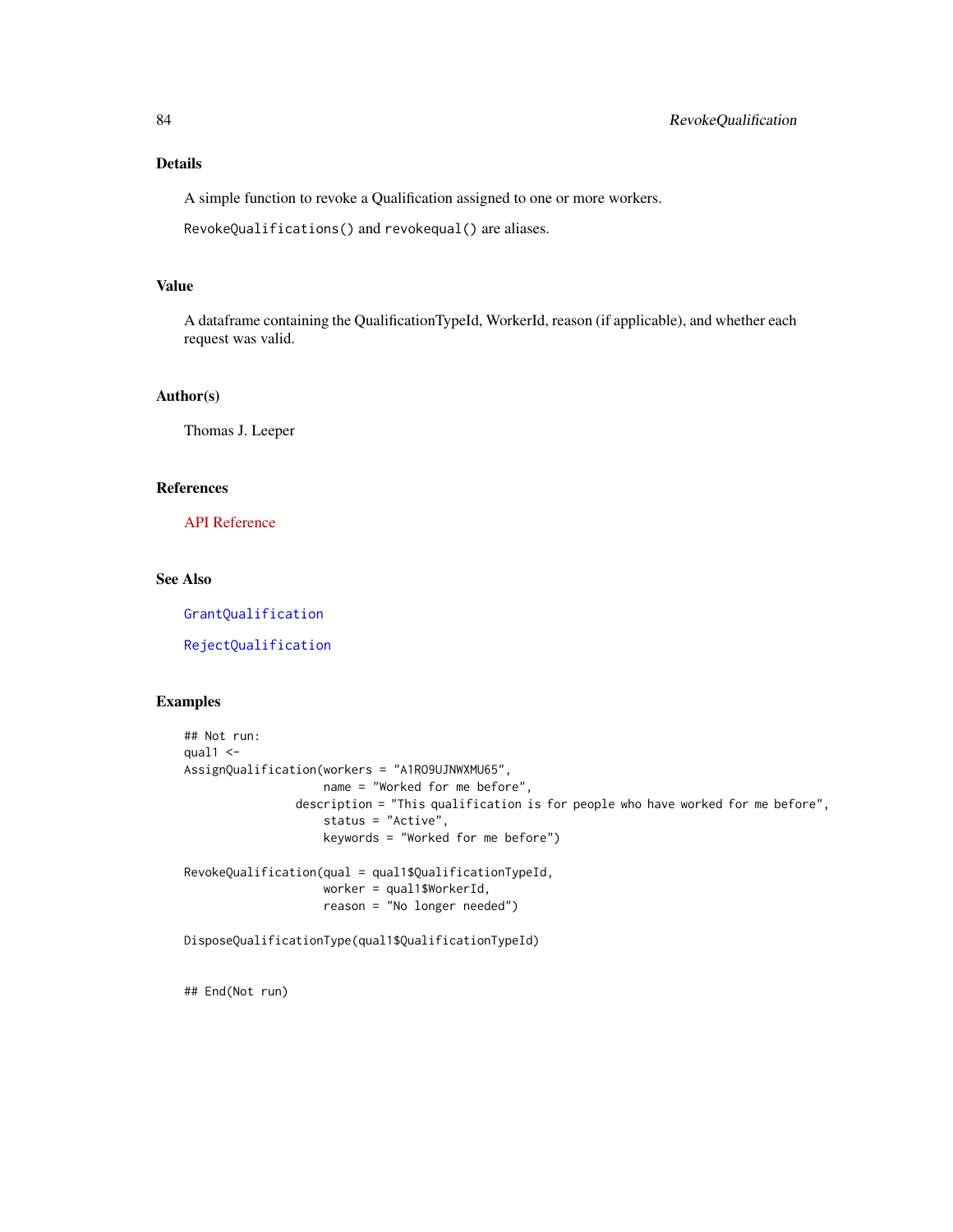<span id="page-84-1"></span><span id="page-84-0"></span>

# Description

Search for your HITs and return those HITs as R objects.

# Usage

```
SearchHITs(response.group = NULL, return.all = TRUE,
           pagenumber = "1", pagesize = "10",
           sortproperty = "Enumeration", sortdirection = "Ascending",
           return.hit.dataframe = TRUE, return.qual.dataframe = TRUE,
           verbose = getOption('MTurkR.verbose', TRUE), ...)
```

|                       | response group An optional character string (or vector of character strings) specifying what de-<br>tails of each HIT to return of: "Request", "Minimal", "HITDetail", "HITQues-<br>tion", "HITAssignmentSummary". For more information, see Common Param-<br>eters and HIT Data Structure. |  |
|-----------------------|---------------------------------------------------------------------------------------------------------------------------------------------------------------------------------------------------------------------------------------------------------------------------------------------|--|
| return.all            | A logical indicating whether all HITs (as opposed to a specified page of the<br>search results) should be returned. Default is TRUE.                                                                                                                                                        |  |
| pagenumber            | An optional character string indicating which page of search results should be<br>returned. Most users can ignore this.                                                                                                                                                                     |  |
| pagesize              | An optional character string indicating how many search results should be re-<br>turned by each request, between 1 and 100. Most users can ignore this.                                                                                                                                     |  |
| sortproperty          | One of "Title", "Reward", "Expiration", "CreationTime", "Enumeration". Ig-<br>nored if return. all=TRUE. Most users can ignore this.                                                                                                                                                        |  |
| sortdirection         | Either "Ascending" or "Descending". Ignored if return.all=TRUE. Most users<br>can ignore this.                                                                                                                                                                                              |  |
| return.hit.dataframe  |                                                                                                                                                                                                                                                                                             |  |
|                       | A logical indicating whether the dataframe of HITs should be returned. Default<br>is TRUE.                                                                                                                                                                                                  |  |
| return.qual.dataframe |                                                                                                                                                                                                                                                                                             |  |
|                       | A logical indicating whether the list of each HIT's QualificationRequirements<br>(stored as dataframes in that list) should be returned. Default is TRUE.                                                                                                                                   |  |
| verbose               | Optionally print the results of the API request to the standard output. Default is<br>taken from getOption('MTurkR.verbose', TRUE).                                                                                                                                                         |  |
| $\cdots$              | Additional arguments passed to request.                                                                                                                                                                                                                                                     |  |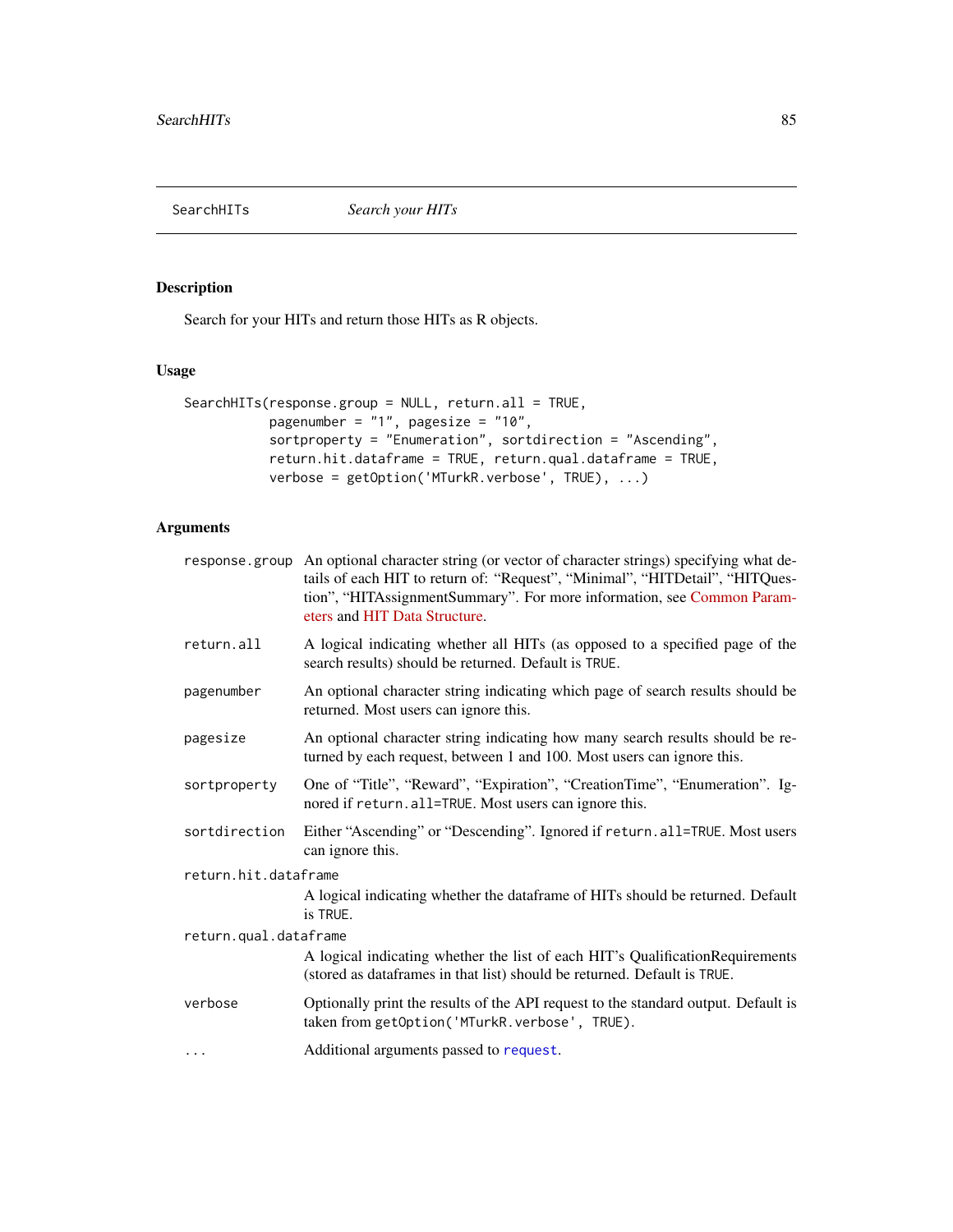<span id="page-85-1"></span>Retrieve your current HITs (and, optionally, characteristics thereof). To view HITs on the MTurk requester website, see [OpenManageHITPage](#page-72-0). To view HITs on the MTurk worker website, use [ViewAvailableHITs](#page-72-0).

searchhits() is an alias.

# Value

A list one- or two-element list containing a dataframe of HIT details and, optionally (if 'return.qual.dataframe = TRUE'), a list of each HIT's QualificationRequirements (stored as dataframes in that list).

#### Author(s)

Thomas J. Leeper

# References

[API Reference](http://docs.amazonwebservices.com/AWSMechTurk/latest/AWSMturkAPI/ApiReference_SearchHITsOperation.html)

# See Also

[GetHIT](#page-55-0) [GetReviewableHITs](#page-64-0) [SearchQualificationTypes](#page-85-0) [ViewAvailableHITs](#page-72-0)

# Examples

## Not run: SearchHITs()

## End(Not run)

<span id="page-85-0"></span>SearchQualificationTypes

*Search QualificationTypes*

# Description

Search for available QualificationTypes, including yours and others available on the MTurk system created by other requesters.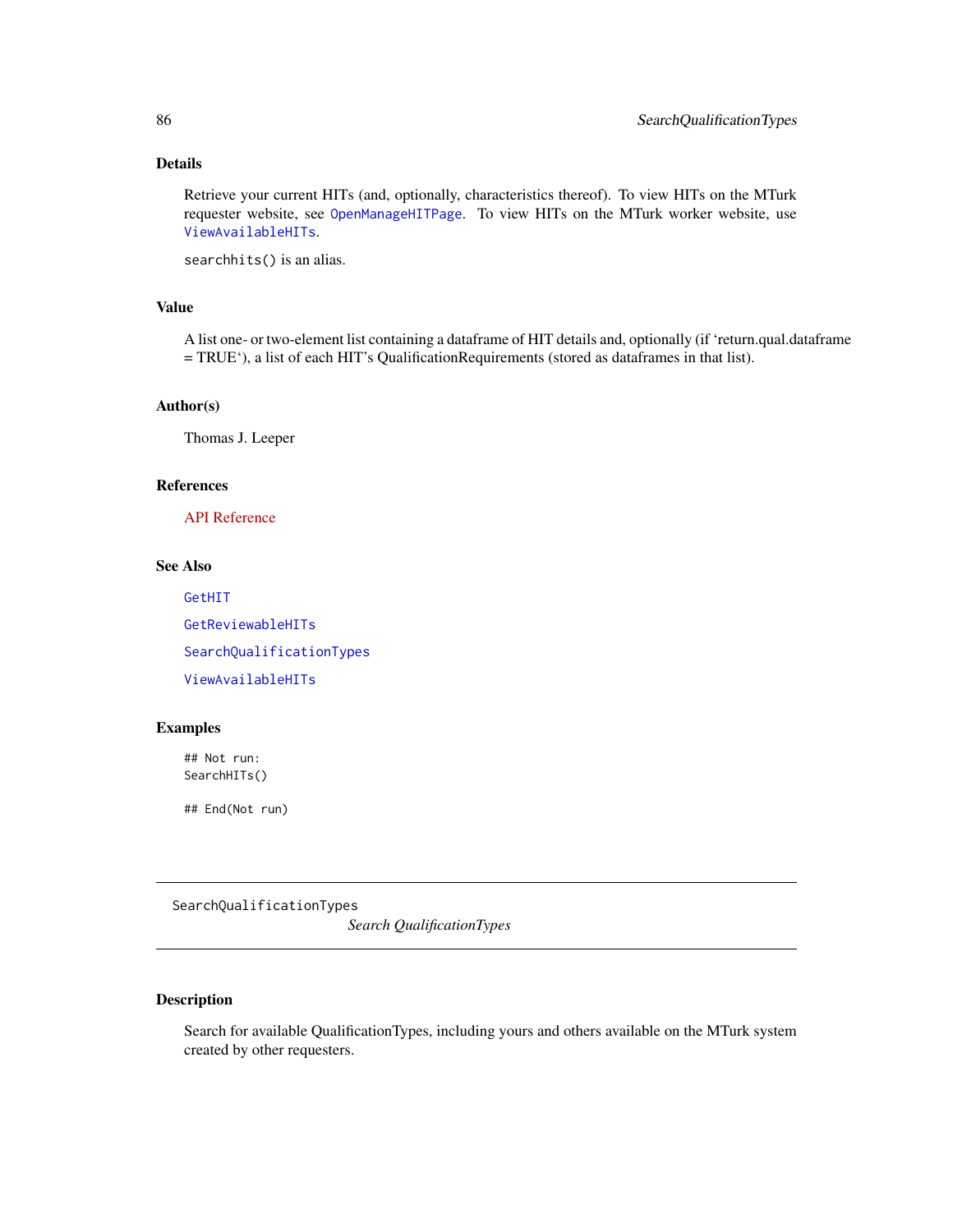#### <span id="page-86-0"></span>Usage

```
SearchQualificationTypes(query = NULL, only.mine = TRUE, only.requestable = FALSE,
                         return.all = FALSE, pagenumber = "1", pagesize = "10",
                         sortproperty = "Name", sortdirection = "Ascending",
                         return.qual.dataframe = TRUE,
                         verbose = getOption('MTurkR.verbose', TRUE), ...)
```
# Arguments

| query                 | An optional character string containing a search query to be used to search<br>among available QualificationTypes.                                                           |  |
|-----------------------|------------------------------------------------------------------------------------------------------------------------------------------------------------------------------|--|
| only.mine             | A logical indicating whether only your QualificationTypes should be returned<br>(the default). If FALSE, QualificationTypes created by all requesters will be re-<br>turned. |  |
| only.requestable      |                                                                                                                                                                              |  |
|                       | A logical indicating whether only requestable QualificationTypes should be re-<br>turned. Default is FALSE.                                                                  |  |
| return.all            | A logical indicating whether all QualificationTypes (as opposed to a specified<br>page of the search results) should be returned. Default is TRUE.                           |  |
| pagenumber            | An optional character string indicating which page of search results should be<br>returned. Most users can ignore this.                                                      |  |
| pagesize              | An optional character string indicating how many search results should be re-<br>turned by each request, between 1 and 100. Most users can ignore this.                      |  |
| sortproperty          | API currently only supports "Name". Most users can ignore this.                                                                                                              |  |
| sortdirection         | Either "Ascending" or "Descending". Ignored if return.all=TRUE. Most users<br>can ignore this.                                                                               |  |
| return.qual.dataframe |                                                                                                                                                                              |  |
|                       | A logical indicating whether the QualificationTypes should be returned as a<br>dataframe. Default is TRUE.                                                                   |  |
| verbose               | Optionally print the results of the API request to the standard output. Default is<br>taken from getOption('MTurkR.verbose', TRUE).                                          |  |
| $\cdots$              | Additional arguments passed to request.                                                                                                                                      |  |

# Details

Retrieve available QualificationTypes, optionally only those QualificationTypes created by you and/or those that meet specific search criteria specified in the query parameter. Given that the total number of QualificationTypes available from all requesters could be infinitely large, specifying both only.mine=FALSE and return.all=FALSE will be time-consuming and may cause memory problems.

searchquals() is an alias.

#### Value

A dataframe containing the QualificationTypeId of the newly created QualificationType and other details as specified in the request.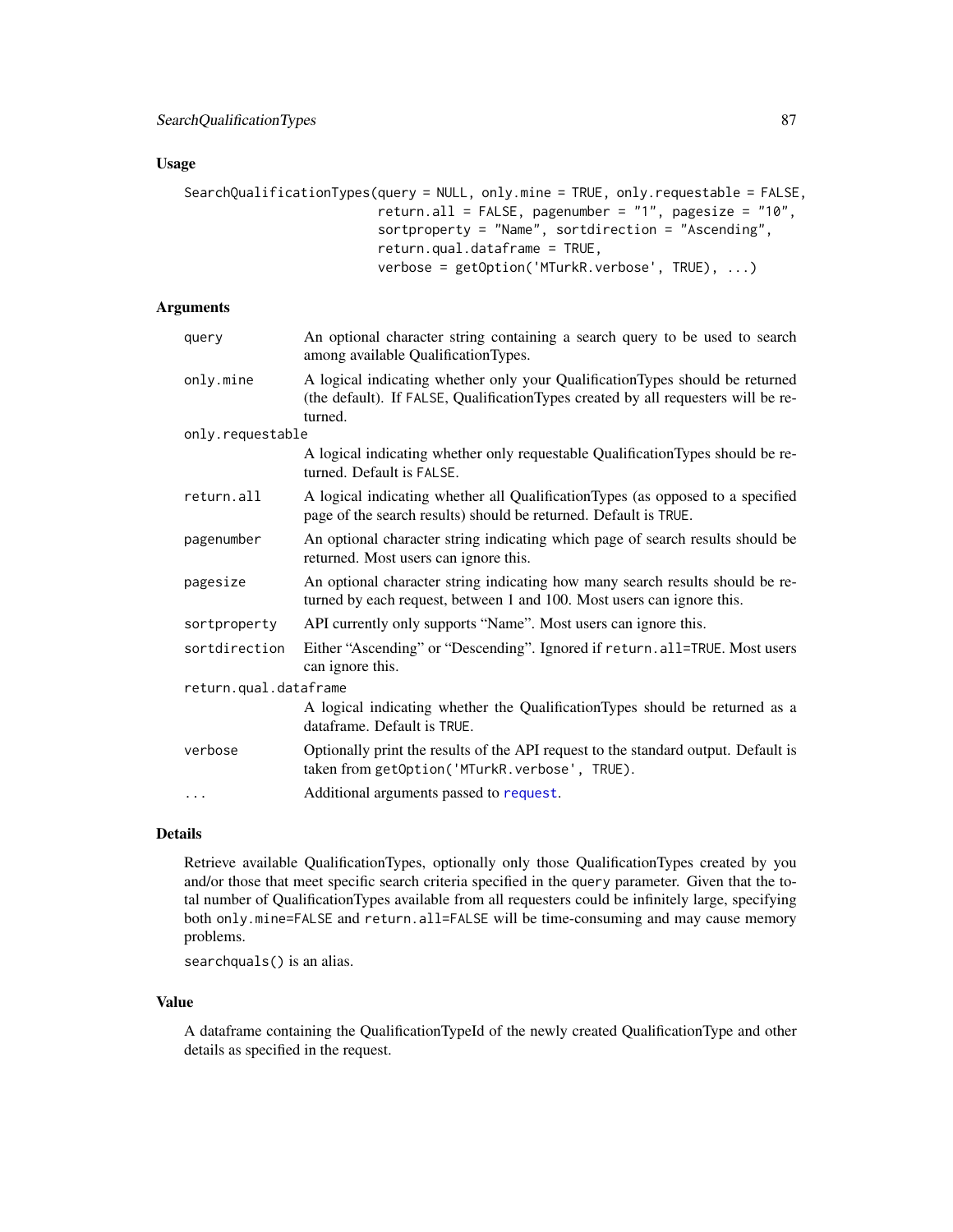#### 88 seconds and the seconds of the seconds of the seconds of the seconds of the seconds of the seconds of the seconds of the seconds of the seconds of the seconds of the seconds of the seconds of the seconds of the seconds

# Author(s)

Thomas J. Leeper

# References

[API Reference](http://docs.amazonwebservices.com/AWSMechTurk/latest/AWSMturkAPI/ApiReference_SearchQualificationTypesOperation.html)

# See Also

[GetQualificationType](#page-63-0) [CreateQualificationType](#page-22-0) [UpdateQualificationType](#page-95-0) [DisposeQualificationType](#page-29-0) [SearchHITs](#page-84-0)

#### Examples

```
## Not run:
SearchQualificationTypes(only.mine = TRUE,
                        return.all = TRUE)
SearchQualificationTypes(query = "MIT",
                        only.mine = FALSE,
                        return.all = FALSE)
```
## End(Not run)

<span id="page-87-0"></span>seconds *Convert arbitrary times to seconds*

# Description

A convenience function to convert arbitrary numbers of days, hours, minutes, and/or seconds into seconds.

# Usage

```
seconds(days = NULL, hours = NULL, minutes = NULL, seconds = NULL)
```

| davs    | An optional number of days.    |
|---------|--------------------------------|
| hours   | An optional number of hours.   |
| minutes | An optional number of minutes. |
| seconds | An optional number of seconds. |

<span id="page-87-1"></span>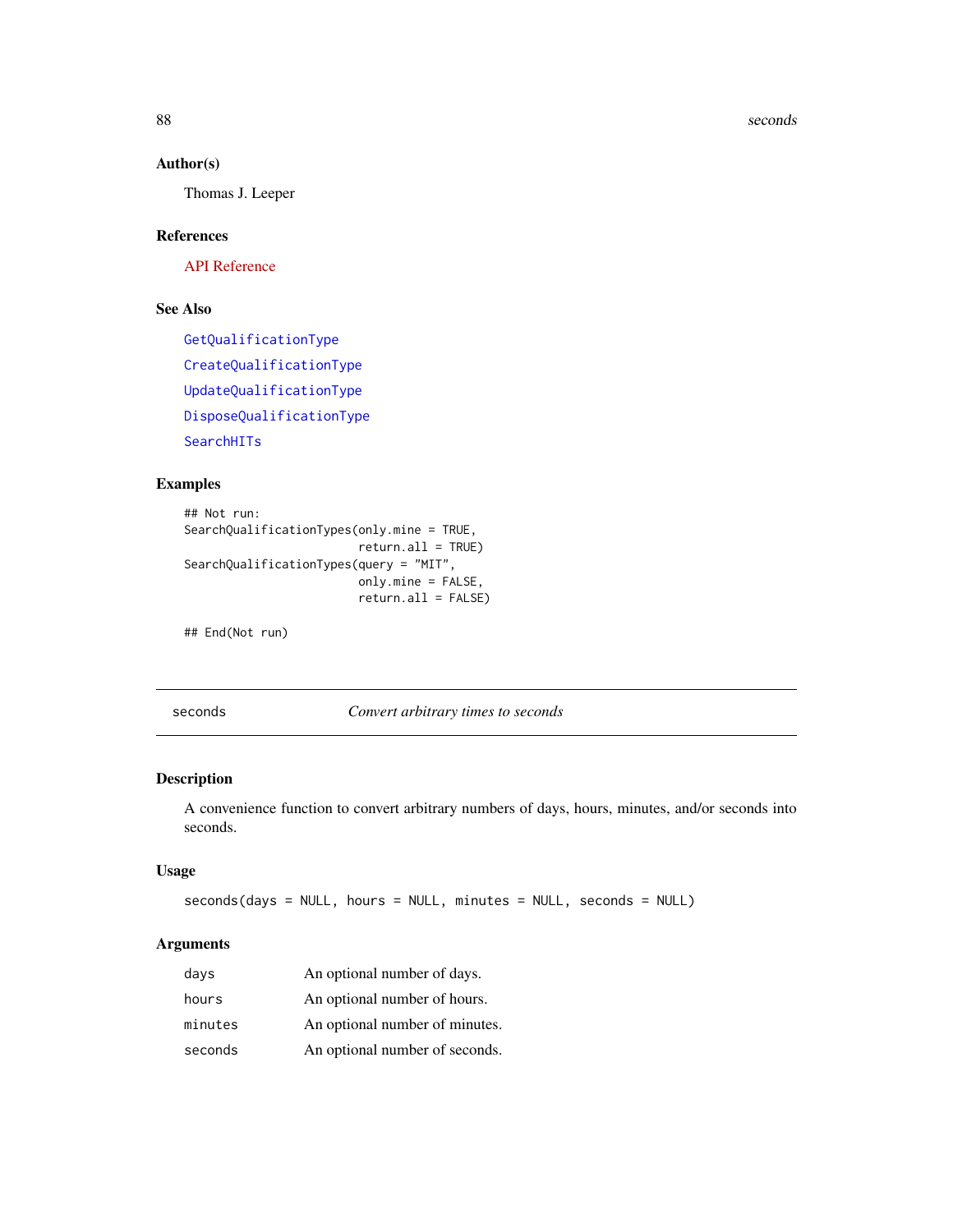<span id="page-88-1"></span>A convenience function to convert arbitrary numbers of days, hours, minutes, and/or seconds into seconds. For example, to be used in setting a HIT expiration time. MTurk only accepts times (e.g., for HIT expirations, or the duration of assignments) in seconds. This function returns an integer value equal to the number of seconds of the input, and can be used atomically within other MTurkR calls (e.g., [CreateHIT](#page-19-0)).

#### Value

An integer equal to the requested amount of time in seconds.

#### Author(s)

Thomas J. Leeper

#### Examples

```
seconds(hours=5, seconds=15)
seconds(days=1)
```
<span id="page-88-0"></span>SendTestEventNotification

*Test a Notification*

# Description

Test a HITType Notification, for example, to try out a HITType Notification before creating a HIT.

#### Usage

```
SendTestEventNotification(notification, test.event.type,
                          verbose = getOption('MTurkR.verbose', TRUE), ...)
```

| notification    | A character string containing a URL query parameter-formatted Notification<br>structure (e.g., returned by GenerateNotification).                                                 |
|-----------------|-----------------------------------------------------------------------------------------------------------------------------------------------------------------------------------|
| test.event.type |                                                                                                                                                                                   |
|                 | A character string containing one of: Assignment Accepted, Assignment Abandoned,<br>AssignmentReturned, AssignmentSubmitted, HITReviewable, HITExpired<br>(the default), or Ping. |
| verbose         | Optionally print the results of the API request to the standard output. Default is<br>taken from getOption('MTurkR.verbose', TRUE).                                               |
| $\ddotsc$       | Additional arguments passed to request.                                                                                                                                           |
|                 |                                                                                                                                                                                   |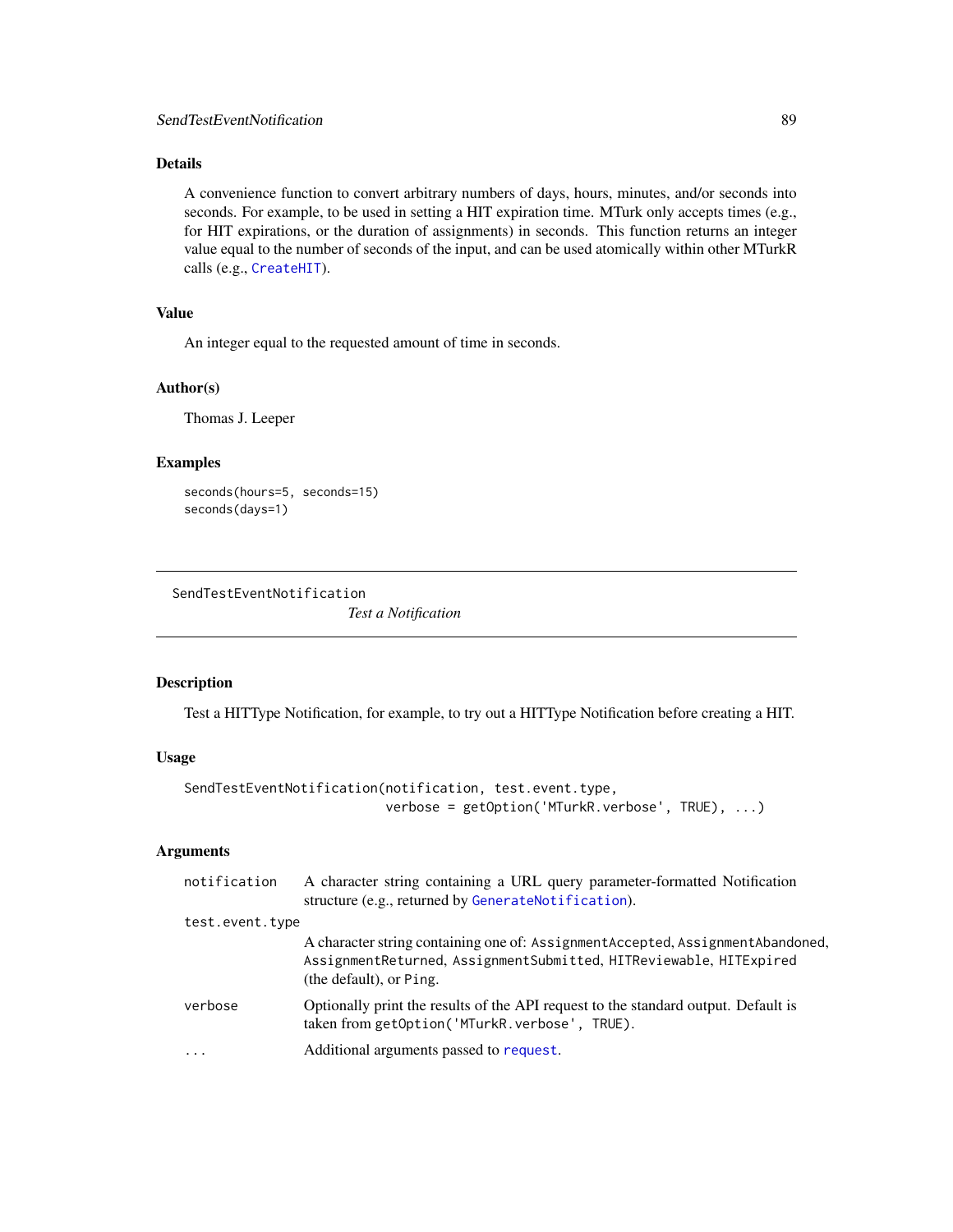Test a Notification configuration. The test mimics whatever the Notification configuration will do when the event described in test.event.type occurs. For example, if a Notification has been configured to send an email any time an Assignment is Submitted, testing for an AssignmentSubmitted event should trigger an email. Similarly, testing for an AssignmentReturned event should do nothing.

notificationtest is an alias.

# Value

A dataframe containing the notification, the event type, and details on whether the request was valid. As a side effect, a notification will be sent to the configured destination (either an email or an SQS queue).

#### Author(s)

Thomas J. Leeper

#### References

[API Reference](http://docs.amazonwebservices.com/AWSMechTurk/latest/AWSMturkAPI/ApiReference_SendTestEventNotificationOperation.html)

#### See Also

[GenerateNotification](#page-42-0) [SetHITTypeNotification](#page-91-0)

#### Examples

```
## Not run:
hittype <-
RegisterHITType(title="10 Question Survey",
                description=
                "Complete a 10-question survey about news coverage and your opinions",
                reward=".20",
                duration=seconds(hours=1),
                keywords="survey, questionnaire, politics")
a <- GenerateNotification("requester@example.com", event.type = "HITExpired")
SetHITTypeNotification(hit.type = hittype$HITTypeId,
                       notification = a,
                       active = TRUE)
# send test notification
SendTestEventNotification(a, test.event.type="HITExpired")
## End(Not run)
```
<span id="page-89-0"></span>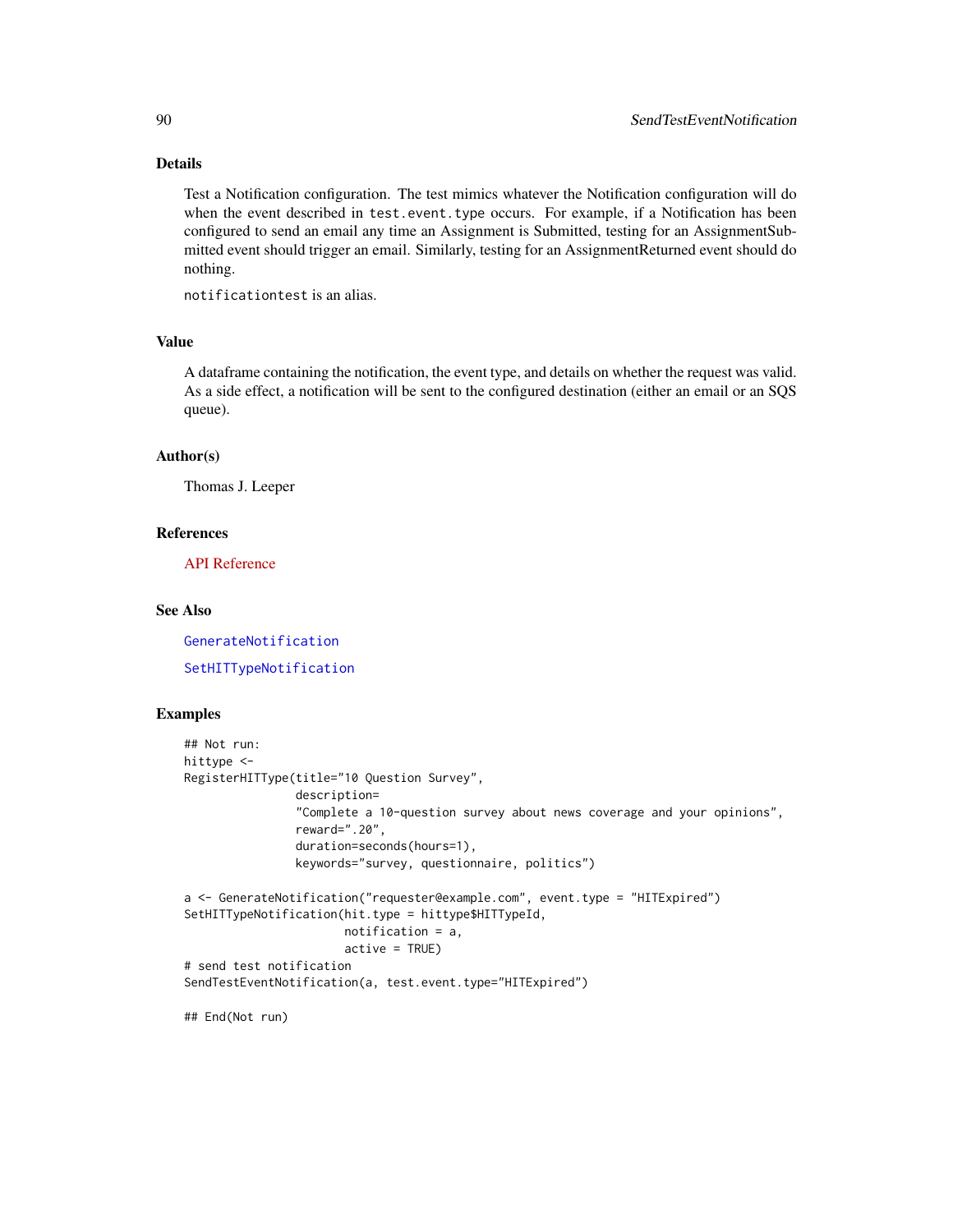#### <span id="page-90-0"></span>Description

Update the review status of a HIT, from "Reviewable" to "Reviewing" or the reverse.

#### Usage

```
SetHITAsReviewing(hit = NULL, hit.type = NULL, annotation = NULL,
                  revert = FALSE,
                  verbose = getOption('MTurkR.verbose', TRUE), ...)
```
#### Arguments

| hit        | An optional chracter character string containing a HITId, or a vector character<br>strings containing HITIds, whose status are to be changed. Must specify hit<br>xor hit.type xor annotation.                                                                                                                                                                                                                                                  |
|------------|-------------------------------------------------------------------------------------------------------------------------------------------------------------------------------------------------------------------------------------------------------------------------------------------------------------------------------------------------------------------------------------------------------------------------------------------------|
| hit.type   | An optional character string specifying a HITTypeId (or a vector of HITType-<br>Ids), all the HITs of which should be set as "Reviewing" (or the reverse). Must<br>specify hit xor hit. type xor annotation.                                                                                                                                                                                                                                    |
| annotation | An optional character string specifying the value of the Requester Annotation<br>field for a batch of HITs. This can be used to set the review status all HITs from<br>a "batch" created in the online Requester User Interface (RUI). To use a batch<br>ID, the batch must be written in a character string of the form "BatchId:78382;",<br>where "73832" is the batch ID shown in the RUI. Must specify hit xor hit. type<br>xor annotation. |
| revert     | An optional logical to revert the HIT from "Reviewing" to "Reviewable".                                                                                                                                                                                                                                                                                                                                                                         |
| verbose    | Optionally print the results of the API request to the standard output. Default is<br>taken from getOption('MTurkR.verbose', TRUE).                                                                                                                                                                                                                                                                                                             |
|            | Additional arguments passed to request.                                                                                                                                                                                                                                                                                                                                                                                                         |

# Details

A function to change the status of one or more HITs (or all HITs of a given HITType) to "Reviewing" or the reverse. This affects what HITs are returned by [GetReviewableHITs](#page-64-0). Must specify a HITId xor a HITTypeId.

reviewing() is an alias.

#### Value

A dataframe containing HITId, status, and whether the request to change the status of each was valid.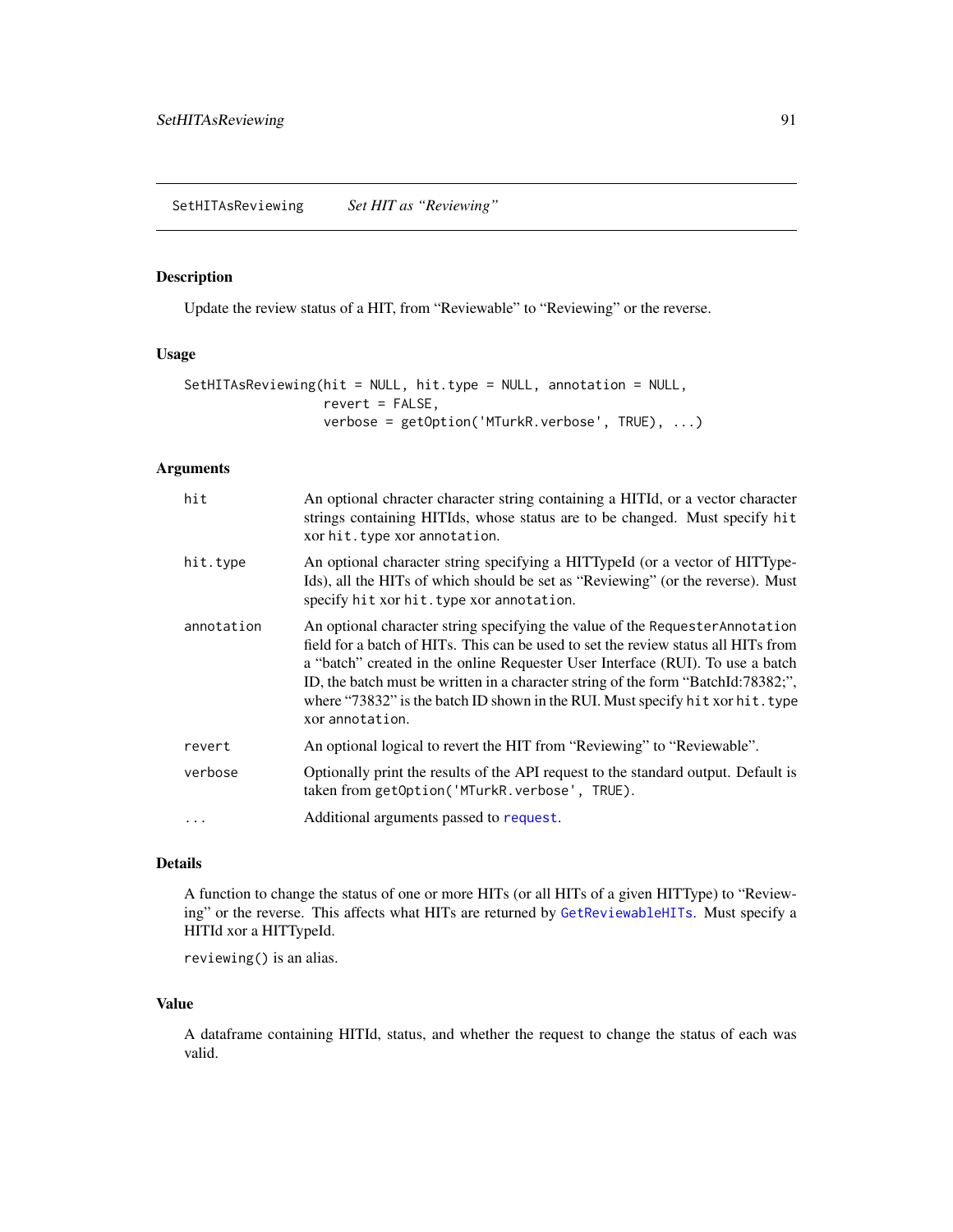# Author(s)

Thomas J. Leeper

#### References

[API Reference](http://docs.amazonwebservices.com/AWSMechTurk/latest/AWSMturkAPI/ApiReference_SetHITAsReviewingOperation.html)

# See Also

[GetReviewableHITs](#page-64-0)

#### Examples

```
## Not run:
a <- GenerateExternalQuestion("http://www.example.com/","400")
hit1 \leftarrowCreateHIT(hit.type="2FFNCWYB49F9BBJWA4SJUNST5OFSOW", question=a$string)
SetHITAsReviewing(hit1$HITId)
# cleanup
```
DisableHIT(hit1\$HITId)

## End(Not run)

```
SetHITTypeNotification
```
*Configure a HITType Notification*

# Description

Configure a notification to be sent when specific actions occur for the specified HITType.

# Usage

```
SetHITTypeNotification(hit.type, notification = NULL, active = NULL,
                       verbose = getOption('MTurkR.verbose', TRUE), ...)
```

| hit.type     | A character string specifying the HITTypeId of the HITType for which notifica-<br>tions are being configured.                       |
|--------------|-------------------------------------------------------------------------------------------------------------------------------------|
| notification | A character string containing a URL query parameter-formatted Notification<br>structure (e.g., returned by GenerateNotification).   |
| active       | A logical indicating whether the Notification is active or inactive.                                                                |
| verbose      | Optionally print the results of the API request to the standard output. Default is<br>taken from getOption('MTurkR.verbose', TRUE). |
| $\ddotsc$    | Additional arguments passed to request.                                                                                             |

<span id="page-91-1"></span>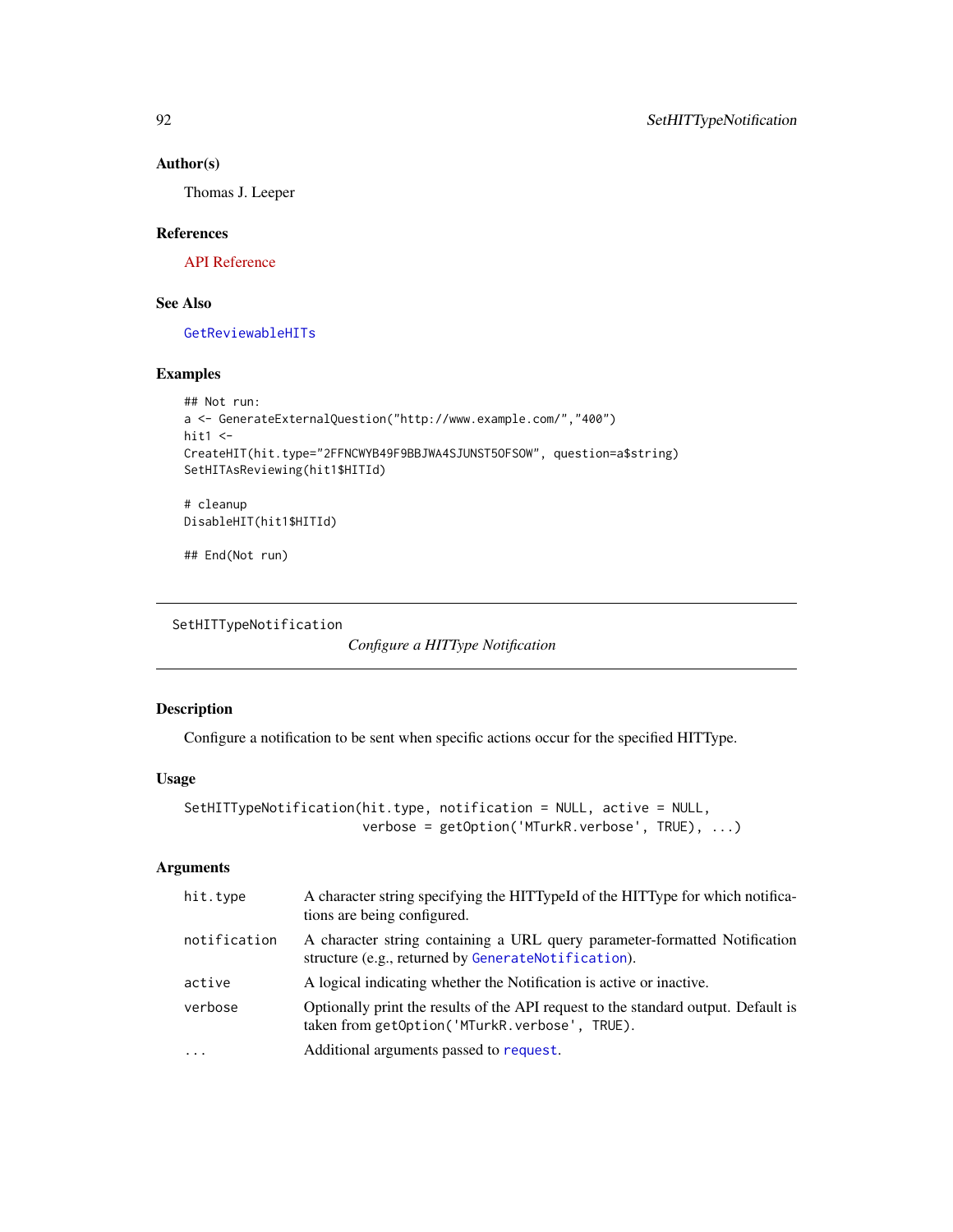<span id="page-92-0"></span>Configure a notification to be sent to the requester whenever an event (specified in the Notification object) occurs. This is useful, for example, to enable email notifications about when assignments are submitted or HITs are completed, or for other HIT-related events.

Email notifications are useful for small projects, but configuring notifications to use the Amazon Simple Queue Service (SQS) is more reliable for large projects and allows automated processing of notifications. See examples for SQS examples. Note that using SQS requires an SQS queue with permissions configured to allow SendMessage requests from MTurk (the "principal" for MTurk is arn:aws:iam::755651556756:user/MTurk-SQS). See [the MTurkR wiki](https://github.com/leeper/MTurkR/wiki/Notifications#setup-sqs-notifications) for an extended tutorial.

setnotification() is an alias.

#### Value

A dataframe containing details of the Notification and whether or not the request was successfully executed by MTurk.

Once configured, events will trigger a side effect in the form of a notification sent to the specified transport (either an email address or SQS queue). That notification will contain the following details: EventType, EventTime, HITTypeId, HITId, and (if applicable) AssignmentId.

#### Author(s)

Thomas J. Leeper

#### References

[API Reference: Operation](http://docs.amazonwebservices.com/AWSMechTurk/latest/AWSMturkAPI/ApiReference_SetHITTypeNotificationOperation.html) [API Reference: Concept](http://docs.amazonwebservices.com/AWSMechTurk/latest/AWSMechanicalTurkRequester/Concepts_NotificationsArticle.html)

#### See Also

[GenerateNotification](#page-42-0) [SendTestEventNotification](#page-88-0)

#### Examples

```
## Not run:
# setup email notification
hittype <-
RegisterHITType(title="10 Question Survey",
                description=
                "Complete a 10-question survey about news coverage and your opinions",
                reward=".20",
                duration=seconds(hours=1),
                keywords="survey, questionnaire, politics")
a <- GenerateNotification("requester@example.com", event.type = "HITExpired")
SetHITTypeNotification(hit.type = hittype$HITTypeId,
                       notification = a,
                       active = TRUE)
```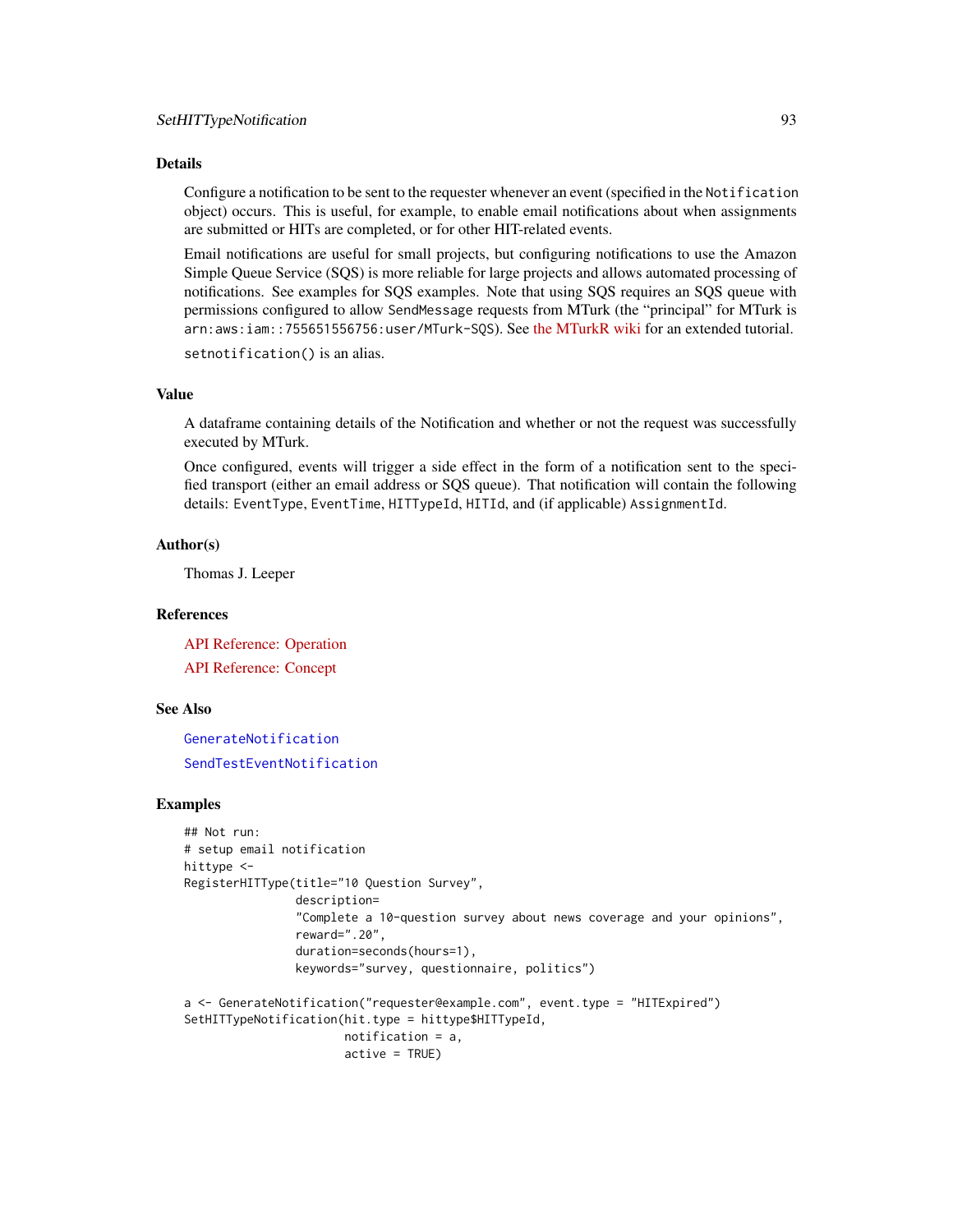```
# send test notification
SendTestEventNotification(a, test.event.type="HITExpired")
## End(Not run)
## Not run:
# setup SQS notification
hittype <-
RegisterHITType(title="10 Question Survey",
                description=
                "Complete a 10-question survey about news coverage and your opinions",
                reward=".20",
                duration=seconds(hours=1),
                keywords="survey, questionnaire, politics")
b <- GenerateNotification("https://sqs.us-east-1.amazonaws.com/123456789/Example",
                          transport = "SQS",
                          event.type = "HITExpired")
SetHITTypeNotification(hit.type = hittype$HITTypeId,
                       notification = b,
                       active = TRUE)
# send test notification
SendTestEventNotification(b, test.event.type="HITExpired")
## End(Not run)
```

```
UpdateQualificationScore
```
*Update a worker's score for a QualificationType*

# Description

Update a worker's score for a QualificationType that you created. Scores for built-in Qualification-Types (e.g., location, worker statistics) cannot be updated.

#### Usage

```
UpdateQualificationScore(qual, workers, values = NULL, increment = NULL,
                         verbose = getOption('MTurkR.verbose', TRUE), ...)
```

| qual    | A character string containing a Qualification TypeId.                                                                                                                                                                                   |
|---------|-----------------------------------------------------------------------------------------------------------------------------------------------------------------------------------------------------------------------------------------|
| workers | A character string containing a WorkerId, or a vector of character strings con-<br>taining multiple WorkerIds.                                                                                                                          |
| values  | A character string containing an integer value to be assigned to the worker, or<br>a vector of character strings containing integer values to be assigned to each<br>worker (and thus must have length equal to the number of workers). |

<span id="page-93-0"></span>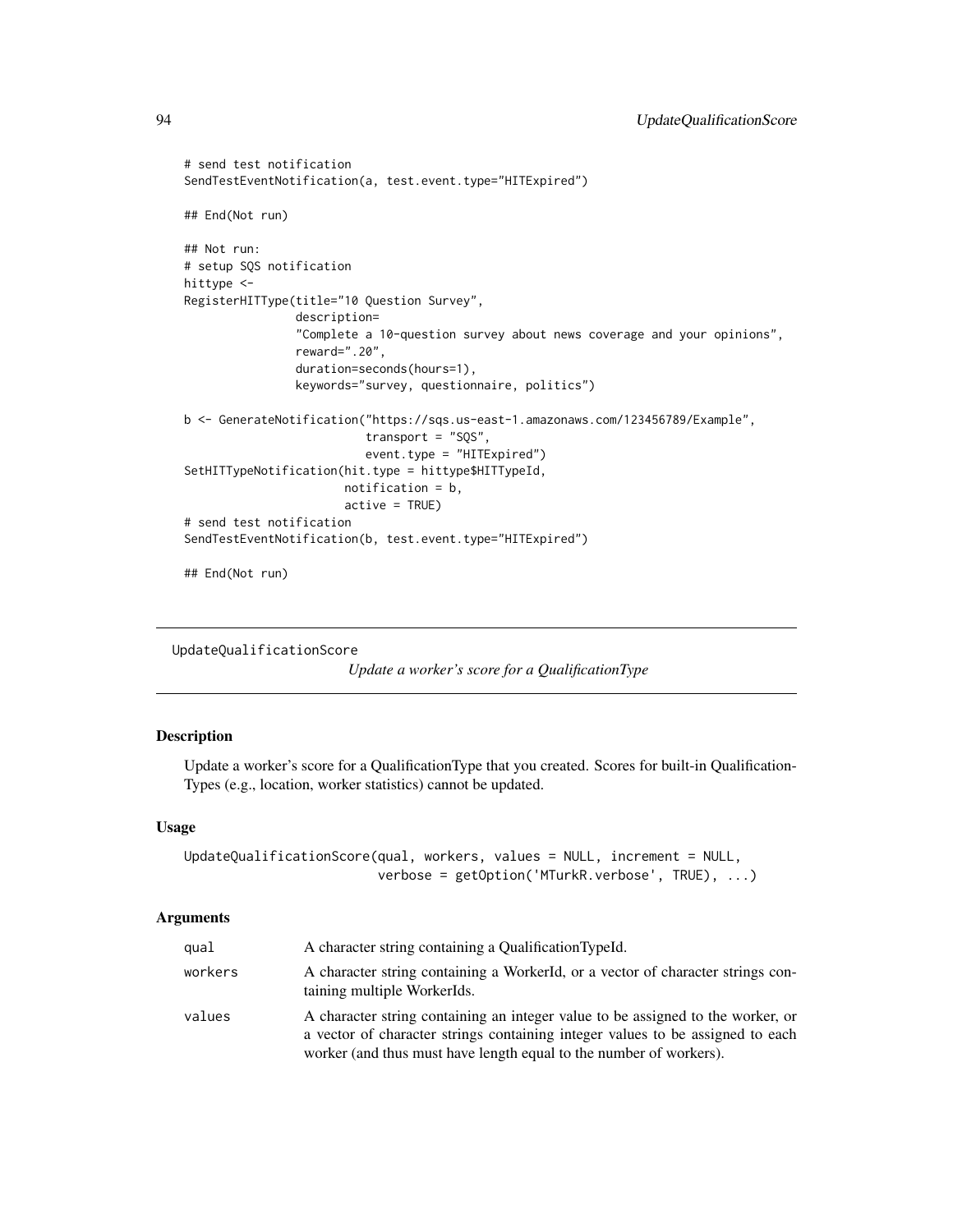<span id="page-94-0"></span>

| increment               | An optional character string specifying, in lieu of "values", the amount that each<br>worker's current Qualitication Score should be increased. |
|-------------------------|-------------------------------------------------------------------------------------------------------------------------------------------------|
| verbose                 | Optionally print the results of the API request to the standard output. Default is<br>taken from getOption('MTurkR.verbose', TRUE).             |
| $\cdot$ $\cdot$ $\cdot$ | Additional arguments passed to request.                                                                                                         |

A function to update the Qualification score assigned to one or more workers for the specified custom QualificationType. The simplest use is to specify a QualificationTypeId, a WorkerId, and a value to be assigned to the worker. Scores for multiple workers can be updated in one request.

Additionally, the increment parameter allows you to increase (or decrease) each of the specified workers scores by the specified amount. This might be useful, for example, to keep a QualificationType that records how many of a specific style of HIT a worker has completed and increase the value of each worker's score by 1 after they complete a HIT.

updatequalscore() is an alias.

#### Value

A dataframe containing the QualificationTypeId, WorkerId, Qualification score, and whether the request to update each was valid.

# Author(s)

Thomas J. Leeper

# References

[API Reference](http://docs.amazonwebservices.com/AWSMechTurk/latest/AWSMturkAPI/ApiReference_UpdateQualificationScoreOperation.html)

# See Also

[GetQualificationScore](#page-61-0)

[GetQualifications](#page-60-0)

#### Examples

```
## Not run:
qual1 <-
CreateQualificationType(name="Worked for me before",
   description="This qualification is for people who have worked for me before",
    status = "Active",
   keywords="Worked for me before")
AssignQualification(qual1$QualificationTypeId, "A1RO9UJNWXMU65", value="50")
UpdateQualificationScore(qual1$QualificationTypeId, "A1RO9UJNWXMU65", value="95")
UpdateQualificationScore(qual1$QualificationTypeId, "A1RO9UJNWXMU65", increment="1")
DisposeQualificationType(qual1$QualificationTypeId)
```
## End(Not run)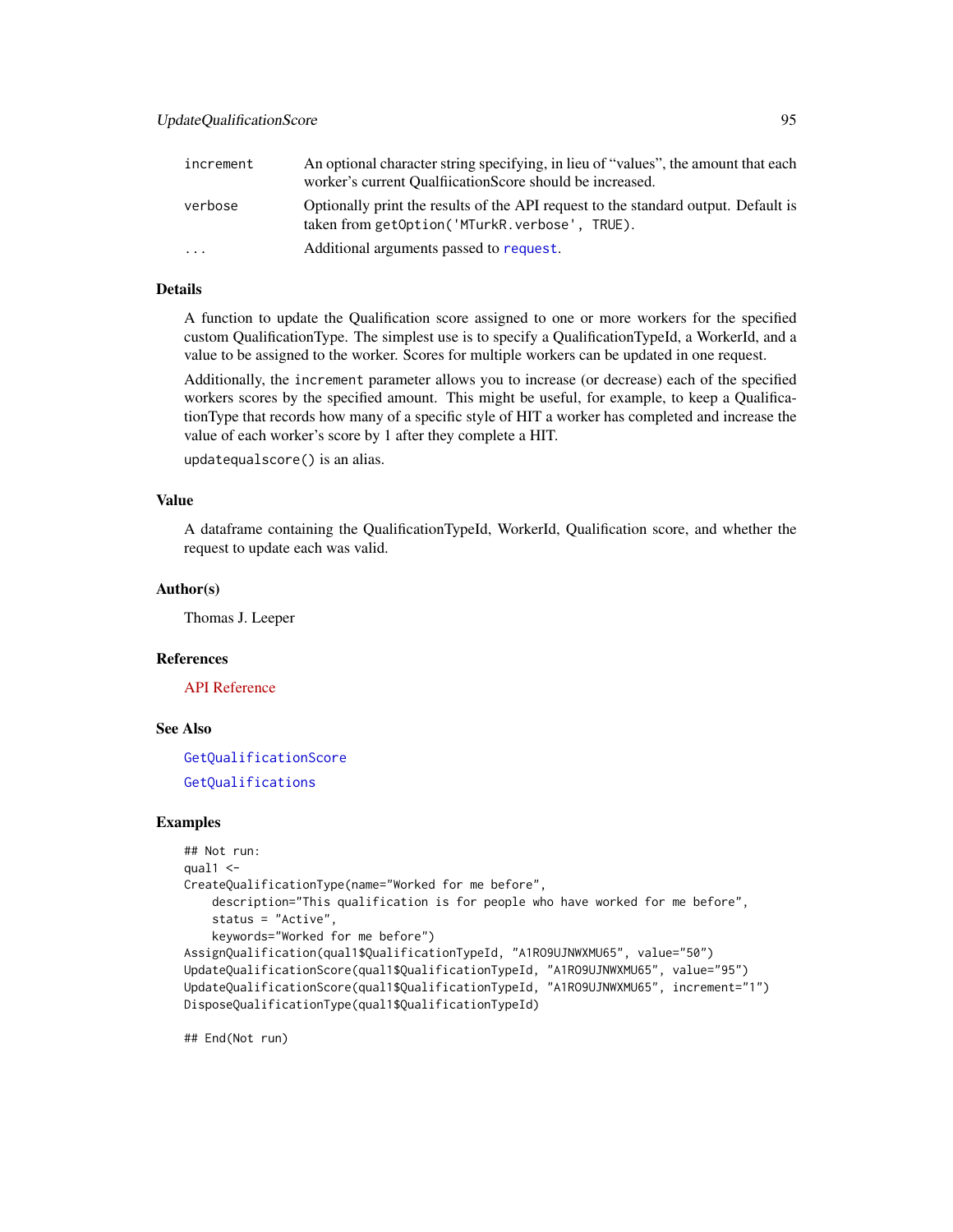<span id="page-95-1"></span><span id="page-95-0"></span>UpdateQualificationType

*Update a Worker QualificationType*

# Description

Update characteristics of a QualificationType.

# Usage

```
UpdateQualificationType(qual, description = NULL, status = NULL,
                        retry.delay = NULL, test = NULL, answerkey = NULL,
                        test.duration = NULL,
                        validate.test = FALSE, validate.answerkey = FALSE,
                        auto = NULL, auto.value = NULL,
                        verbose = getOption('MTurkR.verbose', TRUE), ...)
```

| qual               | A character string containing a QualificationTypeId.                                                                                                                                                                                                                                                                          |
|--------------------|-------------------------------------------------------------------------------------------------------------------------------------------------------------------------------------------------------------------------------------------------------------------------------------------------------------------------------|
| description        | A character string describing the Qualification. This is visible to workers. Max-<br>imum of 2000 characters.                                                                                                                                                                                                                 |
| status             | A character vector of "Active" or "Inactive", indicating whether the Qualifica-<br>tionType should be active and visible.                                                                                                                                                                                                     |
| retry.delay        | An optional time (in seconds) indicating how long workers have to wait before<br>requesting the QualificationType after an initial rejection.                                                                                                                                                                                 |
| test               | An optional character string consisting of a QuestionForm data structure, used<br>as a test a worker must complete before the Qualification Type is granted to them.                                                                                                                                                          |
| answerkey          | An optional character string consisting of an AnswerKey data structure, used to<br>automatically score the test. If a previous test with an associated AnswerKey is<br>updated, the new test will not have an AnswerKey unless a new one is included<br>in the same call (even if it is identical to the previous AnswerKey). |
| test.duration      | An optional time (in seconds) indicating how long workers have to complete the<br>test.                                                                                                                                                                                                                                       |
| validate.test      | A logical specifying whether the test parameter should be validated against the<br>relevant MTurk schema prior to creating the QualificationType (operation will<br>fail if it does not validate, and will return validation information). Default is<br>FALSE.                                                               |
| validate.answerkey |                                                                                                                                                                                                                                                                                                                               |
|                    | A logical specifying whether the answerkey parameter should be validated against<br>the relevant MTurk schema prior to creating the QualificationType (operation<br>will fail if it does not validate, and will return validation information). Default<br>is FALSE.                                                          |
| auto               | A logical indicating whether the Qualification is automatically granted to work-<br>ers who request it. Default is FALSE.                                                                                                                                                                                                     |
|                    |                                                                                                                                                                                                                                                                                                                               |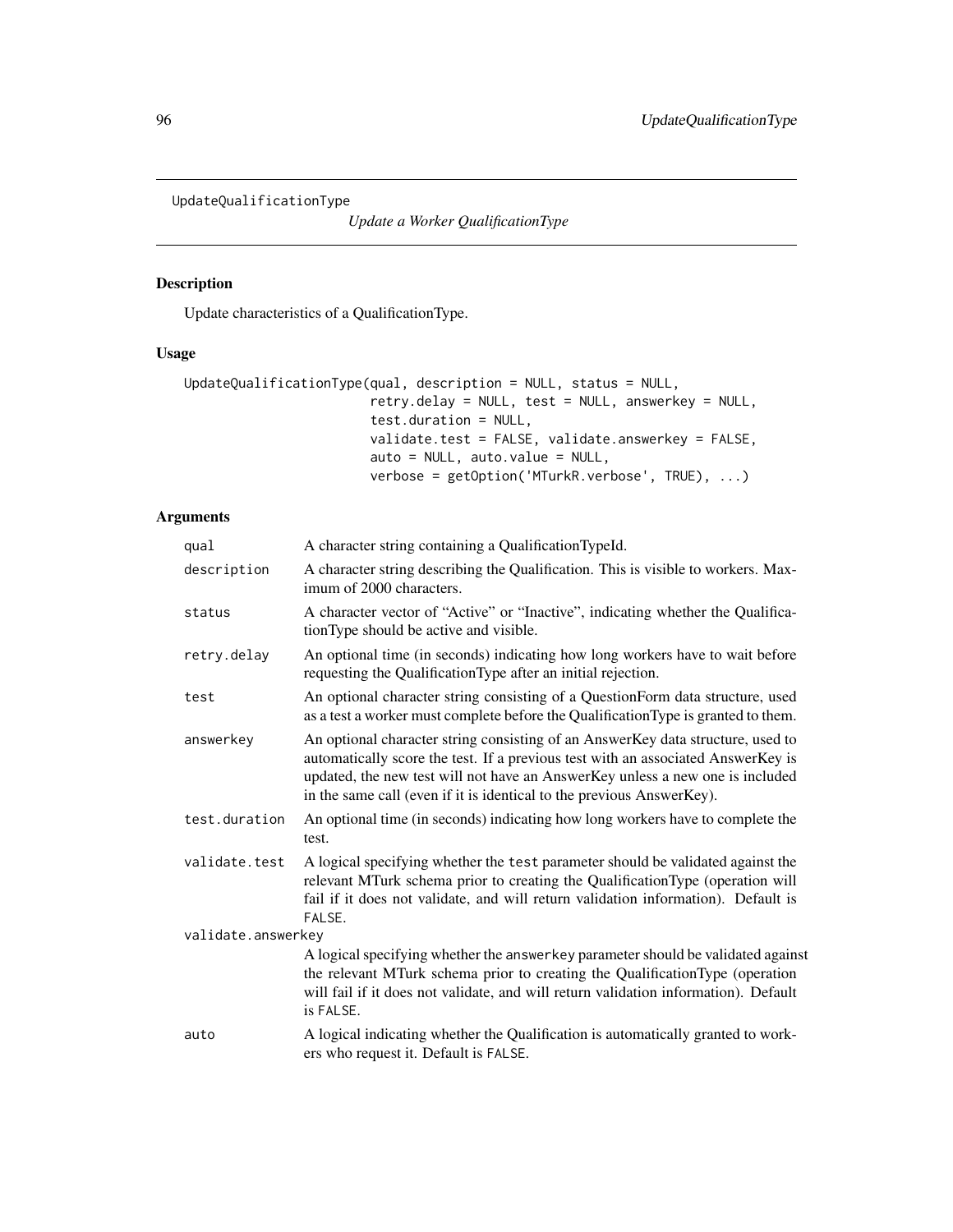<span id="page-96-0"></span>

| auto.value | An optional parameter specifying the value that is automatically assigned to<br>workers when they request it (if the Qualification is automatically granted). |
|------------|---------------------------------------------------------------------------------------------------------------------------------------------------------------|
| verbose    | Optionally print the results of the API request to the standard output. Default is<br>taken from getOption('MTurkR.verbose', TRUE).                           |
| $\cdots$   | Additional arguments passed to request.                                                                                                                       |

A function to update the characteristics of a QualificationType. Name and keywords cannot be modified after a QualificationType is created.

updatequal() is an alias.

# Value

A dataframe containing the QualificationTypeId of the newly created QualificationType and other details as specified in the request.

#### Author(s)

Thomas J. Leeper

# References

[API Reference](http://docs.amazonwebservices.com/AWSMechTurk/latest/AWSMturkAPI/ApiReference_UpdateQualificationTypeOperation.html)

#### See Also

[GetQualificationType](#page-63-0) [CreateQualificationType](#page-22-0) [DisposeQualificationType](#page-29-0) [SearchQualificationTypes](#page-85-0)

#### Examples

```
## Not run:
qual1 < -CreateQualificationType(name="Worked for me before",
   description="This qualification is for people who have worked for me before",
   status = "Active",
   keywords="Worked for me before")
qual2 <-
UpdateQualificationType(qual1$QualificationTypeId,
   description="This qualification is for everybody!",
    auto=TRUE, auto.value="5")
DisposeQualificationType(qual1$QualificationTypeId)
```
## End(Not run)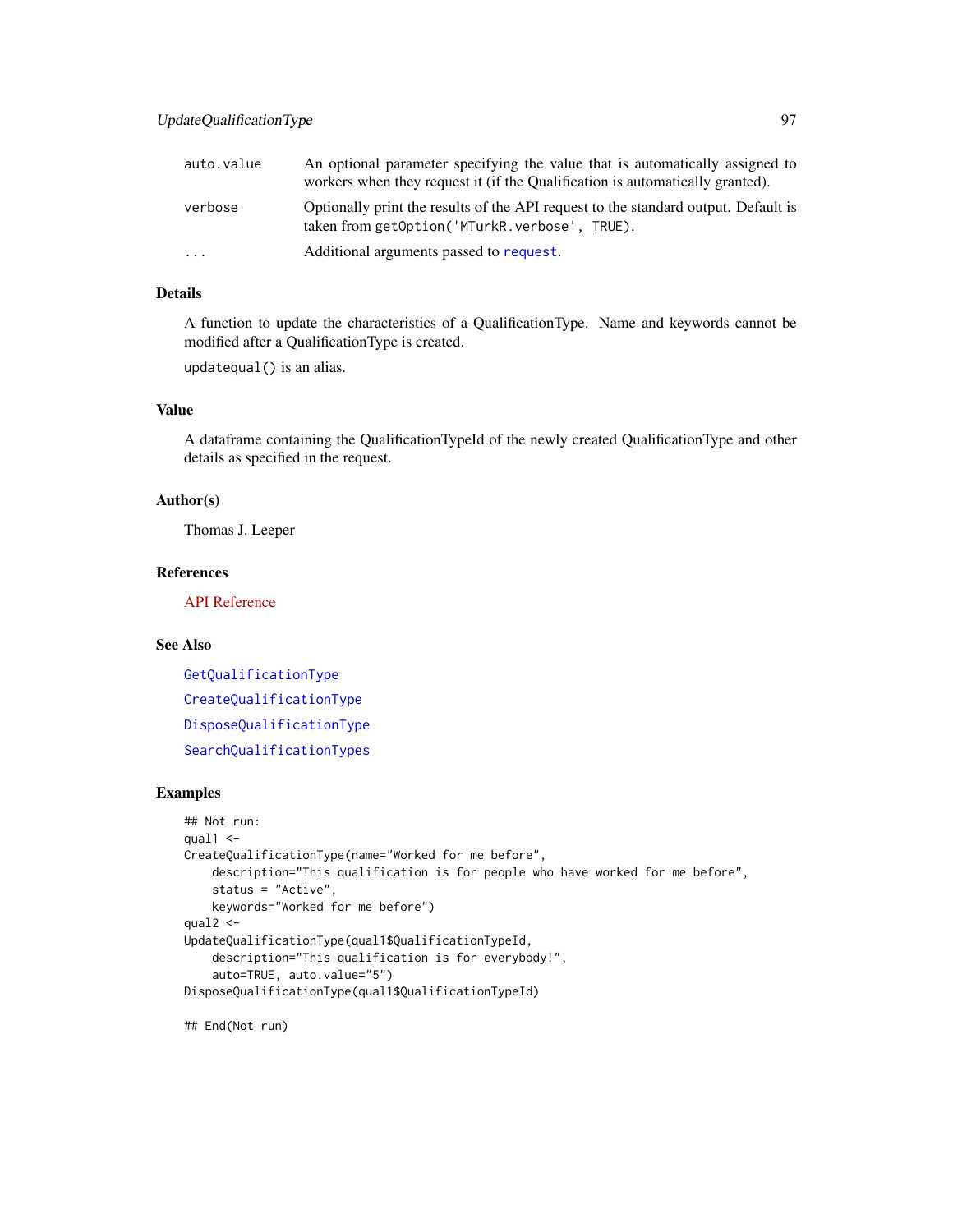# <span id="page-97-0"></span>Description

Parse MTurk XML Responses to R data.frames.

# Usage

```
as.data.frame.AnswerKey(xml.parsed)
as.data.frame.Assignments(xml.parsed,
                          return.assignment.xml = FALSE)
as.data.frame.BonusPayments(xml.parsed)
as.data.frame.ExternalQuestion(xml.parsed)
as.data.frame.HITs(xml.parsed,
                   return.hit.xml = FALSE,
                   return.qual.list = TRUE,
                   sandbox = getOption('MTurkR.sandbox'))
as.data.frame.HTMLQuestion(xml.parsed)
as.data.frame.QualificationRequests(xml.parsed)
as.data.frame.QualificationRequirements(xml.parsed = NULL,
                                        xmlnodeset = NULL,
                                        hit.number = NULL,
                                        sandbox = getOption('MTurkR.sandbox'))
as.data.frame.Qualifications(xml.parsed)
as.data.frame.QualificationTypes(xml.parsed)
as.data.frame.QuestionFormAnswers(xml.parsed)
as.data.frame.QuestionForm(xml.parsed)
as.data.frame.ReviewResults(xml.parsed)
as.data.frame.WorkerBlock(xml.parsed)
```

| A full MTurk XML response parsed by the xmlParse.                                                         |  |
|-----------------------------------------------------------------------------------------------------------|--|
| An XML nodeset.                                                                                           |  |
| return.assignment.xml                                                                                     |  |
| A logical indicating whether workers' responses to HIT questions should be<br>returned.                   |  |
| return.hit.xml A logical indicating whether the HIT XML should be returned. Default is FALSE.             |  |
| return.qual.list                                                                                          |  |
| A logical indicating whether the Qualification Requirement list should be re-<br>turned. Default is TRUE. |  |
| An optional parameter included for advanced users, to return only one of the<br>specified HITs.           |  |
| An optional parameter included for advanced users, to return only one of the<br>specified HITs.           |  |
|                                                                                                           |  |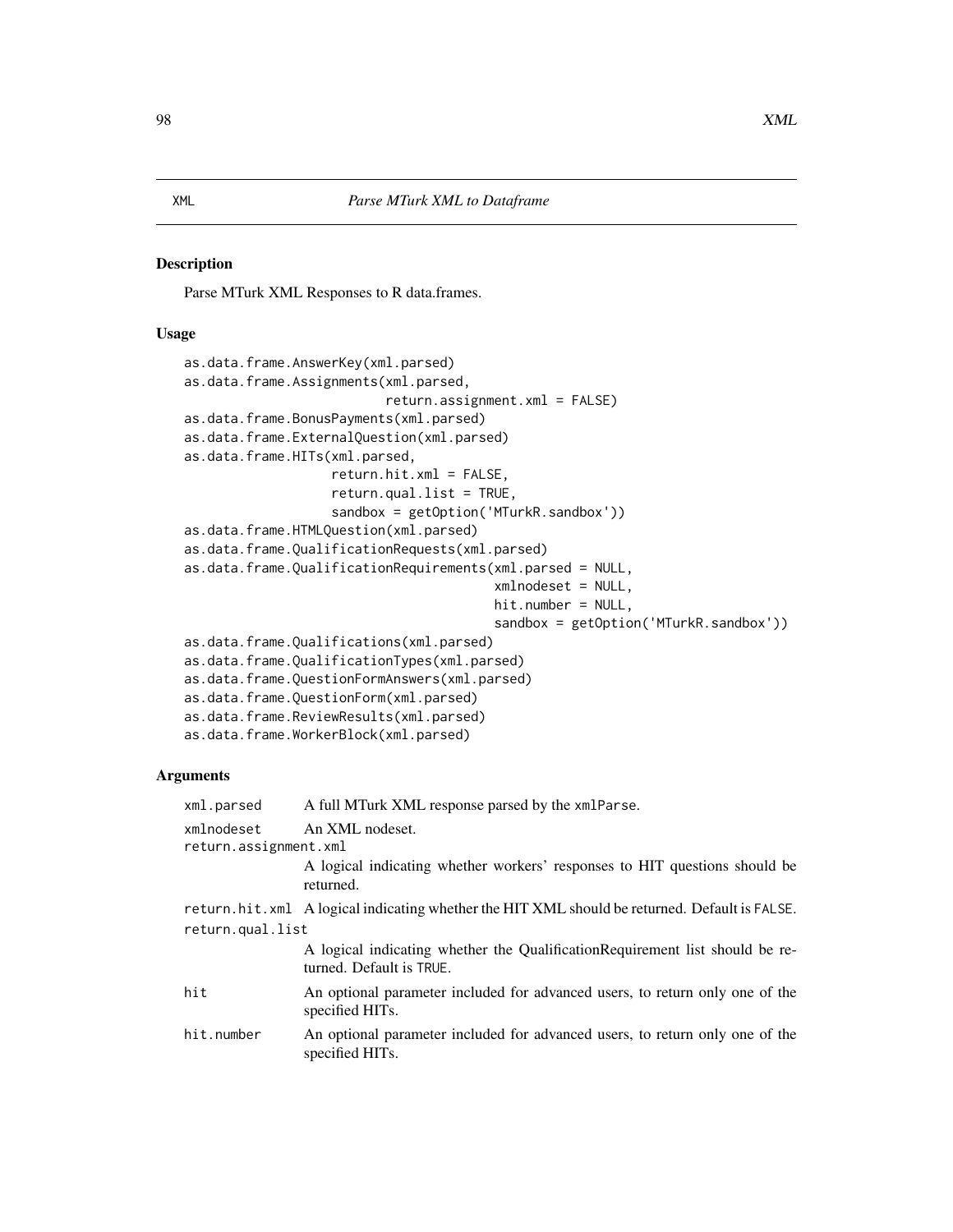#### <span id="page-98-0"></span> $XML$  99

| sandbox | A logical indicating whether GetQualificationType, called internally, should |
|---------|------------------------------------------------------------------------------|
|         | query the sandbox for user-defined QualificationTypes.                       |

# Details

Mostly internal functions to convert XML-formatted MTurk responses into more useful R dataframes. These are mostly internal to the extent that most users will never call them directly, but they may be useful if one needs to examine information stored in the MTurkR log file, or if [request](#page-81-0) is used directly.

#### Value

A dataframe (or list of dataframes, in some cases) containing the request data.

# Author(s)

Thomas J. Leeper

# References

[API Reference: Data Structures](http://docs.amazonwebservices.com/AWSMechTurk/latest/AWSMturkAPI/ApiReference_DataStructuresArticle.html)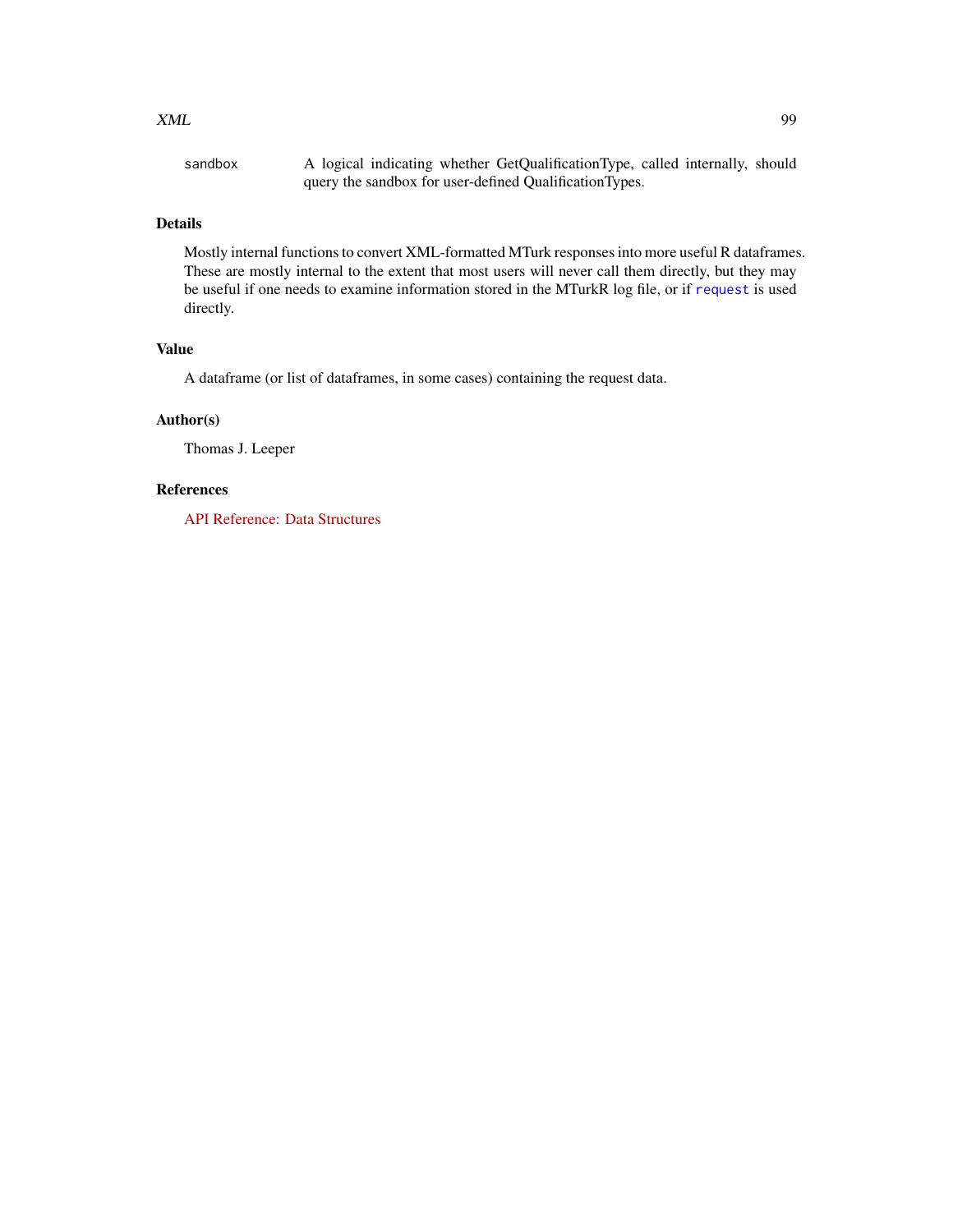# **Index**

∗Topic Assignments ApproveAssignment, [5](#page-4-2) GetAssignment, [50](#page-49-1) GetFileUpload, [54](#page-53-0) RejectAssignment, [80](#page-79-0) ∗Topic Documentation Miscellaneous, [73](#page-72-1) mturkhelp, [75](#page-74-0) ∗Topic HITs BulkCreate, [11](#page-10-0) ChangeHITType, [15](#page-14-1) CreateHIT, [20](#page-19-1) DisableHIT, [27](#page-26-0) DisposeHIT, [29](#page-28-0) ExpireHIT, [32](#page-31-0) ExtendHIT, [33](#page-32-0) GenerateExternalQuestion, [37](#page-36-0) GenerateHITLayoutParameter, [38](#page-37-0) GenerateHITsFromTemplate, [40](#page-39-0) GenerateHTMLQuestion, [42](#page-41-0) GenerateReviewPolicy, [46](#page-45-0) GetHIT, [56](#page-55-1) GetHITsForQualificationType, [58](#page-57-0) GetReviewableHITs, [65](#page-64-1) GetReviewResultsForHIT, [66](#page-65-0) RegisterHITType, [79](#page-78-0) SearchHITs, [85](#page-84-1) SetHITAsReviewing, [91](#page-90-0) ∗Topic IO readlogfile, [78](#page-77-1) ∗Topic Notifications GenerateNotification, [43](#page-42-1) SendTestEventNotification, [89](#page-88-1) SetHITTypeNotification, [92](#page-91-1) ∗Topic Qualifications AssignQualification, [7](#page-6-0) CreateQualificationType, [24](#page-23-0) GenerateAnswerKey, [35](#page-34-0) GenerateQualificationRequirement,

# [44](#page-43-1)

GetHITsForQualificationType, [58](#page-57-0) GetQualificationRequests, [59](#page-58-1) GetQualifications, [61](#page-60-1) GetQualificationScore, [62](#page-61-1) GetQualificationType, [64](#page-63-1) GrantQualification, [71](#page-70-2) RevokeQualification, [83](#page-82-0) SearchQualificationTypes, [86](#page-85-1) UpdateQualificationScore, [94](#page-93-0) UpdateQualificationType, [96](#page-95-1) ∗Topic Workers Blocking Workers, [10](#page-9-0) ContactWorker, [18](#page-17-0) GetBonuses, [53](#page-52-0) GetStatistic, [68](#page-67-0) GrantBonus, [70](#page-69-0) ∗Topic package MTurkR-package, [3](#page-2-0) AccountBalance, [4](#page-3-0) accountbalance *(*AccountBalance*)*, [4](#page-3-0) AnswerKeyTemplate *(*GenerateAnswerKey*)*, [35](#page-34-0) APIReference *(*mturkhelp*)*, [75](#page-74-0) approve *(*ApproveAssignment*)*, [5](#page-4-2) approveall *(*ApproveAssignment*)*, [5](#page-4-2) ApproveAllAssignments, *[52](#page-51-0)*, *[81](#page-80-0)* ApproveAllAssignments *(*ApproveAssignment*)*, [5](#page-4-2) ApproveAssignment, [5,](#page-4-2) *[52](#page-51-0)*, *[81](#page-80-0)* ApproveAssignments, *[3](#page-2-0)* ApproveAssignments *(*ApproveAssignment*)*, [5](#page-4-2) as.data.frame.AnswerKey *(*XML*)*, [98](#page-97-0) as.data.frame.Assignments *(*XML*)*, [98](#page-97-0) as.data.frame.BonusPayments *(*XML*)*, [98](#page-97-0) as.data.frame.ExternalQuestion *(*XML*)*, [98](#page-97-0) as.data.frame.HITs *(*XML*)*, [98](#page-97-0) as.data.frame.HTMLQuestion *(*XML*)*, [98](#page-97-0)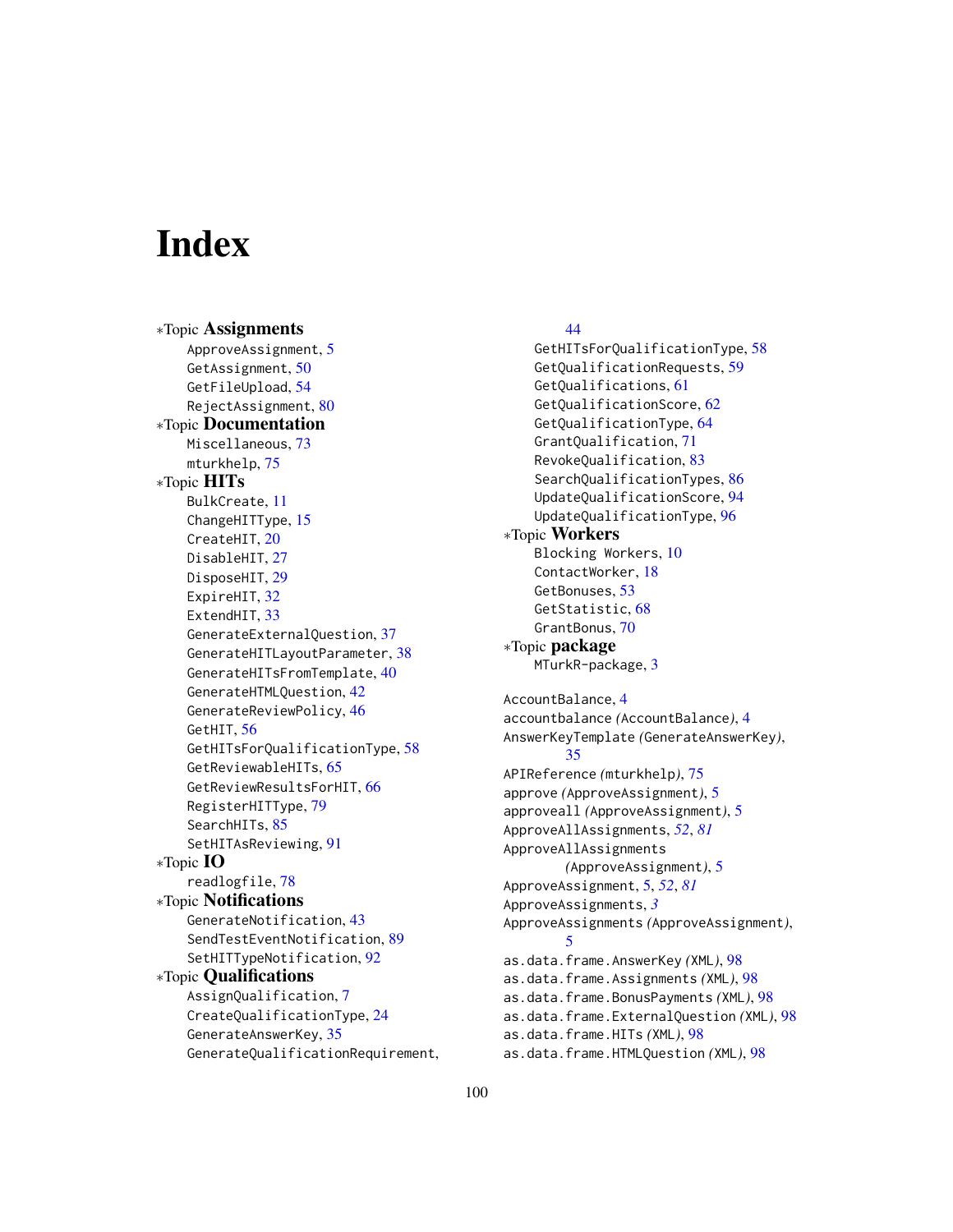#### $I$ NDEX  $101$

as.data.frame.MTurkResponse *(*XML*)*, [98](#page-97-0) as.data.frame.QualificationRequests *(*XML*)*, [98](#page-97-0) as.data.frame.QualificationRequirements *(*XML*)*, [98](#page-97-0) as.data.frame.Qualifications *(*XML*)*, [98](#page-97-0) as.data.frame.QualificationTypes *(*XML*)*, [98](#page-97-0) as.data.frame.QuestionForm *(*XML*)*, [98](#page-97-0) as.data.frame.QuestionFormAnswers *(*XML*)*, [98](#page-97-0) as.data.frame.ReviewResults *(*XML*)*, [98](#page-97-0) as.data.frame.WorkerBlock *(*XML*)*, [98](#page-97-0) assignment *(*GetAssignment*)*, [50](#page-49-1) assignments *(*GetAssignment*)*, [50](#page-49-1) assignqual *(*AssignQualification*)*, [7](#page-6-0) AssignQualification, [7,](#page-6-0) *[25](#page-24-0)* AssignQualifications *(*AssignQualification*)*, [7](#page-6-0) block *(*Blocking Workers*)*, [10](#page-9-0)

```
blockedworkers (Blocking Workers), 10
Blocking Workers, 10
BlockWorker (Blocking Workers), 10
BlockWorkers (Blocking Workers), 10
bonus (GrantBonus), 70
bonuses (GetBonuses), 53
BulkCreate, 11, 20, 22
BulkCreateFromHITLayout (BulkCreate), 11
BulkCreateFromTemplate, 41
BulkCreateFromTemplate (BulkCreate), 11
BulkCreateFromURLs (BulkCreate), 11
```
ChangeHITType, [15,](#page-14-1) *[80](#page-79-0)* changehittype *(*ChangeHITType*)*, [15](#page-14-1) contact *(*ContactWorker*)*, [18](#page-17-0) ContactWorker, *[3](#page-2-0)*, [18](#page-17-0) ContactWorkers *(*ContactWorker*)*, [18](#page-17-0) create *(*CreateHIT*)*, [20](#page-19-1) CreateHIT, *[3](#page-2-0)*, *[12,](#page-11-0) [13](#page-12-0)*, *[17](#page-16-0)*, [20,](#page-19-1) *[25](#page-24-0)*, *[28](#page-27-0)*, *[30](#page-29-1)*, *[33,](#page-32-0) [34](#page-33-0)*, *[37](#page-36-0)[–40](#page-39-0)*, *[42–](#page-41-0)[46](#page-45-0)*, *[48](#page-47-0)*, *[68](#page-67-0)*, *[80](#page-79-0)*, *[89](#page-88-1)* createhit *(*CreateHIT*)*, [20](#page-19-1) createqual *(*CreateQualificationType*)*, [24](#page-23-0) CreateQualificationType, *[7](#page-6-0)*, *[9](#page-8-0)*, [23,](#page-22-1) *[31](#page-30-0)*, *[36](#page-35-0)*, *[45](#page-44-0)*, *[64](#page-63-1)*, *[88](#page-87-1)*, *[97](#page-96-0)* credentials, *[3](#page-2-0)*, [26,](#page-25-1) *[76](#page-75-0)*

disable *(*DisableHIT*)*, [27](#page-26-0) DisableHIT, *[22](#page-21-0)*, [27,](#page-26-0) *[30](#page-29-1)*, *[33,](#page-32-0) [34](#page-33-0)* DisposeHIT, *[22](#page-21-0)*, *[28](#page-27-0)*, [29,](#page-28-0) *[33,](#page-32-0) [34](#page-33-0)* disposehit *(*DisposeHIT*)*, [29](#page-28-0) disposequal *(*DisposeQualificationType*)*,  $30$ DisposeQualificationType, *[25](#page-24-0)*, [30,](#page-29-1) *[64](#page-63-1)*, *[88](#page-87-1)*, *[97](#page-96-0)* expire *(*ExpireHIT*)*, [32](#page-31-0) ExpireHIT, *[22](#page-21-0)*, *[28](#page-27-0)*, *[30](#page-29-1)*, [32,](#page-31-0) *[34](#page-33-0)* extend *(*ExtendHIT*)*, [33](#page-32-0) ExtendHIT, *[22](#page-21-0)*, *[28](#page-27-0)*, *[30](#page-29-1)*, *[32,](#page-31-0) [33](#page-32-0)*, [33](#page-32-0) GenerateAnswerKey, *[24](#page-23-0)*, [35](#page-34-0) GenerateAssignmentReviewPolicy, *[20](#page-19-1)* GenerateAssignmentReviewPolicy *(*GenerateReviewPolicy*)*, [46](#page-45-0) GenerateExternalQuestion, *[12](#page-11-0)*, [37,](#page-36-0) *[39](#page-38-0)*, *[42,](#page-41-0) [43](#page-42-1)* GenerateHITLayoutParameter, *[13](#page-12-0)*, *[21](#page-20-0)*, *[38](#page-37-0)*, [38,](#page-37-0) *[43](#page-42-1)* GenerateHITReviewPolicy, *[21,](#page-20-0) [22](#page-21-0)*, *[67,](#page-66-0) [68](#page-67-0)* GenerateHITReviewPolicy *(*GenerateReviewPolicy*)*, [46](#page-45-0) GenerateHITsFromTemplate, *[13](#page-12-0)*, *[22](#page-21-0)*, *[39](#page-38-0)*, [40](#page-39-0) GenerateHTMLQuestion, *[12](#page-11-0)*, [42](#page-41-0) GenerateNotification, [43,](#page-42-1) *[89,](#page-88-1) [90](#page-89-0)*, *[92,](#page-91-1) [93](#page-92-0)* GenerateQualificationRequirement, *[16](#page-15-0)*, *[21,](#page-20-0) [22](#page-21-0)*, [44,](#page-43-1) *[79](#page-78-0)* GenerateReviewPolicy, [46](#page-45-0) GetAssignment, *[6](#page-5-0)*, [50,](#page-49-1) *[81](#page-80-0)* GetAssignments, *[3](#page-2-0)* GetAssignments *(*GetAssignment*)*, [50](#page-49-1) getbalance *(*AccountBalance*)*, [4](#page-3-0) GetBlockedWorkers *(*Blocking Workers*)*, [10](#page-9-0) GetBonuses, [53,](#page-52-0) *[71](#page-70-2)* GetFileUpload, [54](#page-53-0) GetHIT, *[52](#page-51-0)*, [56,](#page-55-1) *[59](#page-58-1)*, *[66](#page-65-0)*, *[86](#page-85-1)* gethit *(*GetHIT*)*, [56](#page-55-1) gethitsbyqual *(*GetHITsForQualificationType*)*, [58](#page-57-0) GetHITsForQualificationType, *[57](#page-56-0)*, [58,](#page-57-0) *[66](#page-65-0)* GetQualificationRequests, [59,](#page-58-1) *[72,](#page-71-0) [73](#page-72-1)* GetQualifications, [61,](#page-60-1) *[63](#page-62-0)*, *[95](#page-94-0)* GetQualificationScore, *[61,](#page-60-1) [62](#page-61-1)*, [62,](#page-61-1) *[95](#page-94-0)* GetQualificationType, *[25](#page-24-0)*, *[31](#page-30-0)*, *[36](#page-35-0)*, [64,](#page-63-1) *[88](#page-87-1)*, *[97](#page-96-0)* getquals *(*GetQualifications*)*, [61](#page-60-1) GetReviewableHITs, *[57](#page-56-0)*, [65,](#page-64-1) *[86](#page-85-1)*, *[91,](#page-90-0) [92](#page-91-1)* GetReviewResultsForHIT, *[48](#page-47-0)*, [66](#page-65-0)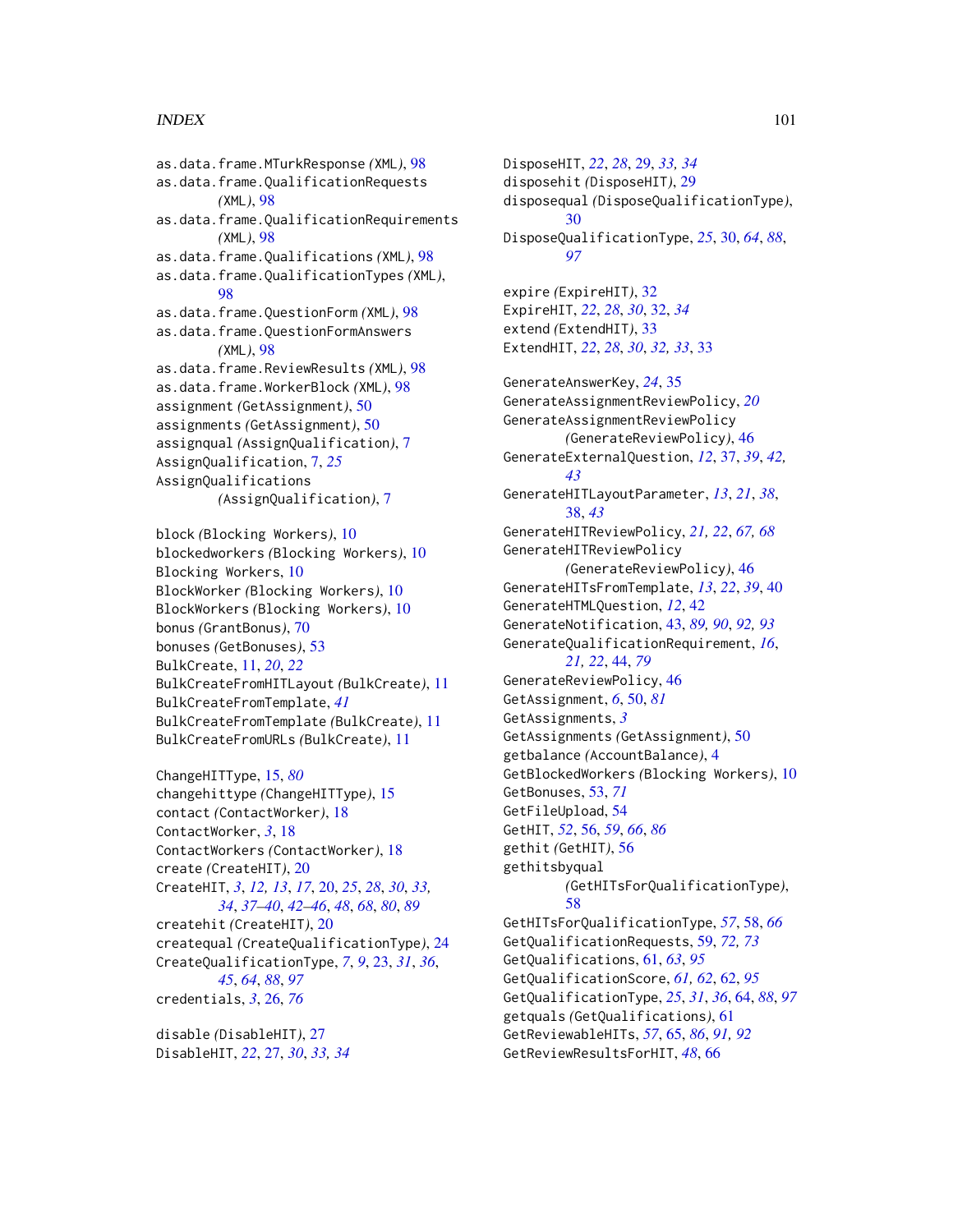# 102 INDEX

GetStatistic, [68](#page-67-0) geturls *(*GetFileUpload*)*, [54](#page-53-0) GetWorkerStatistic, *[62](#page-61-1)* GetWorkerStatistic *(*GetStatistic*)*, [68](#page-67-0) GrantBonus, *[3](#page-2-0)*, *[18](#page-17-0)*, *[54](#page-53-0)*, [70](#page-69-0) grantqual *(*GrantQualification*)*, [71](#page-70-2) GrantQualification, *[60](#page-59-0)*, [71,](#page-70-2) *[84](#page-83-0)* GrantQualifications *(*GrantQualification*)*, [71](#page-70-2)

hit *(*GetHIT*)*, [56](#page-55-1) HITStatus *(*GetHIT*)*, [56](#page-55-1) hittype *(*RegisterHITType*)*, [79](#page-78-0)

```
ListOperations (Miscellaneous), 73
listops (Miscellaneous), 73
ListQualificationTypes, 45
ListQualificationTypes (Miscellaneous),
        73
ListStatistics, 8, 68, 69
ListStatistics (Miscellaneous), 73
```
menu, *[77](#page-76-1)* Miscellaneous, [73](#page-72-1) mturkhelp, [75](#page-74-0) MTurkR *(*MTurkR-package*)*, [3](#page-2-0) MTurkR-package, [3](#page-2-0) MTurkR.Wizard, *[3](#page-2-0)*, *[27](#page-26-0)*, [77,](#page-76-1) *[78](#page-77-1)* mturkr.wizard *(*MTurkR.Wizard*)*, [77](#page-76-1)

```
notificationtest
        (SendTestEventNotification), 89
```
OpenDownloadPage *(*Miscellaneous*)*, [73](#page-72-1) OpenManageHITPage, *[86](#page-85-1)* OpenManageHITPage *(*Miscellaneous*)*, [73](#page-72-1) OpenQualificationPage *(*Miscellaneous*)*, [73](#page-72-1) OpenWorkerPage *(*Miscellaneous*)*, [73](#page-72-1)

paybonus *(*GrantBonus*)*, [70](#page-69-0) print.MTurkResponse *(*request*)*, [82](#page-81-1)

qualrequests *(*GetQualificationRequests*)*, [59](#page-58-1) qualscore *(*GetQualificationScore*)*, [62](#page-61-1) qualtype *(*GetQualificationType*)*, [64](#page-63-1)

readlogfile, *[3](#page-2-0)*, *[76](#page-75-0)*, [78,](#page-77-1) *[82](#page-81-1)* RegisterHITType, *[17](#page-16-0)*, *[22](#page-21-0)*, *[25](#page-24-0)*, *[44–](#page-43-1)[46](#page-45-0)*, [79](#page-78-0)

reject *(*RejectAssignment*)*, [80](#page-79-0) RejectAssignment, *[6](#page-5-0)*, *[52](#page-51-0)*, [80](#page-79-0) RejectAssignments *(*RejectAssignment*)*, [80](#page-79-0) RejectQualification, *[60](#page-59-0)*, *[84](#page-83-0)* RejectQualification *(*GrantQualification*)*, [71](#page-70-2) RejectQualifications, *[72](#page-71-0)* RejectQualifications *(*GrantQualification*)*, [71](#page-70-2) rejectrequest *(*GrantQualification*)*, [71](#page-70-2) request, *[3,](#page-2-0) [4](#page-3-0)*, *[6](#page-5-0)*, *[8](#page-7-0)*, *[10](#page-9-0)*, *[16](#page-15-0)*, *[18](#page-17-0)*, *[21](#page-20-0)*, *[25](#page-24-0)*, *[28,](#page-27-0) [29](#page-28-0)*, *[31,](#page-30-0) [32](#page-31-0)*, *[34](#page-33-0)*, *[51](#page-50-0)*, *[53](#page-52-0)*, *[55](#page-54-0)*, *[57,](#page-56-0) [58](#page-57-0)*, *[60,](#page-59-0) [61](#page-60-1)*, *[63,](#page-62-0) [64](#page-63-1)*, *[66,](#page-65-0) [67](#page-66-0)*, *[69,](#page-68-0) [70](#page-69-0)*, *[72](#page-71-0)*, *[77](#page-76-1)[–79](#page-78-0)*, *[81](#page-80-0)*, [82,](#page-81-1) *[83](#page-82-0)*, *[85](#page-84-1)*, *[87](#page-86-0)*, *[89](#page-88-1)*, *[91,](#page-90-0) [92](#page-91-1)*, *[95](#page-94-0)*, *[97](#page-96-0)*, *[99](#page-98-0)* RequesterReport *(*GetStatistic*)*, [68](#page-67-0) reviewable *(*GetReviewableHITs*)*, [65](#page-64-1) reviewing *(*SetHITAsReviewing*)*, [91](#page-90-0) reviewresults *(*GetReviewResultsForHIT*)*, [66](#page-65-0) revokequal *(*RevokeQualification*)*, [83](#page-82-0) RevokeQualification, *[72](#page-71-0)*, [83](#page-82-0) RevokeQualifications *(*RevokeQualification*)*, [83](#page-82-0) SearchHITs, *[29](#page-28-0)*, *[57](#page-56-0)*, *[59](#page-58-1)*, *[66](#page-65-0)*, [85,](#page-84-1) *[88](#page-87-1)* searchhits *(*SearchHITs*)*, [85](#page-84-1) SearchQualificationTypes, *[25](#page-24-0)*, *[31](#page-30-0)*, *[64](#page-63-1)*, *[86](#page-85-1)*, [86,](#page-85-1) *[97](#page-96-0)* searchquals *(*SearchQualificationTypes*)*,

[86](#page-85-1) seconds, *[16](#page-15-0)*, *[21](#page-20-0)*, *[34](#page-33-0)*, *[79](#page-78-0)*, [88](#page-87-1) SendTestEventNotification, *[44](#page-43-1)*, [89,](#page-88-1) *[93](#page-92-0)* SetHITAsReviewing, [91](#page-90-0) SetHITTypeNotification, *[43,](#page-42-1) [44](#page-43-1)*, *[90](#page-89-0)*, [92](#page-91-1) setnotification *(*SetHITTypeNotification*)*, [92](#page-91-1) statistic *(*GetStatistic*)*, [68](#page-67-0) status *(*GetHIT*)*, [56](#page-55-1) SufficientFunds *(*AccountBalance*)*, [4](#page-3-0)

unblock *(*Blocking Workers*)*, [10](#page-9-0) UnblockWorker *(*Blocking Workers*)*, [10](#page-9-0) UnblockWorkers *(*Blocking Workers*)*, [10](#page-9-0) updatequal *(*UpdateQualificationType*)*, [96](#page-95-1) UpdateQualificationScore, *[9](#page-8-0)*, *[62,](#page-61-1) [63](#page-62-0)*, [94](#page-93-0) UpdateQualificationType, *[24,](#page-23-0) [25](#page-24-0)*, *[31](#page-30-0)*, *[64](#page-63-1)*, *[88](#page-87-1)*, [96](#page-95-1) updatequalscore *(*UpdateQualificationScore*)*, [94](#page-93-0)